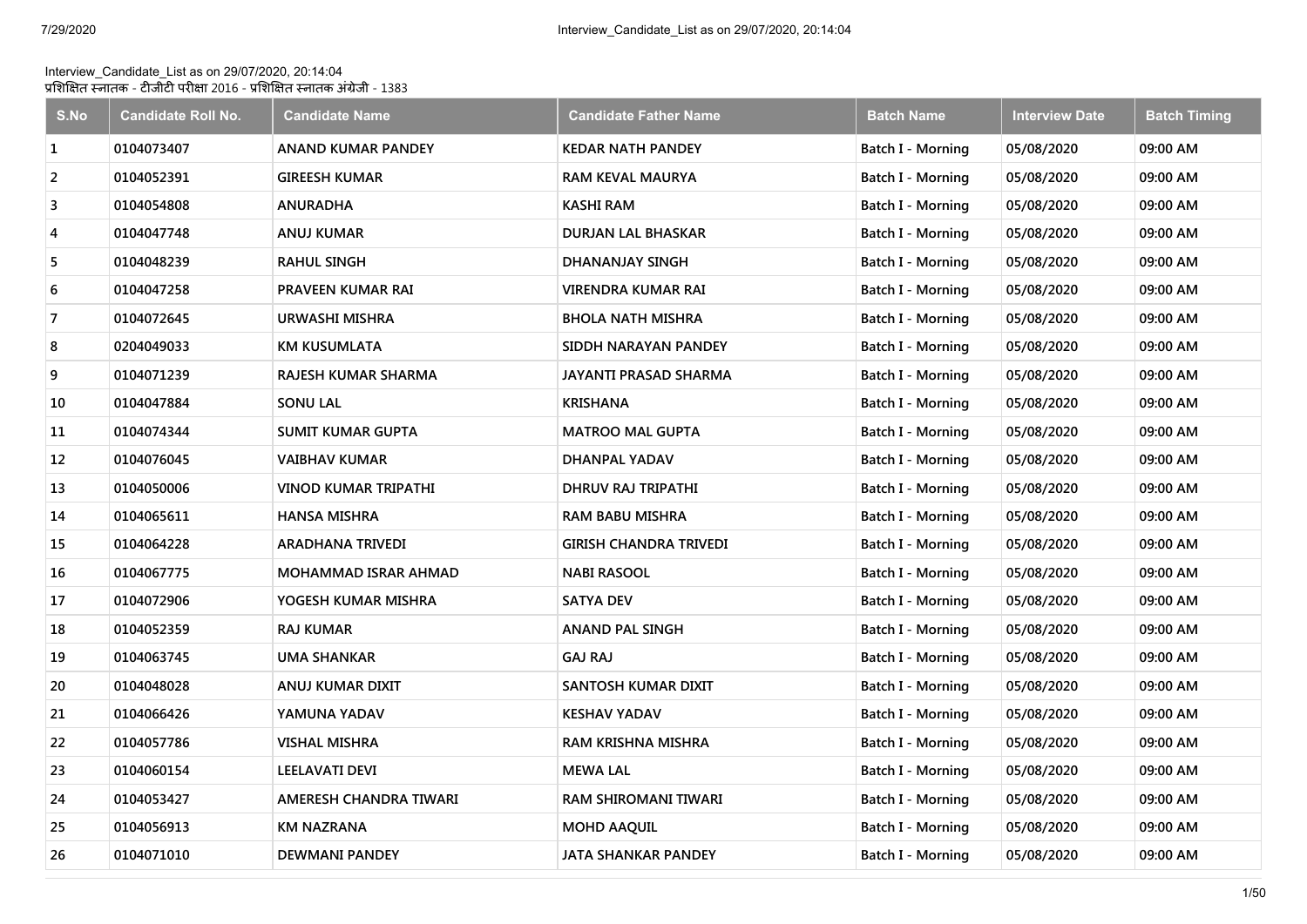| S.No | <b>Candidate Roll No.</b> | <b>Candidate Name</b>         | <b>Candidate Father Name</b>  | <b>Batch Name</b>    | <b>Interview Date</b> | <b>Batch Timing</b> |
|------|---------------------------|-------------------------------|-------------------------------|----------------------|-----------------------|---------------------|
| 27   | 0104072898                | PRITI RANI SAHU               | <b>SHIV KUMAR SAHU</b>        | Batch I - Morning    | 05/08/2020            | 09:00 AM            |
| 28   | 0104048776                | <b>NEELAM RAJPUT</b>          | <b>RADHEY SHYAM RAJPUT</b>    | Batch I - Morning    | 05/08/2020            | 09:00 AM            |
| 29   | 0104060545                | <b>UDAY BHAN SINGH</b>        | SATYA NARAYAN SINGH           | Batch I - Morning    | 05/08/2020            | 09:00 AM            |
| 30   | 0104047889                | AWADH RAJ SINGH CHAUHAN       | MUNSHI SINGH CHAUHAN          | Batch I - Morning    | 05/08/2020            | 09:00 AM            |
| 31   | 0104046797                | <b>PARO MAURYA</b>            | LAL BAHADUR MAURYA            | Batch II - Afternoon | 05/08/2020            | 01:00 PM            |
| 32   | 0204051873                | <b>KM MANISHA</b>             | <b>SUMAN CHANDRA GUPTA</b>    | Batch II - Afternoon | 05/08/2020            | 01:00 PM            |
| 33   | 0104048284                | <b>SONU SAXENA</b>            | <b>HAR BHAROSEY LAL</b>       | Batch II - Afternoon | 05/08/2020            | 01:00 PM            |
| 34   | 0104049643                | <b>SHAZIA KHAN</b>            | <b>USMAN ALI KHAN</b>         | Batch II - Afternoon | 05/08/2020            | 01:00 PM            |
| 35   | 0104071672                | <b>KAMRUDDIN</b>              | <b>MOHD HABIB</b>             | Batch II - Afternoon | 05/08/2020            | 01:00 PM            |
| 36   | 0104071362                | <b>SAUMYA GAUTAM</b>          | <b>KRIPASHANKAR PRASAD</b>    | Batch II - Afternoon | 05/08/2020            | 01:00 PM            |
| 37   | 0104074347                | <b>ANAND PRAKASH DIXIT</b>    | SHRI KRISHNA DIXIT            | Batch II - Afternoon | 05/08/2020            | 01:00 PM            |
| 38   | 0204048312                | <b>JYOTI GIRI</b>             | <b>RAM RATAN GIRI</b>         | Batch II - Afternoon | 05/08/2020            | 01:00 PM            |
| 39   | 0104059256                | <b>NEERAJ VERMA</b>           | <b>RAMESH CHANDRA VERMA</b>   | Batch II - Afternoon | 05/08/2020            | 01:00 PM            |
| 40   | 0104074015                | <b>MOHD RAEESH</b>            | <b>VASHEER MOHAMMAD</b>       | Batch II - Afternoon | 05/08/2020            | 01:00 PM            |
| 41   | 0104046270                | <b>DEEPA RUHELA</b>           | ASHOK KUMAR RUHELA            | Batch II - Afternoon | 05/08/2020            | 01:00 PM            |
| 42   | 0104053964                | <b>SUBHENDRA KUMAR</b>        | <b>HIRENDRA SINGH</b>         | Batch II - Afternoon | 05/08/2020            | 01:00 PM            |
| 43   | 0104057157                | PEEYUSH SINGH                 | <b>VISHNU KUMAR SINGH</b>     | Batch II - Afternoon | 05/08/2020            | 01:00 PM            |
| 44   | 0104061985                | <b>UDYA SINGH</b>             | <b>AMAR NATH SINGH</b>        | Batch II - Afternoon | 05/08/2020            | 01:00 PM            |
| 45   | 0104056714                | <b>LAVI SINGH</b>             | RAGHVENDRA SINGH CHAUHAN      | Batch II - Afternoon | 05/08/2020            | 01:00 PM            |
| 46   | 0104054765                | <b>TEENA GUPTA</b>            | <b>SUNIL KUMAR GUPTA</b>      | Batch II - Afternoon | 05/08/2020            | 01:00 PM            |
| 47   | 0104055008                | <b>ANURADHA</b>               | DEVENDRA KUMAR VERMA          | Batch II - Afternoon | 05/08/2020            | 01:00 PM            |
| 48   | 0204075727                | <b>ANCHAL MISHRA</b>          | <b>CHANDRA PRAKASH MISHRA</b> | Batch II - Afternoon | 05/08/2020            | 01:00 PM            |
| 49   | 0104060027                | AMIT KUMAR RAI                | AJAY RAI                      | Batch II - Afternoon | 05/08/2020            | 01:00 PM            |
| 50   | 0104064166                | <b>WASEEM AHMAD</b>           | <b>MOHD AYYUB</b>             | Batch II - Afternoon | 05/08/2020            | 01:00 PM            |
| 51   | 0104046868                | ANUJ                          | <b>BIRPAL SINGH</b>           | Batch II - Afternoon | 05/08/2020            | 01:00 PM            |
| 52   | 0104051805                | <b>TAPESH CHANDRA AWASTHI</b> | DIWAKAR PRASAD AWASTHI        | Batch II - Afternoon | 05/08/2020            | 01:00 PM            |
| 53   | 0104074707                | ANAND SHUKLA                  | SHAM NARAYAN SHUKLA           | Batch II - Afternoon | 05/08/2020            | 01:00 PM            |
| 54   | 0104049163                | SHAURABH KUMAR KAMBOJ         | <b>RAMAWATAR SINGH</b>        | Batch II - Afternoon | 05/08/2020            | 01:00 PM            |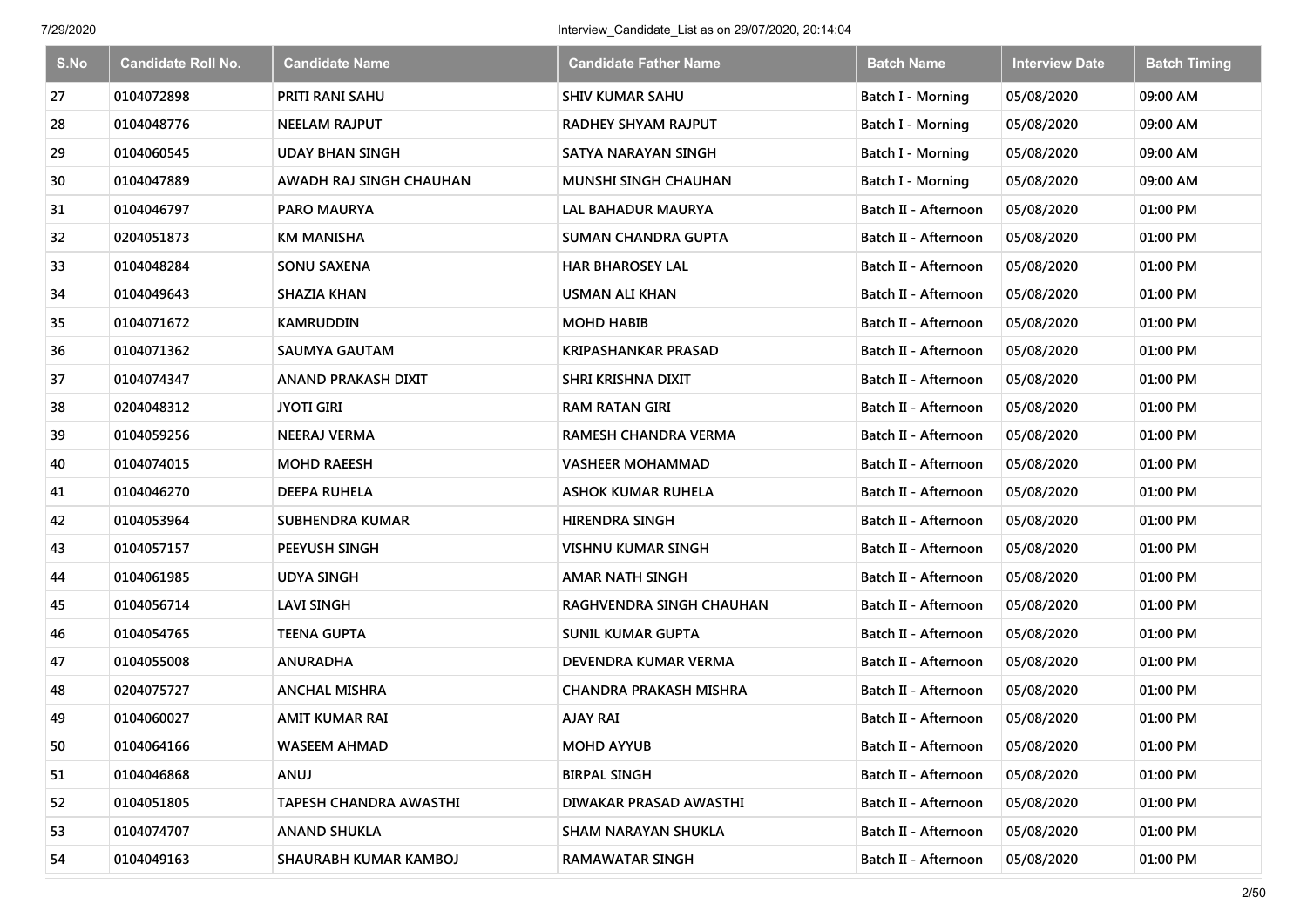| S.No | <b>Candidate Roll No.</b> | <b>Candidate Name</b>      | <b>Candidate Father Name</b>  | <b>Batch Name</b>        | <b>Interview Date</b> | <b>Batch Timing</b> |
|------|---------------------------|----------------------------|-------------------------------|--------------------------|-----------------------|---------------------|
| 55   | 0104054422                | <b>SARITA VERMA</b>        | <b>HARISH CHANDRA VERMA</b>   | Batch II - Afternoon     | 05/08/2020            | 01:00 PM            |
| 56   | 0104059708                | <b>ANURUDDH KUMAR</b>      | <b>GHANSHYAM</b>              | Batch II - Afternoon     | 05/08/2020            | 01:00 PM            |
| 57   | 0104064303                | <b>SHILPI GUPTA</b>        | <b>ANIL KUMAR GUPTA</b>       | Batch II - Afternoon     | 05/08/2020            | 01:00 PM            |
| 58   | 0104045047                | <b>ALOK KUMAR</b>          | <b>SHYAM BIHARI</b>           | Batch II - Afternoon     | 05/08/2020            | 01:00 PM            |
| 59   | 0104062487                | <b>AMIT PRATAP SINGH</b>   | <b>SHIV PRATAP SINGH</b>      | Batch II - Afternoon     | 05/08/2020            | 01:00 PM            |
| 60   | 0104067038                | <b>PREM SINGH</b>          | <b>GULAB SINGH</b>            | Batch II - Afternoon     | 05/08/2020            | 01:00 PM            |
| 61   | 0104062966                | <b>VIVEK SINGH</b>         | <b>INDRA BAHADUR SINGH</b>    | Batch I - Morning        | 06/08/2020            | 09:00 AM            |
| 62   | 0104065828                | <b>ARCHANA</b>             | <b>SATYENDRA KUMAR</b>        | Batch I - Morning        | 06/08/2020            | 09:00 AM            |
| 63   | 0104052079                | <b>RAJ KUMAR</b>           | <b>DAYRAM</b>                 | Batch I - Morning        | 06/08/2020            | 09:00 AM            |
| 64   | 0104050414                | <b>LAL BAHADUR RAM</b>     | <b>RAMKRIT RAM</b>            | Batch I - Morning        | 06/08/2020            | 09:00 AM            |
| 65   | 0104067590                | DEVENDRA KUMAR SHARMA      | <b>KAMTA PRASAD SHARMA</b>    | Batch I - Morning        | 06/08/2020            | 09:00 AM            |
| 66   | 0104075922                | <b>SAVITA KUMARI</b>       | <b>RAM SAGAR</b>              | <b>Batch I - Morning</b> | 06/08/2020            | 09:00 AM            |
| 67   | 0104047620                | <b>RANJIT KUMAR YADAV</b>  | <b>UMASHANKAR YADAV</b>       | Batch I - Morning        | 06/08/2020            | 09:00 AM            |
| 68   | 0104051134                | <b>LAL JI SAROJ</b>        | <b>KALLU</b>                  | <b>Batch I - Morning</b> | 06/08/2020            | 09:00 AM            |
| 69   | 0104068589                | <b>BHALCHAND</b>           | <b>KHUNKHUN</b>               | Batch I - Morning        | 06/08/2020            | 09:00 AM            |
| 70   | 0104064822                | SATISH KUMAR KESARWANI     | PRABHU DAYAL                  | Batch I - Morning        | 06/08/2020            | 09:00 AM            |
| 71   | 0104060659                | <b>RAJEEV KUMAR MISHRA</b> | <b>VIJAY NARAYAN MISHRA</b>   | <b>Batch I - Morning</b> | 06/08/2020            | 09:00 AM            |
| 72   | 0104065336                | <b>NEETU PORWAL</b>        | <b>ANAND KUMAR PORWAL</b>     | Batch I - Morning        | 06/08/2020            | 09:00 AM            |
| 73   | 0104071169                | <b>BHARTI AGRAWAL</b>      | LALTA PRASAD AGRAWAL          | Batch I - Morning        | 06/08/2020            | 09:00 AM            |
| 74   | 0104070182                | <b>SATYENDRA KUMAR</b>     | <b>JAGANNATH</b>              | Batch I - Morning        | 06/08/2020            | 09:00 AM            |
| 75   | 0104049115                | <b>MEENAKSHI</b>           | <b>BHEEM SEN</b>              | Batch I - Morning        | 06/08/2020            | 09:00 AM            |
| 76   | 0104045626                | <b>VINOD</b>               | <b>JAGGU</b>                  | Batch I - Morning        | 06/08/2020            | 09:00 AM            |
| 77   | 0104061557                | PINTOO KUMAR               | <b>CHANDVIR</b>               | Batch I - Morning        | 06/08/2020            | 09:00 AM            |
| 78   | 0104062259                | RAJENDRA KUMAR             | <b>SHIV CHARAN YADAV</b>      | Batch I - Morning        | 06/08/2020            | 09:00 AM            |
| 79   | 0104055030                | DEEPIKA CHOUBEY            | <b>K P CHOUBEY</b>            | Batch I - Morning        | 06/08/2020            | 09:00 AM            |
| 80   | 0104066505                | <b>UMESH KUMAR</b>         | <b>CHHABINATH RAM</b>         | Batch I - Morning        | 06/08/2020            | 09:00 AM            |
| 81   | 0104075372                | <b>KANHAIYA LAL</b>        | <b>RAJKUMAR</b>               | Batch I - Morning        | 06/08/2020            | 09:00 AM            |
| 82   | 0104047485                | SWITI AGGARWAL             | <b>BHARAT BHOSHAN AGGARAL</b> | Batch I - Morning        | 06/08/2020            | 09:00 AM            |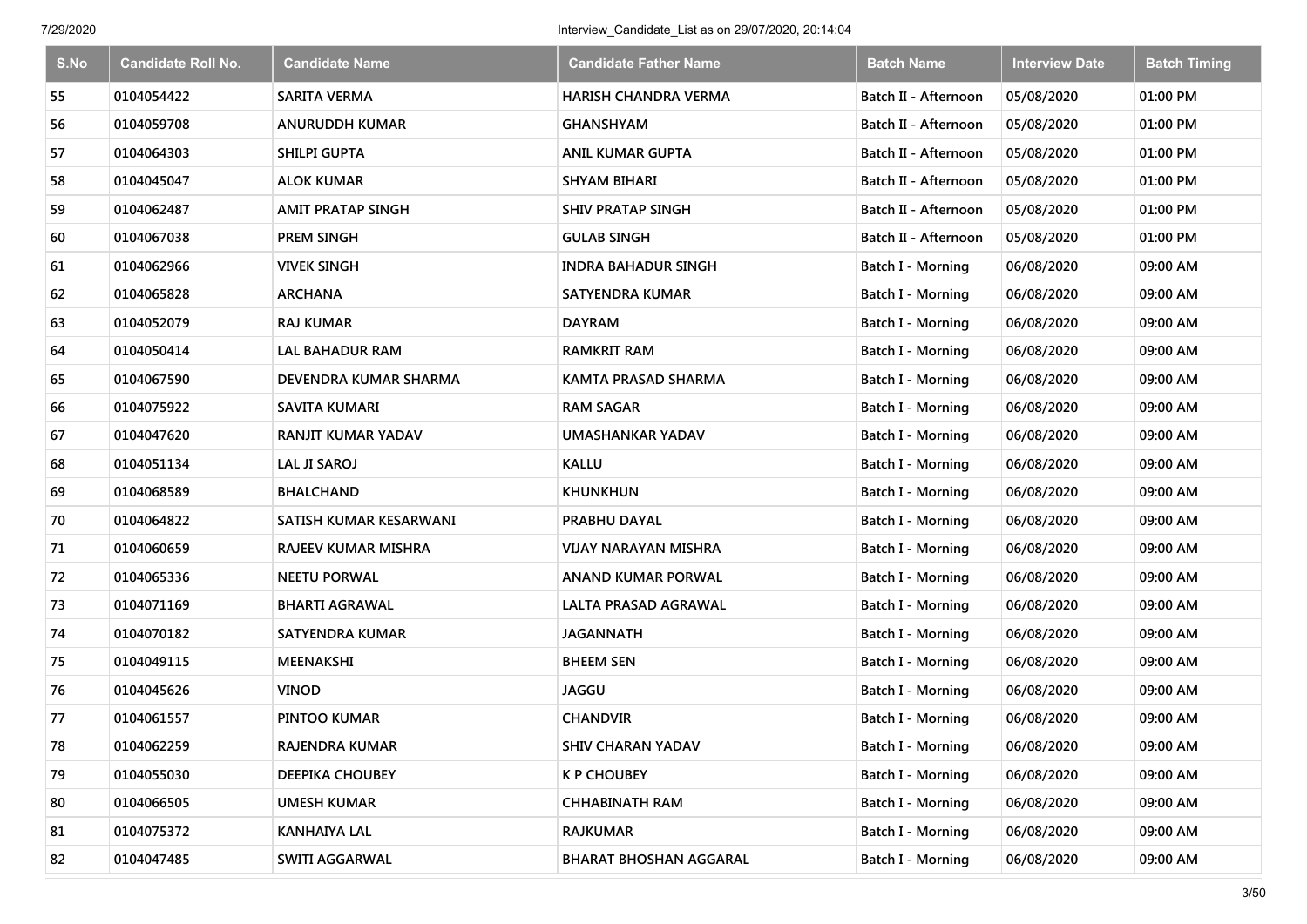| S.No | <b>Candidate Roll No.</b> | <b>Candidate Name</b>     | <b>Candidate Father Name</b>  | <b>Batch Name</b>    | <b>Interview Date</b> | <b>Batch Timing</b> |
|------|---------------------------|---------------------------|-------------------------------|----------------------|-----------------------|---------------------|
| 83   | 0104061327                | <b>AMIT KUMAR SINGHAL</b> | <b>BAL KRISHAN SINGHAL</b>    | Batch I - Morning    | 06/08/2020            | 09:00 AM            |
| 84   | 0104052571                | <b>GIRIJA GUPTA</b>       | <b>DESH RAJ GUPTA</b>         | Batch I - Morning    | 06/08/2020            | 09:00 AM            |
| 85   | 0104052811                | <b>GIRIJESH KUMAR RAI</b> | <b>MAHENDRA RAI</b>           | Batch I - Morning    | 06/08/2020            | 09:00 AM            |
| 86   | 0104068343                | <b>SHITAL</b>             | <b>FATEH SINGH</b>            | Batch I - Morning    | 06/08/2020            | 09:00 AM            |
| 87   | 0204049788                | <b>ANUPAM</b>             | <b>RAKESH KUMAR</b>           | Batch I - Morning    | 06/08/2020            | 09:00 AM            |
| 88   | 0104048757                | PARUL MALHOTRA            | <b>JAGMOHAN MALHOTRA</b>      | Batch I - Morning    | 06/08/2020            | 09:00 AM            |
| 89   | 0104073459                | <b>RAJESH SINGH SAROJ</b> | <b>BRIJ LAL SAROJ</b>         | Batch I - Morning    | 06/08/2020            | 09:00 AM            |
| 90   | 0104049366                | <b>VINOD KUMAR SHARMA</b> | <b>VED PRAKASH SHARMA</b>     | Batch I - Morning    | 06/08/2020            | 09:00 AM            |
| 91   | 0104056883                | SHIKHA BAJPAI             | PRADEEP KUMAR BAJPAI          | Batch II - Afternoon | 06/08/2020            | 01:00 PM            |
| 92   | 0204069697                | POOJA NIGAM               | <b>MEHER SEVAK NIGAM</b>      | Batch II - Afternoon | 06/08/2020            | 01:00 PM            |
| 93   | 0104058459                | <b>RAJAT MISRA</b>        | PUSHPENDRA NATH MISRA         | Batch II - Afternoon | 06/08/2020            | 01:00 PM            |
| 94   | 0104049114                | <b>LAKSHMAN SINGH</b>     | <b>BAUHARE SINGH</b>          | Batch II - Afternoon | 06/08/2020            | 01:00 PM            |
| 95   | 0104062923                | <b>SHILPA SHARMA</b>      | O P SHARMA                    | Batch II - Afternoon | 06/08/2020            | 01:00 PM            |
| 96   | 0104049176                | <b>NEELAM RANI</b>        | <b>ADALAT SINGH</b>           | Batch II - Afternoon | 06/08/2020            | 01:00 PM            |
| 97   | 0104064570                | DEV PRAKASH PANDEY        | PERMATMA PRASAD PANDEY        | Batch II - Afternoon | 06/08/2020            | 01:00 PM            |
| 98   | 0104052490                | <b>DEEPALI AGRAWAL</b>    | <b>GIRRAJ KISHORE AGRAWAL</b> | Batch II - Afternoon | 06/08/2020            | 01:00 PM            |
| 99   | 0104070265                | <b>UPENDRA NATH SINGH</b> | <b>RAMJI SINGH</b>            | Batch II - Afternoon | 06/08/2020            | 01:00 PM            |
| 100  | 0104061341                | <b>SACHIN KUMAR GUPTA</b> | <b>RAM NIVAS GUPTA</b>        | Batch II - Afternoon | 06/08/2020            | 01:00 PM            |
| 101  | 0104046158                | <b>PRAVEEN KUMAR</b>      | <b>MOHAN LAL</b>              | Batch II - Afternoon | 06/08/2020            | 01:00 PM            |
| 102  | 0204069177                | POOJA MAYER               | <b>MAHESH MAYER</b>           | Batch II - Afternoon | 06/08/2020            | 01:00 PM            |
| 103  | 0104046688                | ANUBHAW JAUHARI           | <b>SURESH KUMAR JAUHARI</b>   | Batch II - Afternoon | 06/08/2020            | 01:00 PM            |
| 104  | 0104051174                | <b>LAL MANI</b>           | <b>RAM JIYAVAN</b>            | Batch II - Afternoon | 06/08/2020            | 01:00 PM            |
| 105  | 0104076460                | <b>REENA SHARMA</b>       | <b>MAHENDRA SHARMA</b>        | Batch II - Afternoon | 06/08/2020            | 01:00 PM            |
| 106  | 0104062883                | SHILPA SAINI              | <b>BABURAM SAINI</b>          | Batch II - Afternoon | 06/08/2020            | 01:00 PM            |
| 107  | 0204064383                | <b>SHILPI JAIN</b>        | SUSHIL KUMAR JAIN             | Batch II - Afternoon | 06/08/2020            | 01:00 PM            |
| 108  | 0104060142                | <b>SARVJEET KAUR</b>      | <b>GURBACHAN SINGH</b>        | Batch II - Afternoon | 06/08/2020            | 01:00 PM            |
| 109  | 0204050637                | PARUL YADAV               | <b>JAGDISH PRASAD YADAV</b>   | Batch II - Afternoon | 06/08/2020            | 01:00 PM            |
| 110  | 0104072154                | <b>MAHENDRA KUMAR RAI</b> | <b>RAMASHANKAR RAI</b>        | Batch II - Afternoon | 06/08/2020            | 01:00 PM            |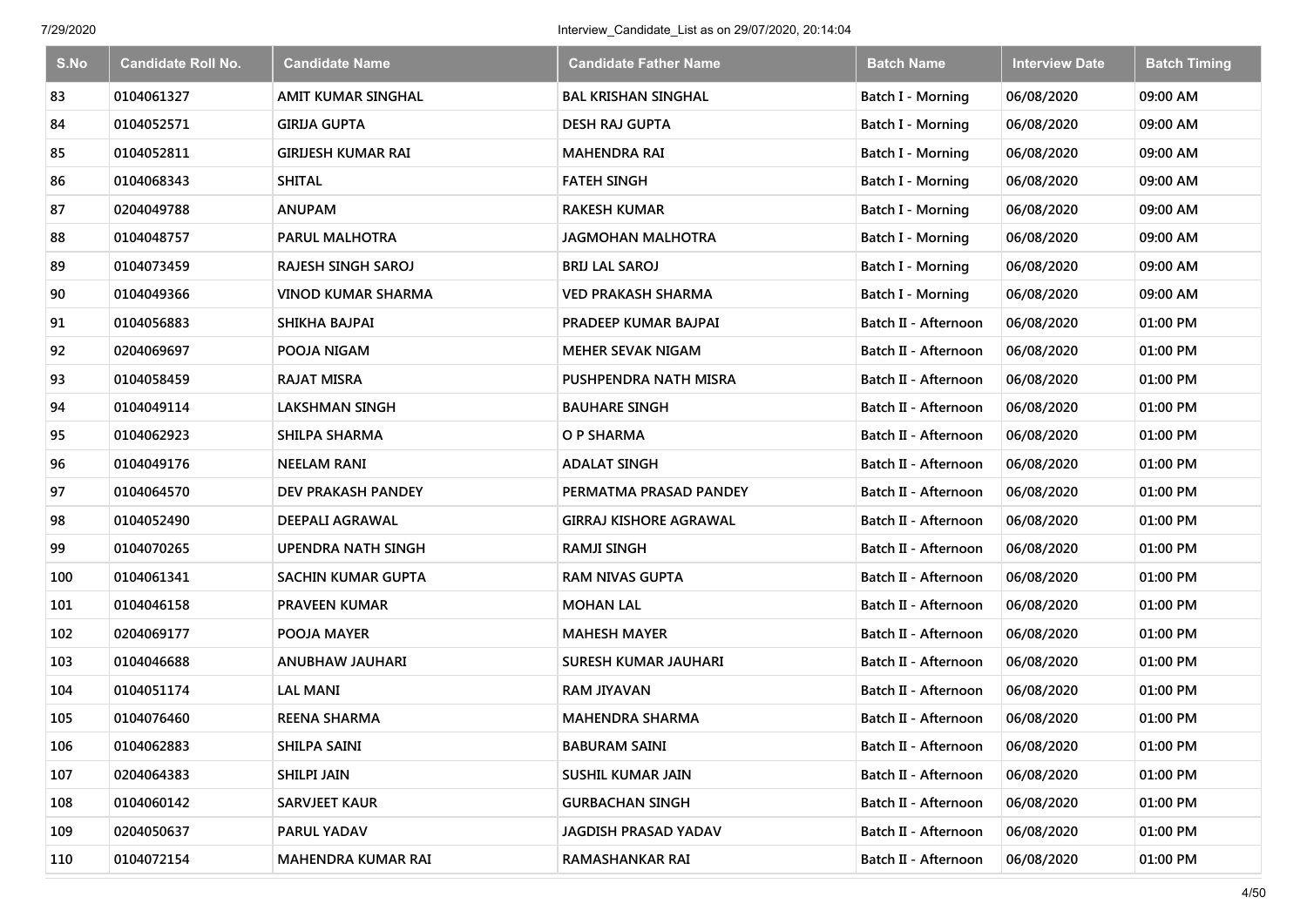| S.No | <b>Candidate Roll No.</b> | <b>Candidate Name</b>      | <b>Candidate Father Name</b>   | <b>Batch Name</b>        | <b>Interview Date</b> | <b>Batch Timing</b> |
|------|---------------------------|----------------------------|--------------------------------|--------------------------|-----------------------|---------------------|
| 111  | 0104067622                | SATYA PRAKASH KUSHWAH      | <b>LAL SINGH</b>               | Batch II - Afternoon     | 06/08/2020            | 01:00 PM            |
| 112  | 0104051654                | <b>LALIT</b>               | <b>SUBHASH CHAND</b>           | Batch II - Afternoon     | 06/08/2020            | 01:00 PM            |
| 113  | 0104049999                | <b>RAJ KARAN YADAV</b>     | ALOPI LAL YADAV                | Batch II - Afternoon     | 06/08/2020            | 01:00 PM            |
| 114  | 0204048664                | <b>SONU YADAV</b>          | <b>INDRA NATH</b>              | Batch II - Afternoon     | 06/08/2020            | 01:00 PM            |
| 115  | 0104075735                | <b>MOHD YAMIN</b>          | <b>ABDUL AZIZ</b>              | Batch II - Afternoon     | 06/08/2020            | 01:00 PM            |
| 116  | 0104055199                | <b>RAJ PAL</b>             | SAVANI                         | Batch II - Afternoon     | 06/08/2020            | 01:00 PM            |
| 117  | 0104057931                | <b>GULAB CHANDRA SAROJ</b> | <b>RAM DULAR</b>               | Batch II - Afternoon     | 06/08/2020            | 01:00 PM            |
| 118  | 0104067221                | <b>SAHGAL ARYA</b>         | <b>SHARDA PRASAD</b>           | Batch II - Afternoon     | 06/08/2020            | 01:00 PM            |
| 119  | 0104064662                | <b>SATISH KUMAR</b>        | <b>AMAR SINGH</b>              | Batch II - Afternoon     | 06/08/2020            | 01:00 PM            |
| 120  | 0104054547                | <b>AMIT KUMAR</b>          | <b>VINOD KUMAR KULSHERASTH</b> | Batch II - Afternoon     | 06/08/2020            | 01:00 PM            |
| 121  | 0104072989                | <b>BHAVANA GUPTA</b>       | RAM AUTAR GUPTA                | Batch I - Morning        | 07/08/2020            | 09:00 AM            |
| 122  | 0104048800                | RANVIJAI KUMAR SINGH       | <b>RAJA RAM SINGH</b>          | <b>Batch I - Morning</b> | 07/08/2020            | 09:00 AM            |
| 123  | 0104065473                | <b>KM POOJA RANI</b>       | <b>VIJAY SINGH</b>             | Batch I - Morning        | 07/08/2020            | 09:00 AM            |
| 124  | 0104055532                | JYOTI TOMER                | <b>GAJENDRA SINGH</b>          | <b>Batch I - Morning</b> | 07/08/2020            | 09:00 AM            |
| 125  | 0104057002                | <b>SAROJ PRAJAPATI</b>     | <b>JAI PRAKASH</b>             | Batch I - Morning        | 07/08/2020            | 09:00 AM            |
| 126  | 0104070968                | <b>ARCHANA PAL</b>         | <b>NARENDRA PAL SINGH</b>      | Batch I - Morning        | 07/08/2020            | 09:00 AM            |
| 127  | 0104060785                | <b>UDAY NATH YADAV</b>     | <b>RAJMAN</b>                  | Batch I - Morning        | 07/08/2020            | 09:00 AM            |
| 128  | 0104070982                | <b>SATYENDRA SINGH</b>     | <b>RAM DAS</b>                 | Batch I - Morning        | 07/08/2020            | 09:00 AM            |
| 129  | 0104050919                | <b>RAJ KUMAR</b>           | <b>RAM MANEHI</b>              | Batch I - Morning        | 07/08/2020            | 09:00 AM            |
| 130  | 0104055737                | PAWAN KUMAR TIWARI         | <b>MATAPHER TIWARI</b>         | Batch I - Morning        | 07/08/2020            | 09:00 AM            |
| 131  | 0104059747                | <b>AMIT KUMAR PANDEY</b>   | <b>LAKSHMI KANT PANDEY</b>     | Batch I - Morning        | 07/08/2020            | 09:00 AM            |
| 132  | 0104069100                | <b>RAVINDRA SINGH</b>      | <b>NET RAM SINGH</b>           | Batch I - Morning        | 07/08/2020            | 09:00 AM            |
| 133  | 0104063489                | <b>BANTI RAM</b>           | <b>RAJENDRA PAL</b>            | Batch I - Morning        | 07/08/2020            | 09:00 AM            |
| 134  | 0104067826                | YASHVANT SINGH             | KUNWAR PAL SINGH               | Batch I - Morning        | 07/08/2020            | 09:00 AM            |
| 135  | 0104052351                | <b>GIREESH CHAND</b>       | <b>GOPI CHAND</b>              | Batch I - Morning        | 07/08/2020            | 09:00 AM            |
| 136  | 0104058255                | <b>MEHBOOB ALAM</b>        | <b>INSAN ALI</b>               | Batch I - Morning        | 07/08/2020            | 09:00 AM            |
| 137  | 0104061083                | SHIKHA SRIVASTAVA          | NARESH CHANDRA SRIVASTAVA      | Batch I - Morning        | 07/08/2020            | 09:00 AM            |
| 138  | 0104067585                | UMESH SINGH KUSHAWAHA      | <b>TUFANI KUSHWAHA</b>         | <b>Batch I - Morning</b> | 07/08/2020            | 09:00 AM            |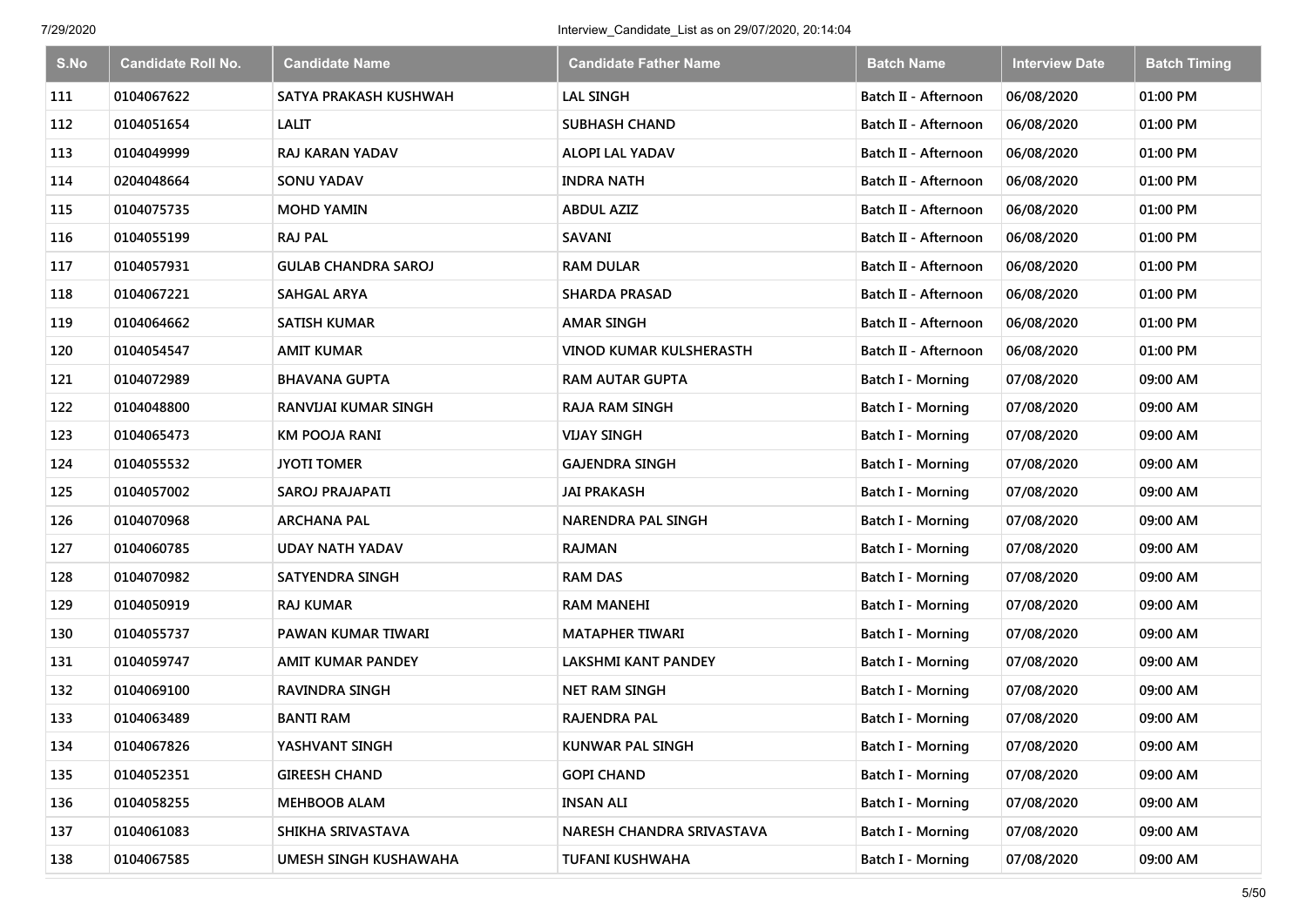| S.No | <b>Candidate Roll No.</b> | <b>Candidate Name</b>     | <b>Candidate Father Name</b>  | <b>Batch Name</b>        | <b>Interview Date</b> | <b>Batch Timing</b> |
|------|---------------------------|---------------------------|-------------------------------|--------------------------|-----------------------|---------------------|
| 139  | 0104065221                | SADHNA BAJPAI             | <b>SHIV DEV BAJPAI</b>        | Batch I - Morning        | 07/08/2020            | 09:00 AM            |
| 140  | 0104073182                | <b>SAURABH PANDEY</b>     | SADHU CHARAN PANDEY           | Batch I - Morning        | 07/08/2020            | 09:00 AM            |
| 141  | 0104063050                | <b>DEEPTI VERMA</b>       | <b>AVDESH VERMA</b>           | Batch I - Morning        | 07/08/2020            | 09:00 AM            |
| 142  | 0104056559                | RAJAN KUMAR SRIVASTAVA    | NIVAS LAL SRIVASTAVA          | Batch I - Morning        | 07/08/2020            | 09:00 AM            |
| 143  | 0104071379                | <b>RAJESH KUMAR SINGH</b> | <b>SHYAM LAL</b>              | <b>Batch I - Morning</b> | 07/08/2020            | 09:00 AM            |
| 144  | 0104071114                | <b>MAHENDER SINGH</b>     | PRITAM SINGH                  | Batch I - Morning        | 07/08/2020            | 09:00 AM            |
| 145  | 0104051724                | <b>SUBEDAR NISHAD</b>     | <b>TEETIL RAM</b>             | Batch I - Morning        | 07/08/2020            | 09:00 AM            |
| 146  | 0104054329                | <b>BABITA RANI</b>        | DINDAYAL SINGH                | Batch I - Morning        | 07/08/2020            | 09:00 AM            |
| 147  | 0104054244                | <b>SUBODH KUMAR</b>       | <b>SHER SINGH</b>             | Batch I - Morning        | 07/08/2020            | 09:00 AM            |
| 148  | 0104050615                | <b>MEENAKSHI RANA</b>     | <b>BRIJESH KUMAR</b>          | Batch I - Morning        | 07/08/2020            | 09:00 AM            |
| 149  | 0104048704                | SONVEER SINGH RATHOR      | SOBARAN SINGH                 | Batch I - Morning        | 07/08/2020            | 09:00 AM            |
| 150  | 0104071959                | RAJESH KUMAR UPADHYAY     | PREM PRAKASH UPADHYAY         | Batch I - Morning        | 07/08/2020            | 09:00 AM            |
| 151  | 0104062568                | <b>AQUEELA AISHA</b>      | <b>MOHAMMAD ASLAM</b>         | Batch II - Afternoon     | 07/08/2020            | 01:00 PM            |
| 152  | 0104051420                | <b>RASHMI ARYA</b>        | SURESH CHANDRA ARYA           | Batch II - Afternoon     | 07/08/2020            | 01:00 PM            |
| 153  | 0104047030                | DEEPA SINGH GAUR          | SHIV PAL SINGH GAUR           | Batch II - Afternoon     | 07/08/2020            | 01:00 PM            |
| 154  | 0104068931                | <b>HARI NARAYAN SINGH</b> | <b>SHYAM SUNDER SINGH</b>     | Batch II - Afternoon     | 07/08/2020            | 01:00 PM            |
| 155  | 0104056426                | <b>VIRENDRA SINGH</b>     | <b>MAHAVEER SINGH</b>         | Batch II - Afternoon     | 07/08/2020            | 01:00 PM            |
| 156  | 0104063940                | <b>RAVI PATEL</b>         | <b>MANOJ KUMAR PATEL</b>      | Batch II - Afternoon     | 07/08/2020            | 01:00 PM            |
| 157  | 0204056612                | <b>JYOTI YADAV</b>        | <b>MADAN MOHAN YADAV</b>      | Batch II - Afternoon     | 07/08/2020            | 01:00 PM            |
| 158  | 0104065759                | <b>RAJESH KUMAR</b>       | <b>VAGESHWAR DAYAL</b>        | Batch II - Afternoon     | 07/08/2020            | 01:00 PM            |
| 159  | 0104067626                | YASHPAL SINGH             | <b>MUNNA SINGH</b>            | Batch II - Afternoon     | 07/08/2020            | 01:00 PM            |
| 160  | 0104048388                | ANUJ KUMAR SHARMA         | <b>SATYA DEV SHARMA</b>       | Batch II - Afternoon     | 07/08/2020            | 01:00 PM            |
| 161  | 0104049407                | <b>AMAR JEET</b>          | <b>RAM CHANDRA</b>            | Batch II - Afternoon     | 07/08/2020            | 01:00 PM            |
| 162  | 0104071101                | SALIL SHANKER PANDEY      | <b>KRISHNA CHANDRA PANDEY</b> | Batch II - Afternoon     | 07/08/2020            | 01:00 PM            |
| 163  | 0104071382                | <b>SAUMYA GUPTA</b>       | <b>KRISHNA KUMAR GUPTA</b>    | Batch II - Afternoon     | 07/08/2020            | 01:00 PM            |
| 164  | 0104055561                | <b>RUP CHAND</b>          | <b>HORI SINGH</b>             | Batch II - Afternoon     | 07/08/2020            | 01:00 PM            |
| 165  | 0104049310                | <b>DEEPAK KUMAR</b>       | KASHI PRASAD                  | Batch II - Afternoon     | 07/08/2020            | 01:00 PM            |
| 166  | 0104045457                | PARANTAP SINGH            | SHRIKRISHNA SINGH             | Batch II - Afternoon     | 07/08/2020            | 01:00 PM            |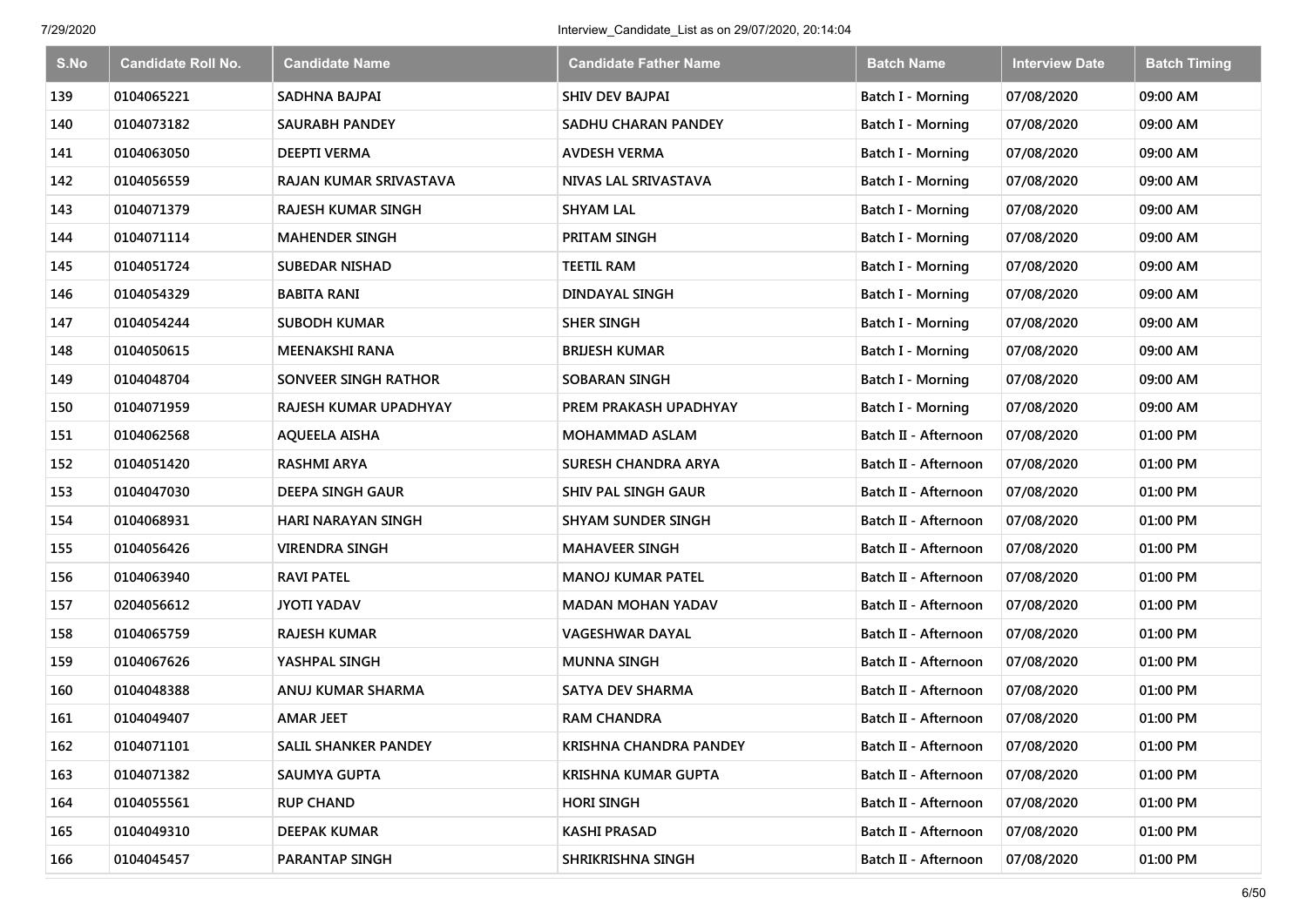| S.No | <b>Candidate Roll No.</b> | <b>Candidate Name</b>     | <b>Candidate Father Name</b>  | <b>Batch Name</b>        | <b>Interview Date</b> | <b>Batch Timing</b> |
|------|---------------------------|---------------------------|-------------------------------|--------------------------|-----------------------|---------------------|
| 167  | 0104057671                | <b>GUFRAN KHAN</b>        | <b>SALEEM KHAN</b>            | Batch II - Afternoon     | 07/08/2020            | 01:00 PM            |
| 168  | 0104065774                | <b>MADHU GUPTA</b>        | PARAS NATH GUPTA              | Batch II - Afternoon     | 07/08/2020            | 01:00 PM            |
| 169  | 0104075548                | <b>ARCHANA YADAV</b>      | PHOOL RAJ YADAV               | Batch II - Afternoon     | 07/08/2020            | 01:00 PM            |
| 170  | 0104059059                | <b>RAJEEV BAJPAI</b>      | GYANENDRA KUMAR BAJPAI        | Batch II - Afternoon     | 07/08/2020            | 01:00 PM            |
| 171  | 0104049026                | <b>VINOD KUMAR NAG</b>    | <b>AZAD CHANDRA</b>           | Batch II - Afternoon     | 07/08/2020            | 01:00 PM            |
| 172  | 0104066976                | <b>NEETU SINGH</b>        | <b>SOM PAL</b>                | Batch II - Afternoon     | 07/08/2020            | 01:00 PM            |
| 173  | 0104064078                | <b>PREM CHAND</b>         | <b>BAHADUR</b>                | Batch II - Afternoon     | 07/08/2020            | 01:00 PM            |
| 174  | 0104052458                | <b>PREETI</b>             | <b>CHHUTKAVAN SINGH</b>       | Batch II - Afternoon     | 07/08/2020            | 01:00 PM            |
| 175  | 0104071083                | <b>SHIV KUMARI</b>        | <b>JIGLAL</b>                 | Batch II - Afternoon     | 07/08/2020            | 01:00 PM            |
| 176  | 0104064412                | <b>KALYANI PANDEY</b>     | <b>SHYAM MANOHAR PANDEY</b>   | Batch II - Afternoon     | 07/08/2020            | 01:00 PM            |
| 177  | 0104069624                | SUMAN KUMARI KUSHWAH      | SOORAJBHAN                    | Batch II - Afternoon     | 07/08/2020            | 01:00 PM            |
| 178  | 0104062796                | <b>NEETU</b>              | <b>RAGHUNATH TYAGI</b>        | Batch II - Afternoon     | 07/08/2020            | 01:00 PM            |
| 179  | 0104048030                | <b>DEEPAK KUMAR</b>       | <b>VIPENDRA PAL SINGH</b>     | Batch II - Afternoon     | 07/08/2020            | 01:00 PM            |
| 180  | 0104061977                | PIYUSH CHATURVEDI         | <b>ASHOK KUMAR CHATURVEDI</b> | Batch II - Afternoon     | 07/08/2020            | 01:00 PM            |
| 181  | 0104066054                | <b>MADHU MEGHWANI</b>     | <b>KALYAN DAS</b>             | Batch I - Morning        | 18/08/2020            | 09:00 AM            |
| 182  | 0104046908                | ANUJ CHAUDHAREE           | VEERENDRA KUMAR               | Batch I - Morning        | 18/08/2020            | 09:00 AM            |
| 183  | 0104060374                | <b>LEENA SHARMA</b>       | <b>UMESH CHAND SHARMA</b>     | Batch I - Morning        | 18/08/2020            | 09:00 AM            |
| 184  | 0104068642                | <b>SATYADEV YADAV</b>     | <b>SHIVKUMAR YADAV</b>        | <b>Batch I - Morning</b> | 18/08/2020            | 09:00 AM            |
| 185  | 0104054105                | <b>TASNEEM FATMA</b>      | <b>NISAR AHMAD</b>            | <b>Batch I - Morning</b> | 18/08/2020            | 09:00 AM            |
| 186  | 0104069730                | DEVESH KUMAR DIXIT        | RAMESH CHANDRA DIXIT          | Batch I - Morning        | 18/08/2020            | 09:00 AM            |
| 187  | 0104063875                | <b>MITHLESH KUMAR</b>     | <b>BARSANE LAL</b>            | Batch I - Morning        | 18/08/2020            | 09:00 AM            |
| 188  | 0104065482                | <b>SATISH SINGH</b>       | <b>JAGDEESH SINGH</b>         | Batch I - Morning        | 18/08/2020            | 09:00 AM            |
| 189  | 0104063899                | <b>RAJENDRA PRASAD</b>    | <b>MAGAN LAL</b>              | Batch I - Morning        | 18/08/2020            | 09:00 AM            |
| 190  | 0104073770                | DHARMANDER SINGH          | <b>HRIDAYSHWAR PRASAD</b>     | <b>Batch I - Morning</b> | 18/08/2020            | 09:00 AM            |
| 191  | 0104072321                | <b>SAMAR JEET MALL</b>    | <b>ANIL KUMAR MALL</b>        | Batch I - Morning        | 18/08/2020            | 09:00 AM            |
| 192  | 0104069309                | <b>BHANU PRATAP SINGH</b> | DARIYAB SINGH                 | Batch I - Morning        | 18/08/2020            | 09:00 AM            |
| 193  | 0104070819                | RAJESH KUMAR PANDAY       | <b>KRISHNA MOHAN PANDAY</b>   | Batch I - Morning        | 18/08/2020            | 09:00 AM            |
| 194  | 0104067382                | <b>SATYA PRAKASH</b>      | <b>BHOOP SINGH</b>            | <b>Batch I - Morning</b> | 18/08/2020            | 09:00 AM            |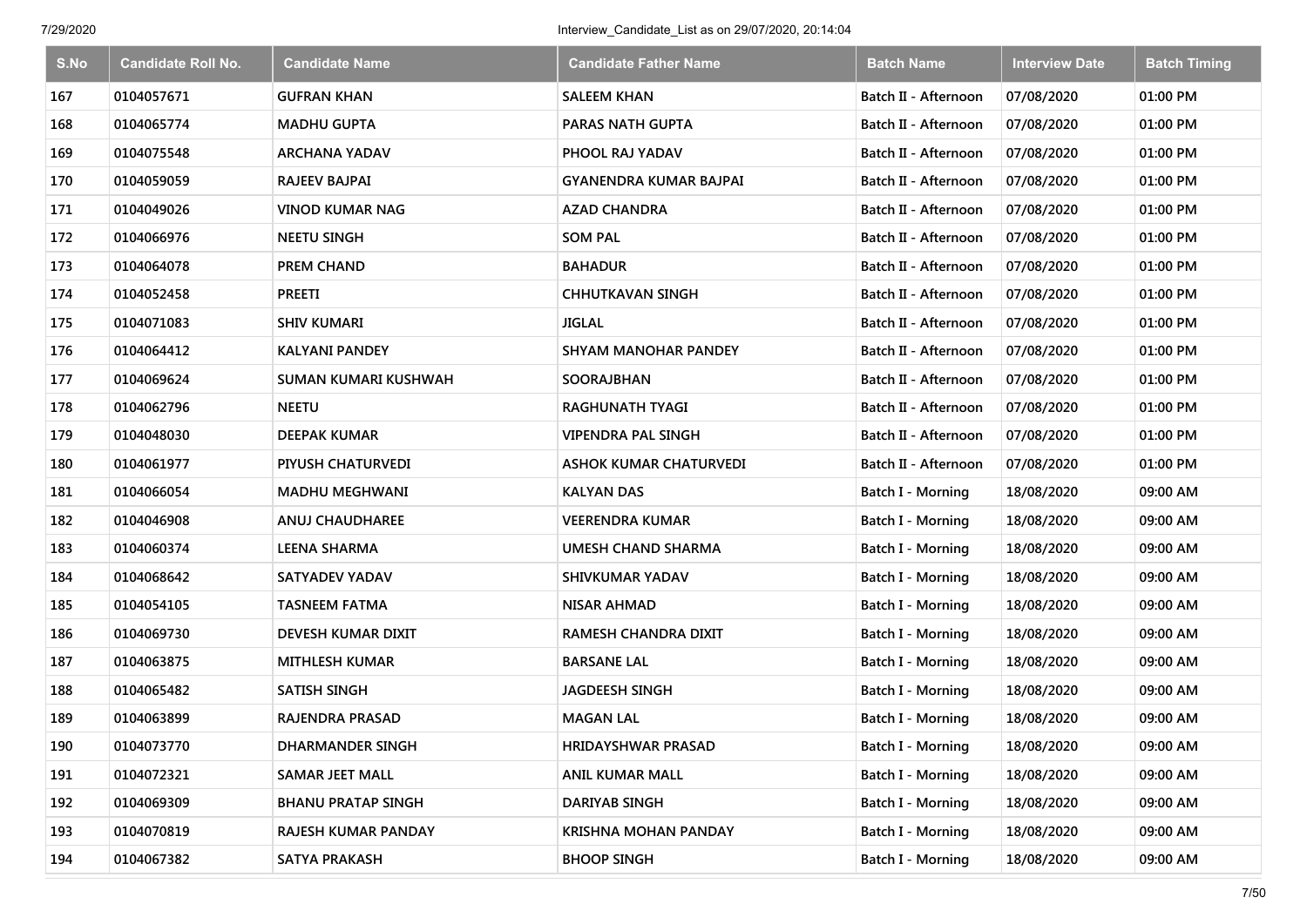| S.No | <b>Candidate Roll No.</b> | <b>Candidate Name</b>        | <b>Candidate Father Name</b>  | <b>Batch Name</b>        | <b>Interview Date</b> | <b>Batch Timing</b> |
|------|---------------------------|------------------------------|-------------------------------|--------------------------|-----------------------|---------------------|
| 195  | 0104056745                | <b>TIRATH LAL SONI</b>       | <b>SURYA NARAYAN SONI</b>     | Batch I - Morning        | 18/08/2020            | 09:00 AM            |
| 196  | 0104064429                | <b>BASANT KUMAR DWIVEDI</b>  | <b>LALLAN DWIVEDI</b>         | Batch I - Morning        | 18/08/2020            | 09:00 AM            |
| 197  | 0104048489                | AWADHESH KUMAR BIND          | <b>MOTILAL BIND</b>           | Batch I - Morning        | 18/08/2020            | 09:00 AM            |
| 198  | 0104067381                | SAHNTOSH KUMAR TRIPATHI      | SARJU PRASAD TRIPATHI         | Batch I - Morning        | 18/08/2020            | 09:00 AM            |
| 199  | 0104070771                | HARI SHARAN LAL SHARMA       | <b>JAGDISH PRASAD SHARMA</b>  | Batch I - Morning        | 18/08/2020            | 09:00 AM            |
| 200  | 0104072251                | <b>HARISH CHANDRA</b>        | <b>SOMPAL SINGH</b>           | Batch I - Morning        | 18/08/2020            | 09:00 AM            |
| 201  | 0104072662                | SAURABH KUMAR BAJPAI         | NAGENDRA KUMAR BAJPAI         | Batch I - Morning        | 18/08/2020            | 09:00 AM            |
| 202  | 0104067969                | <b>BHAGWAN SINGH RATHORE</b> | HARISH CHANDRA SINGH RATHORE  | Batch I - Morning        | 18/08/2020            | 09:00 AM            |
| 203  | 0104071068                | <b>ARCHANA PANDEY</b>        | <b>SURAJ PRASAD PANDEY</b>    | Batch I - Morning        | 18/08/2020            | 09:00 AM            |
| 204  | 0204062490                | <b>DEEPTI SINGH</b>          | <b>SHYAM BAHADUR SINGH</b>    | <b>Batch I - Morning</b> | 18/08/2020            | 09:00 AM            |
| 205  | 0104053776                | <b>NEELU SINGH</b>           | <b>RAM RAJ SINGH</b>          | Batch I - Morning        | 18/08/2020            | 09:00 AM            |
| 206  | 0104050666                | <b>VINOD SINGH TOMAR</b>     | <b>JAY KARAN SINGH TOMAR</b>  | <b>Batch I - Morning</b> | 18/08/2020            | 09:00 AM            |
| 207  | 0104046488                | <b>ANUBHA SHUKLA</b>         | <b>RAVI SHANKER SHUKLA</b>    | Batch I - Morning        | 18/08/2020            | 09:00 AM            |
| 208  | 0104050505                | <b>TANU TRIPATHI</b>         | <b>VIJAY PRAKASH TRIPATHI</b> | <b>Batch I - Morning</b> | 18/08/2020            | 09:00 AM            |
| 209  | 0104073826                | YOGINDRA KUMAR               | <b>BRAJPAL SINGH</b>          | Batch I - Morning        | 18/08/2020            | 09:00 AM            |
| 210  | 0104059371                | <b>GUNJA TRIPATHI</b>        | CHHOTELAL TRIPATHI            | Batch I - Morning        | 18/08/2020            | 09:00 AM            |
| 211  | 0104066208                | <b>ARCHANA</b>               | RAJ KRISHNA SHARMA            | Batch II - Afternoon     | 18/08/2020            | 01:00 PM            |
| 212  | 0204045524                | SONIYA RAJAK                 | <b>SURAJ PAL</b>              | Batch II - Afternoon     | 18/08/2020            | 01:00 PM            |
| 213  | 0104073977                | POOJA SINGH                  | <b>SHER SINGH</b>             | Batch II - Afternoon     | 18/08/2020            | 01:00 PM            |
| 214  | 0104053107                | AMBRISH KUMAR SHUKLA         | <b>NATTHU LAL SHUKLA</b>      | Batch II - Afternoon     | 18/08/2020            | 01:00 PM            |
| 215  | 0104052947                | AMBREESH KUMAR VISHWAKARMA   | <b>ASHOK VISHWAKARMA</b>      | Batch II - Afternoon     | 18/08/2020            | 01:00 PM            |
| 216  | 0104060924                | <b>SUDHIR KUMAR</b>          | <b>KUNWAR PAL SINGH</b>       | Batch II - Afternoon     | 18/08/2020            | 01:00 PM            |
| 217  | 0104070309                | <b>BHARAT SINGH</b>          | <b>SHER SINGH</b>             | Batch II - Afternoon     | 18/08/2020            | 01:00 PM            |
| 218  | 0104060923                | SHIKHA SINGH                 | <b>BHAGWAT SINGH SENGAR</b>   | Batch II - Afternoon     | 18/08/2020            | 01:00 PM            |
| 219  | 0104045723                | SHASHI KUMARI                | <b>VIJENDRA SINGH</b>         | Batch II - Afternoon     | 18/08/2020            | 01:00 PM            |
| 220  | 0104047590                | <b>DEEPA YADAVA</b>          | DHARAM VEER SINGH YADAVA      | Batch II - Afternoon     | 18/08/2020            | 01:00 PM            |
| 221  | 0104066485                | <b>UMESH KUMAR</b>           | <b>DEV NATH</b>               | Batch II - Afternoon     | 18/08/2020            | 01:00 PM            |
| 222  | 0104075019                | <b>RAJIV KUMAR RAO</b>       | RAJ NATH RAM                  | Batch II - Afternoon     | 18/08/2020            | 01:00 PM            |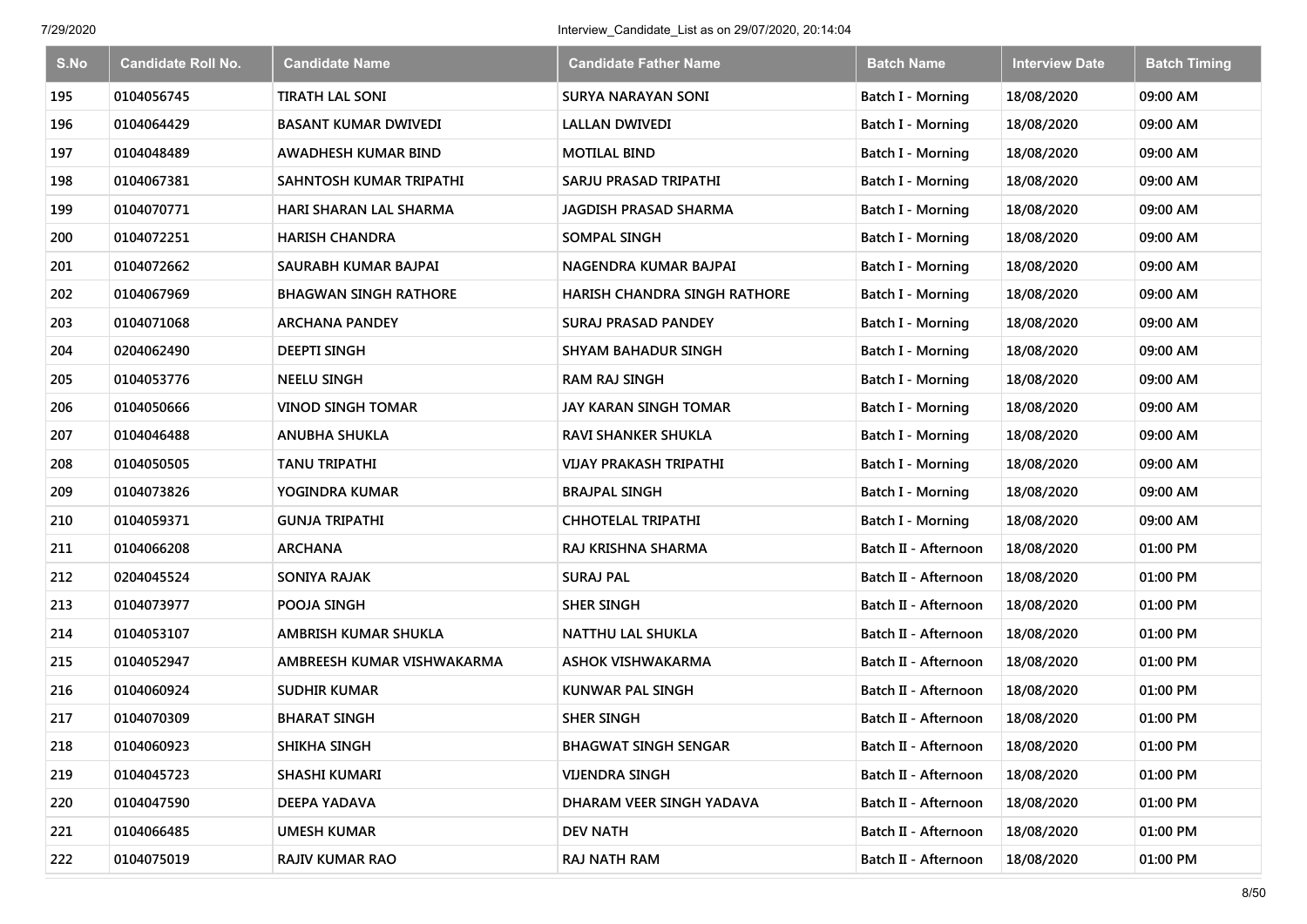| S.No | <b>Candidate Roll No.</b> | <b>Candidate Name</b>        | <b>Candidate Father Name</b> | <b>Batch Name</b>        | <b>Interview Date</b> | <b>Batch Timing</b> |
|------|---------------------------|------------------------------|------------------------------|--------------------------|-----------------------|---------------------|
| 223  | 0104052619                | <b>RAJ KUMAR DIWAKAR</b>     | <b>KANDHAI LALA</b>          | Batch II - Afternoon     | 18/08/2020            | 01:00 PM            |
| 224  | 0104062245                | UJJWAL KUMAR SINGH           | <b>LALCHAND SINGH</b>        | Batch II - Afternoon     | 18/08/2020            | 01:00 PM            |
| 225  | 0104063042                | <b>SATISH CHANDRA</b>        | <b>HARIRAM SINGH</b>         | Batch II - Afternoon     | 18/08/2020            | 01:00 PM            |
| 226  | 0104069047                | <b>AMRITA YADAV</b>          | <b>RAM SAKAL YADAV</b>       | Batch II - Afternoon     | 18/08/2020            | 01:00 PM            |
| 227  | 0104061759                | RAJEEV VISHWAKARMA           | SHOHRAT PRASAD VISHWAKARMA   | Batch II - Afternoon     | 18/08/2020            | 01:00 PM            |
| 228  | 0104055231                | <b>GOPAL MOHAN SHARMA</b>    | NARAYAN PRASAD SHARMA        | Batch II - Afternoon     | 18/08/2020            | 01:00 PM            |
| 229  | 0104064930                | <b>DEVANAND</b>              | <b>KAILASH NATH</b>          | Batch II - Afternoon     | 18/08/2020            | 01:00 PM            |
| 230  | 0104074710                | <b>DHARMENDRA KUMAR</b>      | <b>RAMDEO RAM</b>            | Batch II - Afternoon     | 18/08/2020            | 01:00 PM            |
| 231  | 0104072807                | <b>ANAND KUMAR</b>           | <b>KALYAN SINGH</b>          | Batch II - Afternoon     | 18/08/2020            | 01:00 PM            |
| 232  | 0104065959                | <b>RAJESH KUMAR</b>          | <b>SUMMER LAL</b>            | Batch II - Afternoon     | 18/08/2020            | 01:00 PM            |
| 233  | 0104067962                | SATYA PRAKASH SHUKLA         | RADHEY SHYAM SHUKLA          | Batch II - Afternoon     | 18/08/2020            | 01:00 PM            |
| 234  | 0104074473                | KM RAJNEE JAISWAL            | UMASHANKAR JAISWAL           | Batch II - Afternoon     | 18/08/2020            | 01:00 PM            |
| 235  | 0104055351                | <b>GOPAL SAXENA</b>          | <b>KAMLESH NARAIN SAXENA</b> | Batch II - Afternoon     | 18/08/2020            | 01:00 PM            |
| 236  | 0104073630                | <b>DHARM VIR SINGH</b>       | <b>BRAHM SINGH</b>           | Batch II - Afternoon     | 18/08/2020            | 01:00 PM            |
| 237  | 0104073494                | <b>MAHENDRA PRATAP SINGH</b> | <b>LAL SAHAB SINGH</b>       | Batch II - Afternoon     | 18/08/2020            | 01:00 PM            |
| 238  | 0104060453                | <b>KM NIDHI</b>              | <b>SURENDRA SINGH</b>        | Batch II - Afternoon     | 18/08/2020            | 01:00 PM            |
| 239  | 0104053597                | <b>PAWAN KUMAR</b>           | <b>SURESH CHANDRA</b>        | Batch II - Afternoon     | 18/08/2020            | 01:00 PM            |
| 240  | 0104061030                | <b>DEEPTI GOYAL</b>          | <b>JAI JAGAT GARG</b>        | Batch II - Afternoon     | 18/08/2020            | 01:00 PM            |
| 241  | 0204057663                | SHIKHA GOYAL                 | <b>BRIJMOHAN GOYAL</b>       | Batch I - Morning        | 19/08/2020            | 09:00 AM            |
| 242  | 0204064043                | <b>SHILPI GARG</b>           | <b>NAVEEN GARG</b>           | Batch I - Morning        | 19/08/2020            | 09:00 AM            |
| 243  | 0104071034                | <b>MAHENDAR PAL</b>          | <b>NARAYAN PAL</b>           | Batch I - Morning        | 19/08/2020            | 09:00 AM            |
| 244  | 0104049588                | <b>ANUP KUMAR SINGH</b>      | <b>FAUJDAR SINGH</b>         | Batch I - Morning        | 19/08/2020            | 09:00 AM            |
| 245  | 0104056667                | <b>AMIT KUMAR</b>            | <b>MARKANDEY PANDEY</b>      | Batch I - Morning        | 19/08/2020            | 09:00 AM            |
| 246  | 0104074878                | PRITI VERMA                  | <b>DUSHYANT SINGH VERMA</b>  | Batch I - Morning        | 19/08/2020            | 09:00 AM            |
| 247  | 0104062124                | SUFIYA ANJUM                 | <b>HAKEEM ABDUL AHAD</b>     | Batch I - Morning        | 19/08/2020            | 09:00 AM            |
| 248  | 0104047630                | <b>DEEPAK</b>                | LAHJU                        | Batch I - Morning        | 19/08/2020            | 09:00 AM            |
| 249  | 0104051847                | <b>AMARJEET VERMA</b>        | RAM KEWAL VERMA              | Batch I - Morning        | 19/08/2020            | 09:00 AM            |
| 250  | 0104052843                | SHEETAL RANI                 | <b>UDAYARAJ SINGH</b>        | <b>Batch I - Morning</b> | 19/08/2020            | 09:00 AM            |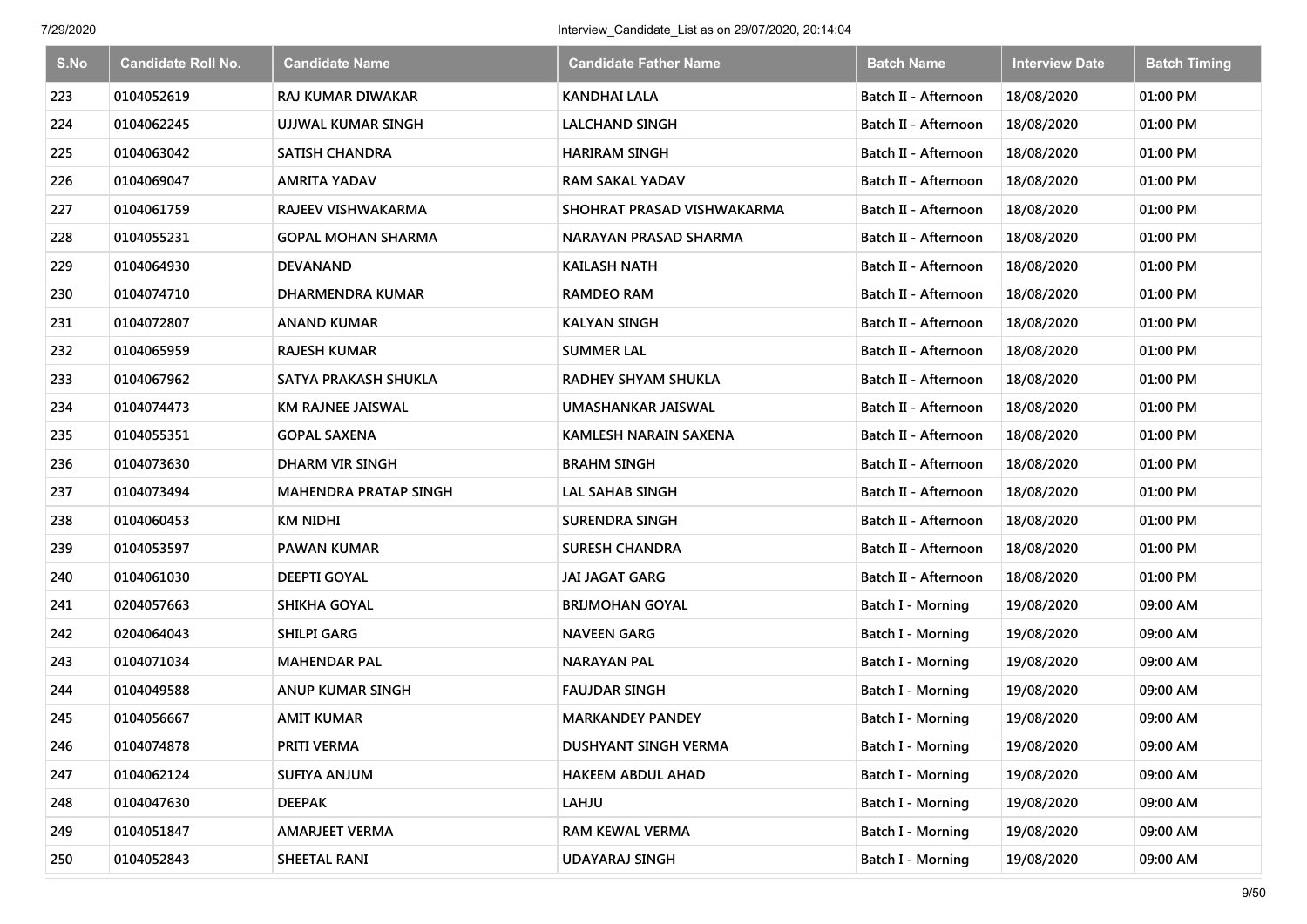| S.No | <b>Candidate Roll No.</b> | <b>Candidate Name</b>        | <b>Candidate Father Name</b>  | <b>Batch Name</b>        | <b>Interview Date</b> | <b>Batch Timing</b> |
|------|---------------------------|------------------------------|-------------------------------|--------------------------|-----------------------|---------------------|
| 251  | 0104060327                | AMIT KUMAR SHARMA            | <b>SHRIRAM SHARMA</b>         | Batch I - Morning        | 19/08/2020            | 09:00 AM            |
| 252  | 0104054967                | <b>AMIT KUMAR</b>            | <b>SOHAN LAL</b>              | Batch I - Morning        | 19/08/2020            | 09:00 AM            |
| 253  | 0104047406                | <b>VINOD KUMAR</b>           | <b>KALLU PRASAD</b>           | Batch I - Morning        | 19/08/2020            | 09:00 AM            |
| 254  | 0104056850                | DEEPIKA SHARMA               | SATGURU PRASAD SHARMA         | Batch I - Morning        | 19/08/2020            | 09:00 AM            |
| 255  | 0104054746                | <b>VIRENDRA KUMAR</b>        | <b>MAHIPAL SINGH</b>          | Batch I - Morning        | 19/08/2020            | 09:00 AM            |
| 256  | 0104057589                | <b>BABURAM PRASAD</b>        | <b>RAM DULARE PRASAD</b>      | Batch I - Morning        | 19/08/2020            | 09:00 AM            |
| 257  | 0104072461                | <b>SAMAR PAL SINGH</b>       | <b>BALRAM SINGH</b>           | Batch I - Morning        | 19/08/2020            | 09:00 AM            |
| 258  | 0104074590                | DHARMENDRA KUMAR             | <b>SANTOSH KUMAR</b>          | Batch I - Morning        | 19/08/2020            | 09:00 AM            |
| 259  | 0104066194                | <b>MADHU PANDEY</b>          | <b>VINAY KUMAR PANDEY</b>     | Batch I - Morning        | 19/08/2020            | 09:00 AM            |
| 260  | 0104073031                | <b>HARISH KUMAR</b>          | <b>MANOHAR LAL</b>            | <b>Batch I - Morning</b> | 19/08/2020            | 09:00 AM            |
| 261  | 0104076396                | NEHA SHRIWASTWA              | <b>BAL KRISHNA</b>            | Batch I - Morning        | 19/08/2020            | 09:00 AM            |
| 262  | 0204067054                | <b>MADHU SINGH</b>           | <b>ARVIND SINGH</b>           | <b>Batch I - Morning</b> | 19/08/2020            | 09:00 AM            |
| 263  | 0104064828                | <b>ARATI DEVI</b>            | <b>RAM YAGYA SINGH</b>        | Batch I - Morning        | 19/08/2020            | 09:00 AM            |
| 264  | 0104071662                | <b>SAUMYA SINGH</b>          | <b>MAHENDRA PRATAP SINGH</b>  | <b>Batch I - Morning</b> | 19/08/2020            | 09:00 AM            |
| 265  | 0104068843                | SHIV BEER SINGH              | <b>KAILASH SINGH</b>          | Batch I - Morning        | 19/08/2020            | 09:00 AM            |
| 266  | 0104063095                | MITHILESH KUMAR MAURYA       | <b>SURENDRA PRATAP MAURYA</b> | Batch I - Morning        | 19/08/2020            | 09:00 AM            |
| 267  | 0104044980                | RANJANA SAXENA               | ASHOK KUMAR SAXENA            | <b>Batch I - Morning</b> | 19/08/2020            | 09:00 AM            |
| 268  | 0104055297                | PAWAN KUMAR PARMAR           | <b>BISHMBAR SINGH PARMAR</b>  | Batch I - Morning        | 19/08/2020            | 09:00 AM            |
| 269  | 0204054889                | <b>BABITA SINGH</b>          | SHYAM BIHARI SINGH            | Batch I - Morning        | 19/08/2020            | 09:00 AM            |
| 270  | 0104073350                | DHARM RAJ UPADHYAY           | <b>SIYA RAM</b>               | Batch I - Morning        | 19/08/2020            | 09:00 AM            |
| 271  | 0204063437                | <b>POOJA</b>                 | RAJ SINGH SINDHU              | Batch II - Afternoon     | 19/08/2020            | 01:00 PM            |
| 272  | 0104073434                | <b>MAHENDRA PRATAP SINGH</b> | <b>SHIV BAHADUR SINGH</b>     | Batch II - Afternoon     | 19/08/2020            | 01:00 PM            |
| 273  | 0104073592                | KANCHAN LATA BHARDWAJ        | R P SHARMA                    | Batch II - Afternoon     | 19/08/2020            | 01:00 PM            |
| 274  | 0104044829                | <b>AVANISH KUMAR</b>         | <b>JYOTI PRASAD</b>           | Batch II - Afternoon     | 19/08/2020            | 01:00 PM            |
| 275  | 0204048721                | <b>RUCHI</b>                 | <b>RATNESH</b>                | Batch II - Afternoon     | 19/08/2020            | 01:00 PM            |
| 276  | 0204064061                | SADHANA SINGH                | <b>RAM SHARAN SINGH</b>       | Batch II - Afternoon     | 19/08/2020            | 01:00 PM            |
| 277  | 0104072255                | <b>MOHD DILSHAD</b>          | <b>MUMTAZ</b>                 | Batch II - Afternoon     | 19/08/2020            | 01:00 PM            |
| 278  | 0104071159                | RAJESH KUMAR SAROJ           | <b>HARI LAL</b>               | Batch II - Afternoon     | 19/08/2020            | 01:00 PM            |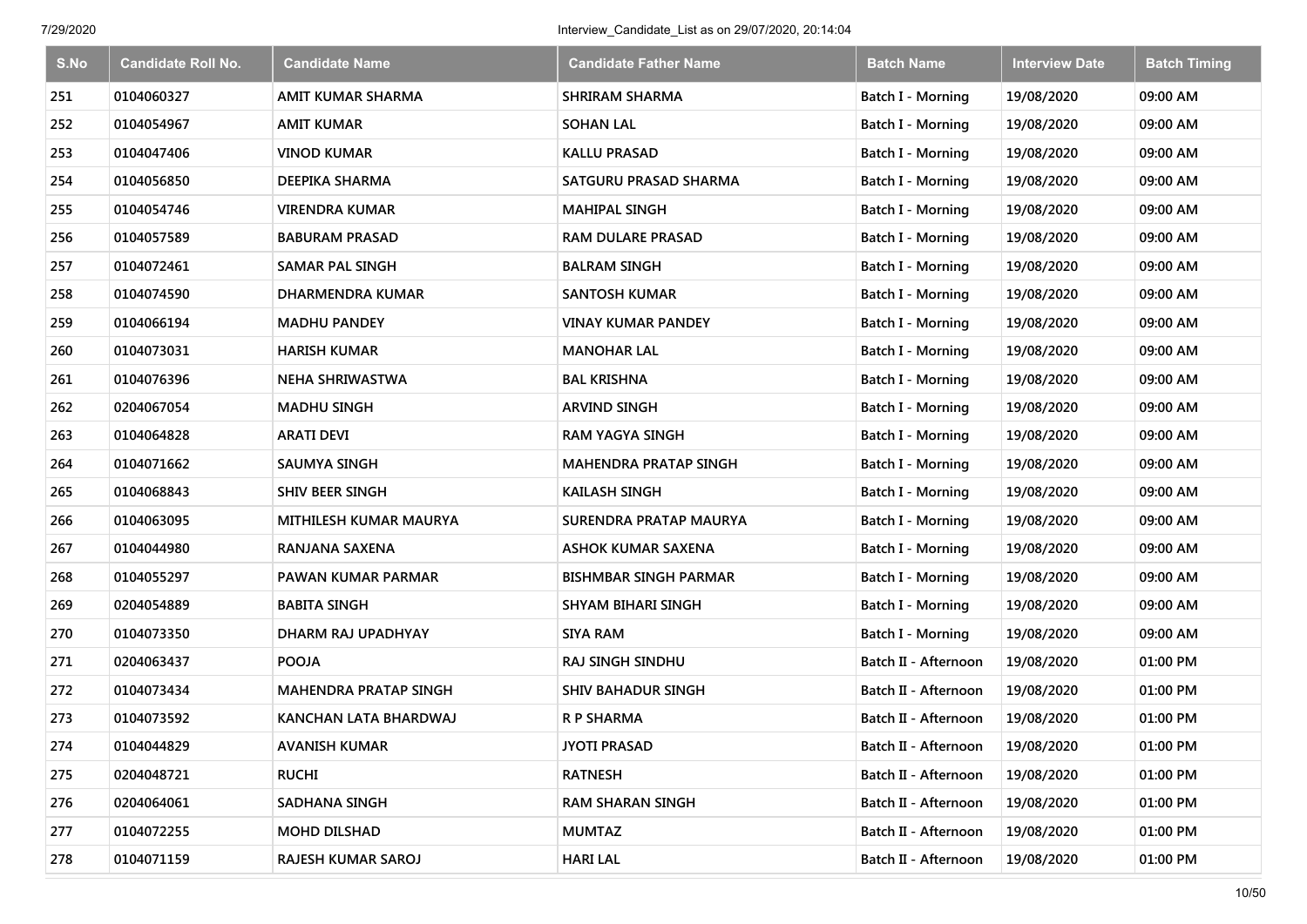| S.No | <b>Candidate Roll No.</b> | <b>Candidate Name</b>    | <b>Candidate Father Name</b> | <b>Batch Name</b>        | <b>Interview Date</b> | <b>Batch Timing</b> |
|------|---------------------------|--------------------------|------------------------------|--------------------------|-----------------------|---------------------|
| 279  | 0104069122                | SATYAPAL SINGH CHAUHAN   | <b>GHISSU SINGH</b>          | Batch II - Afternoon     | 19/08/2020            | 01:00 PM            |
| 280  | 0104071997                | POOJA RATHAUR            | <b>GOPAL SINGH</b>           | Batch II - Afternoon     | 19/08/2020            | 01:00 PM            |
| 281  | 0104056696                | <b>NEERAJ KUMAR</b>      | <b>AMAR SINGH</b>            | Batch II - Afternoon     | 19/08/2020            | 01:00 PM            |
| 282  | 0104069132                | <b>KAMLESH HARIJAN</b>   | <b>SURAT HARIJAN</b>         | Batch II - Afternoon     | 19/08/2020            | 01:00 PM            |
| 283  | 0104066586                | YASH PAL SINGH           | RAJ DEO SINGH                | Batch II - Afternoon     | 19/08/2020            | 01:00 PM            |
| 284  | 0104048581                | <b>RUCHI</b>             | <b>UDAY MANI TRIPATHI</b>    | Batch II - Afternoon     | 19/08/2020            | 01:00 PM            |
| 285  | 0104056887                | <b>AMIT KUMAR</b>        | <b>KRIPA SHANKAR</b>         | Batch II - Afternoon     | 19/08/2020            | 01:00 PM            |
| 286  | 0104063649                | <b>BARE LAL</b>          | <b>RAM LAL</b>               | Batch II - Afternoon     | 19/08/2020            | 01:00 PM            |
| 287  | 0104067409                | <b>BHAGESH BABOO</b>     | <b>GITAM SINGH</b>           | Batch II - Afternoon     | 19/08/2020            | 01:00 PM            |
| 288  | 0104070780                | <b>REEMA</b>             | <b>SUKH BEER SINGH</b>       | Batch II - Afternoon     | 19/08/2020            | 01:00 PM            |
| 289  | 0104059845                | <b>TUSHAR KUMAR GARG</b> | <b>ARUN KUMAR GARG</b>       | Batch II - Afternoon     | 19/08/2020            | 01:00 PM            |
| 290  | 0104050037                | <b>PARUL SINGH</b>       | RAJENDRA BAHADUR SINGH       | Batch II - Afternoon     | 19/08/2020            | 01:00 PM            |
| 291  | 0104075312                | <b>KANHAIYA KUMAR</b>    | SATYA NARAYAN PRASAD         | Batch II - Afternoon     | 19/08/2020            | 01:00 PM            |
| 292  | 0104053007                | <b>AMBRISH KUMAR</b>     | <b>KAPIL DEO</b>             | Batch II - Afternoon     | 19/08/2020            | 01:00 PM            |
| 293  | 0104066231                | <b>HAR PAL SINGH</b>     | <b>NETRA PAL SINGH</b>       | Batch II - Afternoon     | 19/08/2020            | 01:00 PM            |
| 294  | 0104064616                | NEETU KANNAUJIA          | AJMERI LAL KANNAUJIA         | Batch II - Afternoon     | 19/08/2020            | 01:00 PM            |
| 295  | 0104059214                | <b>LAXMI SHANKAR</b>     | <b>RAM CHANDAR</b>           | Batch II - Afternoon     | 19/08/2020            | 01:00 PM            |
| 296  | 0104069042                | <b>SATYAPAL</b>          | <b>BAGEESH</b>               | Batch II - Afternoon     | 19/08/2020            | 01:00 PM            |
| 297  | 0104053124                | SUBHASH CHANDRA MISHRA   | <b>GOVIND PRASAD MISHRA</b>  | Batch II - Afternoon     | 19/08/2020            | 01:00 PM            |
| 298  | 0104048807                | <b>AMAN SHUKLA</b>       | <b>SHYAM KUMAR SHUKLA</b>    | Batch II - Afternoon     | 19/08/2020            | 01:00 PM            |
| 299  | 0104053501                | <b>RUCHIKA RANI</b>      | <b>JAI BHAGWAN</b>           | Batch II - Afternoon     | 19/08/2020            | 01:00 PM            |
| 300  | 0104056847                | <b>AMIT KUMAR</b>        | <b>LALLAN GOND</b>           | Batch II - Afternoon     | 19/08/2020            | 01:00 PM            |
| 301  | 0104058820                | <b>RATAN PAL SINGH</b>   | <b>SHYAM KARAN</b>           | Batch I - Morning        | 20/08/2020            | 09:00 AM            |
| 302  | 0204067156                | <b>NEETU SINGH</b>       | <b>RAM PRAKASH SINGH</b>     | Batch I - Morning        | 20/08/2020            | 09:00 AM            |
| 303  | 0104065363                | <b>SHILPI SHUKLA</b>     | RAMA KANT SHUKLA             | Batch I - Morning        | 20/08/2020            | 09:00 AM            |
| 304  | 0104046982                | SARIKA SINGHAL           | KISHAN SWARUP SINGHAL        | Batch I - Morning        | 20/08/2020            | 09:00 AM            |
| 305  | 0204073501                | <b>SAMIT DOHARE</b>      | <b>AHIVARAN LAL DOHARE</b>   | Batch I - Morning        | 20/08/2020            | 09:00 AM            |
| 306  | 0204058631                | <b>GULSHAN</b>           | <b>SUNIL KEM</b>             | <b>Batch I - Morning</b> | 20/08/2020            | 09:00 AM            |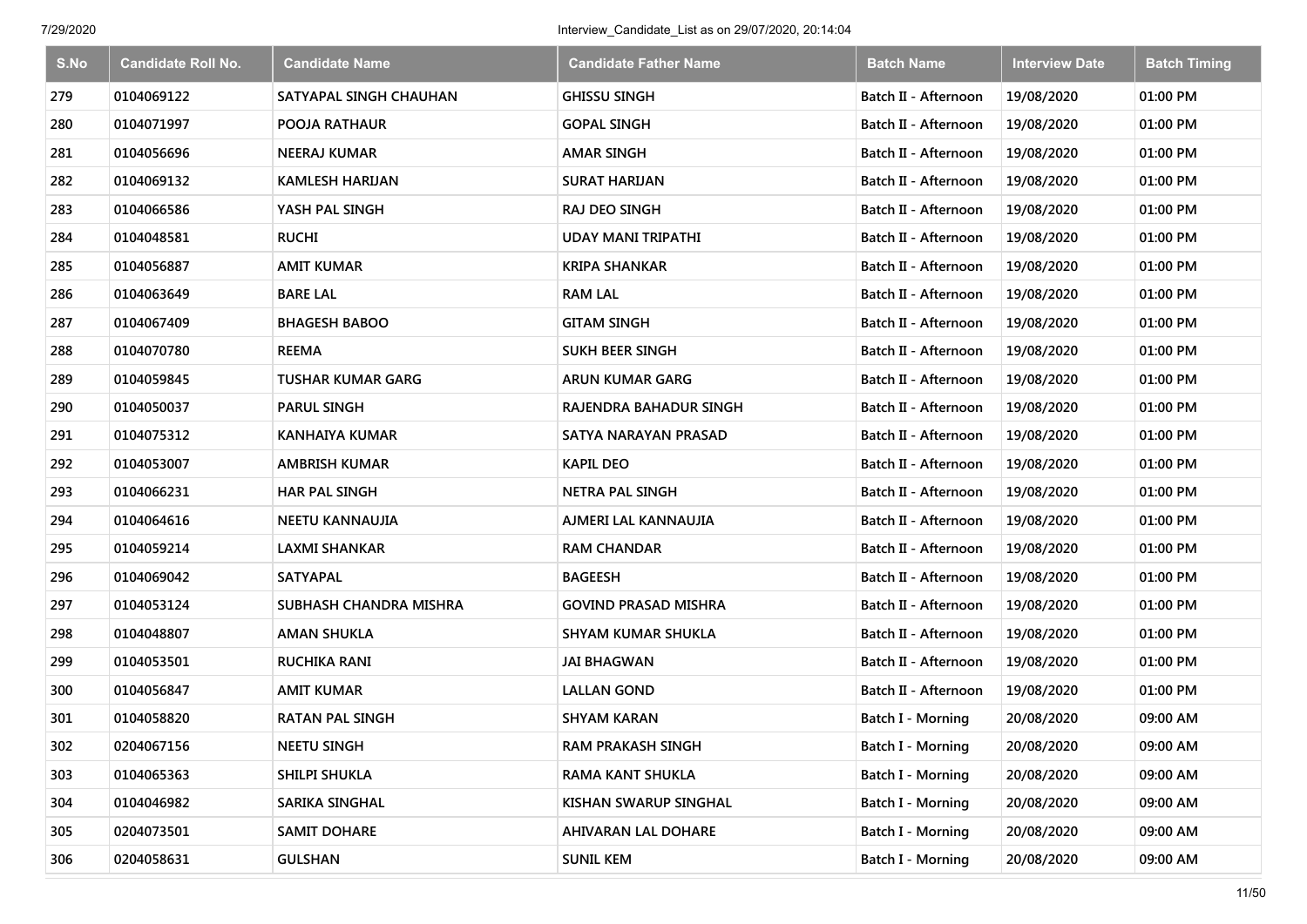| S.No | <b>Candidate Roll No.</b> | <b>Candidate Name</b>        | <b>Candidate Father Name</b>   | <b>Batch Name</b>        | <b>Interview Date</b> | <b>Batch Timing</b> |
|------|---------------------------|------------------------------|--------------------------------|--------------------------|-----------------------|---------------------|
| 307  | 0204057140                | <b>RASHMI TIWARI</b>         | <b>RAM PRATAP TIWARI</b>       | Batch I - Morning        | 20/08/2020            | 09:00 AM            |
| 308  | 0204049807                | <b>AMAR LATA</b>             | <b>RAJENDRA KUMAR</b>          | Batch I - Morning        | 20/08/2020            | 09:00 AM            |
| 309  | 0104066204                | SULEKHA SHARMA               | RAJESH KUMAR SHARMA            | <b>Batch I - Morning</b> | 20/08/2020            | 09:00 AM            |
| 310  | 0104060819                | RAJEEV KUMAR PRAJAPATI       | RAJESH KUMAR                   | Batch I - Morning        | 20/08/2020            | 09:00 AM            |
| 311  | 0104045374                | <b>KUSHAL PAL</b>            | <b>BHAGWAN DAS</b>             | <b>Batch I - Morning</b> | 20/08/2020            | 09:00 AM            |
| 312  | 0104053878                | PREETI DEVI                  | <b>PARMOD KUMAR</b>            | Batch I - Morning        | 20/08/2020            | 09:00 AM            |
| 313  | 0104064399                | <b>RAJENDRA SINGH</b>        | <b>SAUDAN SINGH</b>            | Batch I - Morning        | 20/08/2020            | 09:00 AM            |
| 314  | 0104051131                | <b>GHAN SHYAM</b>            | <b>PANNA LAL</b>               | Batch I - Morning        | 20/08/2020            | 09:00 AM            |
| 315  | 0104050004                | SRI LAL SHUKLA               | AWADHESH KUMAR SHUKLA          | Batch I - Morning        | 20/08/2020            | 09:00 AM            |
| 316  | 0104061911                | <b>GURPAL SINGH</b>          | <b>GAYAN SINGH</b>             | Batch I - Morning        | 20/08/2020            | 09:00 AM            |
| 317  | 0104072982                | SAURABH KUMAR SINGH          | <b>AMBIKA SINGH</b>            | Batch I - Morning        | 20/08/2020            | 09:00 AM            |
| 318  | 0104051524                | <b>SUBASH CHANDRA TIWARI</b> | SHYAMA CHARAN TIWARI           | <b>Batch I - Morning</b> | 20/08/2020            | 09:00 AM            |
| 319  | 0104059330                | <b>DEEPSHIKHA</b>            | <b>UMESH CHAND SHARMA</b>      | Batch I - Morning        | 20/08/2020            | 09:00 AM            |
| 320  | 0204070878                | PRITI CHAUDHARY              | BISHWANATH PRASAD CHAUDHARY    | <b>Batch I - Morning</b> | 20/08/2020            | 09:00 AM            |
| 321  | 0104048192                | <b>JYOTI GAUR</b>            | <b>BRAJBHUSHAN GAUR</b>        | <b>Batch I - Morning</b> | 20/08/2020            | 09:00 AM            |
| 322  | 0104059943                | SHIKHA SHARMA                | YOGESH CHAND SHARMA            | <b>Batch I - Morning</b> | 20/08/2020            | 09:00 AM            |
| 323  | 0104053087                | AMBRISH KUMAR SAXENA         | SURESH CHANDRA SAXENA          | <b>Batch I - Morning</b> | 20/08/2020            | 09:00 AM            |
| 324  | 0104066609                | <b>BEER BAHADUR</b>          | <b>RAM CHARAN YADAV</b>        | Batch I - Morning        | 20/08/2020            | 09:00 AM            |
| 325  | 0104050906                | <b>VIPIN CHATURVEDI</b>      | JAY PRAKASH NARAYAN CHATURVEDI | Batch I - Morning        | 20/08/2020            | 09:00 AM            |
| 326  | 0104060408                | <b>ANWARUL HAQUE</b>         | <b>MUKHTAR AHMAD</b>           | Batch I - Morning        | 20/08/2020            | 09:00 AM            |
| 327  | 0104054979                | RAJ NARAYAN TRIPATHI         | KRISHNA AUTAR TRIPATHI         | Batch I - Morning        | 20/08/2020            | 09:00 AM            |
| 328  | 0104064509                | <b>BASANT LAL SAROJ</b>      | <b>DEVI PRASAD</b>             | Batch I - Morning        | 20/08/2020            | 09:00 AM            |
| 329  | 0104049219                | <b>RAJ BAHADUR</b>           | <b>ITWARI LAL</b>              | Batch I - Morning        | 20/08/2020            | 09:00 AM            |
| 330  | 0104069776                | <b>NEHA</b>                  | <b>LALLAN JI PANDEY</b>        | Batch I - Morning        | 20/08/2020            | 09:00 AM            |
| 331  | 0104055656                | <b>NEERAJ KUMAR</b>          | <b>SHYAM VIR</b>               | Batch II - Afternoon     | 20/08/2020            | 01:00 PM            |
| 332  | 0104045948                | <b>ANU SAHARAN</b>           | <b>ONKAR SINGH</b>             | Batch II - Afternoon     | 20/08/2020            | 01:00 PM            |
| 333  | 0104070822                | SATYENDRA KUMAR YADAVA       | <b>BALIRAM YADAVA</b>          | Batch II - Afternoon     | 20/08/2020            | 01:00 PM            |
| 334  | 0104069581                | SAKSHI SHARMA                | <b>LAVKUSH NIRBHAY</b>         | Batch II - Afternoon     | 20/08/2020            | 01:00 PM            |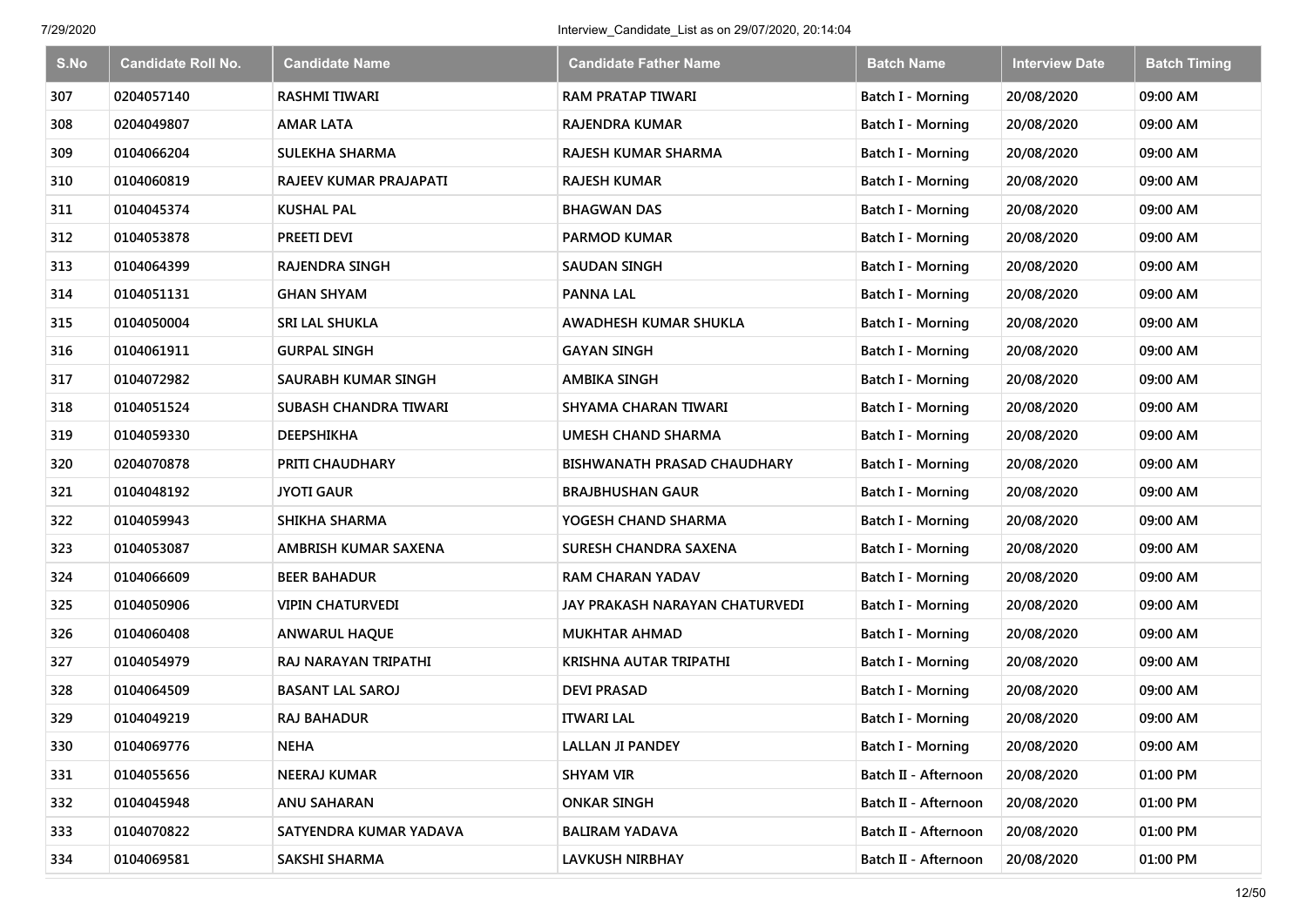| S.No | <b>Candidate Roll No.</b> | <b>Candidate Name</b>        | <b>Candidate Father Name</b> | <b>Batch Name</b>    | <b>Interview Date</b> | <b>Batch Timing</b> |
|------|---------------------------|------------------------------|------------------------------|----------------------|-----------------------|---------------------|
| 335  | 0204056252                | <b>JYOTI YADAV</b>           | <b>SUMIT KUMAR YADAV</b>     | Batch II - Afternoon | 20/08/2020            | 01:00 PM            |
| 336  | 0104046440                | RANJEET KUMAR AGRAWAL        | RAJENDRA PRASAD AGRAWAL      | Batch II - Afternoon | 20/08/2020            | 01:00 PM            |
| 337  | 0104066619                | <b>RAJESH KUMAR</b>          | <b>RAM NARAYAN</b>           | Batch II - Afternoon | 20/08/2020            | 01:00 PM            |
| 338  | 0104065975                | <b>MOHAMMAD ANAS</b>         | <b>MOHAMMAD ATAULLA</b>      | Batch II - Afternoon | 20/08/2020            | 01:00 PM            |
| 339  | 0104052377                | <b>PAVAN KUMAR</b>           | <b>KHACHERU SINGH</b>        | Batch II - Afternoon | 20/08/2020            | 01:00 PM            |
| 340  | 0104058068                | <b>ANURAG AWASTHI</b>        | <b>MADAN LAL AWASTHI</b>     | Batch II - Afternoon | 20/08/2020            | 01:00 PM            |
| 341  | 0104067350                | <b>DEVENDRA KUMAR MISHRA</b> | SRI DUTTA MISHRA             | Batch II - Afternoon | 20/08/2020            | 01:00 PM            |
| 342  | 0104069212                | <b>KAMLESH KUMAR</b>         | <b>TODI SINGH</b>            | Batch II - Afternoon | 20/08/2020            | 01:00 PM            |
| 343  | 0104065824                | <b>SUKRATI MISHRA</b>        | <b>SURENDRA NATH MISHRA</b>  | Batch II - Afternoon | 20/08/2020            | 01:00 PM            |
| 344  | 0104073995                | <b>MOHD RAEES</b>            | <b>SHAMSHAD ALI</b>          | Batch II - Afternoon | 20/08/2020            | 01:00 PM            |
| 345  | 0104071990                | <b>DHANI RAM</b>             | <b>JAGDISH RAJPOOT</b>       | Batch II - Afternoon | 20/08/2020            | 01:00 PM            |
| 346  | 0104066845                | <b>UMESH KUMAR MALL</b>      | <b>VISHNU DEO MALL</b>       | Batch II - Afternoon | 20/08/2020            | 01:00 PM            |
| 347  | 0104061529                | <b>BALVEER</b>               | <b>ARVIND KUMAR</b>          | Batch II - Afternoon | 20/08/2020            | 01:00 PM            |
| 348  | 0104067207                | <b>AMRIT KUMAR YADAV</b>     | RAM BAHADUR YADAV            | Batch II - Afternoon | 20/08/2020            | 01:00 PM            |
| 349  | 0104073399                | <b>RAJESH SINGH</b>          | <b>AKHAND PRATAP SINGH</b>   | Batch II - Afternoon | 20/08/2020            | 01:00 PM            |
| 350  | 0104063760                | RAVI KUMAR VERMA             | <b>CHUNNI LAL VERMA</b>      | Batch II - Afternoon | 20/08/2020            | 01:00 PM            |
| 351  | 0104056974                | <b>LAVLESH KUMAR</b>         | <b>KEDAR NATH</b>            | Batch II - Afternoon | 20/08/2020            | 01:00 PM            |
| 352  | 0104045777                | PARASHURAM MISRA             | <b>MADAN MOHAN MISHRA</b>    | Batch II - Afternoon | 20/08/2020            | 01:00 PM            |
| 353  | 0104073375                | <b>MOHD MEHRAJ</b>           | <b>SHOQAT ALI</b>            | Batch II - Afternoon | 20/08/2020            | 01:00 PM            |
| 354  | 0104070306                | YOGENDRA NATH SINGH          | <b>BRAHM DEO SINGH</b>       | Batch II - Afternoon | 20/08/2020            | 01:00 PM            |
| 355  | 0104057708                | ANURADHA YADAV               | <b>VIRE SINGH</b>            | Batch II - Afternoon | 20/08/2020            | 01:00 PM            |
| 356  | 0104073471                | <b>HARISH MANOCHA</b>        | <b>VIRENDER MANOCHA</b>      | Batch II - Afternoon | 20/08/2020            | 01:00 PM            |
| 357  | 0104057626                | <b>VISHAL KUMAR SAINI</b>    | <b>VED PRAKASH SAINI</b>     | Batch II - Afternoon | 20/08/2020            | 01:00 PM            |
| 358  | 0104052640                | <b>RASHMI GAUTAM</b>         | <b>BADAN SINGH GAUTAM</b>    | Batch II - Afternoon | 20/08/2020            | 01:00 PM            |
| 359  | 0104069766                | YOGENDRA KUMAR               | <b>BHOODHAR LAL</b>          | Batch II - Afternoon | 20/08/2020            | 01:00 PM            |
| 360  | 0104058047                | AMIT KUMAR                   | <b>BABU RAM</b>              | Batch II - Afternoon | 20/08/2020            | 01:00 PM            |
| 361  | 0104067719                | <b>RAJESH KUMAR</b>          | <b>MANGU LAL</b>             | Batch I - Morning    | 21/08/2020            | 09:00 AM            |
| 362  | 0104075625                | <b>UZMA RIZWAN</b>           | <b>RIZWAN UMER</b>           | Batch I - Morning    | 21/08/2020            | 09:00 AM            |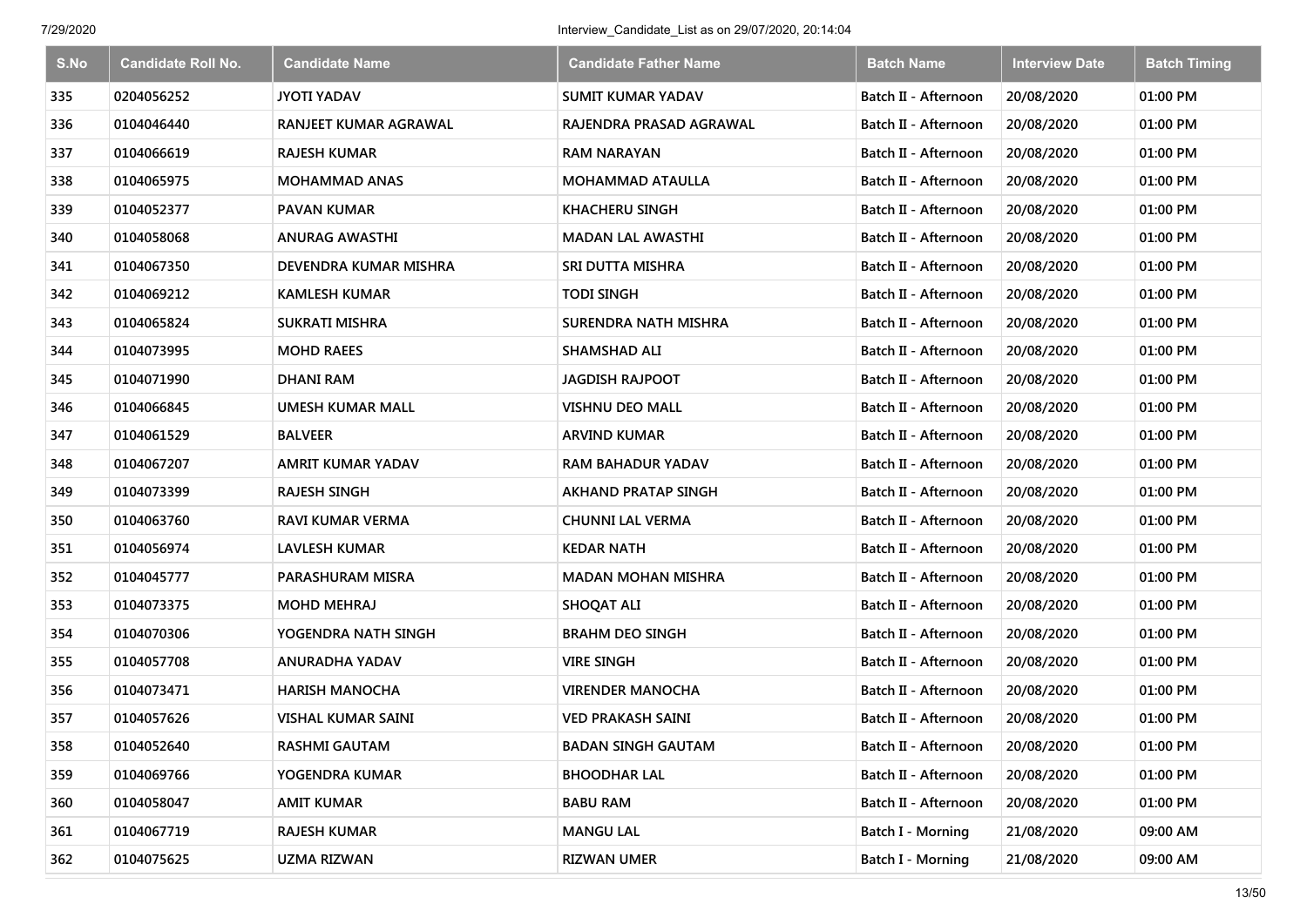| S.No | <b>Candidate Roll No.</b> | <b>Candidate Name</b>       | <b>Candidate Father Name</b> | <b>Batch Name</b>        | <b>Interview Date</b> | <b>Batch Timing</b> |
|------|---------------------------|-----------------------------|------------------------------|--------------------------|-----------------------|---------------------|
| 363  | 0104051260                | <b>RASHMI</b>               | <b>BERBAL SINGH</b>          | Batch I - Morning        | 21/08/2020            | 09:00 AM            |
| 364  | 0104056830                | DEEPIKA SHARMA              | SRI NIWAS SHARMA             | Batch I - Morning        | 21/08/2020            | 09:00 AM            |
| 365  | 0104058016                | NEERAJ PARASHAR             | OM PRAKASH SHARMA            | <b>Batch I - Morning</b> | 21/08/2020            | 09:00 AM            |
| 366  | 0104056448                | ANURADHA RANI RATHOR        | <b>KARM SINGH</b>            | Batch I - Morning        | 21/08/2020            | 09:00 AM            |
| 367  | 0104062880                | <b>RAVI KUMAR</b>           | <b>NEKSU RAM</b>             | <b>Batch I - Morning</b> | 21/08/2020            | 09:00 AM            |
| 368  | 0104069817                | POOJA PAL                   | <b>SURESH PAL</b>            | Batch I - Morning        | 21/08/2020            | 09:00 AM            |
| 369  | 0104051124                | <b>SUBASH</b>               | <b>SIRI</b>                  | Batch I - Morning        | 21/08/2020            | 09:00 AM            |
| 370  | 0104056989                | <b>BABOOLAL</b>             | <b>RAM GULAB PATEL</b>       | Batch I - Morning        | 21/08/2020            | 09:00 AM            |
| 371  | 0104067911                | <b>HARENDRA YADAV</b>       | <b>RAM BHAVAR YADAV</b>      | Batch I - Morning        | 21/08/2020            | 09:00 AM            |
| 372  | 0104075287                | <b>ANAR JEET</b>            | <b>SHIRISH PRASAD</b>        | Batch I - Morning        | 21/08/2020            | 09:00 AM            |
| 373  | 0104044874                | <b>KUNWAR PAL SINGH</b>     | <b>RAM SINGH</b>             | Batch I - Morning        | 21/08/2020            | 09:00 AM            |
| 374  | 0104045387                | ALOK KUMAR                  | <b>MAHENDRA SINGH</b>        | Batch I - Morning        | 21/08/2020            | 09:00 AM            |
| 375  | 0104054777                | <b>PAWAN KUMAR</b>          | <b>BECHAN RAM</b>            | Batch I - Morning        | 21/08/2020            | 09:00 AM            |
| 376  | 0104062666                | VIVEK PANDEY                | <b>VISHNU DUTTA PANDEY</b>   | <b>Batch I - Morning</b> | 21/08/2020            | 09:00 AM            |
| 377  | 0104048169                | <b>AWADHESH KUMAR</b>       | PURUSOTTAM PRASAD CHATURVEDI | <b>Batch I - Morning</b> | 21/08/2020            | 09:00 AM            |
| 378  | 0104075175                | <b>MOHD SHOEB</b>           | <b>SABIR ALI</b>             | <b>Batch I - Morning</b> | 21/08/2020            | 09:00 AM            |
| 379  | 0104047217                | <b>PARUL</b>                | <b>SATYABIR SINGH</b>        | <b>Batch I - Morning</b> | 21/08/2020            | 09:00 AM            |
| 380  | 0104068722                | <b>SATYAM</b>               | <b>RAJ GOPAL</b>             | Batch I - Morning        | 21/08/2020            | 09:00 AM            |
| 381  | 0104062081                | SACHITA NAND MISHRA         | UMA SHANKAR MISHRA           | Batch I - Morning        | 21/08/2020            | 09:00 AM            |
| 382  | 0104069986                | YOGENDRA KUMAR PANDEY       | <b>RAMAKANT PANDEY</b>       | Batch I - Morning        | 21/08/2020            | 09:00 AM            |
| 383  | 0104076554                | <b>MAHESH KUMAR TIWARI</b>  | <b>SHYAM LAL TIWARI</b>      | Batch I - Morning        | 21/08/2020            | 09:00 AM            |
| 384  | 0104064964                | <b>SUKHA VIR SINGH</b>      | <b>FAURAN SINGH</b>          | Batch I - Morning        | 21/08/2020            | 09:00 AM            |
| 385  | 0104063720                | <b>RAVI KUMAR SRIVASTVA</b> | KHADERU LAL SRIVASTVA        | Batch I - Morning        | 21/08/2020            | 09:00 AM            |
| 386  | 0104044983                | SHASHI KANT TIWARI          | PURENDRA TIWARI              | Batch I - Morning        | 21/08/2020            | 09:00 AM            |
| 387  | 0104064629                | <b>BASANTI DEVI</b>         | <b>TEJ RAM</b>               | Batch I - Morning        | 21/08/2020            | 09:00 AM            |
| 388  | 0104051410                | DEEPAK MISHRA               | <b>GAURI SHANKAR MISHRA</b>  | Batch I - Morning        | 21/08/2020            | 09:00 AM            |
| 389  | 0104044954                | KUNWAR PAL SINGH            | <b>HAKIM SINGH</b>           | Batch I - Morning        | 21/08/2020            | 09:00 AM            |
| 390  | 0104072245                | <b>URVASHI MALL</b>         | <b>ARVIND KUMAR MALL</b>     | Batch I - Morning        | 21/08/2020            | 09:00 AM            |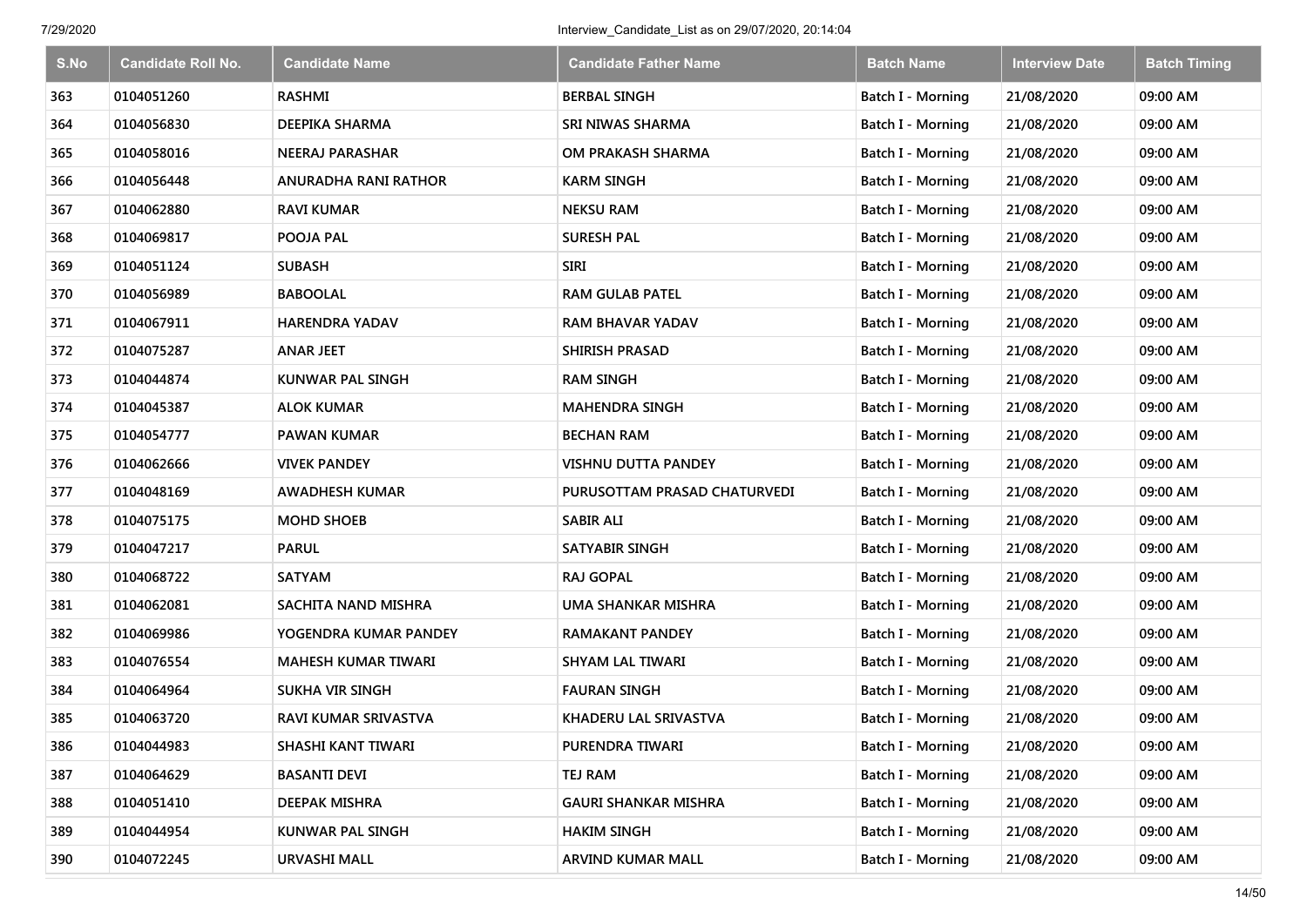| S.No | <b>Candidate Roll No.</b> | <b>Candidate Name</b>     | <b>Candidate Father Name</b>     | <b>Batch Name</b>    | <b>Interview Date</b> | <b>Batch Timing</b> |
|------|---------------------------|---------------------------|----------------------------------|----------------------|-----------------------|---------------------|
| 391  | 0104056677                | <b>PAYAL PANDEY</b>       | <b>SHATRUGHNA PANDEY</b>         | Batch II - Afternoon | 21/08/2020            | 01:00 PM            |
| 392  | 0104062585                | <b>UMA DATT</b>           | <b>SALIK RAM</b>                 | Batch II - Afternoon | 21/08/2020            | 01:00 PM            |
| 393  | 0104056391                | <b>GOVIND LAL</b>         | <b>RAM JEET</b>                  | Batch II - Afternoon | 21/08/2020            | 01:00 PM            |
| 394  | 0104076210                | DHARMENDRA KUMAR MISHRA   | <b>SHIV SHANKAR MISHRA</b>       | Batch II - Afternoon | 21/08/2020            | 01:00 PM            |
| 395  | 0104064472                | <b>KALYANI SHUKLA</b>     | JAG MOHAN LAL SHUKLA             | Batch II - Afternoon | 21/08/2020            | 01:00 PM            |
| 396  | 0204058996                | NEERAJ TIWARI             | <b>SANTOSH TIWARI</b>            | Batch II - Afternoon | 21/08/2020            | 01:00 PM            |
| 397  | 0104071552                | <b>KAMNI</b>              | <b>VIJAY SINGH</b>               | Batch II - Afternoon | 21/08/2020            | 01:00 PM            |
| 398  | 0104076386                | <b>ZEENAT</b>             | ZAHIRUL BARI                     | Batch II - Afternoon | 21/08/2020            | 01:00 PM            |
| 399  | 0104069026                | YESHVEER SINGH            | <b>NIHAL SINGH</b>               | Batch II - Afternoon | 21/08/2020            | 01:00 PM            |
| 400  | 0104056970                | DEEPIKA SHARMA            | <b>BRAHMA SHANKAR SHARMA</b>     | Batch II - Afternoon | 21/08/2020            | 01:00 PM            |
| 401  | 0104050400                | RASHMI                    | <b>SARVESH SINGH</b>             | Batch II - Afternoon | 21/08/2020            | 01:00 PM            |
| 402  | 0104060882                | <b>SATEESH KUMAR</b>      | <b>BASANT LAL SAROJ</b>          | Batch II - Afternoon | 21/08/2020            | 01:00 PM            |
| 403  | 0104056942                | SAROJ MUKESH KUMAR        | <b>JOGIRAM SAROJ</b>             | Batch II - Afternoon | 21/08/2020            | 01:00 PM            |
| 404  | 0104063335                | MITHILESH KUMAR YADAV     | <b>UDAY BHAN YADAV</b>           | Batch II - Afternoon | 21/08/2020            | 01:00 PM            |
| 405  | 0104060687                | AMIT KUMAR SINGH          | VIJAY BAHADUR SINGH              | Batch II - Afternoon | 21/08/2020            | 01:00 PM            |
| 406  | 0104061667                | AMIT KUMAR TIWARI         | ANIL KUMAR TIWARI                | Batch II - Afternoon | 21/08/2020            | 01:00 PM            |
| 407  | 0104064453                | <b>KM POOJA</b>           | <b>VIVEK NATH</b>                | Batch II - Afternoon | 21/08/2020            | 01:00 PM            |
| 408  | 0104073909                | <b>BHAVNA</b>             | <b>RAMNATH</b>                   | Batch II - Afternoon | 21/08/2020            | 01:00 PM            |
| 409  | 0104059789                | <b>BAL KUMAR DUBEY</b>    | <b>LALATA PRASAD DUBEY</b>       | Batch II - Afternoon | 21/08/2020            | 01:00 PM            |
| 410  | 0104062126                | <b>VIVEK KUMAR SINGH</b>  | RISHI PAL SINGH                  | Batch II - Afternoon | 21/08/2020            | 01:00 PM            |
| 411  | 0104063625                | <b>UMA SHANKAR</b>        | SUKHRAM PRAJAPATI                | Batch II - Afternoon | 21/08/2020            | 01:00 PM            |
| 412  | 0104050604                | <b>SRISTI NARAYAN</b>     | <b>GIRAJA SHANKER SRIVASTAVA</b> | Batch II - Afternoon | 21/08/2020            | 01:00 PM            |
| 413  | 0104075127                | <b>ANANT KUMAR YADAV</b>  | <b>RAM CHANDRA YADAV</b>         | Batch II - Afternoon | 21/08/2020            | 01:00 PM            |
| 414  | 0104059081                | <b>SABIR ALI</b>          | <b>ZAYA ALAM</b>                 | Batch II - Afternoon | 21/08/2020            | 01:00 PM            |
| 415  | 0104053997                | <b>PAWAN KUMAR</b>        | <b>RAM JEET</b>                  | Batch II - Afternoon | 21/08/2020            | 01:00 PM            |
| 416  | 0104047611                | <b>GEETA GUPTA</b>        | THAN SINGH GUPTA                 | Batch II - Afternoon | 21/08/2020            | 01:00 PM            |
| 417  | 0104064200                | <b>RAVI PRAKASH ANAND</b> | <b>SHEO PUJAN</b>                | Batch II - Afternoon | 21/08/2020            | 01:00 PM            |
| 418  | 0104050359                | <b>RAJ KUMAR</b>          | <b>SURENDRA SINGH</b>            | Batch II - Afternoon | 21/08/2020            | 01:00 PM            |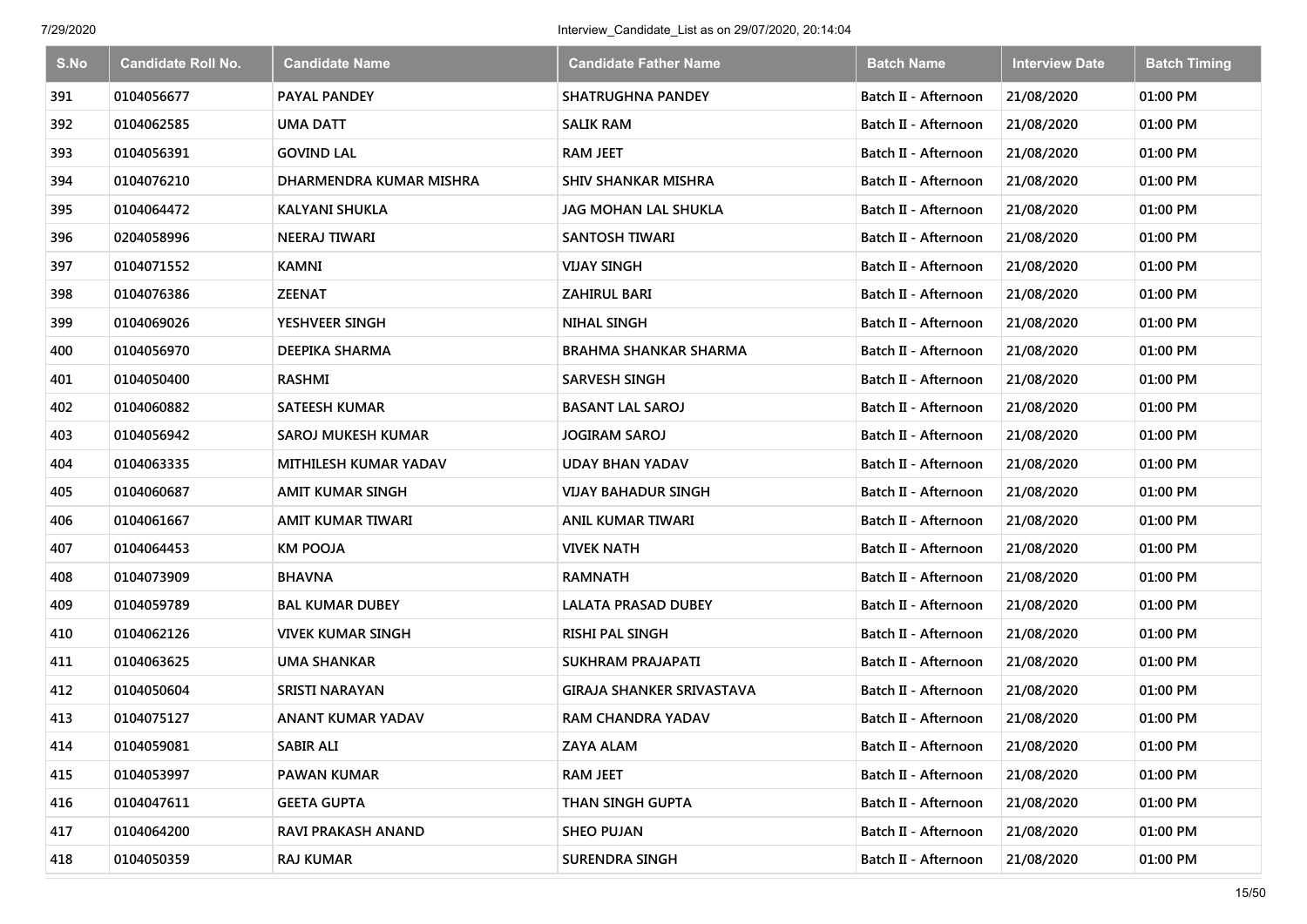| S.No | <b>Candidate Roll No.</b> | <b>Candidate Name</b>          | <b>Candidate Father Name</b> | <b>Batch Name</b>        | <b>Interview Date</b> | <b>Batch Timing</b> |
|------|---------------------------|--------------------------------|------------------------------|--------------------------|-----------------------|---------------------|
| 419  | 0104065181                | SADHNA AWASTHI                 | SRIKANT TRIPATHI             | Batch II - Afternoon     | 21/08/2020            | 01:00 PM            |
| 420  | 0104075118                | PRITI YADAV                    | <b>RAMESH KUMAR</b>          | Batch II - Afternoon     | 21/08/2020            | 01:00 PM            |
| 421  | 0104061074                | <b>LOKENDRA KUMAR</b>          | <b>PARVEEN SINGH</b>         | Batch I - Morning        | 25/08/2020            | 09:00 AM            |
| 422  | 0104062691                | <b>GYAN CHANDRA</b>            | PHOOL CHANDRA                | Batch I - Morning        | 25/08/2020            | 09:00 AM            |
| 423  | 0104067309                | <b>BHAGAWATI PRASAD SHARMA</b> | <b>MAHAVIR PRASAD SHARMA</b> | Batch I - Morning        | 25/08/2020            | 09:00 AM            |
| 424  | 0104064805                | <b>UMASHANKER RAM</b>          | PRABHOONATH RAM              | Batch I - Morning        | 25/08/2020            | 09:00 AM            |
| 425  | 0104065235                | <b>MOHAMAD JAMAN</b>           | IMAM ALI                     | Batch I - Morning        | 25/08/2020            | 09:00 AM            |
| 426  | 0104068348                | <b>ARCHANA DEVI</b>            | <b>OM PRAKASH</b>            | <b>Batch I - Morning</b> | 25/08/2020            | 09:00 AM            |
| 427  | 0104059199                | <b>RAJEEV GOSWAMI</b>          | <b>MADAN LAL GOSWAMI</b>     | Batch I - Morning        | 25/08/2020            | 09:00 AM            |
| 428  | 0104049278                | PRAVIN KUMAR                   | VIRENDRA PRASAD SHARMA       | Batch I - Morning        | 25/08/2020            | 09:00 AM            |
| 429  | 0104069237                | POOJA MISHRA                   | SWAMI NATH MISHRA            | Batch I - Morning        | 25/08/2020            | 09:00 AM            |
| 430  | 0104067898                | <b>PRERNA</b>                  | ASHOK KUMAR SAXENA           | <b>Batch I - Morning</b> | 25/08/2020            | 09:00 AM            |
| 431  | 0104069119                | <b>RAJESH KUMAR</b>            | <b>CHOV SINGH</b>            | <b>Batch I - Morning</b> | 25/08/2020            | 09:00 AM            |
| 432  | 0104045906                | VINOD KUMAR                    | <b>SURAJ LAL GUPTA</b>       | <b>Batch I - Morning</b> | 25/08/2020            | 09:00 AM            |
| 433  | 0104064702                | SATISH KUMAR AWASTHI           | RAM NARESH AWASTHI           | Batch I - Morning        | 25/08/2020            | 09:00 AM            |
| 434  | 0104053835                | <b>MEENU KUMARI</b>            | <b>HARENDRA SINGH</b>        | Batch I - Morning        | 25/08/2020            | 09:00 AM            |
| 435  | 0104058821                | <b>SABI MISHRA</b>             | DEVESH KUMAR MISHRA          | Batch I - Morning        | 25/08/2020            | 09:00 AM            |
| 436  | 0104050480                | <b>RASHMI</b>                  | <b>RANJEET SINGH</b>         | Batch I - Morning        | 25/08/2020            | 09:00 AM            |
| 437  | 0204071838                | PRITI KESERWANI                | RAJENDRA PRASAD KESERWANI    | Batch I - Morning        | 25/08/2020            | 09:00 AM            |
| 438  | 0104067603                | <b>SHIPRA YADAV</b>            | RAM NARAYAN YADAV            | <b>Batch I - Morning</b> | 25/08/2020            | 09:00 AM            |
| 439  | 0104057219                | <b>RAJANI ARYA</b>             | <b>KARAN SINGH ARYA</b>      | Batch I - Morning        | 25/08/2020            | 09:00 AM            |
| 440  | 0104061640                | <b>RAVI GOEL</b>               | <b>OMPRAKASH GOEL</b>        | Batch I - Morning        | 25/08/2020            | 09:00 AM            |
| 441  | 0204053382                | <b>SARITA SINGH</b>            | <b>SHIV POOJAN SINGH</b>     | Batch I - Morning        | 25/08/2020            | 09:00 AM            |
| 442  | 0204071658                | PRITI GUPTA                    | DEVENDAR KUMAR GUPTA         | Batch I - Morning        | 25/08/2020            | 09:00 AM            |
| 443  | 0104053452                | <b>JYOTI SHUKLA</b>            | SATYA DEV SHUKLA             | Batch I - Morning        | 25/08/2020            | 09:00 AM            |
| 444  | 0104058621                | SABEEHA PARVEEN                | <b>JAMEEL AHMAD KHAN</b>     | Batch I - Morning        | 25/08/2020            | 09:00 AM            |
| 445  | 0104063301                | SADHANA DEVI                   | SURESH CHANDRA VERMA         | Batch I - Morning        | 25/08/2020            | 09:00 AM            |
| 446  | 0104069936                | <b>NEHA</b>                    | <b>HABIB AHMAD</b>           | <b>Batch I - Morning</b> | 25/08/2020            | 09:00 AM            |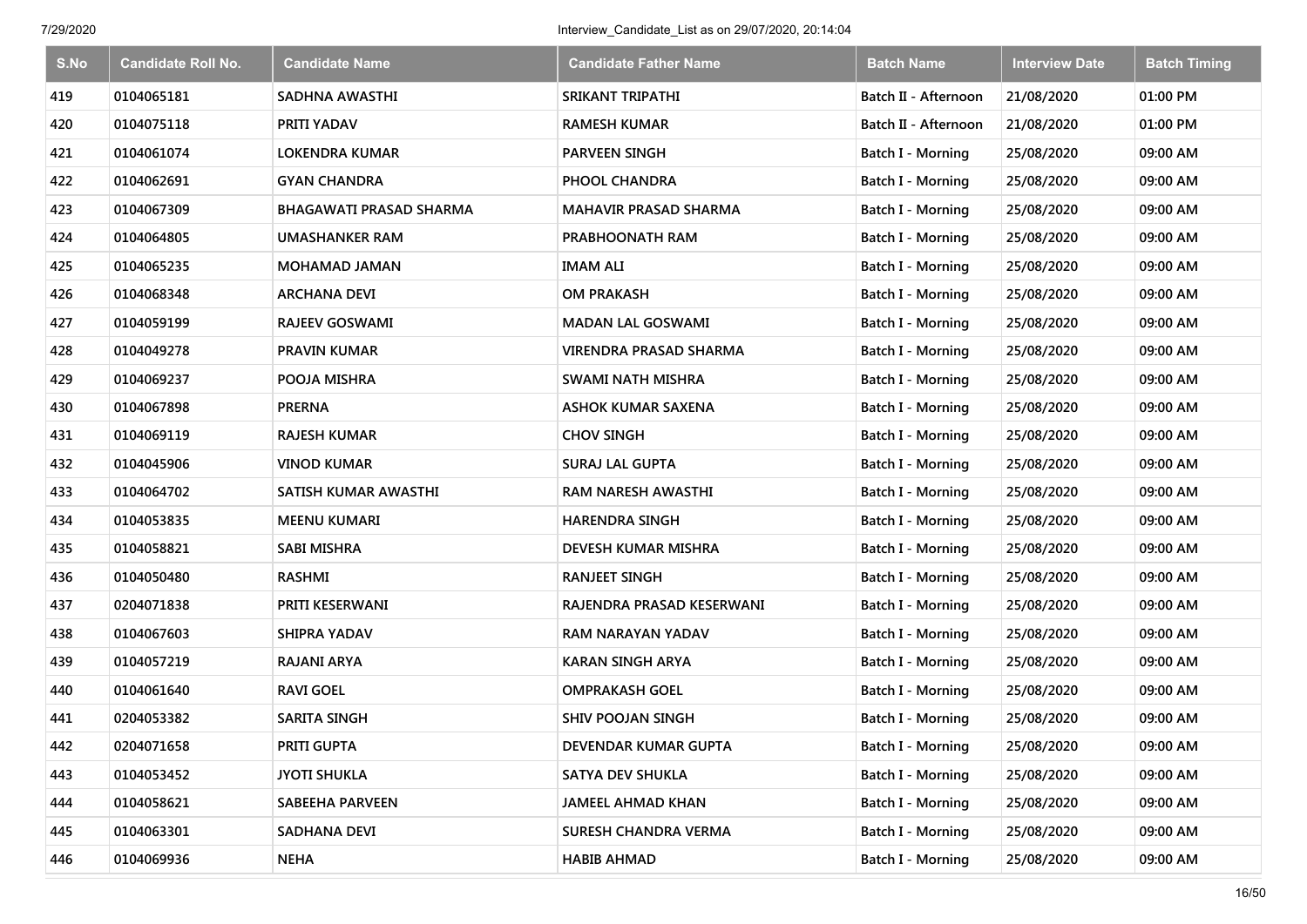| S.No | <b>Candidate Roll No.</b> | <b>Candidate Name</b>      | <b>Candidate Father Name</b> | <b>Batch Name</b>        | <b>Interview Date</b> | <b>Batch Timing</b> |
|------|---------------------------|----------------------------|------------------------------|--------------------------|-----------------------|---------------------|
| 447  | 0204057852                | <b>JYOTSANA TRIPATHI</b>   | <b>VIJAY ANAND TRIPATHI</b>  | <b>Batch I - Morning</b> | 25/08/2020            | 09:00 AM            |
| 448  | 0104048083                | SHASHIKALA KASAUDHAN       | <b>VIJAY KUMAR</b>           | Batch I - Morning        | 25/08/2020            | 09:00 AM            |
| 449  | 0104051901                | <b>RUCHI SHARMA</b>        | <b>DEEN BANDHU SHARMA</b>    | Batch I - Morning        | 25/08/2020            | 09:00 AM            |
| 450  | 0104048258                | PRAVENDRA KUMAR BHATI      | JAI KARAN BHATI              | Batch I - Morning        | 25/08/2020            | 09:00 AM            |
| 451  | 0104062235                | <b>MISS POONAM SOLANKI</b> | <b>MR MAHESH CHANDRA</b>     | Batch II - Afternoon     | 25/08/2020            | 01:00 PM            |
| 452  | 0104062298                | PREETI TRIVEDI             | SRI KANT TRIVEDI             | Batch II - Afternoon     | 25/08/2020            | 01:00 PM            |
| 453  | 0104051619                | <b>RAJ KUMAR</b>           | <b>KRAPAL SINGH</b>          | Batch II - Afternoon     | 25/08/2020            | 01:00 PM            |
| 454  | 0104070733                | <b>KM PRITI CHAUHAN</b>    | ATAR SINGH CHAUHAN           | Batch II - Afternoon     | 25/08/2020            | 01:00 PM            |
| 455  | 0104064531                | <b>GYANESH KUMAR OJHA</b>  | <b>CHINTAMANI OJHA</b>       | Batch II - Afternoon     | 25/08/2020            | 01:00 PM            |
| 456  | 0104076615                | <b>MOHINI NAND KISHOR</b>  | <b>NAND KISHOR</b>           | Batch II - Afternoon     | 25/08/2020            | 01:00 PM            |
| 457  | 0104048240                | <b>RANKU SHARMA</b>        | KANCHI LAL SHARMA            | Batch II - Afternoon     | 25/08/2020            | 01:00 PM            |
| 458  | 0104069987                | ANAMIKA BHADAURIA          | RAJ BAHADUR SINGH BHADAURIA  | Batch II - Afternoon     | 25/08/2020            | 01:00 PM            |
| 459  | 0104063575                | <b>MITHILESH YADAV</b>     | <b>RAJ DEV</b>               | Batch II - Afternoon     | 25/08/2020            | 01:00 PM            |
| 460  | 0104051434                | <b>LALA RAM</b>            | <b>CHHOTEY LAL</b>           | Batch II - Afternoon     | 25/08/2020            | 01:00 PM            |
| 461  | 0104058420                | <b>RASMHI</b>              | RAM NARESH DWIVEDI           | Batch II - Afternoon     | 25/08/2020            | 01:00 PM            |
| 462  | 0104048129                | <b>AWADHESH KUMAR</b>      | <b>RAJMANGAL RAM</b>         | Batch II - Afternoon     | 25/08/2020            | 01:00 PM            |
| 463  | 0104061046                | <b>VIVEK KUMAR</b>         | <b>KAMAL KUMAR</b>           | Batch II - Afternoon     | 25/08/2020            | 01:00 PM            |
| 464  | 0204075365                | <b>UZMA BI</b>             | <b>IDRIS BEG</b>             | Batch II - Afternoon     | 25/08/2020            | 01:00 PM            |
| 465  | 0104066053                | <b>KM POOJA TIWARI</b>     | <b>RAM BABU TIWARI</b>       | Batch II - Afternoon     | 25/08/2020            | 01:00 PM            |
| 466  | 0104054854                | LALSINGH                   | JAISINGH                     | Batch II - Afternoon     | 25/08/2020            | 01:00 PM            |
| 467  | 0104064250                | <b>DEV DATT</b>            | <b>JAWAHAR LAL</b>           | Batch II - Afternoon     | 25/08/2020            | 01:00 PM            |
| 468  | 0104061859                | <b>RAJEEVE RAI</b>         | RADHEY SHYAM RAI             | Batch II - Afternoon     | 25/08/2020            | 01:00 PM            |
| 469  | 0104075514                | <b>MAHESH KUMAR</b>        | <b>SHYAM BAHADUR</b>         | Batch II - Afternoon     | 25/08/2020            | 01:00 PM            |
| 470  | 0104053428                | <b>ANUPRIYA</b>            | RAJENDRA KUMAR               | Batch II - Afternoon     | 25/08/2020            | 01:00 PM            |
| 471  | 0104067475                | <b>MOHAMMAD IMRAN</b>      | <b>KAMALUDDEEN</b>           | Batch II - Afternoon     | 25/08/2020            | 01:00 PM            |
| 472  | 0104063829                | <b>BARKHA GUPTA</b>        | SHRADHA RAM GUPTA            | Batch II - Afternoon     | 25/08/2020            | 01:00 PM            |
| 473  | 0104058347                | AMIT KUMAR AWASTHI         | SUNIL KUMAR AWASTHI          | Batch II - Afternoon     | 25/08/2020            | 01:00 PM            |
| 474  | 0104067184                | <b>SUMAN</b>               | MAHESH CHANDRA DIWAKAR       | Batch II - Afternoon     | 25/08/2020            | 01:00 PM            |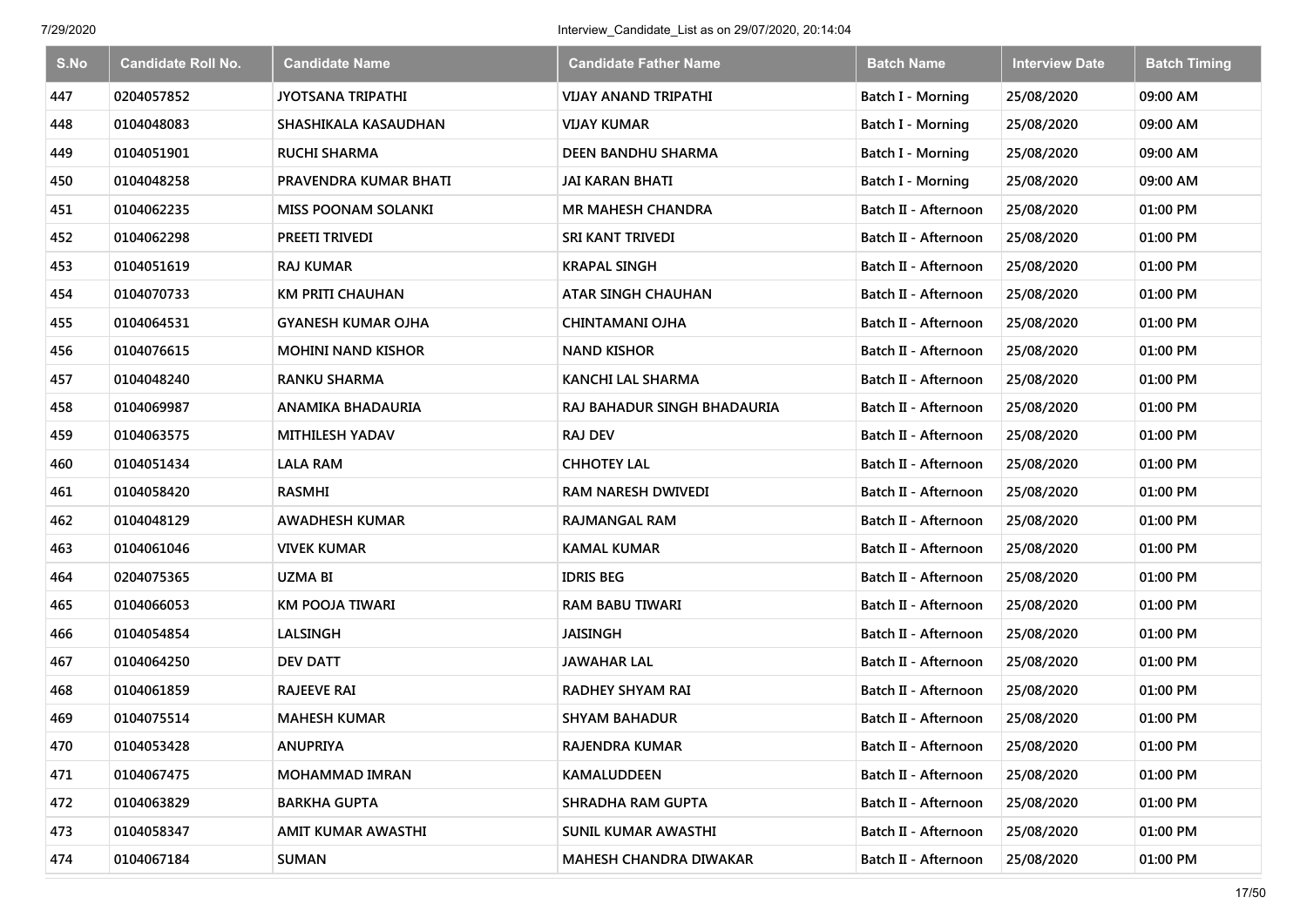| S.No | <b>Candidate Roll No.</b> | <b>Candidate Name</b>         | <b>Candidate Father Name</b>   | <b>Batch Name</b>        | <b>Interview Date</b> | <b>Batch Timing</b> |
|------|---------------------------|-------------------------------|--------------------------------|--------------------------|-----------------------|---------------------|
| 475  | 0104070630                | <b>DEVKI RANI</b>             | <b>KAILASH CHANDRA</b>         | Batch II - Afternoon     | 25/08/2020            | 01:00 PM            |
| 476  | 0104062024                | SUDIPTA BHATTACHARYA          | SUDHANSHU BHUSHAN BHATTACHARYA | Batch II - Afternoon     | 25/08/2020            | 01:00 PM            |
| 477  | 0104072335                | <b>MOHD FAIZAN KHAN</b>       | <b>MOHD ISRAIL KHAN</b>        | Batch II - Afternoon     | 25/08/2020            | 01:00 PM            |
| 478  | 0104065095                | <b>MOBINA ANSARI</b>          | <b>AMEER AHMD</b>              | Batch II - Afternoon     | 25/08/2020            | 01:00 PM            |
| 479  | 0104061980                | <b>RAVI KANT</b>              | <b>AMAR SINGH</b>              | Batch II - Afternoon     | 25/08/2020            | 01:00 PM            |
| 480  | 0104051625                | <b>TAPAS DEVNATH</b>          | <b>BHUBAL CHAND DEVNATH</b>    | Batch II - Afternoon     | 25/08/2020            | 01:00 PM            |
| 481  | 0104049224                | <b>SOORAJ SINGH</b>           | <b>KARAN SINGH</b>             | Batch I - Morning        | 26/08/2020            | 09:00 AM            |
| 482  | 0104058006                | <b>VISHAL SINGH TOMAR</b>     | <b>UMESH TOMAR</b>             | <b>Batch I - Morning</b> | 26/08/2020            | 09:00 AM            |
| 483  | 0104046508                | <b>ANUBHA SINGH</b>           | <b>BRAHAM PAL</b>              | Batch I - Morning        | 26/08/2020            | 09:00 AM            |
| 484  | 0204065134                | MADHU BALA                    | <b>KANCHAN SINGH</b>           | Batch I - Morning        | 26/08/2020            | 09:00 AM            |
| 485  | 0104049046                | <b>VINOD KUMAR PANDEY</b>     | <b>SHIVANAND PANDEY</b>        | <b>Batch I - Morning</b> | 26/08/2020            | 09:00 AM            |
| 486  | 0104072376                | <b>NEHA GUPTA</b>             | PRABHAT CHANDRA GUPTA          | <b>Batch I - Morning</b> | 26/08/2020            | 09:00 AM            |
| 487  | 0104069266                | YOGENDRA KASHYAP              | OM PRAKASH KASHYAP             | Batch I - Morning        | 26/08/2020            | 09:00 AM            |
| 488  | 0104052865                | <b>TARKESHWAR KUMAR SAHNI</b> | PRABHUNATH SAHNI               | Batch I - Morning        | 26/08/2020            | 09:00 AM            |
| 489  | 0104074645                | <b>USHMA DEVI</b>             | <b>JAGVEER PRASAD PATEL</b>    | Batch I - Morning        | 26/08/2020            | 09:00 AM            |
| 490  | 0104072095                | <b>MOHD ASIV</b>              | <b>YUSUF</b>                   | Batch I - Morning        | 26/08/2020            | 09:00 AM            |
| 491  | 0104070844                | <b>SUMAN MISHRA</b>           | <b>B B MISHRA</b>              | Batch I - Morning        | 26/08/2020            | 09:00 AM            |
| 492  | 0104069711                | <b>HARI OM SINGH SIKARWAR</b> | SURAJ PAL SINGH                | Batch I - Morning        | 26/08/2020            | 09:00 AM            |
| 493  | 0104075355                | <b>MOHD TAIYAB KHAN</b>       | <b>SAGEER KHAN</b>             | Batch I - Morning        | 26/08/2020            | 09:00 AM            |
| 494  | 0104064590                | <b>DEV PRAKASH SINGH</b>      | JAY NARAYAN SINGH              | Batch I - Morning        | 26/08/2020            | 09:00 AM            |
| 495  | 0104065659                | <b>RAJESH KUMAR</b>           | VIRANJAN PRASAD                | Batch I - Morning        | 26/08/2020            | 09:00 AM            |
| 496  | 0104075274                | <b>MAHESH CHANDRA RATHOR</b>  | <b>RADHE SHYAM RATHOR</b>      | <b>Batch I - Morning</b> | 26/08/2020            | 09:00 AM            |
| 497  | 0104071377                | POOJA RANI                    | <b>JAI BHAGWAN</b>             | Batch I - Morning        | 26/08/2020            | 09:00 AM            |
| 498  | 0104053747                | AMIR HAMJ KHAN                | AMIRUL HASAN KHAN              | Batch I - Morning        | 26/08/2020            | 09:00 AM            |
| 499  | 0104066466                | YAOGENDRA KUMAR SAROJ         | <b>MILAK RAM</b>               | Batch I - Morning        | 26/08/2020            | 09:00 AM            |
| 500  | 0104055053                | <b>KM MOHSINA</b>             | <b>MOHD MUSHTAQU</b>           | Batch I - Morning        | 26/08/2020            | 09:00 AM            |
| 501  | 0104060641                | <b>SACHIN KUMAR</b>           | OM PRAKASH SHARMA              | Batch I - Morning        | 26/08/2020            | 09:00 AM            |
| 502  | 0104051775                | MEENAKSHI UPADHAYAY           | BASWA NAND UAPDHAYAY           | Batch I - Morning        | 26/08/2020            | 09:00 AM            |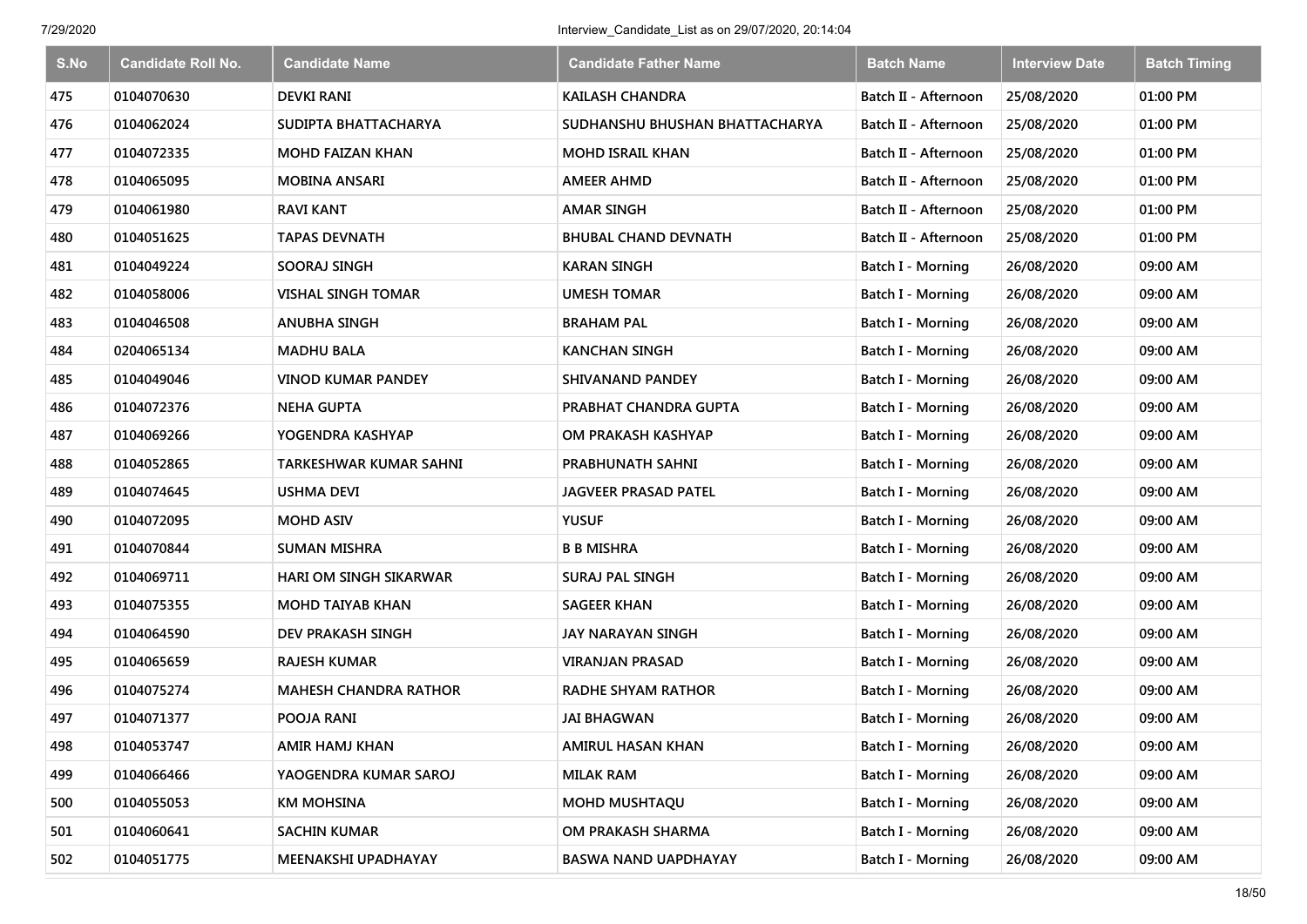| S.No | <b>Candidate Roll No.</b> | <b>Candidate Name</b>           | <b>Candidate Father Name</b> | <b>Batch Name</b>    | <b>Interview Date</b> | <b>Batch Timing</b> |
|------|---------------------------|---------------------------------|------------------------------|----------------------|-----------------------|---------------------|
| 503  | 0104052407                | <b>AMBEY SHARMA</b>             | ANIL KUMAR SHARMA            | Batch I - Morning    | 26/08/2020            | 09:00 AM            |
| 504  | 0104074453                | <b>KM RAJIYA SULTAN</b>         | <b>ISTEYAK AHAMAD</b>        | Batch I - Morning    | 26/08/2020            | 09:00 AM            |
| 505  | 0104060295                | MINAKSHI CHANDRA BALA MISHRA    | PUTTI LAL MISHRA             | Batch I - Morning    | 26/08/2020            | 09:00 AM            |
| 506  | 0104053520                | <b>RASHMI KUMARI</b>            | <b>CHANDRIKA SINGH</b>       | Batch I - Morning    | 26/08/2020            | 09:00 AM            |
| 507  | 0104045793                | <b>KM KANAK MISRA</b>           | PRAYAGNARAYAN MISRA          | Batch I - Morning    | 26/08/2020            | 09:00 AM            |
| 508  | 0104070491                | <b>HARI SHANKAR RAV BHASKAR</b> | <b>MOHAN</b>                 | Batch I - Morning    | 26/08/2020            | 09:00 AM            |
| 509  | 0104071140                | <b>REEMA GUPTA</b>              | <b>SANJAY GUPTA</b>          | Batch I - Morning    | 26/08/2020            | 09:00 AM            |
| 510  | 0104059490                | <b>DEEPSHIKHA</b>               | RAJEEV KUMAR SHARMA          | Batch I - Morning    | 26/08/2020            | 09:00 AM            |
| 511  | 0104064555                | <b>MITHUN SINGH</b>             | <b>UTTAM SINGH</b>           | Batch II - Afternoon | 26/08/2020            | 01:00 PM            |
| 512  | 0104073559                | <b>RAJESH UMAR</b>              | <b>KAMTA PRASAD UMAR</b>     | Batch II - Afternoon | 26/08/2020            | 01:00 PM            |
| 513  | 0104066792                | <b>KAMAYANI DEVI</b>            | LAL MOHAN TIWARI             | Batch II - Afternoon | 26/08/2020            | 01:00 PM            |
| 514  | 0104058889                | <b>BADRI VISHAL PANDEY</b>      | <b>SUNDER LAL PANDEY</b>     | Batch II - Afternoon | 26/08/2020            | 01:00 PM            |
| 515  | 0104059422                | <b>SARVESH KUMAR TIWARI</b>     | KAILASH NATH TIWARI          | Batch II - Afternoon | 26/08/2020            | 01:00 PM            |
| 516  | 0104065476                | <b>NEETU RAI</b>                | <b>JAISHANKAR RAI</b>        | Batch II - Afternoon | 26/08/2020            | 01:00 PM            |
| 517  | 0104070359                | RAJESH KUMAR HARIJAN            | <b>PARAS</b>                 | Batch II - Afternoon | 26/08/2020            | 01:00 PM            |
| 518  | 0104065426                | YADAV VIJAY KUMAR               | <b>AMARNATH YADAV</b>        | Batch II - Afternoon | 26/08/2020            | 01:00 PM            |
| 519  | 0104069955                | <b>MOHAMMED ASIF</b>            | KHURSHEED AHMAD              | Batch II - Afternoon | 26/08/2020            | 01:00 PM            |
| 520  | 0104056012                | <b>JYOTI VERMA</b>              | <b>RAJDEV VERMA</b>          | Batch II - Afternoon | 26/08/2020            | 01:00 PM            |
| 521  | 0204071253                | <b>KM PRIYA RANI</b>            | <b>BRIJ PAL SINGH</b>        | Batch II - Afternoon | 26/08/2020            | 01:00 PM            |
| 522  | 0104052959                | <b>RAJ KUMAR PAL</b>            | <b>RAM GYANI PAL</b>         | Batch II - Afternoon | 26/08/2020            | 01:00 PM            |
| 523  | 0104058506                | VISHNU CHANDRA DWIVEDI          | PRAKASH CHANDRA DWIVEDI      | Batch II - Afternoon | 26/08/2020            | 01:00 PM            |
| 524  | 0104071635                | <b>MOHD ARIF</b>                | <b>ASHRAF ALI KHAN</b>       | Batch II - Afternoon | 26/08/2020            | 01:00 PM            |
| 525  | 0204055508                | ANURADHA DEVI                   | <b>JITGENDRA SINGH</b>       | Batch II - Afternoon | 26/08/2020            | 01:00 PM            |
| 526  | 0104071692                | <b>KAMRUL HASAN</b>             | <b>ILIYAS AHMAD</b>          | Batch II - Afternoon | 26/08/2020            | 01:00 PM            |
| 527  | 0204075797                | POOJA TRIPATHI                  | CHINTA MANI TRIPATHI         | Batch II - Afternoon | 26/08/2020            | 01:00 PM            |
| 528  | 0104067024                | <b>SUMAN</b>                    | <b>OMPRAKASH SINGH</b>       | Batch II - Afternoon | 26/08/2020            | 01:00 PM            |
| 529  | 0204073512                | <b>KANCHAN LATA</b>             | <b>JIVDHAN</b>               | Batch II - Afternoon | 26/08/2020            | 01:00 PM            |
| 530  | 0104070688                | <b>ARCHANA MISHRA</b>           | <b>GOURI SHANKER MISHRA</b>  | Batch II - Afternoon | 26/08/2020            | 01:00 PM            |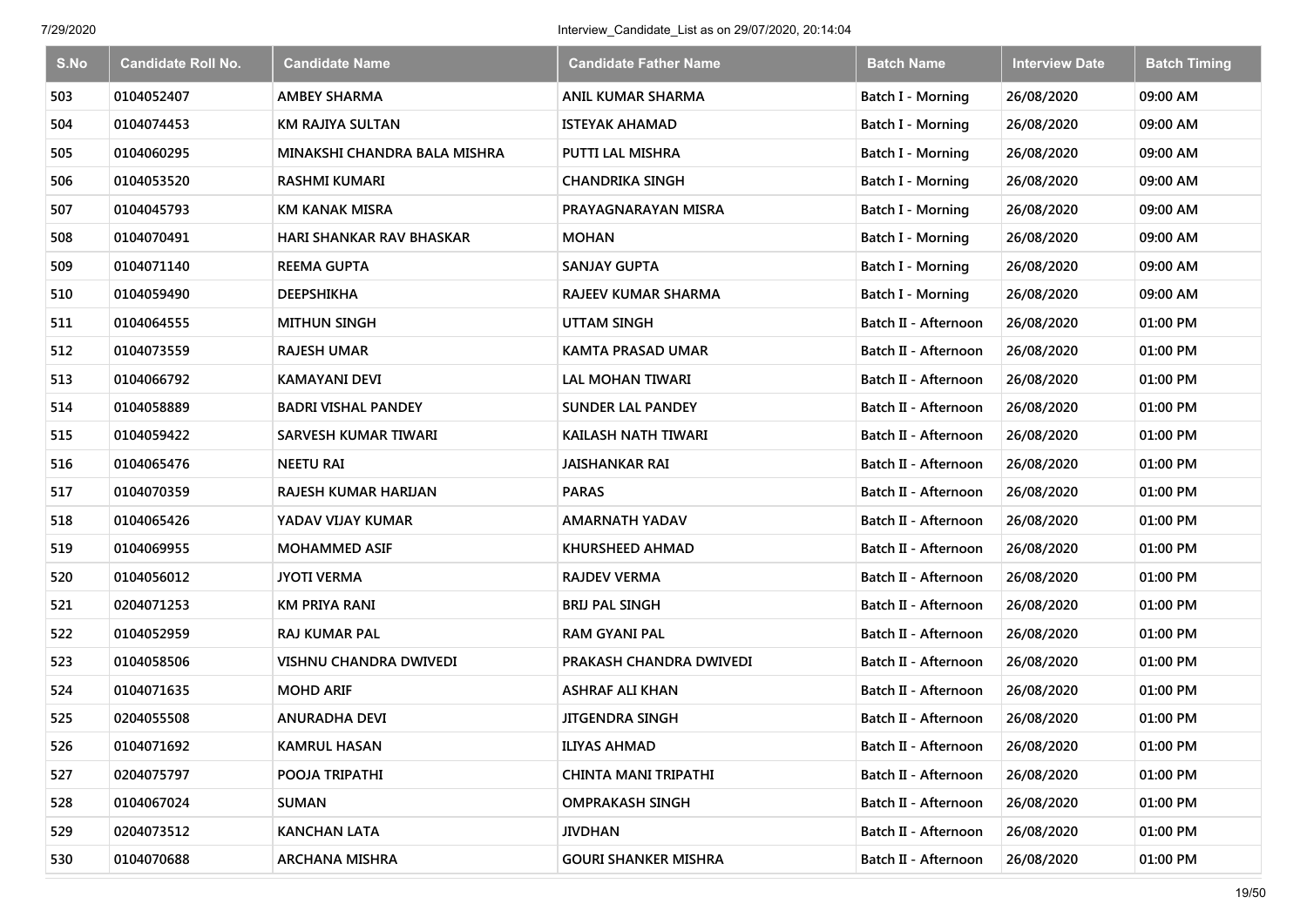| S.No | <b>Candidate Roll No.</b> | <b>Candidate Name</b>      | <b>Candidate Father Name</b> | <b>Batch Name</b>        | <b>Interview Date</b> | <b>Batch Timing</b> |
|------|---------------------------|----------------------------|------------------------------|--------------------------|-----------------------|---------------------|
| 531  | 0104074170                | <b>DHARMENDRA</b>          | <b>SHANTI SWAROOP</b>        | Batch II - Afternoon     | 26/08/2020            | 01:00 PM            |
| 532  | 0104072470                | <b>DHARAM SINGH</b>        | <b>SALAG SINGH</b>           | Batch II - Afternoon     | 26/08/2020            | 01:00 PM            |
| 533  | 0104047644                | <b>SONU KUMAR</b>          | <b>GYAN SINGH</b>            | Batch II - Afternoon     | 26/08/2020            | 01:00 PM            |
| 534  | 0104059279                | <b>RAJEEV KUMAR</b>        | <b>VEER SINGH</b>            | Batch II - Afternoon     | 26/08/2020            | 01:00 PM            |
| 535  | 0204057166                | <b>VISHAKHA SRIVASTAVA</b> | V K SRIVASTAVA               | Batch II - Afternoon     | 26/08/2020            | 01:00 PM            |
| 536  | 0104060225                | <b>UDAI VEER SINGH</b>     | MAHARAJ SINGH                | Batch II - Afternoon     | 26/08/2020            | 01:00 PM            |
| 537  | 0104063431                | <b>GYANCHAND SAHANI</b>    | DALAGAJJAN RAM               | Batch II - Afternoon     | 26/08/2020            | 01:00 PM            |
| 538  | 0104074031                | <b>HARMEET KAUR</b>        | <b>KULWANT SINGH</b>         | Batch II - Afternoon     | 26/08/2020            | 01:00 PM            |
| 539  | 0104074324                | <b>SUMIT KUMAR CHAUHAN</b> | <b>CHANDRA PAL CHAUHAN</b>   | Batch II - Afternoon     | 26/08/2020            | 01:00 PM            |
| 540  | 0104066851                | <b>HARENDAR PAL SINGH</b>  | <b>PYARE LAL</b>             | Batch II - Afternoon     | 26/08/2020            | 01:00 PM            |
| 541  | 0104066352                | <b>KAMALESH MAURYA</b>     | <b>SANTOSH MAURYA</b>        | <b>Batch I - Morning</b> | 27/08/2020            | 09:00 AM            |
| 542  | 0104045778                | <b>PRAVEEN KUMAR</b>       | <b>RAVENDRA SINGH</b>        | Batch I - Morning        | 27/08/2020            | 09:00 AM            |
| 543  | 0104066321                | <b>SADMA</b>               | <b>TANVIR HASAN</b>          | Batch I - Morning        | 27/08/2020            | 09:00 AM            |
| 544  | 0104070588                | <b>ARCHANA MISHRA</b>      | RAJENDRA PRASHAD MISHRA      | <b>Batch I - Morning</b> | 27/08/2020            | 09:00 AM            |
| 545  | 0104070119                | <b>RAJESH KUMAR DUBEY</b>  | SATYA PRAKASH DUBEY          | <b>Batch I - Morning</b> | 27/08/2020            | 09:00 AM            |
| 546  | 0104061169                | <b>BALRAM DAS</b>          | SIPAHI LAL                   | <b>Batch I - Morning</b> | 27/08/2020            | 09:00 AM            |
| 547  | 0104049138                | <b>PRAVESH SONI</b>        | <b>VIJENDRA SINGH</b>        | <b>Batch I - Morning</b> | 27/08/2020            | 09:00 AM            |
| 548  | 0104047808                | ANUJ KUMAR                 | <b>CHANDRA PAL</b>           | Batch I - Morning        | 27/08/2020            | 09:00 AM            |
| 549  | 0104049041                | <b>RUCHI</b>               | <b>HARIPAL</b>               | Batch I - Morning        | 27/08/2020            | 09:00 AM            |
| 550  | 0104067791                | <b>HARENDRA SINGH</b>      | <b>GOKAL SINGH</b>           | Batch I - Morning        | 27/08/2020            | 09:00 AM            |
| 551  | 0104065100                | <b>RAVI SHANKAR PANDEY</b> | <b>RAM RAJ PANDEY</b>        | Batch I - Morning        | 27/08/2020            | 09:00 AM            |
| 552  | 0104051278                | <b>PREETI</b>              | <b>RAMESH CHANDRA</b>        | Batch I - Morning        | 27/08/2020            | 09:00 AM            |
| 553  | 0104060752                | <b>KALOO RAM</b>           | <b>LAKHI SINGH</b>           | Batch I - Morning        | 27/08/2020            | 09:00 AM            |
| 554  | 0104061035                | MINAKSHI TYAGI             | <b>VIRENDRA SINGH TYAGI</b>  | Batch I - Morning        | 27/08/2020            | 09:00 AM            |
| 555  | 0104047487                | <b>ALOKITA DIXIT</b>       | <b>GHANSHYAM DIXIT</b>       | Batch I - Morning        | 27/08/2020            | 09:00 AM            |
| 556  | 0104049889                | AWNEESH KUMAR SINGH        | JAGDEESH SINGH CHAUHAN       | Batch I - Morning        | 27/08/2020            | 09:00 AM            |
| 557  | 0104048771                | <b>GEETA RANI</b>          | <b>JAMUNA PRASAD</b>         | Batch I - Morning        | 27/08/2020            | 09:00 AM            |
| 558  | 0104069189                | <b>BHANU PRATAP SINGH</b>  | <b>RAGHUVEER SINGH</b>       | Batch I - Morning        | 27/08/2020            | 09:00 AM            |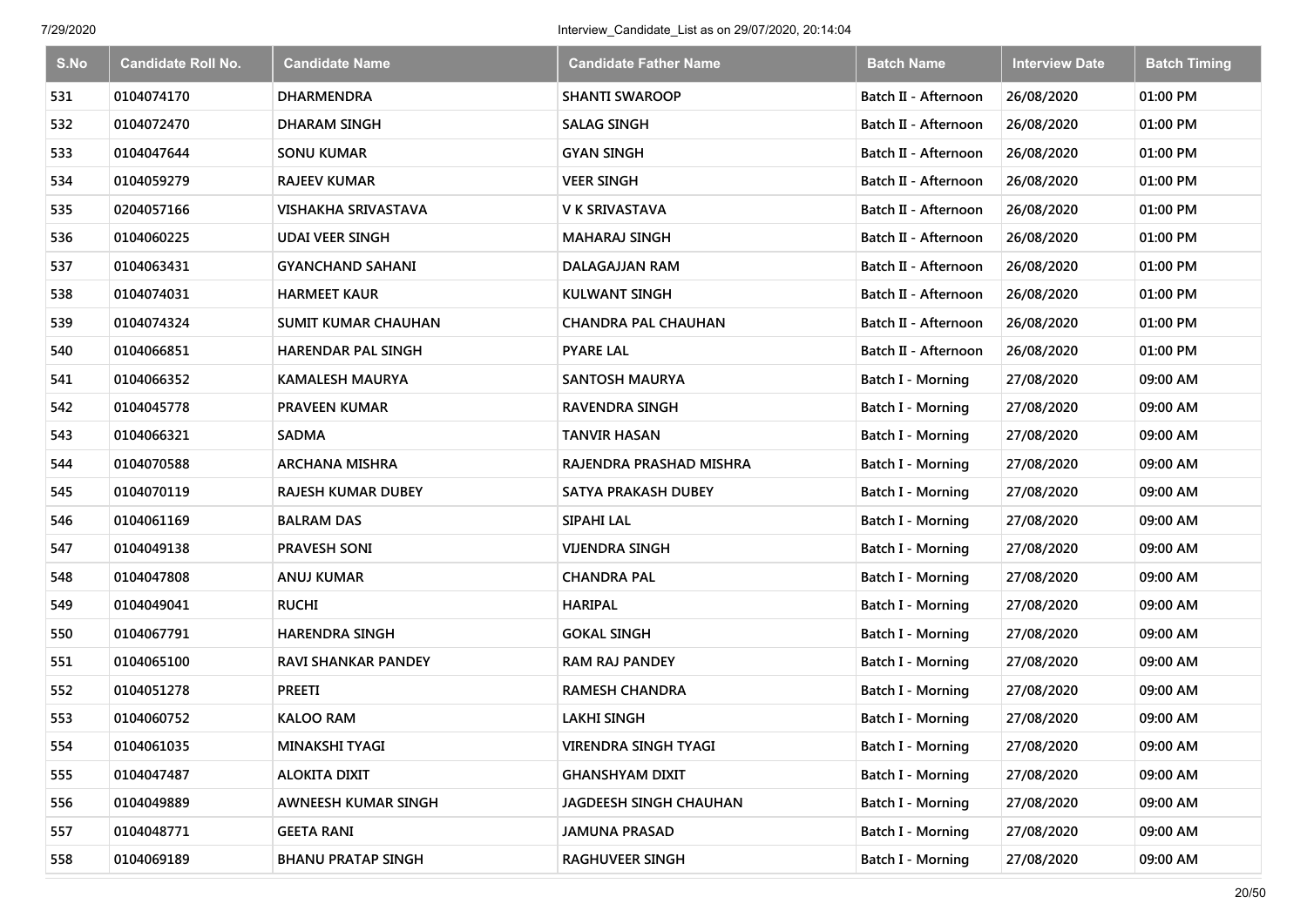| S.No | <b>Candidate Roll No.</b> | <b>Candidate Name</b>          | <b>Candidate Father Name</b> | <b>Batch Name</b>        | <b>Interview Date</b> | <b>Batch Timing</b> |
|------|---------------------------|--------------------------------|------------------------------|--------------------------|-----------------------|---------------------|
| 559  | 0104066357                | POOJA DEVI                     | <b>RAM CHANDRA SINGH</b>     | Batch I - Morning        | 27/08/2020            | 09:00 AM            |
| 560  | 0104056815                | <b>MEETU RANI</b>              | TILAK RAJ GERA               | Batch I - Morning        | 27/08/2020            | 09:00 AM            |
| 561  | 0204075369                | BHAWANA KUMARI                 | LAXAMAN                      | Batch I - Morning        | 27/08/2020            | 09:00 AM            |
| 562  | 0204049275                | <b>MEENAKSHI AGRAWAL</b>       | ASHOK KUMAR AGRAWAL          | Batch I - Morning        | 27/08/2020            | 09:00 AM            |
| 563  | 0104045603                | SHASHI KUMAR NAYAK             | <b>AWADHESH NAYAK</b>        | <b>Batch I - Morning</b> | 27/08/2020            | 09:00 AM            |
| 564  | 0104071119                | RAJESH KUMAR SAROJ             | <b>NANDLAL SAROJ</b>         | Batch I - Morning        | 27/08/2020            | 09:00 AM            |
| 565  | 0104057922                | SARVENDRA VIKRAM SINGH CHAUHAN | <b>SHIV POOJAN SINGH</b>     | Batch I - Morning        | 27/08/2020            | 09:00 AM            |
| 566  | 0104075055                | <b>MOHD SHAHNAWAJ</b>          | <b>SHAMSHAD HUSSAIN</b>      | Batch I - Morning        | 27/08/2020            | 09:00 AM            |
| 567  | 0104051166                | <b>VIPIN KUMAR</b>             | <b>SHIV PRAKASH</b>          | Batch I - Morning        | 27/08/2020            | 09:00 AM            |
| 568  | 0104060971                | <b>GUNJAN SINGH</b>            | <b>SOMIL GAHLAUT</b>         | Batch I - Morning        | 27/08/2020            | 09:00 AM            |
| 569  | 0104045702                | <b>SARIKA DEVI</b>             | <b>SATYA PAL SINGH</b>       | Batch I - Morning        | 27/08/2020            | 09:00 AM            |
| 570  | 0104070087                | <b>ANAMIKA CHAUHAN</b>         | <b>RAJ PAL SINGH</b>         | Batch I - Morning        | 27/08/2020            | 09:00 AM            |
| 571  | 0104067023                | <b>SHIPRA SHARMA</b>           | <b>OM DUTT SHARMA</b>        | Batch II - Afternoon     | 27/08/2020            | 01:00 PM            |
| 572  | 0104061008                | APARNA DUBEY                   | <b>BRAJENDRA KUMAR DUBEY</b> | Batch II - Afternoon     | 27/08/2020            | 01:00 PM            |
| 573  | 0104073887                | <b>ANAND KUMAR UPADHYAY</b>    | <b>VRIJ BIHARI UPADHYAY</b>  | Batch II - Afternoon     | 27/08/2020            | 01:00 PM            |
| 574  | 0204065263                | SHILPI SHARMA                  | DINESH KUMAR SHARMA          | Batch II - Afternoon     | 27/08/2020            | 01:00 PM            |
| 575  | 0104070667                | <b>ANAMIKA PANDEY</b>          | UMA PRASAD PANDEY            | Batch II - Afternoon     | 27/08/2020            | 01:00 PM            |
| 576  | 0104061100                | RAVENDRA KUMAR MISHRA          | <b>JANARDAN PRASAD</b>       | Batch II - Afternoon     | 27/08/2020            | 01:00 PM            |
| 577  | 0104045254                | <b>KUSH KUMAR</b>              | <b>ARUN BIHARI</b>           | Batch II - Afternoon     | 27/08/2020            | 01:00 PM            |
| 578  | 0104058705                | TRIPTI SHARMA                  | <b>ARVIND KUMAR</b>          | Batch II - Afternoon     | 27/08/2020            | 01:00 PM            |
| 579  | 0104045054                | KUNWAR SHIVENDRA SHANKARAN     | <b>RAM SHANKAR</b>           | Batch II - Afternoon     | 27/08/2020            | 01:00 PM            |
| 580  | 0204056524                | <b>SUDHA</b>                   | <b>SHAMBHU PRASAD</b>        | Batch II - Afternoon     | 27/08/2020            | 01:00 PM            |
| 581  | 0104045418                | PRAVEEN GUPTA                  | <b>CHANDRA PRAKASH GUPTA</b> | Batch II - Afternoon     | 27/08/2020            | 01:00 PM            |
| 582  | 0104076727                | <b>ANEETA DEVI</b>             | <b>KARUNA SHANKER</b>        | Batch II - Afternoon     | 27/08/2020            | 01:00 PM            |
| 583  | 0104048249                | <b>AWADHESH KUMAR</b>          | <b>MANGRU PRASAD</b>         | Batch II - Afternoon     | 27/08/2020            | 01:00 PM            |
| 584  | 0104070331                | <b>HARI SHANKAR</b>            | <b>RAM NAYAN</b>             | Batch II - Afternoon     | 27/08/2020            | 01:00 PM            |
| 585  | 0104075491                | <b>HARVINDRA SINGH</b>         | SHIMBHOO SINGH               | Batch II - Afternoon     | 27/08/2020            | 01:00 PM            |
| 586  | 0104045120                | RANJANA SHUKLA                 | PANKAJ KUMAR MISRA           | Batch II - Afternoon     | 27/08/2020            | 01:00 PM            |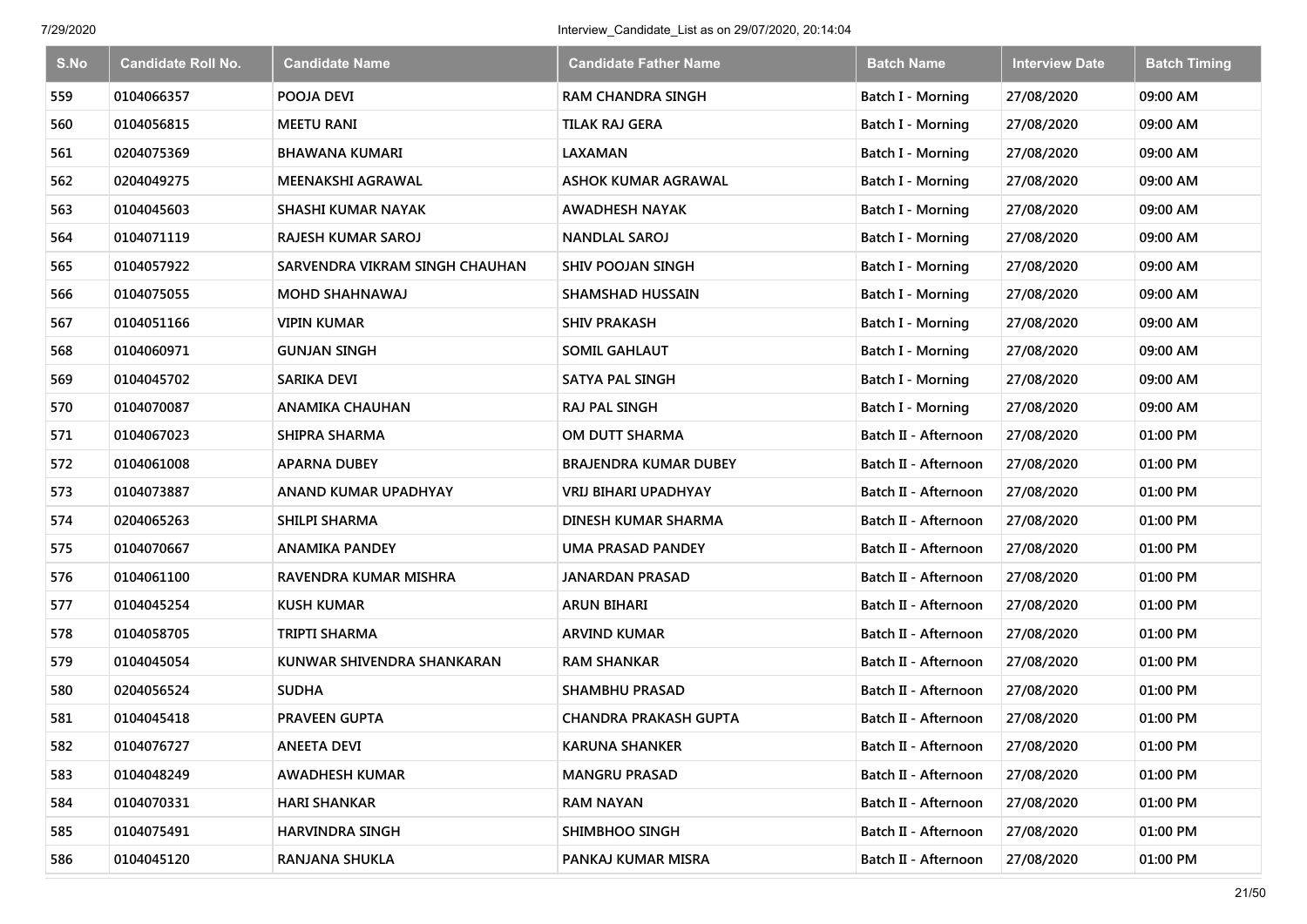| S.No | <b>Candidate Roll No.</b> | <b>Candidate Name</b>        | <b>Candidate Father Name</b> | <b>Batch Name</b>        | <b>Interview Date</b> | <b>Batch Timing</b> |
|------|---------------------------|------------------------------|------------------------------|--------------------------|-----------------------|---------------------|
| 587  | 0104068251                | <b>HARI BHAN SINGH</b>       | <b>HARISHCHAND</b>           | Batch II - Afternoon     | 27/08/2020            | 01:00 PM            |
| 588  | 0104045856                | <b>NEELAM BHARTI</b>         | <b>RAM NAVAL</b>             | Batch II - Afternoon     | 27/08/2020            | 01:00 PM            |
| 589  | 0104046247                | <b>ALOK KUMAR PATEL</b>      | PRAHLAD PATEL                | Batch II - Afternoon     | 27/08/2020            | 01:00 PM            |
| 590  | 0204071873                | <b>KM PRIYANKA</b>           | <b>INDARJEET</b>             | Batch II - Afternoon     | 27/08/2020            | 01:00 PM            |
| 591  | 0104055445                | TEJ RAM                      | <b>GOKUL PRASAD</b>          | Batch II - Afternoon     | 27/08/2020            | 01:00 PM            |
| 592  | 0104070372                | <b>KAMLESH KUMAR RATHAUR</b> | RAM DAYAL RATHAUR            | Batch II - Afternoon     | 27/08/2020            | 01:00 PM            |
| 593  | 0104073628                | <b>ARCHANA SINGH</b>         | LAL BAHADUR SINGH            | Batch II - Afternoon     | 27/08/2020            | 01:00 PM            |
| 594  | 0104066608                | <b>ARCHANA</b>               | <b>HORAM SINGH</b>           | Batch II - Afternoon     | 27/08/2020            | 01:00 PM            |
| 595  | 0104071293                | <b>KM PRIYA SINGH</b>        | <b>RAM KRIPAL SINGH</b>      | Batch II - Afternoon     | 27/08/2020            | 01:00 PM            |
| 596  | 0104059352                | <b>KAILASH NATH</b>          | <b>BAKELAL</b>               | Batch II - Afternoon     | 27/08/2020            | 01:00 PM            |
| 597  | 0104070086                | YOGENDRA KUMAR SINGH         | <b>VIJAY BAHADUR SINGH</b>   | Batch II - Afternoon     | 27/08/2020            | 01:00 PM            |
| 598  | 0104071515                | <b>MOHD ARASAD KHAN</b>      | <b>MUKEEM AHMED</b>          | Batch II - Afternoon     | 27/08/2020            | 01:00 PM            |
| 599  | 0104056077                | PAWAN SAHAY SHARMA           | <b>DURGA DAYAL</b>           | Batch II - Afternoon     | 27/08/2020            | 01:00 PM            |
| 600  | 0104059584                | SUDHANSHU SINGH              | VATS RAJ SINGH               | Batch II - Afternoon     | 27/08/2020            | 01:00 PM            |
| 601  | 0204046081                | <b>RUBI PANDEY</b>           | <b>AKHAND PRATAP PANDEY</b>  | Batch I - Morning        | 28/08/2020            | 09:00 AM            |
| 602  | 0104064900                | RAVI SAGAR                   | <b>OMPRAKASH SAGAR</b>       | <b>Batch I - Morning</b> | 28/08/2020            | 09:00 AM            |
| 603  | 0104065965                | <b>UMESH KUMAR</b>           | RAMRAKSHA PAL SINGH          | Batch I - Morning        | 28/08/2020            | 09:00 AM            |
| 604  | 0104057494                | LAXMI                        | <b>RAMSEN</b>                | Batch I - Morning        | 28/08/2020            | 09:00 AM            |
| 605  | 0104063570                | DEO NARAYAN YADAV            | LAXMI YADAV                  | <b>Batch I - Morning</b> | 28/08/2020            | 09:00 AM            |
| 606  | 0104067396                | <b>NEETU SINGH</b>           | RAJ BAHADUR SINGH            | Batch I - Morning        | 28/08/2020            | 09:00 AM            |
| 607  | 0104073846                | YOGITA                       | <b>SORAJ SINGH</b>           | Batch I - Morning        | 28/08/2020            | 09:00 AM            |
| 608  | 0104054797                | PAWAN KUMAR                  | <b>BASUDEV GUPTA</b>         | Batch I - Morning        | 28/08/2020            | 09:00 AM            |
| 609  | 0104075412                | <b>KANHAIYA LAL</b>          | PARASHU RAM                  | Batch I - Morning        | 28/08/2020            | 09:00 AM            |
| 610  | 0104045103                | SHASHI KANT YADAV            | AMAR BAHADUR YADAV           | <b>Batch I - Morning</b> | 28/08/2020            | 09:00 AM            |
| 611  | 0104047488                | ANUJ KUMAR                   | <b>MUNNA LAL</b>             | Batch I - Morning        | 28/08/2020            | 09:00 AM            |
| 612  | 0104066890                | DEVENDRA KUMAR               | <b>BHIKARI LAL</b>           | Batch I - Morning        | 28/08/2020            | 09:00 AM            |
| 613  | 0104067541                | SAIF AHMAD KHAN              | IFTIKHAR AHMAD KHAN          | Batch I - Morning        | 28/08/2020            | 09:00 AM            |
| 614  | 0104072382                | <b>SAURABH KUMAR</b>         | <b>ROSHAN LAL</b>            | Batch I - Morning        | 28/08/2020            | 09:00 AM            |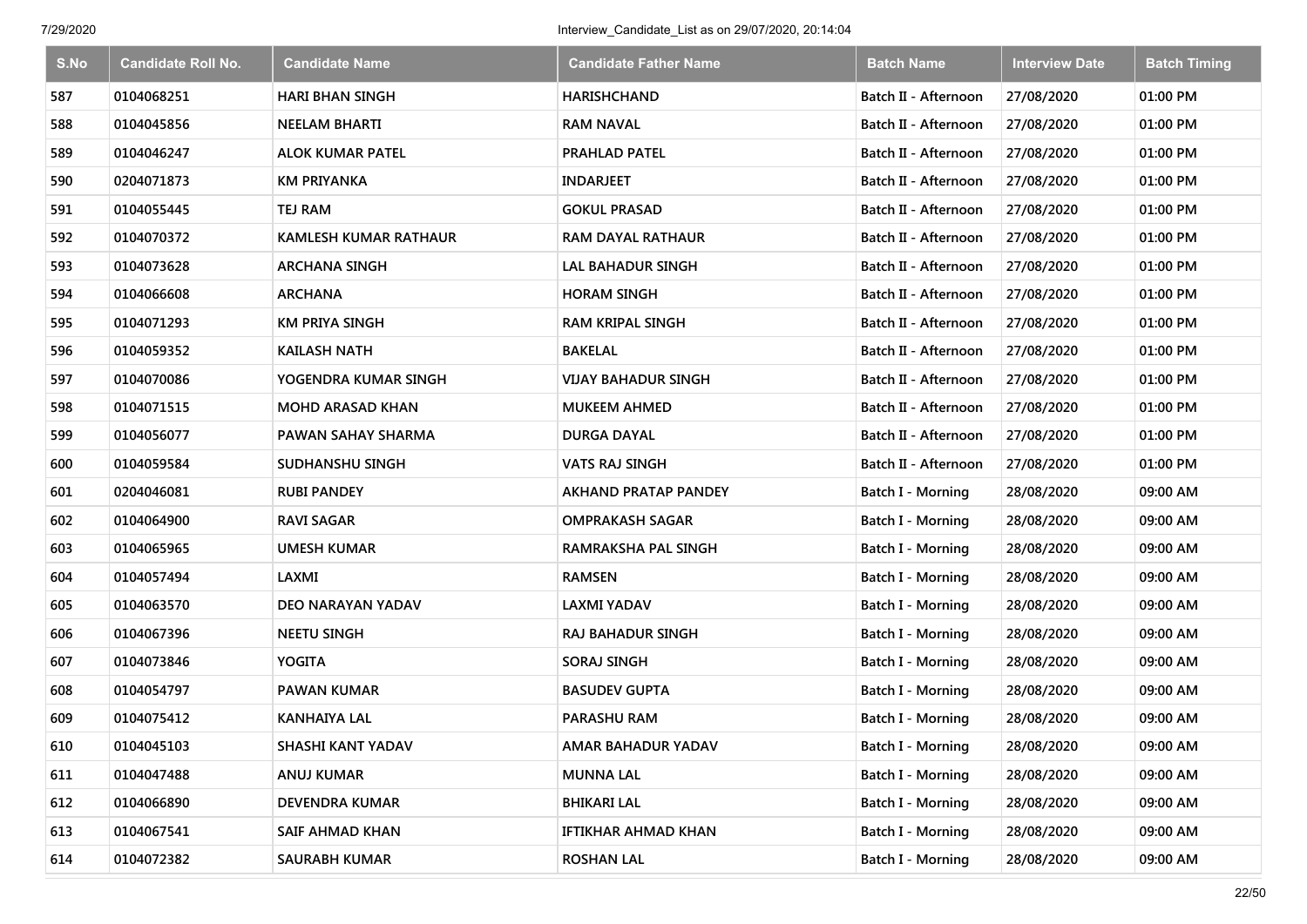| S.No | <b>Candidate Roll No.</b> | <b>Candidate Name</b>       | <b>Candidate Father Name</b> | <b>Batch Name</b>        | <b>Interview Date</b> | <b>Batch Timing</b> |
|------|---------------------------|-----------------------------|------------------------------|--------------------------|-----------------------|---------------------|
| 615  | 0104050448                | <b>ANUPAM KUMAR</b>         | <b>ASHARFI LAL</b>           | Batch I - Morning        | 28/08/2020            | 09:00 AM            |
| 616  | 0104046298                | <b>PRAVEEN KUMAR</b>        | <b>KOOREY SINGH</b>          | Batch I - Morning        | 28/08/2020            | 09:00 AM            |
| 617  | 0104055426                | <b>VIRENDRA KUMAR PATEL</b> | DHARMA RAJ                   | Batch I - Morning        | 28/08/2020            | 09:00 AM            |
| 618  | 0104060800                | RAVEENDRA KUMAR             | <b>BALVIR SINGH</b>          | Batch I - Morning        | 28/08/2020            | 09:00 AM            |
| 619  | 0104049779                | <b>RAJ KAMAL SINGH</b>      | <b>ANANG PAL SINGH</b>       | <b>Batch I - Morning</b> | 28/08/2020            | 09:00 AM            |
| 620  | 0104065698                | PREM NATH MISHRA            | <b>MODNATH MISHRA</b>        | Batch I - Morning        | 28/08/2020            | 09:00 AM            |
| 621  | 0104064272                | <b>KALPNA SHARMA</b>        | SATYA PRAKASH SHARMA         | Batch I - Morning        | 28/08/2020            | 09:00 AM            |
| 622  | 0204064376                | <b>NEETU GUPTA</b>          | SHYAM BIHARI GUPTA           | Batch I - Morning        | 28/08/2020            | 09:00 AM            |
| 623  | 0104052906                | <b>VIPIN KUMAR PANKAJ</b>   | <b>UMA SHANKER</b>           | Batch I - Morning        | 28/08/2020            | 09:00 AM            |
| 624  | 0104056376                | <b>NEERAJ KUMAR</b>         | <b>JAWAHAR LAL</b>           | Batch I - Morning        | 28/08/2020            | 09:00 AM            |
| 625  | 0104047990                | <b>DEEPAK GAUTAM</b>        | RADHEYSHYAM GAUTAM           | <b>Batch I - Morning</b> | 28/08/2020            | 09:00 AM            |
| 626  | 0104065472                | <b>KAMAL PANDEY</b>         | <b>BRIJ BIHARI PANDEY</b>    | <b>Batch I - Morning</b> | 28/08/2020            | 09:00 AM            |
| 627  | 0104066689                | <b>BEER SINGH</b>           | <b>RAMDHANI SINGH</b>        | Batch I - Morning        | 28/08/2020            | 09:00 AM            |
| 628  | 0104069015                | MOHAMMAD SHAHID ANSARI      | SHABBIR AHMAD ANSARI         | <b>Batch I - Morning</b> | 28/08/2020            | 09:00 AM            |
| 629  | 0104073507                | ANAND KUMAR RAI             | SHREEPRAKASH RAI             | <b>Batch I - Morning</b> | 28/08/2020            | 09:00 AM            |
| 630  | 0104048914                | LAKSHMAN                    | <b>MANI LAL</b>              | <b>Batch I - Morning</b> | 28/08/2020            | 09:00 AM            |
| 631  | 0104049648                | <b>ANUPA GHOSH</b>          | <b>ASHOK KUMAR GHOSH</b>     | <b>Batch I - Morning</b> | 28/08/2020            | 09:00 AM            |
| 632  | 0104048303                | SHASHIKANT                  | <b>HARIRAM YADAV</b>         | Batch I - Morning        | 28/08/2020            | 09:00 AM            |
| 633  | 0104055794                | <b>LATA RANI</b>            | <b>ROSHAN LAL</b>            | Batch I - Morning        | 28/08/2020            | 09:00 AM            |
| 634  | 0104053091                | <b>GIRISH CHANDRA</b>       | <b>SOHAN PAL</b>             | Batch I - Morning        | 28/08/2020            | 09:00 AM            |
| 635  | 0104045504                | <b>SONIYA</b>               | <b>AJAY KUMAR</b>            | Batch I - Morning        | 28/08/2020            | 09:00 AM            |
| 636  | 0104068012                | <b>KAMINI SINGH</b>         | <b>RAMESH SINGH</b>          | Batch I - Morning        | 28/08/2020            | 09:00 AM            |
| 637  | 0104063249                | <b>BANSHA RAJ YADAVA</b>    | <b>NARASINGH BAHADUR</b>     | Batch I - Morning        | 28/08/2020            | 09:00 AM            |
| 638  | 0104063366                | <b>VIVEKA PATHAK</b>        | ANIL KUMAR PATHAK            | Batch I - Morning        | 28/08/2020            | 09:00 AM            |
| 639  | 0104070215                | <b>MOHAN KUMAR YADAV</b>    | DHARAM RAJ YADAV             | Batch I - Morning        | 28/08/2020            | 09:00 AM            |
| 640  | 0104048214                | KUTABE ALAM ANSARI          | <b>SIKANDAR ANSARI</b>       | Batch I - Morning        | 28/08/2020            | 09:00 AM            |
| 641  | 0104076515                | <b>MOHINI GOYAL</b>         | <b>RAM PRAKASH GOYAL</b>     | Batch I - Morning        | 28/08/2020            | 09:00 AM            |
| 642  | 0204073740                | <b>REENA DUBEY</b>          | RAMESH KUMAR DWIVEDI         | <b>Batch I - Morning</b> | 28/08/2020            | 09:00 AM            |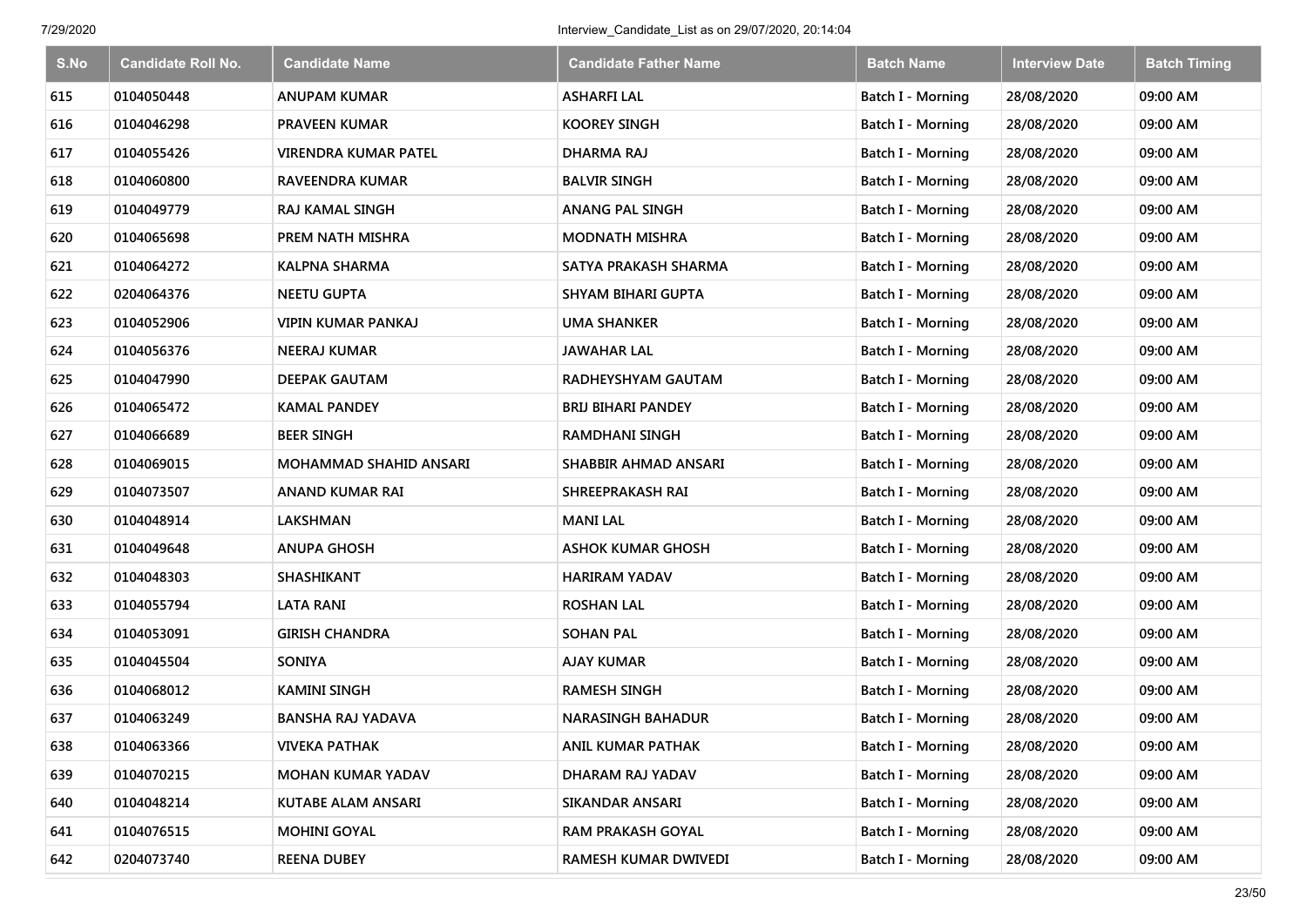| S.No | <b>Candidate Roll No.</b> | <b>Candidate Name</b>        | <b>Candidate Father Name</b> | <b>Batch Name</b>    | <b>Interview Date</b> | <b>Batch Timing</b> |
|------|---------------------------|------------------------------|------------------------------|----------------------|-----------------------|---------------------|
| 643  | 0104072397                | POOJA SAINI                  | DEVENDRA KUMAR SAINI         | Batch I - Morning    | 28/08/2020            | 09:00 AM            |
| 644  | 0104068862                | <b>SATYAM RAI</b>            | <b>CHANDRA SHEKHAR RAI</b>   | Batch I - Morning    | 28/08/2020            | 09:00 AM            |
| 645  | 0104056882                | <b>SAROJ MISHRA</b>          | <b>MITHLESH MISHRA</b>       | Batch I - Morning    | 28/08/2020            | 09:00 AM            |
| 646  | 0104059724                | SUDHEER CHOURASIYA           | DEVI DAYAL CHOURASIYA        | Batch II - Afternoon | 28/08/2020            | 01:00 PM            |
| 647  | 0104060868                | <b>APARNA CHATURVEDI</b>     | A K CHATURVEDI               | Batch II - Afternoon | 28/08/2020            | 01:00 PM            |
| 648  | 0104070835                | <b>MOHANPAL SINGH</b>        | <b>KAMAL SINGH</b>           | Batch II - Afternoon | 28/08/2020            | 01:00 PM            |
| 649  | 0104071831                | <b>HARIOM SHARMA</b>         | <b>SURAJ MAL SHARMA</b>      | Batch II - Afternoon | 28/08/2020            | 01:00 PM            |
| 650  | 0204067934                | <b>MADHULIKA RAI</b>         | DAYA SHANKAR RAI             | Batch II - Afternoon | 28/08/2020            | 01:00 PM            |
| 651  | 0104048063                | SHASHIKALA DEVI              | YAGYA NARAYAN SINGH          | Batch II - Afternoon | 28/08/2020            | 01:00 PM            |
| 652  | 0204070450                | <b>DEVIKA SINGH</b>          | YASHWANT KUMAR SINGH         | Batch II - Afternoon | 28/08/2020            | 01:00 PM            |
| 653  | 0104073474                | <b>MAHENDRA PRATAP SINGH</b> | RAJENDRA BAHADUR SINGH       | Batch II - Afternoon | 28/08/2020            | 01:00 PM            |
| 654  | 0104071295                | <b>MOHD AMEEN</b>            | <b>MOHD SAEED</b>            | Batch II - Afternoon | 28/08/2020            | 01:00 PM            |
| 655  | 0104062248                | <b>APURBA SINHA</b>          | ANADI PRASAD SINHA           | Batch II - Afternoon | 28/08/2020            | 01:00 PM            |
| 656  | 0104055998                | PREETI KUMARI                | <b>BAHADUR PRASAD</b>        | Batch II - Afternoon | 28/08/2020            | 01:00 PM            |
| 657  | 0104058712                | KAHKASHAN ANJUM              | <b>ABDUL WAHID KHAN</b>      | Batch II - Afternoon | 28/08/2020            | 01:00 PM            |
| 658  | 0104066741                | SAGHEER AHMAD                | <b>NASEER AHMAD</b>          | Batch II - Afternoon | 28/08/2020            | 01:00 PM            |
| 659  | 0104062267                | AMIT MOHAN TRIPATHI          | <b>VISHWA NATH TRIPATHI</b>  | Batch II - Afternoon | 28/08/2020            | 01:00 PM            |
| 660  | 0104076319                | RAJKUMARI                    | <b>OMPAL SINGH</b>           | Batch II - Afternoon | 28/08/2020            | 01:00 PM            |
| 661  | 0104046626                | <b>VINOD KUMAR</b>           | <b>RAM ADHAR</b>             | Batch II - Afternoon | 28/08/2020            | 01:00 PM            |
| 662  | 0104055678                | PREETI KUMARI                | <b>RAMESH CHANDRA</b>        | Batch II - Afternoon | 28/08/2020            | 01:00 PM            |
| 663  | 0104073177                | POOJA SHARMA                 | <b>MAHESH CHANDRA SHARMA</b> | Batch II - Afternoon | 28/08/2020            | 01:00 PM            |
| 664  | 0104056384                | <b>SUDESH SHARMA</b>         | <b>NARESH KUMAR SHARMA</b>   | Batch II - Afternoon | 28/08/2020            | 01:00 PM            |
| 665  | 0104061287                | <b>AMIT KUMAR SINGH</b>      | ADITYA KUMAR SINGH           | Batch II - Afternoon | 28/08/2020            | 01:00 PM            |
| 666  | 0104076612                | <b>KAPIL DEV CHAUDHARY</b>   | <b>MOTI LAL CHOUDHARI</b>    | Batch II - Afternoon | 28/08/2020            | 01:00 PM            |
| 667  | 0104073369                | <b>BHAVANA SHARMA</b>        | DEVI SARAN SHARMA            | Batch II - Afternoon | 28/08/2020            | 01:00 PM            |
| 668  | 0104057381                | <b>RUPENDRA PRATAP</b>       | <b>MATADEEN</b>              | Batch II - Afternoon | 28/08/2020            | 01:00 PM            |
| 669  | 0104066348                | <b>ARCHANA</b>               | MUSSADDI LAL                 | Batch II - Afternoon | 28/08/2020            | 01:00 PM            |
| 670  | 0104063680                | <b>RAVI KUMAR SINGH</b>      | <b>BHOOPENDRA SINGH</b>      | Batch II - Afternoon | 28/08/2020            | 01:00 PM            |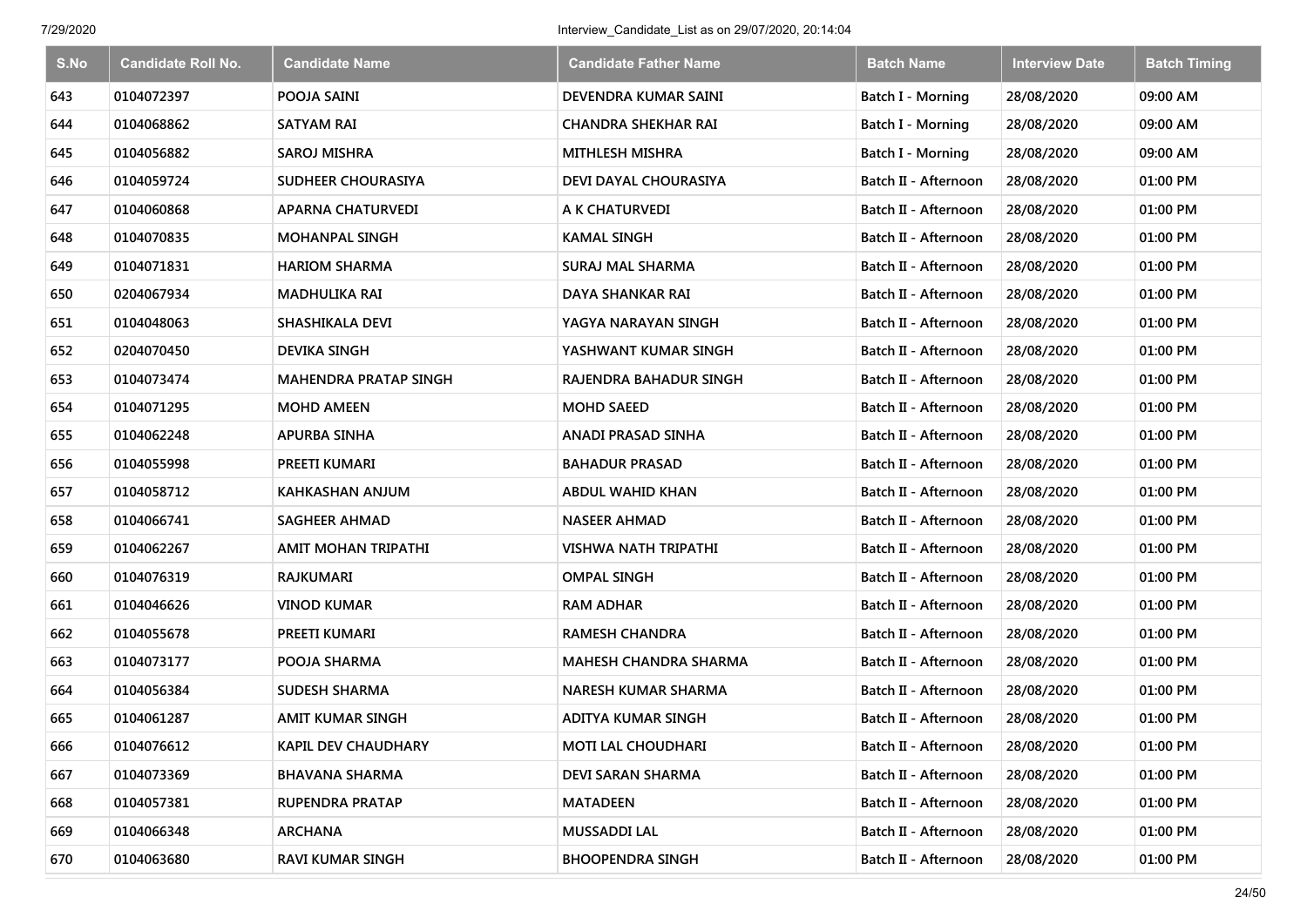| S.No | <b>Candidate Roll No.</b> | <b>Candidate Name</b>        | <b>Candidate Father Name</b>    | <b>Batch Name</b>    | <b>Interview Date</b> | <b>Batch Timing</b> |
|------|---------------------------|------------------------------|---------------------------------|----------------------|-----------------------|---------------------|
| 671  | 0104069686                | YOGENDRA KUMAR               | <b>HORI LAL</b>                 | Batch II - Afternoon | 28/08/2020            | 01:00 PM            |
| 672  | 0104056145                | <b>THAKUR PRASAD</b>         | <b>ANANT RAM</b>                | Batch II - Afternoon | 28/08/2020            | 01:00 PM            |
| 673  | 0104057136                | NEERAJ KUMAR PANCHAL         | <b>GAJEY SINGH PANCHAL</b>      | Batch II - Afternoon | 28/08/2020            | 01:00 PM            |
| 674  | 0104056397                | PAYAL AGARWAL                | <b>VINOD KUMAR AGRAWAL</b>      | Batch II - Afternoon | 28/08/2020            | 01:00 PM            |
| 675  | 0104071342                | <b>SAUMYA DUBEY</b>          | <b>RAJENDRA KUMAR DUBEY</b>     | Batch II - Afternoon | 28/08/2020            | 01:00 PM            |
| 676  | 0104052886                | <b>VIPIN KUMAR PANDEY</b>    | <b>KAILASH NATH PANDEY</b>      | Batch II - Afternoon | 28/08/2020            | 01:00 PM            |
| 677  | 0104073047                | <b>ANAND KUMAR</b>           | <b>BABU RAM</b>                 | Batch II - Afternoon | 28/08/2020            | 01:00 PM            |
| 678  | 0104049018                | PRAVESH KUMARI UPADHYAY      | SHIVNANDAN PRASAD UPADHYAY      | Batch II - Afternoon | 28/08/2020            | 01:00 PM            |
| 679  | 0104050779                | <b>RAJ KUMAR</b>             | <b>RAM YATTAN</b>               | Batch II - Afternoon | 28/08/2020            | 01:00 PM            |
| 680  | 0104048585                | <b>TABSSUM ZAIDY</b>         | <b>SYED ZAHID HUSAIN</b>        | Batch II - Afternoon | 28/08/2020            | 01:00 PM            |
| 681  | 0104066832                | <b>KAMELESH KUMAR SHARMA</b> | <b>RADHEY SHYAM SHARMA</b>      | Batch II - Afternoon | 28/08/2020            | 01:00 PM            |
| 682  | 0104072859                | RAJESH RAM                   | RAM DHARI RAM                   | Batch II - Afternoon | 28/08/2020            | 01:00 PM            |
| 683  | 0104076010                | <b>DHARMENDRA KUMAR</b>      | <b>AMALA PRASAD</b>             | Batch II - Afternoon | 28/08/2020            | 01:00 PM            |
| 684  | 0204073692                | KANCHAN LATA PANDEY          | <b>RAJ KUMAR PANDEY</b>         | Batch II - Afternoon | 28/08/2020            | 01:00 PM            |
| 685  | 0204053133                | <b>KM MAYA DUBEY</b>         | <b>VISHWAMBHAR SHARAN DUBEY</b> | Batch II - Afternoon | 28/08/2020            | 01:00 PM            |
| 686  | 0204057272                | <b>JYOTSANA</b>              | <b>KRIPA SHANKAR MISHRA</b>     | Batch II - Afternoon | 28/08/2020            | 01:00 PM            |
| 687  | 0104050780                | <b>RASHMI</b>                | <b>RADHA KRISHAN</b>            | Batch II - Afternoon | 28/08/2020            | 01:00 PM            |
| 688  | 0104071855                | <b>MOHD ASHARAF</b>          | <b>MOHD ASLAM</b>               | Batch II - Afternoon | 28/08/2020            | 01:00 PM            |
| 689  | 0104057424                | <b>SUDHA KUMARI</b>          | <b>SHRI RAM</b>                 | Batch II - Afternoon | 28/08/2020            | 01:00 PM            |
| 690  | 0104056407                | <b>AMIT KUMAR</b>            | <b>PARIMAL SINGH</b>            | Batch II - Afternoon | 28/08/2020            | 01:00 PM            |
| 691  | 0104047784                | SONU KUMAR SHARMA            | <b>SATYA PAL SHARMA</b>         | Batch I - Morning    | 01/09/2020            | 09:00 AM            |
| 692  | 0104075075                | <b>MOHD SHAHRAN</b>          | MOHD ISHAQ                      | Batch I - Morning    | 01/09/2020            | 09:00 AM            |
| 693  | 0104045709                | <b>AVEDA BANO</b>            | <b>SHABBIR HUSSAIN</b>          | Batch I - Morning    | 01/09/2020            | 09:00 AM            |
| 694  | 0204064375                | <b>MITHLESH VARSHNEY</b>     | JAIPRAKASH VARSHNEY             | Batch I - Morning    | 01/09/2020            | 09:00 AM            |
| 695  | 0104053364                | <b>SUBHASH KUMAR</b>         | PAIMA SINGH                     | Batch I - Morning    | 01/09/2020            | 09:00 AM            |
| 696  | 0104051764                | <b>SUBEDAR RAM</b>           | <b>INDRAJIT RAM</b>             | Batch I - Morning    | 01/09/2020            | 09:00 AM            |
| 697  | 0204074763                | <b>SHIVA SHARMA</b>          | JAGDISH SWAROOP SHARMA          | Batch I - Morning    | 01/09/2020            | 09:00 AM            |
| 698  | 0104055854                | <b>LATA RANI</b>             | <b>NORANGI LAL</b>              | Batch I - Morning    | 01/09/2020            | 09:00 AM            |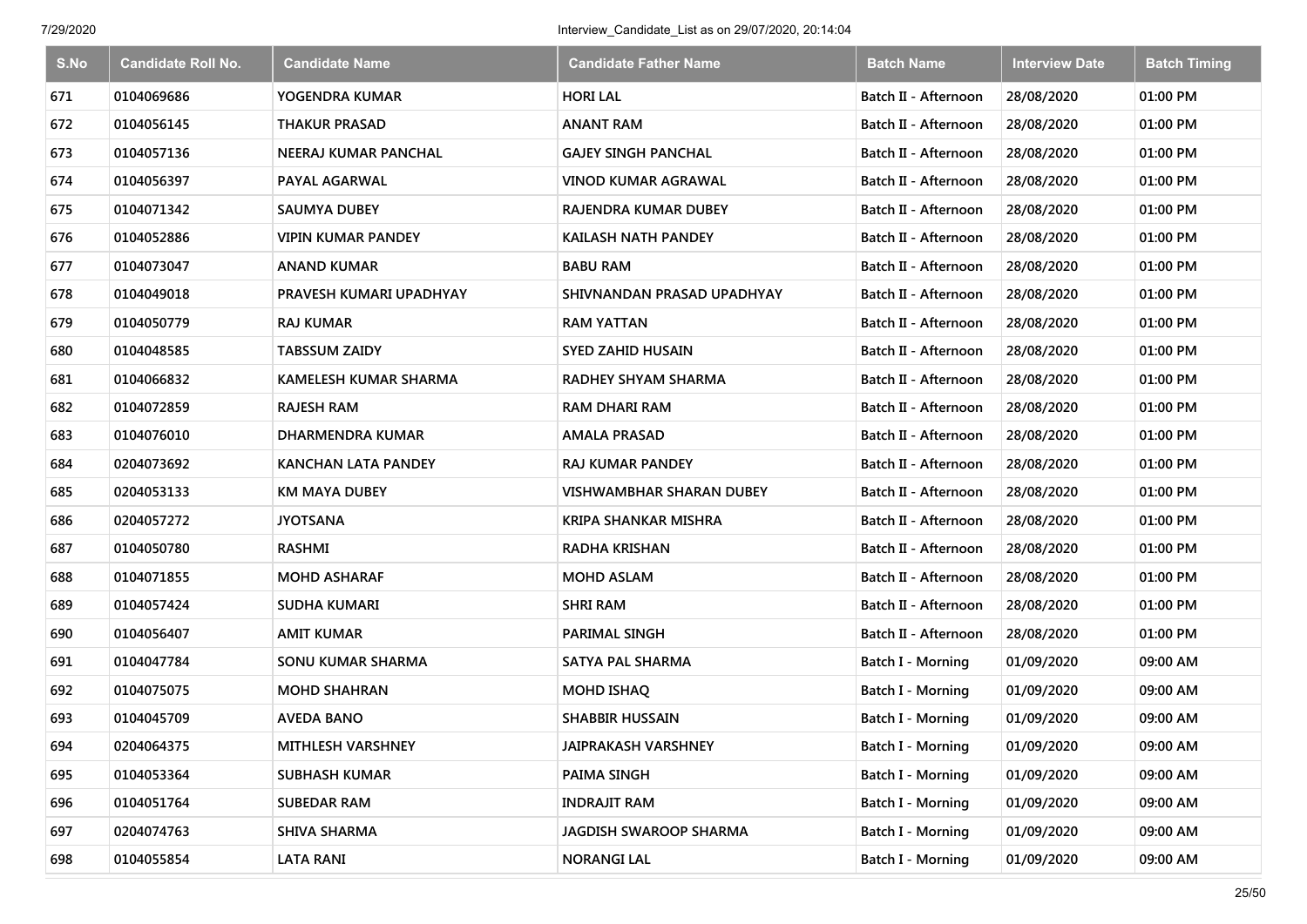| S.No | <b>Candidate Roll No.</b> | <b>Candidate Name</b>          | <b>Candidate Father Name</b>  | <b>Batch Name</b>        | <b>Interview Date</b> | <b>Batch Timing</b> |
|------|---------------------------|--------------------------------|-------------------------------|--------------------------|-----------------------|---------------------|
| 699  | 0104075860                | <b>REENA RANI</b>              | <b>MUNNA LAL</b>              | Batch I - Morning        | 01/09/2020            | 09:00 AM            |
| 700  | 0204045351                | <b>GAYTREE SEN</b>             | <b>RAJANIKANT SEN</b>         | Batch I - Morning        | 01/09/2020            | 09:00 AM            |
| 701  | 0104053444                | <b>SUBHASH KUMAR</b>           | <b>CHHATANKI RAM</b>          | Batch I - Morning        | 01/09/2020            | 09:00 AM            |
| 702  | 0104070885                | UPMANYU SHARMA                 | <b>JAGDISH PRASHAD SHARMA</b> | Batch I - Morning        | 01/09/2020            | 09:00 AM            |
| 703  | 0104061129                | <b>BALRAM</b>                  | <b>BRAHMANAND</b>             | <b>Batch I - Morning</b> | 01/09/2020            | 09:00 AM            |
| 704  | 0104072551                | <b>HARISH CHANDRA MISHRA</b>   | DAYA RAM MISHRA               | Batch I - Morning        | 01/09/2020            | 09:00 AM            |
| 705  | 0104053330                | <b>DEEPANTI TYAGI</b>          | <b>GAJENDRA TYAGI</b>         | Batch I - Morning        | 01/09/2020            | 09:00 AM            |
| 706  | 0104056870                | DEEPIKA SHARMA                 | <b>LAL JI SHARMA</b>          | Batch I - Morning        | 01/09/2020            | 09:00 AM            |
| 707  | 0104052468                | <b>ANUPAMA RAI</b>             | SHYAM BIHARI RAI              | Batch I - Morning        | 01/09/2020            | 09:00 AM            |
| 708  | 0104068763                | <b>SHIV BANSH VERMA</b>        | <b>RAM NIHAL VERMA</b>        | Batch I - Morning        | 01/09/2020            | 09:00 AM            |
| 709  | 0104049117                | <b>PARUL RANI</b>              | SATYAPAL SHARMA               | Batch I - Morning        | 01/09/2020            | 09:00 AM            |
| 710  | 0104072879                | <b>RAJESH RAM</b>              | RAJENDRA PRASAD               | Batch I - Morning        | 01/09/2020            | 09:00 AM            |
| 711  | 0104067822                | SATYA PRAKASH PRAJAPATI        | RAM ASARE PRAJAPATI           | Batch I - Morning        | 01/09/2020            | 09:00 AM            |
| 712  | 0104056961                | <b>RUPAM DUBEY</b>             | <b>KESHAV DUBEY</b>           | <b>Batch I - Morning</b> | 01/09/2020            | 09:00 AM            |
| 713  | 0104066134                | <b>MADHU MISHRA</b>            | <b>HARI DUTT MISHRA</b>       | <b>Batch I - Morning</b> | 01/09/2020            | 09:00 AM            |
| 714  | 0104070838                | PRITI CHAUDHARY                | <b>RAMPAL SINGH</b>           | <b>Batch I - Morning</b> | 01/09/2020            | 09:00 AM            |
| 715  | 0104074952                | <b>KANCHAN VERMA</b>           | RAJENDRA VERMA                | <b>Batch I - Morning</b> | 01/09/2020            | 09:00 AM            |
| 716  | 0104049315                | <b>MEENAKSHI ARORA</b>         | <b>KRISHAN KUMAR ARORA</b>    | Batch I - Morning        | 01/09/2020            | 09:00 AM            |
| 717  | 0104051491                | <b>GHANSHYAM BALLABH JOSHI</b> | SHIV DATT JOSHI               | Batch I - Morning        | 01/09/2020            | 09:00 AM            |
| 718  | 0104057769                | <b>BABY</b>                    | <b>BHUREY MIYAN</b>           | Batch I - Morning        | 01/09/2020            | 09:00 AM            |
| 719  | 0104070591                | <b>HARI SHANKER</b>            | <b>UTTAM KUMAR</b>            | Batch I - Morning        | 01/09/2020            | 09:00 AM            |
| 720  | 0104060632                | <b>KALINDI MISHRA</b>          | <b>BRIJESH MISHRA</b>         | Batch I - Morning        | 01/09/2020            | 09:00 AM            |
| 721  | 0104067310                | DEVENDRA KUMAR MAURYA          | <b>RAM ADHAR MAURYA</b>       | Batch I - Morning        | 01/09/2020            | 09:00 AM            |
| 722  | 0104058008                | <b>ANURAG</b>                  | <b>BANSHU RAM</b>             | Batch I - Morning        | 01/09/2020            | 09:00 AM            |
| 723  | 0104047857                | PARUL BHARDWAJ                 | MUKESH KUMAR BHARDWAJ         | Batch I - Morning        | 01/09/2020            | 09:00 AM            |
| 724  | 0104070814                | <b>MAHAVIR MAHOR</b>           | <b>VIDHYA RAM</b>             | Batch I - Morning        | 01/09/2020            | 09:00 AM            |
| 725  | 0204053216                | <b>NEELU</b>                   | SURESH CHANDRA DIXIT          | Batch I - Morning        | 01/09/2020            | 09:00 AM            |
| 726  | 0104072979                | RAJESH SHARMA                  | <b>TUNNU SHARMA</b>           | Batch I - Morning        | 01/09/2020            | 09:00 AM            |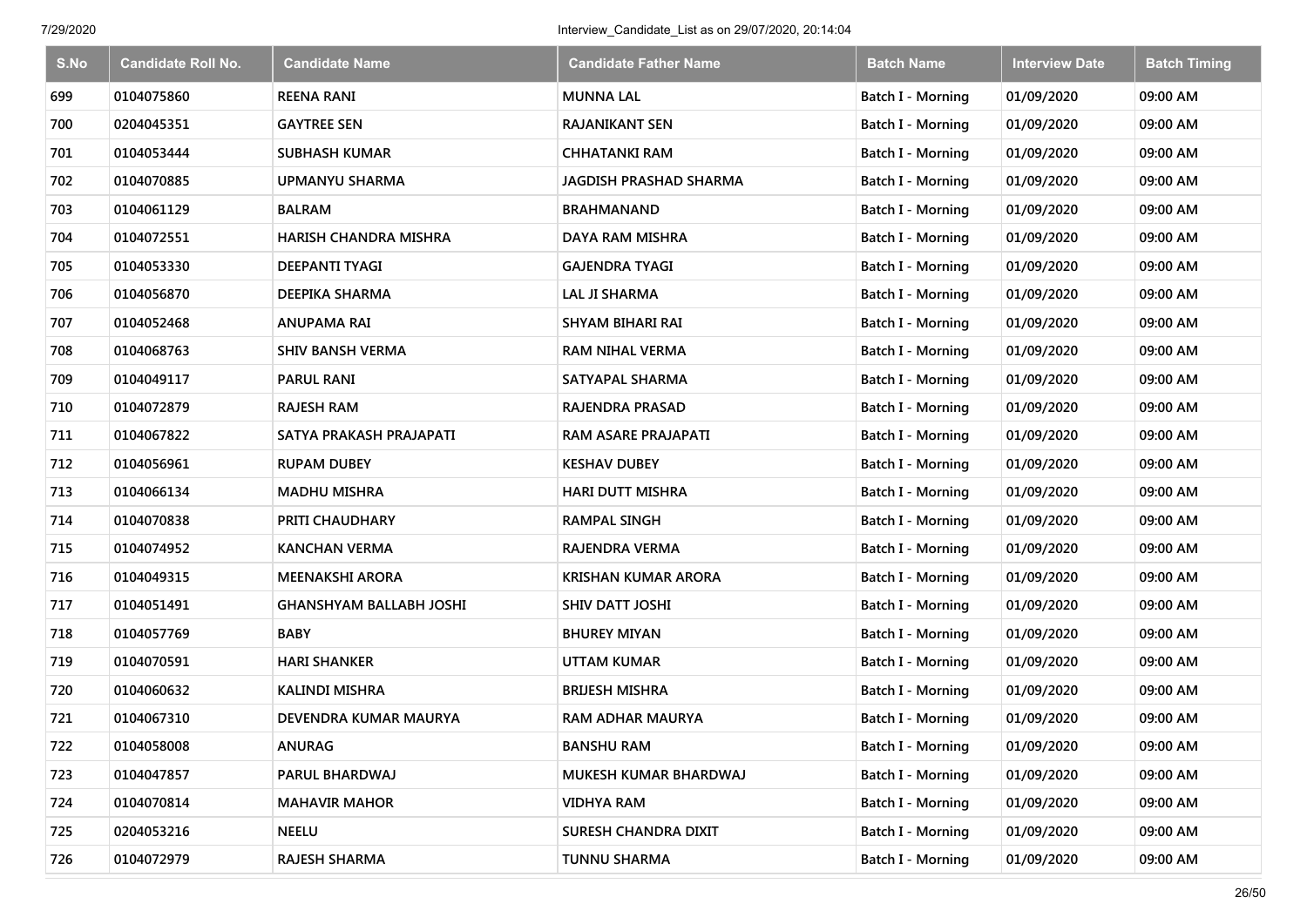| S.No | <b>Candidate Roll No.</b> | <b>Candidate Name</b>          | <b>Candidate Father Name</b> | <b>Batch Name</b>    | <b>Interview Date</b> | <b>Batch Timing</b> |
|------|---------------------------|--------------------------------|------------------------------|----------------------|-----------------------|---------------------|
| 727  | 0104048349                | <b>AWADHESH KUMAR</b>          | <b>DEVTA DIN</b>             | Batch I - Morning    | 01/09/2020            | 09:00 AM            |
| 728  | 0104061569                | <b>BALVEER SINGH</b>           | <b>RAJ PAL SINGH</b>         | Batch I - Morning    | 01/09/2020            | 09:00 AM            |
| 729  | 0104045739                | <b>RAHUL KUMAR</b>             | <b>RAMA DHAR</b>             | Batch I - Morning    | 01/09/2020            | 09:00 AM            |
| 730  | 0104075100                | <b>REENA PAL</b>               | <b>SUBE SINGH</b>            | Batch I - Morning    | 01/09/2020            | 09:00 AM            |
| 731  | 0104073905                | <b>USHA RANI</b>               | <b>LALA RAM</b>              | Batch I - Morning    | 01/09/2020            | 09:00 AM            |
| 732  | 0104062782                | SATISH CHAND CHAUHAN           | <b>SHIV CHAND CHAUHAN</b>    | Batch I - Morning    | 01/09/2020            | 09:00 AM            |
| 733  | 0104057805                | TRIBHUWAN NARAYAN SINGH        | <b>HARIHAR PRASAD SINGH</b>  | Batch I - Morning    | 01/09/2020            | 09:00 AM            |
| 734  | 0104047928                | ANUJ KUMAR                     | <b>ASHOK KUMAR</b>           | Batch I - Morning    | 01/09/2020            | 09:00 AM            |
| 735  | 0104070571                | <b>HARI SHANKAR YADAV</b>      | <b>TIWARI LAL</b>            | Batch I - Morning    | 01/09/2020            | 09:00 AM            |
| 736  | 0104070933                | <b>KM PRITI SHARMA</b>         | <b>PRAVESH SHARMA</b>        | Batch II - Afternoon | 01/09/2020            | 01:00 PM            |
| 737  | 0104047569                | AVNISH KUMAR YADAV             | OM PRAKASH YADAV             | Batch II - Afternoon | 01/09/2020            | 01:00 PM            |
| 738  | 0104054123                | <b>SHEKHAR SINGH</b>           | <b>DEVENDRA PRATAP SINGH</b> | Batch II - Afternoon | 01/09/2020            | 01:00 PM            |
| 739  | 0104059406                | <b>VISHVENDRA KUMAR</b>        | <b>OM PRAKASH</b>            | Batch II - Afternoon | 01/09/2020            | 01:00 PM            |
| 740  | 0204073860                | <b>REENA GAUTAM</b>            | <b>HARDAYAL</b>              | Batch II - Afternoon | 01/09/2020            | 01:00 PM            |
| 741  | 0104049875                | <b>MEENAKSHI DWIVEDI</b>       | ANIL KUMAR DWIVEDI           | Batch II - Afternoon | 01/09/2020            | 01:00 PM            |
| 742  | 0104047933                | KM KIRTI BAJPAI                | SANTOSH KUMAR BAJPAI         | Batch II - Afternoon | 01/09/2020            | 01:00 PM            |
| 743  | 0104055279                | <b>RAJ PAL SINGH</b>           | RAMSANEHI                    | Batch II - Afternoon | 01/09/2020            | 01:00 PM            |
| 744  | 0104053871                | <b>GIRJESH VERMA</b>           | <b>RAJIT RAM VERMA</b>       | Batch II - Afternoon | 01/09/2020            | 01:00 PM            |
| 745  | 0104075726                | <b>ZAR NIGAR</b>               | <b>MAHFOOZ AHMAD WARSI</b>   | Batch II - Afternoon | 01/09/2020            | 01:00 PM            |
| 746  | 0104071825                | <b>UROOJ UDDIN</b>             | <b>AMEER UDDIN</b>           | Batch II - Afternoon | 01/09/2020            | 01:00 PM            |
| 747  | 0104059786                | VISHWA PRATAP SINGH BHADAURIYA | VIRENDRA SINGH BHADAURIYA    | Batch II - Afternoon | 01/09/2020            | 01:00 PM            |
| 748  | 0104062228                | <b>APURBA MUKHERJEE</b>        | <b>TAPAS KUMAR MUKHERJEE</b> | Batch II - Afternoon | 01/09/2020            | 01:00 PM            |
| 749  | 0104070743                | <b>SHIV KUMAR SINGH</b>        | <b>RAM SURAT SINGH</b>       | Batch II - Afternoon | 01/09/2020            | 01:00 PM            |
| 750  | 0104046467                | <b>ALOK KUMAR SINGH</b>        | <b>SHIV BAHADUR SINGH</b>    | Batch II - Afternoon | 01/09/2020            | 01:00 PM            |
| 751  | 0104065319                | <b>RAJESH</b>                  | <b>BHUREY SINGH</b>          | Batch II - Afternoon | 01/09/2020            | 01:00 PM            |
| 752  | 0104047138                | PRAVEEN KUMAR PANDEY           | RAMESH PANDEY                | Batch II - Afternoon | 01/09/2020            | 01:00 PM            |
| 753  | 0104045938                | <b>PRAVEEN KUMAR</b>           | RAJENDRA PRASAD              | Batch II - Afternoon | 01/09/2020            | 01:00 PM            |
| 754  | 0104064380                | RAVI PRAKASH SAXENA            | <b>MIDAYEE LAL SAXENA</b>    | Batch II - Afternoon | 01/09/2020            | 01:00 PM            |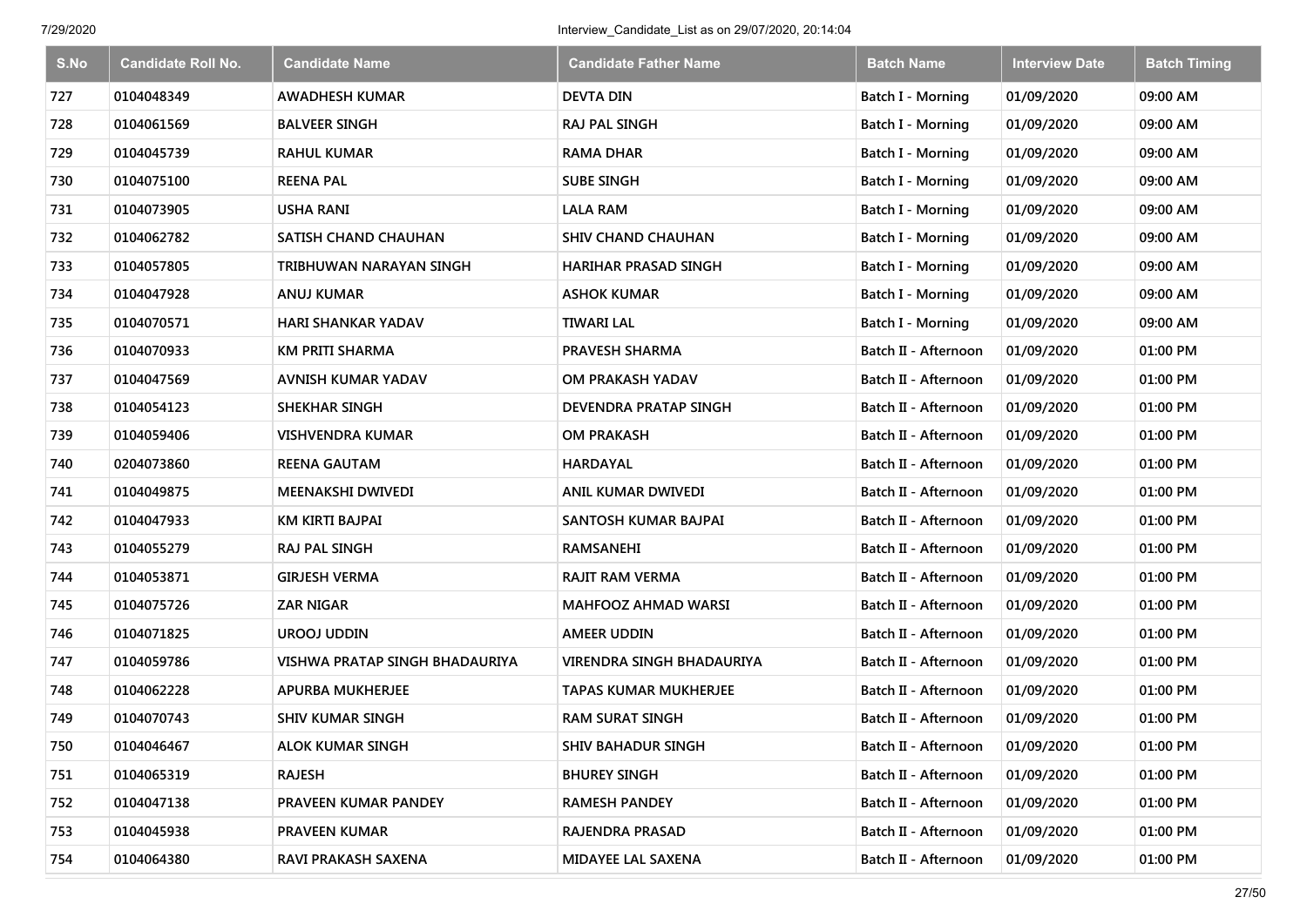| S.No | <b>Candidate Roll No.</b> | <b>Candidate Name</b>      | <b>Candidate Father Name</b> | <b>Batch Name</b>    | <b>Interview Date</b> | <b>Batch Timing</b> |
|------|---------------------------|----------------------------|------------------------------|----------------------|-----------------------|---------------------|
| 755  | 0104050393                | KM MADHUBALA SHUKLA        | <b>RAM BILAS SHUKLA</b>      | Batch II - Afternoon | 01/09/2020            | 01:00 PM            |
| 756  | 0104076392                | <b>KAPIL DEO TIWARI</b>    | KESHAV NARAYAN TIWARI        | Batch II - Afternoon | 01/09/2020            | 01:00 PM            |
| 757  | 0104074988                | <b>ARCHANA VERMA</b>       | <b>NAND KISHORE</b>          | Batch II - Afternoon | 01/09/2020            | 01:00 PM            |
| 758  | 0104070355                | <b>MOHAN LAL</b>           | <b>BABOO RAM</b>             | Batch II - Afternoon | 01/09/2020            | 01:00 PM            |
| 759  | 0104050395                | <b>MEENAKSHI MISRA</b>     | SHASHI SHEKHAR MISRA         | Batch II - Afternoon | 01/09/2020            | 01:00 PM            |
| 760  | 0104059504                | <b>SUDHAKER MISHRA</b>     | PARSHURAM MISHRA             | Batch II - Afternoon | 01/09/2020            | 01:00 PM            |
| 761  | 0104068275                | <b>MOHAMMAD NAFEES</b>     | <b>ABDUL RASHEED</b>         | Batch II - Afternoon | 01/09/2020            | 01:00 PM            |
| 762  | 0104051255                | <b>MEENAKSHI SHARMA</b>    | DORI LAL SHARMA              | Batch II - Afternoon | 01/09/2020            | 01:00 PM            |
| 763  | 0104050046                | <b>VINOD KUMAR VAISHYA</b> | <b>GHAN SHYAM</b>            | Batch II - Afternoon | 01/09/2020            | 01:00 PM            |
| 764  | 0104054629                | <b>BABITA SHARMA</b>       | <b>PRAMOD KUMAR</b>          | Batch II - Afternoon | 01/09/2020            | 01:00 PM            |
| 765  | 0104045230                | DEEPA KUMARI               | <b>RAM GOPAL</b>             | Batch II - Afternoon | 01/09/2020            | 01:00 PM            |
| 766  | 0104048992                | <b>JYOTI GUPTA</b>         | <b>GANESH PRASAD GUPTA</b>   | Batch II - Afternoon | 01/09/2020            | 01:00 PM            |
| 767  | 0104060742                | <b>SATEESH KUAMR</b>       | <b>MATHURA RAM</b>           | Batch II - Afternoon | 01/09/2020            | 01:00 PM            |
| 768  | 0104063453                | <b>KM PAVITRA</b>          | <b>SHRI RAM</b>              | Batch II - Afternoon | 01/09/2020            | 01:00 PM            |
| 769  | 0104050950                | DEEPAK KUMAR SINHA         | <b>KIRAN CHAND</b>           | Batch II - Afternoon | 01/09/2020            | 01:00 PM            |
| 770  | 0104051457                | <b>PARVEZ ALAM</b>         | <b>NAWAB AHMAD</b>           | Batch II - Afternoon | 01/09/2020            | 01:00 PM            |
| 771  | 0104070499                | RAJESH KUMAR KUSHAWAHA     | GULAB CHANDRA KUSHAWAHA      | Batch II - Afternoon | 01/09/2020            | 01:00 PM            |
| 772  | 0104056182                | <b>SAROJ KUMAR</b>         | <b>SHYAM LAL</b>             | Batch II - Afternoon | 01/09/2020            | 01:00 PM            |
| 773  | 0104054839                | <b>RAJ NARAYAN</b>         | <b>RAMASHARE</b>             | Batch II - Afternoon | 01/09/2020            | 01:00 PM            |
| 774  | 0104072860                | <b>REENA BABBAR</b>        | <b>MAHENDER KUMAR</b>        | Batch II - Afternoon | 01/09/2020            | 01:00 PM            |
| 775  | 0104062935                | <b>MITHILESH KUMAR</b>     | <b>BRAHMA DEV TIWARI</b>     | Batch II - Afternoon | 01/09/2020            | 01:00 PM            |
| 776  | 0104050882                | <b>SARITA KUMARI</b>       | <b>RAM NATH</b>              | Batch II - Afternoon | 01/09/2020            | 01:00 PM            |
| 777  | 0104058816                | <b>NEERAJ SINGH</b>        | <b>CHHATRA PAL SINGH</b>     | Batch II - Afternoon | 01/09/2020            | 01:00 PM            |
| 778  | 0104053476                | <b>NEELU GUPTA</b>         | <b>SHIV SHANKAR LAL</b>      | Batch II - Afternoon | 01/09/2020            | 01:00 PM            |
| 779  | 0104075045                | <b>UTTAM SAROJ</b>         | <b>KAILASH SAROJ</b>         | Batch II - Afternoon | 01/09/2020            | 01:00 PM            |
| 780  | 0104065528                | <b>ARCHANA</b>             | <b>VIKRAM SINGH</b>          | Batch II - Afternoon | 01/09/2020            | 01:00 PM            |
| 781  | 0104055486                | <b>VIRENDRA KUMAR RAO</b>  | <b>RAJDEV RAM</b>            | Batch I - Morning    | 02/09/2020            | 09:00 AM            |
| 782  | 0204064777                | <b>POOJA</b>               | AJAB SINGH                   | Batch I - Morning    | 02/09/2020            | 09:00 AM            |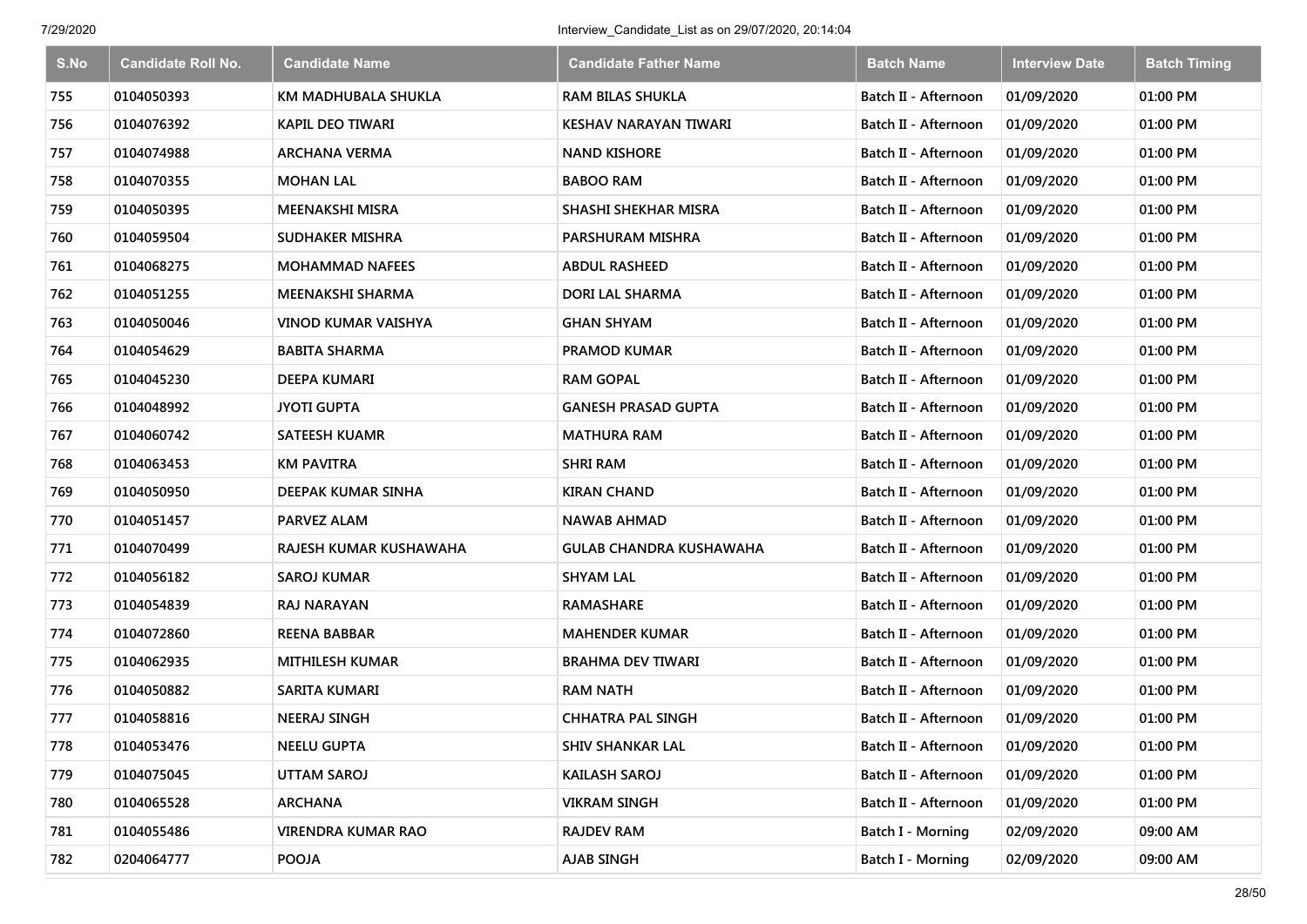| S.No | <b>Candidate Roll No.</b> | <b>Candidate Name</b>     | <b>Candidate Father Name</b> | <b>Batch Name</b>        | <b>Interview Date</b> | <b>Batch Timing</b> |
|------|---------------------------|---------------------------|------------------------------|--------------------------|-----------------------|---------------------|
| 783  | 0104063644                | <b>SUJATA PANDEY</b>      | <b>SURYI MANI PANDEY</b>     | <b>Batch I - Morning</b> | 02/09/2020            | 09:00 AM            |
| 784  | 0104075771                | <b>HASRAT JAHAN</b>       | KABIRUL HASAN                | <b>Batch I - Morning</b> | 02/09/2020            | 09:00 AM            |
| 785  | 0104073797                | POOJA SINGH               | SURENRDAR PAL SINGH          | Batch I - Morning        | 02/09/2020            | 09:00 AM            |
| 786  | 0104059920                | RATNAKAR KUMAR MISHRA     | RAJESH KUMAR MISHRA          | Batch I - Morning        | 02/09/2020            | 09:00 AM            |
| 787  | 0104047304                | <b>SONU KUMAR</b>         | <b>VIJAY KUMAR</b>           | Batch I - Morning        | 02/09/2020            | 09:00 AM            |
| 788  | 0104075997                | POOJA UPADHYAY            | SUSHIL KUMAR UPADHYAY        | Batch I - Morning        | 02/09/2020            | 09:00 AM            |
| 789  | 0104072753                | KM PRIYANKA UPADHYAY      | AKHILANAND UPADHYAY          | Batch I - Morning        | 02/09/2020            | 09:00 AM            |
| 790  | 0104056874                | <b>LAVKUSH KUMAR</b>      | RAMNARESH                    | <b>Batch I - Morning</b> | 02/09/2020            | 09:00 AM            |
| 791  | 0104069594                | <b>MADHUSUDAN PASWAN</b>  | <b>HANSRAJ PASWAN</b>        | Batch I - Morning        | 02/09/2020            | 09:00 AM            |
| 792  | 0104069809                | <b>BHARAT BHUSHAN LAL</b> | <b>JAI PRAKASH</b>           | Batch I - Morning        | 02/09/2020            | 09:00 AM            |
| 793  | 0104056039                | <b>RAJA BABU</b>          | <b>JANG VIR SINGH</b>        | Batch I - Morning        | 02/09/2020            | 09:00 AM            |
| 794  | 0104075662                | <b>SAVITA GUPTA</b>       | RAJKUMAR GUPTA               | <b>Batch I - Morning</b> | 02/09/2020            | 09:00 AM            |
| 795  | 0104062240                | <b>RAVI KANT SHARMA</b>   | AMBIKA PRASAD SHARMA         | Batch I - Morning        | 02/09/2020            | 09:00 AM            |
| 796  | 0104055099                | RAJ NATH TRIPATHI         | LATE LAKSHMI KANT TRIPATHI   | <b>Batch I - Morning</b> | 02/09/2020            | 09:00 AM            |
| 797  | 0104048380                | <b>RANU KUMAR</b>         | <b>RAJA RAM SINGH</b>        | Batch I - Morning        | 02/09/2020            | 09:00 AM            |
| 798  | 0104047479                | <b>RAHUL PATHAK</b>       | <b>LAL SAHAB PATHAK</b>      | Batch I - Morning        | 02/09/2020            | 09:00 AM            |
| 799  | 0104068691                | <b>HARI LAL PRASAD</b>    | <b>INDRAMANI PRASAD</b>      | Batch I - Morning        | 02/09/2020            | 09:00 AM            |
| 800  | 0104067651                | <b>HARENDRA SINGH</b>     | <b>SATENDRA SINGH</b>        | Batch I - Morning        | 02/09/2020            | 09:00 AM            |
| 801  | 0104065806                | YAGYA DATT                | <b>RAM PRATAP</b>            | Batch I - Morning        | 02/09/2020            | 09:00 AM            |
| 802  | 0104063038                | PREETI YADAV              | PYARE LAL YADAV              | Batch I - Morning        | 02/09/2020            | 09:00 AM            |
| 803  | 0104071370                | <b>DHANANJAY KUMAR</b>    | DEO CHAND PRASAD             | Batch I - Morning        | 02/09/2020            | 09:00 AM            |
| 804  | 0104061219                | RAJEEV KUMAR TRIPATHI     | DAYA SHANKAR TRIPATHI        | Batch I - Morning        | 02/09/2020            | 09:00 AM            |
| 805  | 0104063611                | <b>GYANENDRA KUMAR</b>    | <b>RAM LADETEY</b>           | Batch I - Morning        | 02/09/2020            | 09:00 AM            |
| 806  | 0104073327                | <b>ANAND KUMAR PANDAY</b> | <b>SHIV KUMAR PANDAY</b>     | Batch I - Morning        | 02/09/2020            | 09:00 AM            |
| 807  | 0104061402                | <b>SATENDRA KUMAR</b>     | <b>RAMA SHANKER</b>          | Batch I - Morning        | 02/09/2020            | 09:00 AM            |
| 808  | 0104052017                | <b>PAVAN</b>              | <b>MAHARAJ DEEN</b>          | Batch I - Morning        | 02/09/2020            | 09:00 AM            |
| 809  | 0104046216                | <b>NEELAM DEVI</b>        | <b>SURENDRA CHAUBE</b>       | Batch I - Morning        | 02/09/2020            | 09:00 AM            |
| 810  | 0104060100                | <b>RATNESH KUMAR</b>      | <b>RAMAGYA PRASAD</b>        | <b>Batch I - Morning</b> | 02/09/2020            | 09:00 AM            |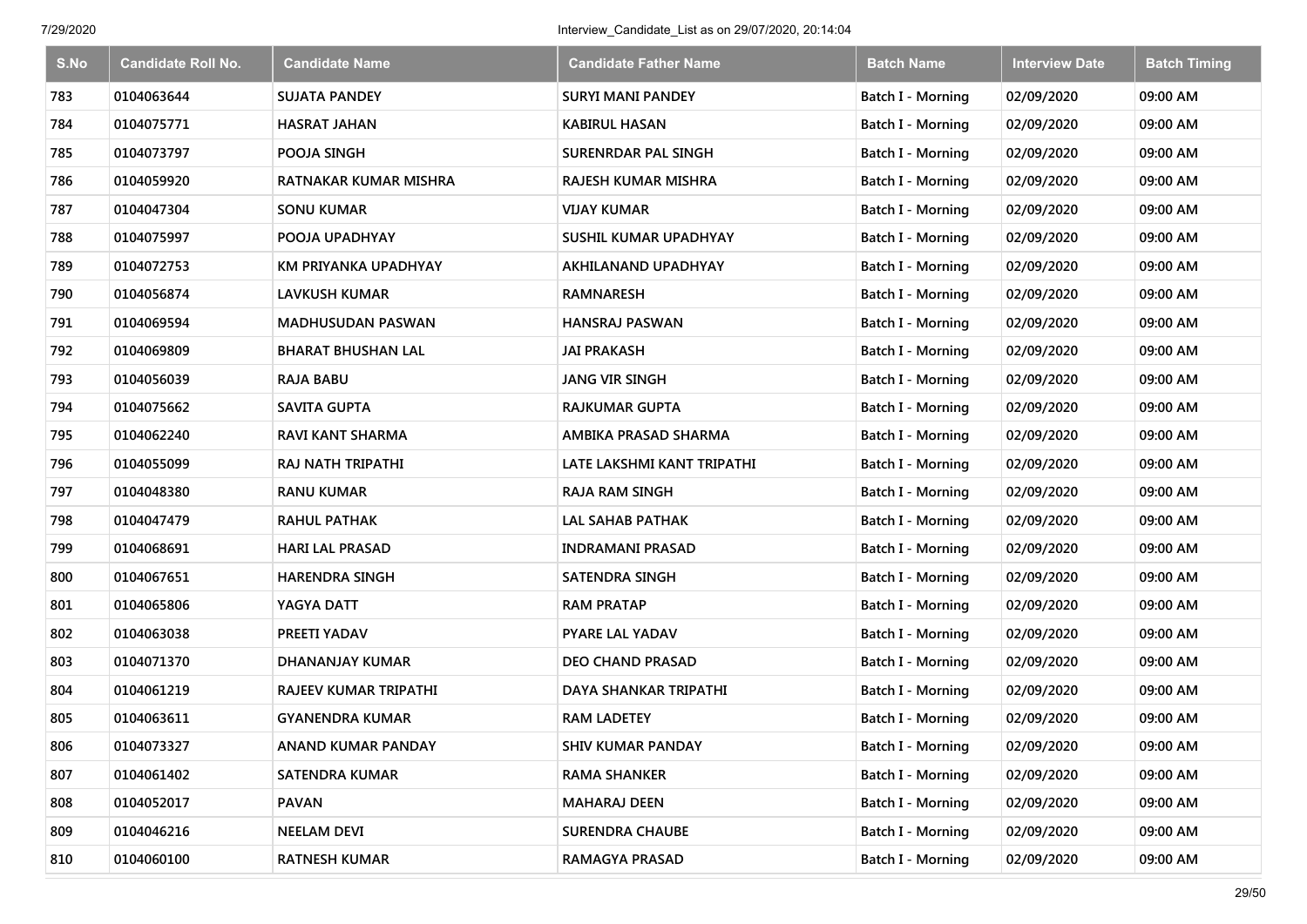| S.No | <b>Candidate Roll No.</b> | <b>Candidate Name</b>      | <b>Candidate Father Name</b> | <b>Batch Name</b>        | <b>Interview Date</b> | <b>Batch Timing</b> |
|------|---------------------------|----------------------------|------------------------------|--------------------------|-----------------------|---------------------|
| 811  | 0104074167                | <b>ANAND PANDEY</b>        | A K PANDEY                   | Batch I - Morning        | 02/09/2020            | 09:00 AM            |
| 812  | 0104072567                | <b>ANAND KUMAR</b>         | <b>RAMSOCH RAM</b>           | Batch I - Morning        | 02/09/2020            | 09:00 AM            |
| 813  | 0104061596                | NEETESH KUMAR SHARMA       | CHANDRA BHAN SHARMA          | Batch I - Morning        | 02/09/2020            | 09:00 AM            |
| 814  | 0104074947                | ANANDA KUMAR CHAUBE        | <b>VIJAY KUMAR CHAUBE</b>    | Batch I - Morning        | 02/09/2020            | 09:00 AM            |
| 815  | 0104049400                | <b>RASHI PANDEY</b>        | DAYA NAND PANDEY             | <b>Batch I - Morning</b> | 02/09/2020            | 09:00 AM            |
| 816  | 0104061819                | <b>RAJEEV YADAV</b>        | JAY PRAKASH YADAV            | Batch I - Morning        | 02/09/2020            | 09:00 AM            |
| 817  | 0104061480                | RAVI                       | <b>DARGAHI</b>               | Batch I - Morning        | 02/09/2020            | 09:00 AM            |
| 818  | 0104060562                | <b>SATANDRA KUMAR</b>      | PRAKASH CHAND                | Batch I - Morning        | 02/09/2020            | 09:00 AM            |
| 819  | 0104064031                | <b>GYANENDRA PANDEY</b>    | <b>VIJAY KUMAR PANDEY</b>    | Batch I - Morning        | 02/09/2020            | 09:00 AM            |
| 820  | 0104070839                | <b>RAJESH KUMAR PANDEY</b> | <b>RAM PRASAD PANDEY</b>     | Batch I - Morning        | 02/09/2020            | 09:00 AM            |
| 821  | 0104063921                | SADHANA SAXENA             | SANTOSH CHANDRA SAXENA       | Batch I - Morning        | 02/09/2020            | 09:00 AM            |
| 822  | 0104062451                | <b>GURVINDRA SINGH</b>     | <b>KARAM SINGH</b>           | Batch I - Morning        | 02/09/2020            | 09:00 AM            |
| 823  | 0104062130                | <b>DEEPTI SHARMA</b>       | <b>NARENDRA KUMAR SHARMA</b> | Batch I - Morning        | 02/09/2020            | 09:00 AM            |
| 824  | 0204069074                | <b>MADHURI SHARMA</b>      | SUBHASH SHARMA               | <b>Batch I - Morning</b> | 02/09/2020            | 09:00 AM            |
| 825  | 0104073483                | <b>SHIV SHANKAR PRASAD</b> | <b>SUKKHU RAM</b>            | Batch I - Morning        | 02/09/2020            | 09:00 AM            |
| 826  | 0104064678                | PREM KUMAR                 | LALTA PERASAD                | Batch II - Afternoon     | 02/09/2020            | 01:00 PM            |
| 827  | 0104048943                | <b>SHATRUGHAN SINGH</b>    | NARVADESHWAR SINGH           | Batch II - Afternoon     | 02/09/2020            | 01:00 PM            |
| 828  | 0104045578                | PRAVEEN KUMAR              | <b>SULTAN SINGH</b>          | Batch II - Afternoon     | 02/09/2020            | 01:00 PM            |
| 829  | 0104059585                | TULIKA SRIVASTAVA          | ASHWANI KUMAR SRIVASTAVA     | Batch II - Afternoon     | 02/09/2020            | 01:00 PM            |
| 830  | 0104074802                | <b>SAVITA</b>              | <b>AMAR SINGH</b>            | Batch II - Afternoon     | 02/09/2020            | 01:00 PM            |
| 831  | 0204062550                | <b>DEEPTI SINGH</b>        | <b>RAJENDRA SINGH</b>        | Batch II - Afternoon     | 02/09/2020            | 01:00 PM            |
| 832  | 0104045986                | <b>VINOD KUMAR</b>         | <b>SHYAM LAL YADAV</b>       | Batch II - Afternoon     | 02/09/2020            | 01:00 PM            |
| 833  | 0104056742                | SAROJ KUMARI               | <b>CHAJJU SINGH</b>          | Batch II - Afternoon     | 02/09/2020            | 01:00 PM            |
| 834  | 0104046954                | <b>KUSUM LATA</b>          | <b>KUNWAR SINGH</b>          | Batch II - Afternoon     | 02/09/2020            | 01:00 PM            |
| 835  | 0104062544                | SUGANDHA SHARMA            | RAM PRAKESH SHARMA           | Batch II - Afternoon     | 02/09/2020            | 01:00 PM            |
| 836  | 0104050104                | <b>SRI PAL</b>             | <b>MANNA</b>                 | Batch II - Afternoon     | 02/09/2020            | 01:00 PM            |
| 837  | 0104051074                | LAL JI                     | <b>RAM JAG</b>               | Batch II - Afternoon     | 02/09/2020            | 01:00 PM            |
| 838  | 0104065826                | YAGYA DATTA                | <b>RAM SANEHI</b>            | Batch II - Afternoon     | 02/09/2020            | 01:00 PM            |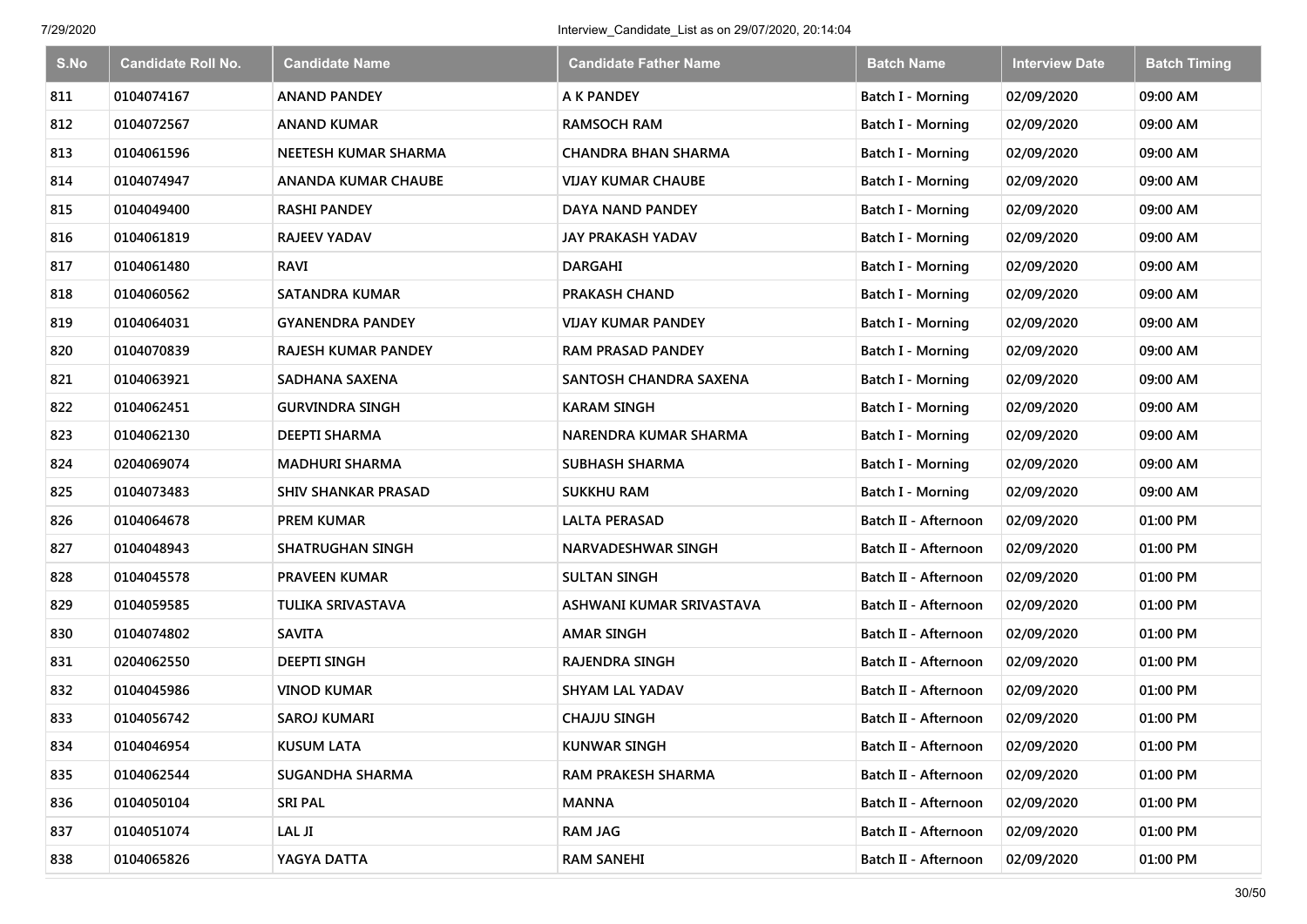| S.No | <b>Candidate Roll No.</b> | <b>Candidate Name</b>      | <b>Candidate Father Name</b> | <b>Batch Name</b>    | <b>Interview Date</b> | <b>Batch Timing</b> |
|------|---------------------------|----------------------------|------------------------------|----------------------|-----------------------|---------------------|
| 839  | 0104052773                | <b>KM MANJU SAGAR</b>      | <b>RAM PHOOL SINGH</b>       | Batch II - Afternoon | 02/09/2020            | 01:00 PM            |
| 840  | 0104072919                | <b>RAJESH SAROJ</b>        | <b>SHANKAR SAROJ</b>         | Batch II - Afternoon | 02/09/2020            | 01:00 PM            |
| 841  | 0104049249                | AWANEESH KUMAR SRIVASTAV   | <b>VIJAY KUMAR SRIVASTAV</b> | Batch II - Afternoon | 02/09/2020            | 01:00 PM            |
| 842  | 0104075145                | UTTAMESH KUMAR             | <b>JEET LAL</b>              | Batch II - Afternoon | 02/09/2020            | 01:00 PM            |
| 843  | 0104060625                | <b>UDAY BHAN YADAV</b>     | SHOBH NATH YADAV             | Batch II - Afternoon | 02/09/2020            | 01:00 PM            |
| 844  | 0104073248                | <b>ARCHANA SINGH</b>       | <b>RAM PRAKASH SINGH</b>     | Batch II - Afternoon | 02/09/2020            | 01:00 PM            |
| 845  | 0104061050                | <b>DEEPTI GUPTA</b>        | <b>VINOD KUMAR GUPTA</b>     | Batch II - Afternoon | 02/09/2020            | 01:00 PM            |
| 846  | 0104065767                | AMOL PRIYA SATYARTHI       | <b>JIVAN DAS SATYARTHI</b>   | Batch II - Afternoon | 02/09/2020            | 01:00 PM            |
| 847  | 0104071198                | PRITI DEVI                 | <b>ANGUN LAL</b>             | Batch II - Afternoon | 02/09/2020            | 01:00 PM            |
| 848  | 0104065841                | <b>SADHNA TIWARI</b>       | <b>SHREENIVAS TIWARI</b>     | Batch II - Afternoon | 02/09/2020            | 01:00 PM            |
| 849  | 0104060664                | <b>SUDHIR KUMAR</b>        | <b>RAM JEET</b>              | Batch II - Afternoon | 02/09/2020            | 01:00 PM            |
| 850  | 0204068214                | <b>MADHUMITA GUPTA</b>     | SUBHASH CHANDRA GUPTA        | Batch II - Afternoon | 02/09/2020            | 01:00 PM            |
| 851  | 0104070380                | <b>RAZAUL</b>              | <b>SAFADAR ALI</b>           | Batch II - Afternoon | 02/09/2020            | 01:00 PM            |
| 852  | 0104063171                | <b>GYAN PRAKASH PANDEY</b> | PARASHU RAM PANDEY           | Batch II - Afternoon | 02/09/2020            | 01:00 PM            |
| 853  | 0104061788                | <b>APARNESH PANDEY</b>     | <b>ALOK PANDEY</b>           | Batch II - Afternoon | 02/09/2020            | 01:00 PM            |
| 854  | 0104061404                | SUDHIR KUMAR RATHI         | RAJPAL SINGH                 | Batch II - Afternoon | 02/09/2020            | 01:00 PM            |
| 855  | 0104075610                | <b>DHARMENDRA KUMAR</b>    | <b>DURGESH CHAND</b>         | Batch II - Afternoon | 02/09/2020            | 01:00 PM            |
| 856  | 0104061136                | <b>NEETA RANI</b>          | <b>RAJ KUMAR SINGH</b>       | Batch II - Afternoon | 02/09/2020            | 01:00 PM            |
| 857  | 0104047103                | <b>SHASHI RATHORE</b>      | <b>BADRI SINGH RATHORE</b>   | Batch II - Afternoon | 02/09/2020            | 01:00 PM            |
| 858  | 0104049466                | <b>VINOD KUMAR SHARMA</b>  | RAM DAYAL SHARMA             | Batch II - Afternoon | 02/09/2020            | 01:00 PM            |
| 859  | 0104052844                | <b>SUBHASH CHANDRA</b>     | <b>RAJA RAM</b>              | Batch II - Afternoon | 02/09/2020            | 01:00 PM            |
| 860  | 0104069746                | YOGENDRA KUMAR             | <b>BRIJ LAL</b>              | Batch II - Afternoon | 02/09/2020            | 01:00 PM            |
| 861  | 0104046871                | <b>GEETA DEVI</b>          | YOGENDRA SINGH               | Batch II - Afternoon | 02/09/2020            | 01:00 PM            |
| 862  | 0104065042                | SATISH KUMAR SINGH         | RAMBHAJAN SINGH              | Batch II - Afternoon | 02/09/2020            | 01:00 PM            |
| 863  | 0104048127                | <b>ALPI AGRAWAL</b>        | RAMESH CHANDRA AGARWAL       | Batch II - Afternoon | 02/09/2020            | 01:00 PM            |
| 864  | 0104062899                | RAJENDRA KUMAR             | DAYA CHAND                   | Batch II - Afternoon | 02/09/2020            | 01:00 PM            |
| 865  | 0104060658                | PREETI SINGH               | PREM CHAND SINGH             | Batch II - Afternoon | 02/09/2020            | 01:00 PM            |
| 866  | 0104047077                | <b>PARUL</b>               | <b>VIJAY VEER SINGH</b>      | Batch II - Afternoon | 02/09/2020            | 01:00 PM            |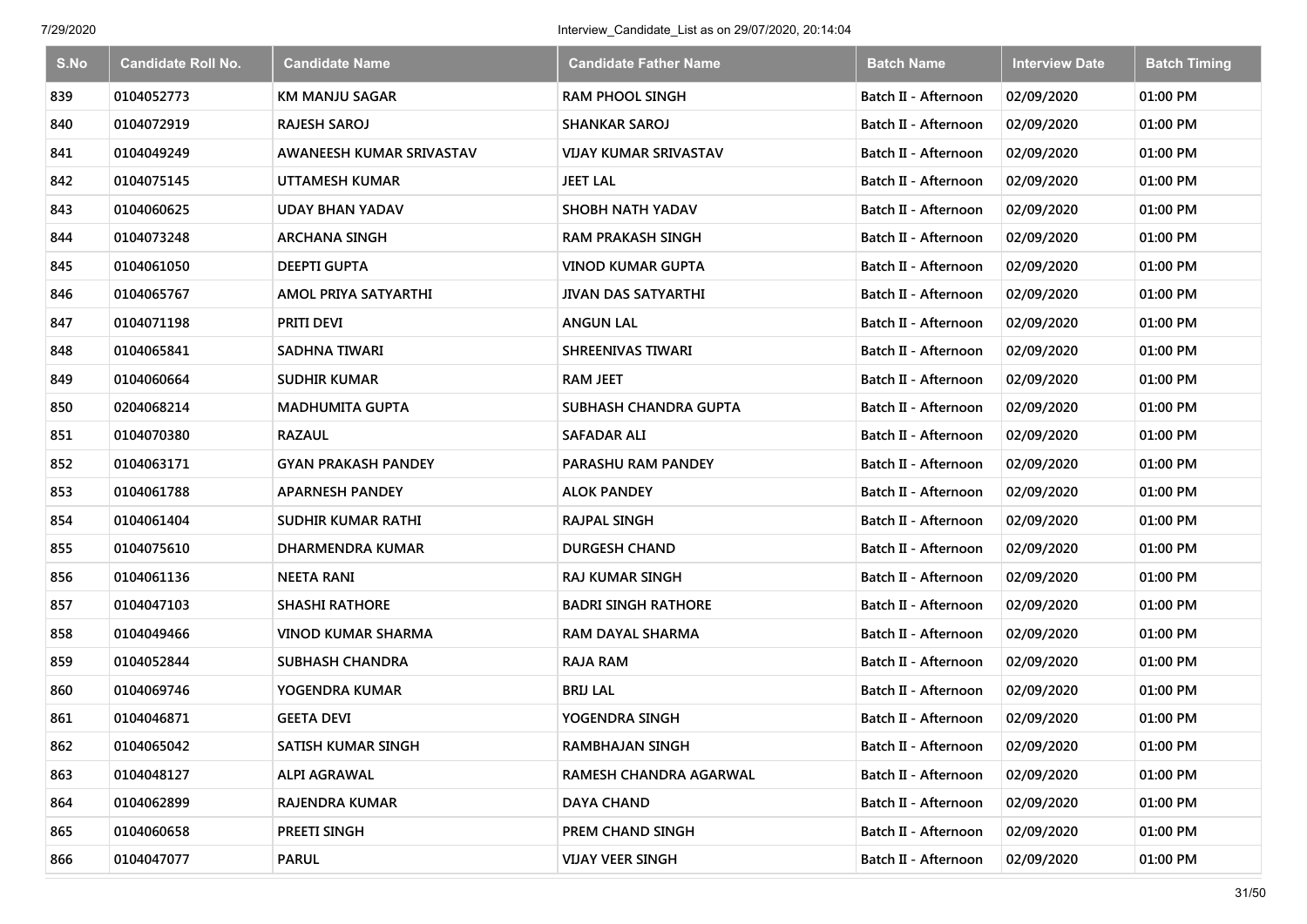| S.No | <b>Candidate Roll No.</b> | <b>Candidate Name</b>     | <b>Candidate Father Name</b> | <b>Batch Name</b>        | <b>Interview Date</b> | <b>Batch Timing</b> |
|------|---------------------------|---------------------------|------------------------------|--------------------------|-----------------------|---------------------|
| 867  | 0104048279                | <b>RAHUL SINGH</b>        | <b>BAHADUR SINGH</b>         | Batch II - Afternoon     | 02/09/2020            | 01:00 PM            |
| 868  | 0104069861                | <b>SAKSHI DEVI</b>        | <b>BAHADUR LAL</b>           | Batch II - Afternoon     | 02/09/2020            | 01:00 PM            |
| 869  | 0104056521                | RUPALI JAISWAL            | DILEEP KUMAR JAISWAL         | Batch II - Afternoon     | 02/09/2020            | 01:00 PM            |
| 870  | 0204072812                | <b>KANCHAN BELDAR</b>     | <b>SURESH BELDAR</b>         | Batch II - Afternoon     | 02/09/2020            | 01:00 PM            |
| 871  | 0104051941                | <b>RUCHI SHISHODIA</b>    | YAHVEER SINGH                | Batch I - Morning        | 03/09/2020            | 09:00 AM            |
| 872  | 0104075575                | <b>MOHD UMAIR</b>         | LATE ABU SAAD                | Batch I - Morning        | 03/09/2020            | 09:00 AM            |
| 873  | 0104072677                | POOJA SHARMA              | <b>VIRENDRA SHARMA</b>       | Batch I - Morning        | 03/09/2020            | 09:00 AM            |
| 874  | 0104059607                | <b>AMIT KUMAR PANDEY</b>  | <b>RAMJEE PANDEY</b>         | Batch I - Morning        | 03/09/2020            | 09:00 AM            |
| 875  | 0104048491                | <b>GEETA RANI</b>         | <b>RAM PRAKASH SHARMA</b>    | Batch I - Morning        | 03/09/2020            | 09:00 AM            |
| 876  | 0104065843                | SHILPI UPADHYAI           | <b>GANESH</b>                | <b>Batch I - Morning</b> | 03/09/2020            | 09:00 AM            |
| 877  | 0104049913                | KM LOVELY SINGH PIPAL     | <b>SUSHIL KUMAR PIPAL</b>    | <b>Batch I - Morning</b> | 03/09/2020            | 09:00 AM            |
| 878  | 0104047478                | PRAVEEN KUMAR SINGH       | RAJ DHAR SINGH               | <b>Batch I - Morning</b> | 03/09/2020            | 09:00 AM            |
| 879  | 0104050278                | PRAYAG RAAJ               | <b>JAWAHAR LAL</b>           | Batch I - Morning        | 03/09/2020            | 09:00 AM            |
| 880  | 0104065407                | <b>AMITABH BACHCHAN</b>   | <b>ARJUN RAM</b>             | Batch I - Morning        | 03/09/2020            | 09:00 AM            |
| 881  | 0104052488                | ANUPAMA RAI               | <b>KAMLESH RAI</b>           | Batch I - Morning        | 03/09/2020            | 09:00 AM            |
| 882  | 0104073011                | <b>HARISH KUMAR</b>       | <b>MOOL CHAND SHARMA</b>     | Batch I - Morning        | 03/09/2020            | 09:00 AM            |
| 883  | 0104051237                | <b>PARVEJ AHAMED</b>      | RAFEEK AHAMED                | <b>Batch I - Morning</b> | 03/09/2020            | 09:00 AM            |
| 884  | 0104056909                | <b>BABOO RAM</b>          | <b>INDRA JEET</b>            | Batch I - Morning        | 03/09/2020            | 09:00 AM            |
| 885  | 0104073189                | <b>BHAVANA SAXENA</b>     | <b>UMESH CHANDRA SAXENA</b>  | Batch I - Morning        | 03/09/2020            | 09:00 AM            |
| 886  | 0104049020                | <b>RANVIR SINGH</b>       | PREM SINGH                   | Batch I - Morning        | 03/09/2020            | 09:00 AM            |
| 887  | 0104052598                | <b>PREETI</b>             | <b>BRIJESH KUMAR</b>         | Batch I - Morning        | 03/09/2020            | 09:00 AM            |
| 888  | 0104058766                | <b>VISHNU KUMAR</b>       | <b>DEV BUX</b>               | Batch I - Morning        | 03/09/2020            | 09:00 AM            |
| 889  | 0104058600                | <b>RATAN CHAND SHARMA</b> | <b>PARKASH CHAND</b>         | Batch I - Morning        | 03/09/2020            | 09:00 AM            |
| 890  | 0104073286                | YOGESH KUMAR YADAV        | <b>UMA SHANKAR YADAV</b>     | Batch I - Morning        | 03/09/2020            | 09:00 AM            |
| 891  | 0104067369                | BHAGEERATHI               | <b>BACHCHU LAL</b>           | Batch I - Morning        | 03/09/2020            | 09:00 AM            |
| 892  | 0104045016                | <b>NEELAM</b>             | <b>MOTILAL</b>               | Batch I - Morning        | 03/09/2020            | 09:00 AM            |
| 893  | 0104063294                | <b>MADAN CHAUHAN</b>      | <b>RAMHARSH CHAUHAN</b>      | Batch I - Morning        | 03/09/2020            | 09:00 AM            |
| 894  | 0104069885                | <b>UPENDRA KUMAR</b>      | <b>MAHENDRA PRATAP SINGH</b> | <b>Batch I - Morning</b> | 03/09/2020            | 09:00 AM            |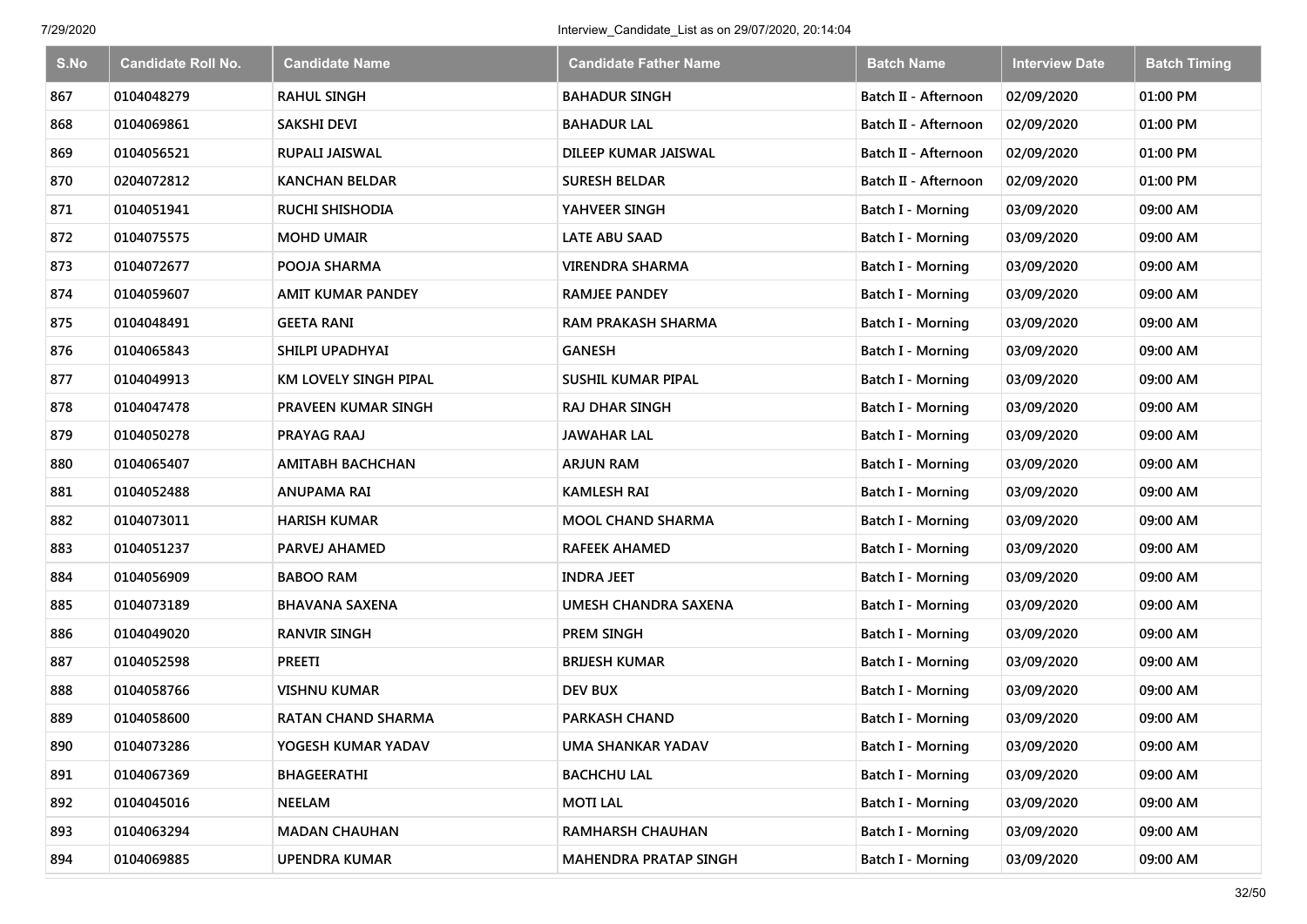| S.No | <b>Candidate Roll No.</b> | <b>Candidate Name</b>      | <b>Candidate Father Name</b> | <b>Batch Name</b>        | <b>Interview Date</b> | <b>Batch Timing</b> |
|------|---------------------------|----------------------------|------------------------------|--------------------------|-----------------------|---------------------|
| 895  | 0104048048                | ANUJ KUMAR DWIVEDI         | RAJENDRA PRASAD DWIVEDI      | <b>Batch I - Morning</b> | 03/09/2020            | 09:00 AM            |
| 896  | 0104051227                | AMARENDRA KUMAR MISHRA     | RAMASHRYA MISHRA             | Batch I - Morning        | 03/09/2020            | 09:00 AM            |
| 897  | 0104046198                | PRAVEEN KUMAR              | <b>MAHER SINGH</b>           | Batch I - Morning        | 03/09/2020            | 09:00 AM            |
| 898  | 0104064623                | SHILPI KUSHWAHA            | OM PRAKASH SINGH KUSHWAHA    | Batch I - Morning        | 03/09/2020            | 09:00 AM            |
| 899  | 0104075561                | <b>SANDEEP KUMAR</b>       | YATENDRA NATH                | Batch I - Morning        | 03/09/2020            | 09:00 AM            |
| 900  | 0104047910                | DEEPAK DWIVEDI             | <b>SHAMBHU DWIVEDI</b>       | Batch I - Morning        | 03/09/2020            | 09:00 AM            |
| 901  | 0104046203                | SHASHI PAL SINGH           | <b>RUSTAM SINGH</b>          | Batch I - Morning        | 03/09/2020            | 09:00 AM            |
| 902  | 0104065567                | <b>AMLESH CHANDRA SETH</b> | <b>KALI CHARAN</b>           | Batch I - Morning        | 03/09/2020            | 09:00 AM            |
| 903  | 0104064652                | <b>KAMAL BIHARI PANDEY</b> | <b>RAM DAYAL PANDEY</b>      | Batch I - Morning        | 03/09/2020            | 09:00 AM            |
| 904  | 0104065425                | <b>UMESH CHANDRA</b>       | <b>RADHESHAM</b>             | Batch I - Morning        | 03/09/2020            | 09:00 AM            |
| 905  | 0104056996                | NEERAJ KUMAR MISHRA        | <b>SURESH CANDRA MISHRA</b>  | Batch I - Morning        | 03/09/2020            | 09:00 AM            |
| 906  | 0104059022                | <b>SARVESH KUMAR</b>       | <b>BANKEY LAL</b>            | <b>Batch I - Morning</b> | 03/09/2020            | 09:00 AM            |
| 907  | 0104064020                | RAVI PRAKASH               | <b>SURYA NATH RAM</b>        | Batch I - Morning        | 03/09/2020            | 09:00 AM            |
| 908  | 0104076419                | RAJKUMARI                  | AWADH RAM KANAUJIYA          | <b>Batch I - Morning</b> | 03/09/2020            | 09:00 AM            |
| 909  | 0104062669                | <b>BANDANA SINGH</b>       | <b>BANSGOPAL SINGH</b>       | Batch I - Morning        | 03/09/2020            | 09:00 AM            |
| 910  | 0104070714                | <b>MAHAVEER SINGH</b>      | RAMPAL SINGH                 | Batch I - Morning        | 03/09/2020            | 09:00 AM            |
| 911  | 0104071299                | RAJESH KUMAR SINGH         | <b>VIJAY PRATAP SINGH</b>    | Batch I - Morning        | 03/09/2020            | 09:00 AM            |
| 912  | 0104046913                | <b>KM KAVITA GAUTAM</b>    | <b>MEWALAL GAUTAM</b>        | Batch I - Morning        | 03/09/2020            | 09:00 AM            |
| 913  | 0204070113                | KM PREETI YADUVANSHI       | DEVENDRA SINGH YADUVANSHI    | Batch I - Morning        | 03/09/2020            | 09:00 AM            |
| 914  | 0104057079                | RAJANI                     | <b>KAILASH</b>               | Batch I - Morning        | 03/09/2020            | 09:00 AM            |
| 915  | 0104051164                | <b>SUBASH CHAND</b>        | <b>SADHU RAM</b>             | Batch I - Morning        | 03/09/2020            | 09:00 AM            |
| 916  | 0104075533                | <b>KM RANJANA</b>          | RAM NAGINA RAM               | Batch II - Afternoon     | 03/09/2020            | 01:00 PM            |
| 917  | 0104064139                | RAJENDRA PRASAD MANDOLA    | JAGDISH PRASAD MANDOLA       | Batch II - Afternoon     | 03/09/2020            | 01:00 PM            |
| 918  | 0104063969                | <b>BARKHA RANI</b>         | PRAMOD KUMAR GUPTA           | Batch II - Afternoon     | 03/09/2020            | 01:00 PM            |
| 919  | 0104061624                | SUDHIR KUMAR SINGH         | JAI NARAYAN RAI              | Batch II - Afternoon     | 03/09/2020            | 01:00 PM            |
| 920  | 0104075192                | <b>KANCHANA GAUR</b>       | <b>BHANU PRATAP GAUR</b>     | Batch II - Afternoon     | 03/09/2020            | 01:00 PM            |
| 921  | 0104071538                | PRITI GOYAL                | <b>ASHOK KUMAR GOYAL</b>     | Batch II - Afternoon     | 03/09/2020            | 01:00 PM            |
| 922  | 0104062504                | <b>SUGANDHA SHARMA</b>     | <b>SURAJ PAL SHARMA</b>      | Batch II - Afternoon     | 03/09/2020            | 01:00 PM            |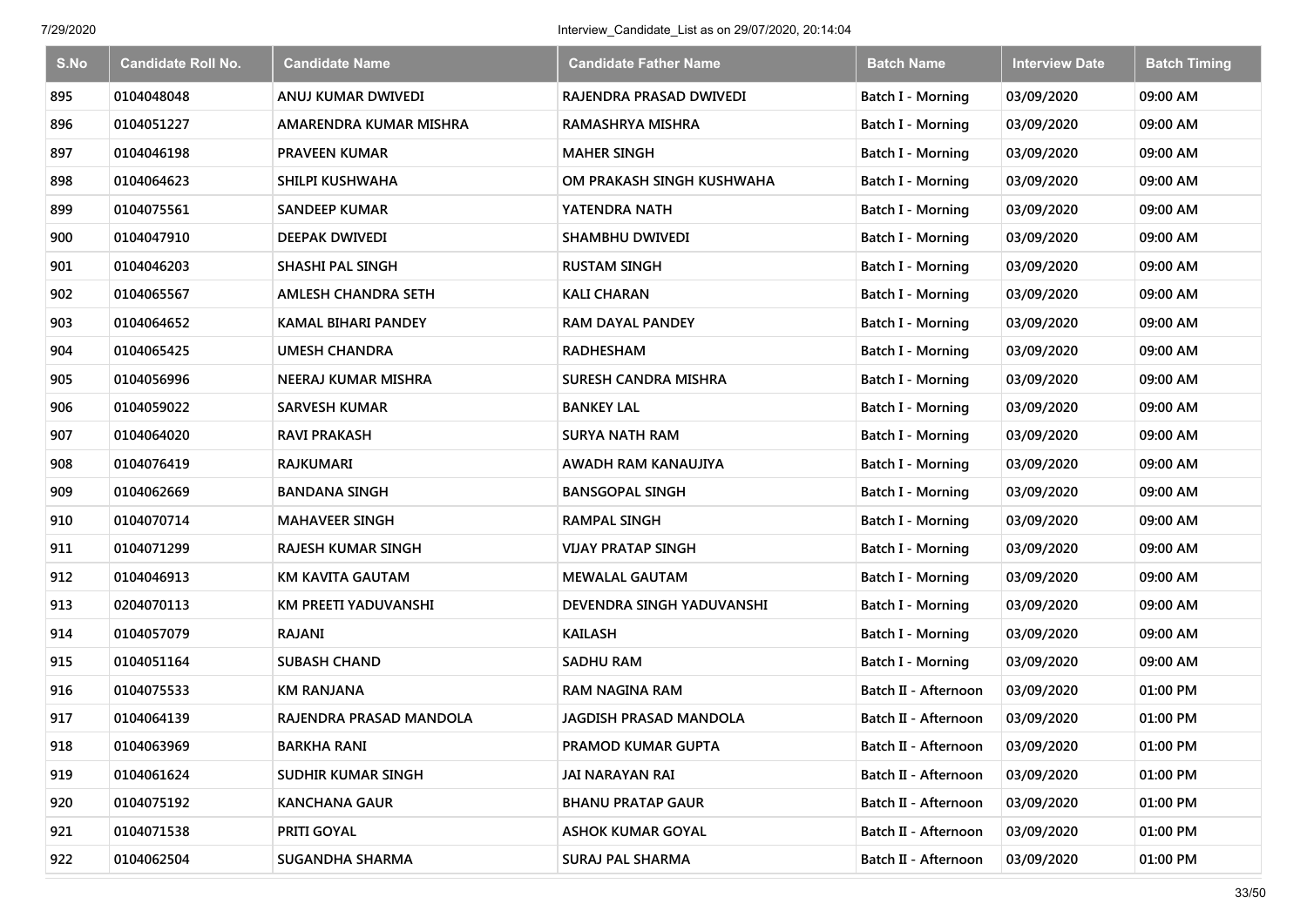| S.No | <b>Candidate Roll No.</b> | <b>Candidate Name</b>      | <b>Candidate Father Name</b>  | <b>Batch Name</b>    | <b>Interview Date</b> | <b>Batch Timing</b> |
|------|---------------------------|----------------------------|-------------------------------|----------------------|-----------------------|---------------------|
| 923  | 0104054490                | <b>DEEPIKA</b>             | <b>DHYAN SINGH</b>            | Batch II - Afternoon | 03/09/2020            | 01:00 PM            |
| 924  | 0104053316                | <b>NEELU</b>               | <b>AMAR SINGH</b>             | Batch II - Afternoon | 03/09/2020            | 01:00 PM            |
| 925  | 0104067262                | <b>SATYA PRAKASH</b>       | <b>MIHI LAL</b>               | Batch II - Afternoon | 03/09/2020            | 01:00 PM            |
| 926  | 0104074384                | <b>SUMIT KUMAR LAUR</b>    | <b>RAJENDRA SINGH</b>         | Batch II - Afternoon | 03/09/2020            | 01:00 PM            |
| 927  | 0204058152                | <b>JYOTSNA KANNOUJIA</b>   | <b>GANGA PRASAD</b>           | Batch II - Afternoon | 03/09/2020            | 01:00 PM            |
| 928  | 0104071392                | <b>KAMNA</b>               | <b>MUNISH KUMAR</b>           | Batch II - Afternoon | 03/09/2020            | 01:00 PM            |
| 929  | 0104070586                | YOGENDRA PRATAP SINGH      | SATYA NARAYAN SINGH           | Batch II - Afternoon | 03/09/2020            | 01:00 PM            |
| 930  | 0104061764                | SUDHIR KUMAR YADAV         | SURESH YADAV                  | Batch II - Afternoon | 03/09/2020            | 01:00 PM            |
| 931  | 0104060480                | RATNESH KUMAR TIWARI       | <b>KRISHNA SHANKAR TIWARI</b> | Batch II - Afternoon | 03/09/2020            | 01:00 PM            |
| 932  | 0104055570                | DEEPIKA KUMARI             | <b>SALTU RAM</b>              | Batch II - Afternoon | 03/09/2020            | 01:00 PM            |
| 933  | 0104046655                | <b>MEENA JAIN</b>          | <b>RAMESH CHAND JAIN</b>      | Batch II - Afternoon | 03/09/2020            | 01:00 PM            |
| 934  | 0104075199                | <b>RAJIV KUMAR YADAV</b>   | SIPAHI RAM YADAV              | Batch II - Afternoon | 03/09/2020            | 01:00 PM            |
| 935  | 0104047070                | <b>DEEPA SRIVASTAVA</b>    | RAJENDRA SRIVASTAVA           | Batch II - Afternoon | 03/09/2020            | 01:00 PM            |
| 936  | 0104064202                | <b>SATISH KUMAR</b>        | KRISHNA LAL                   | Batch II - Afternoon | 03/09/2020            | 01:00 PM            |
| 937  | 0104061411                | <b>GUNJAN VARSHNEY</b>     | PREM CHANDRA VARSHNEY         | Batch II - Afternoon | 03/09/2020            | 01:00 PM            |
| 938  | 0104055785                | <b>TEJVEER SHARMA</b>      | <b>RAMDUTT SHARMA</b>         | Batch II - Afternoon | 03/09/2020            | 01:00 PM            |
| 939  | 0104051617                | PASHUPATI NATH TIWARI      | KHAKI PRASAD TIWARI           | Batch II - Afternoon | 03/09/2020            | 01:00 PM            |
| 940  | 0104049906                | <b>VINOD KUMAR SRIVASH</b> | <b>MAIYADEEN SRIVASH</b>      | Batch II - Afternoon | 03/09/2020            | 01:00 PM            |
| 941  | 0104066450                | <b>DEVENDRA KUMAR</b>      | <b>MAHAK SINGH</b>            | Batch II - Afternoon | 03/09/2020            | 01:00 PM            |
| 942  | 0204060450                | <b>DEEPTI ABBI</b>         | <b>ANIL PRADEEP ABBI</b>      | Batch II - Afternoon | 03/09/2020            | 01:00 PM            |
| 943  | 0104057762                | SARVEJEET TIWARI           | SHIVSHARMA TIWARI             | Batch II - Afternoon | 03/09/2020            | 01:00 PM            |
| 944  | 0104075447                | <b>ANCHAL</b>              | <b>BUDDH PRAKASH</b>          | Batch II - Afternoon | 03/09/2020            | 01:00 PM            |
| 945  | 0104058489                | <b>BACHAN SINGH</b>        | <b>CHAMEL SINGH</b>           | Batch II - Afternoon | 03/09/2020            | 01:00 PM            |
| 946  | 0104070902                | SATYENDRA PAL SINGH        | <b>RAJVEER SINGH</b>          | Batch II - Afternoon | 03/09/2020            | 01:00 PM            |
| 947  | 0104076412                | <b>KAPIL DEO YADAV</b>     | PARAS NATH YADAV              | Batch II - Afternoon | 03/09/2020            | 01:00 PM            |
| 948  | 0104052207                | AMBARISH MISHRA            | <b>PESHKAR</b>                | Batch II - Afternoon | 03/09/2020            | 01:00 PM            |
| 949  | 0104060306                | <b>VIVEK BIR SINGH</b>     | <b>SITA RAM YADAV</b>         | Batch II - Afternoon | 03/09/2020            | 01:00 PM            |
| 950  | 0104074885                | <b>UTTAM KUMAR</b>         | <b>SUBHASH PRASAD</b>         | Batch II - Afternoon | 03/09/2020            | 01:00 PM            |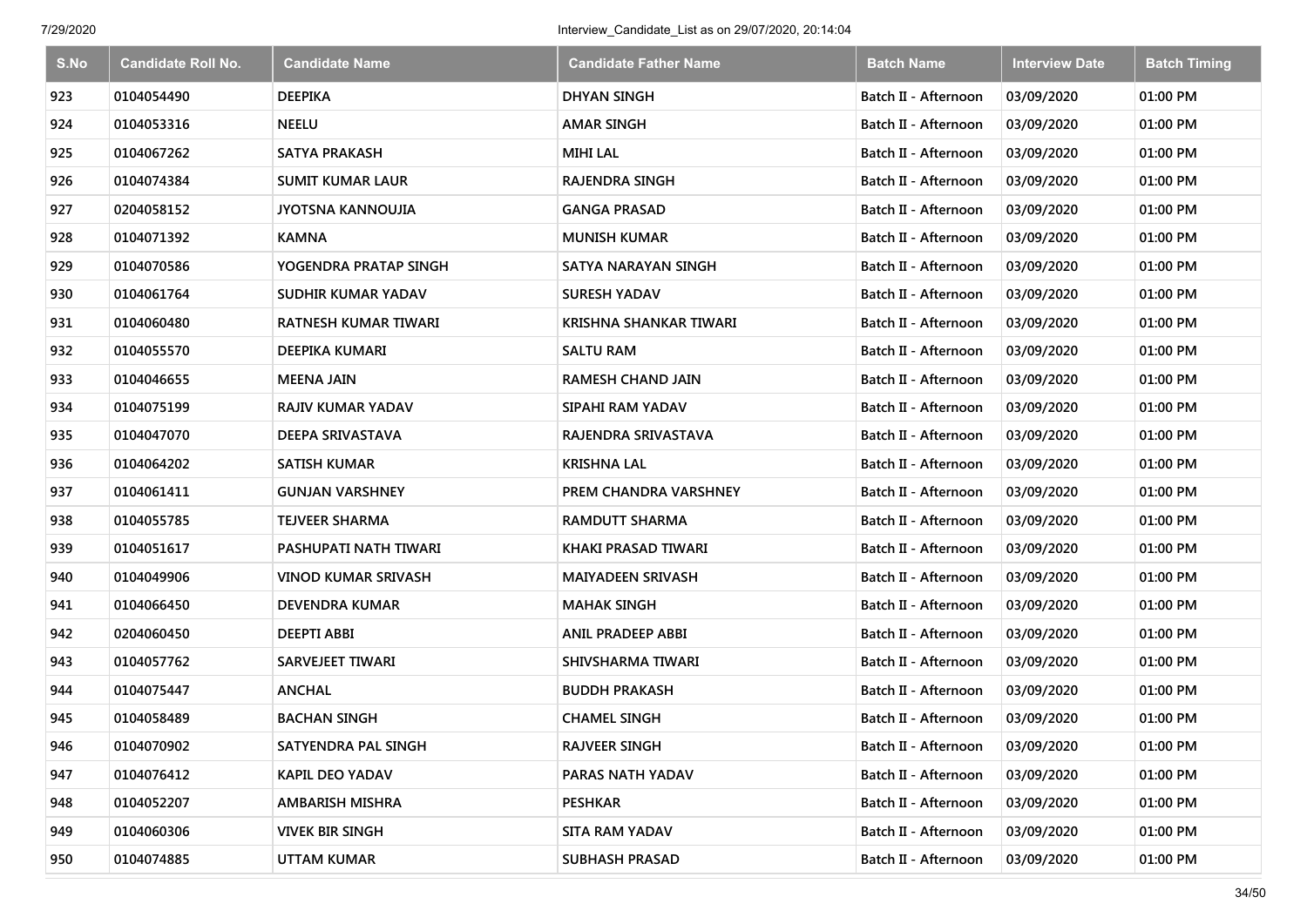| S.No | <b>Candidate Roll No.</b> | <b>Candidate Name</b> | <b>Candidate Father Name</b> | <b>Batch Name</b>        | <b>Interview Date</b> | <b>Batch Timing</b> |
|------|---------------------------|-----------------------|------------------------------|--------------------------|-----------------------|---------------------|
| 951  | 0104076015                | <b>MOHIB HASAN</b>    | <b>SHAMSHEER HASAN</b>       | Batch II - Afternoon     | 03/09/2020            | 01:00 PM            |
| 952  | 0104066632                | <b>KAMANA SINGH</b>   | <b>RAMA SHANKER SINGH</b>    | Batch II - Afternoon     | 03/09/2020            | 01:00 PM            |
| 953  | 0204053209                | <b>BABITA GAUTAM</b>  | <b>LAL JI PRASAD</b>         | Batch II - Afternoon     | 03/09/2020            | 01:00 PM            |
| 954  | 0204071465                | URMILA DEVI VERMA     | <b>RAM NIHOR VERMA</b>       | Batch II - Afternoon     | 03/09/2020            | 01:00 PM            |
| 955  | 0104066165                | <b>UMESH KUMAR</b>    | <b>NETRA PAL SINGH</b>       | Batch II - Afternoon     | 03/09/2020            | 01:00 PM            |
| 956  | 0104048698                | PRAVESH KUMAR         | <b>CHET RAM</b>              | Batch II - Afternoon     | 03/09/2020            | 01:00 PM            |
| 957  | 0104075275                | <b>MOHD SUAIB</b>     | <b>MARGOOB AHMAD</b>         | Batch II - Afternoon     | 03/09/2020            | 01:00 PM            |
| 958  | 0104073206                | YOGESH KUMAR SINGH    | <b>HARI NAM SINGH</b>        | Batch II - Afternoon     | 03/09/2020            | 01:00 PM            |
| 959  | 0104068015                | MOHAMMAD MAQSOOD ALI  | <b>HAFIZ TAHIR ALI</b>       | Batch II - Afternoon     | 03/09/2020            | 01:00 PM            |
| 960  | 0104072348                | <b>ARCHANA SHARMA</b> | SATISH KUMAR SHARMA          | Batch II - Afternoon     | 03/09/2020            | 01:00 PM            |
| 961  | 0104064474                | <b>MADHAVI YADAV</b>  | <b>SHER SINGH YADAV</b>      | <b>Batch I - Morning</b> | 04/09/2020            | 09:00 AM            |
| 962  | 0104047737                | PARUL AGARWAL         | DINESH KUMAR AGARWAL         | <b>Batch I - Morning</b> | 04/09/2020            | 09:00 AM            |
| 963  | 0104063925                | UMA SHANKAR RAM       | <b>SUDARSHAN RAM</b>         | Batch I - Morning        | 04/09/2020            | 09:00 AM            |
| 964  | 0204076786                | <b>ZEHRA KHANAM</b>   | NAJEEBULLAH KHAN             | <b>Batch I - Morning</b> | 04/09/2020            | 09:00 AM            |
| 965  | 0104065620                | <b>RAVIKANT</b>       | <b>RAM BRIKSH</b>            | <b>Batch I - Morning</b> | 04/09/2020            | 09:00 AM            |
| 966  | 0104062255                | <b>MISTER SINGH</b>   | <b>HAKIM SINGH</b>           | <b>Batch I - Morning</b> | 04/09/2020            | 09:00 AM            |
| 967  | 0104050526                | <b>VINOD SHARMA</b>   | <b>GANGA SHARAN SHARMA</b>   | <b>Batch I - Morning</b> | 04/09/2020            | 09:00 AM            |
| 968  | 0104045045                | SWAYAM DEEP SINGH     | <b>CHANDAN SINGH RAWAT</b>   | Batch I - Morning        | 04/09/2020            | 09:00 AM            |
| 969  | 0104063886                | <b>VYAKHYA RANI</b>   | <b>SARVESH KUMAR</b>         | Batch I - Morning        | 04/09/2020            | 09:00 AM            |
| 970  | 0104051837                | <b>PATI RAM</b>       | <b>HEERA LAL</b>             | Batch I - Morning        | 04/09/2020            | 09:00 AM            |
| 971  | 0104069327                | <b>AMZAD ALI</b>      | <b>SATTAR AHAMAD</b>         | Batch I - Morning        | 04/09/2020            | 09:00 AM            |
| 972  | 0104075406                | <b>ZAINUL HUSAIN</b>  | <b>FAKHRUL HUSAIN</b>        | <b>Batch I - Morning</b> | 04/09/2020            | 09:00 AM            |
| 973  | 0104075933                | <b>KM RASHMI</b>      | SURENDRA SINGH BALIYAN       | Batch I - Morning        | 04/09/2020            | 09:00 AM            |
| 974  | 0104070211                | <b>HARI RAM</b>       | <b>MUNNI LAL</b>             | Batch I - Morning        | 04/09/2020            | 09:00 AM            |
| 975  | 0104045594                | KUSHAL VEER SINGH     | <b>CHOTAY SINGH</b>          | Batch I - Morning        | 04/09/2020            | 09:00 AM            |
| 976  | 0104055683                | SHESHMANI YADAV       | SHRINATH YADAV               | Batch I - Morning        | 04/09/2020            | 09:00 AM            |
| 977  | 0104072086                | YOGESH KUMAR          | <b>PREM CHAND</b>            | Batch I - Morning        | 04/09/2020            | 09:00 AM            |
| 978  | 0104053670                | DEEPENDRA SINGH       | <b>RAMA SHANKAR SINGH</b>    | <b>Batch I - Morning</b> | 04/09/2020            | 09:00 AM            |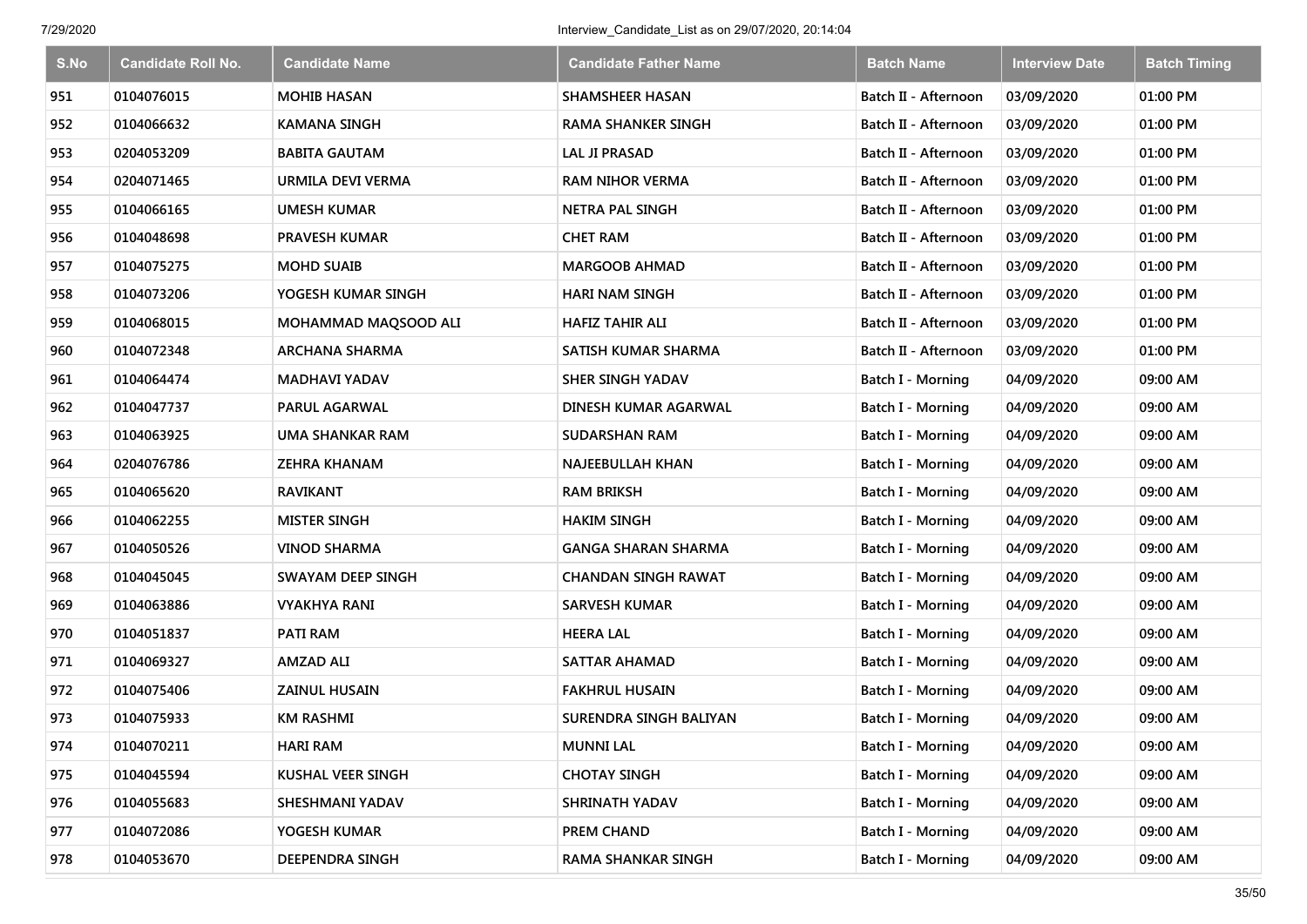| S.No | <b>Candidate Roll No.</b> | <b>Candidate Name</b>      | <b>Candidate Father Name</b> | <b>Batch Name</b>        | <b>Interview Date</b> | <b>Batch Timing</b> |
|------|---------------------------|----------------------------|------------------------------|--------------------------|-----------------------|---------------------|
| 979  | 0104072723                | <b>SHIV PRATAP SINGH</b>   | <b>TEJ SINGH</b>             | Batch I - Morning        | 04/09/2020            | 09:00 AM            |
| 980  | 0104071759                | RAJESH KUMAR SRIVASTAVA    | <b>RAM KUMAR</b>             | Batch I - Morning        | 04/09/2020            | 09:00 AM            |
| 981  | 0104054626                | <b>VIRENDRA KUMAR</b>      | <b>PRAVEEN SINGH</b>         | Batch I - Morning        | 04/09/2020            | 09:00 AM            |
| 982  | 0104055606                | VIRENDRA KUMAR SHARMA      | OM PRAKASH SHARMA            | Batch I - Morning        | 04/09/2020            | 09:00 AM            |
| 983  | 0104059740                | <b>RATNA SINGH</b>         | <b>KRISHNA PAL SINGH</b>     | Batch I - Morning        | 04/09/2020            | 09:00 AM            |
| 984  | 0104059205                | <b>TRISHNA</b>             | <b>MUKESH SHARMA</b>         | Batch I - Morning        | 04/09/2020            | 09:00 AM            |
| 985  | 0104053605                | <b>TARUN TRIPATHI</b>      | <b>RAM KRISHNA TRIPATHI</b>  | Batch I - Morning        | 04/09/2020            | 09:00 AM            |
| 986  | 0104065507                | AMIYA NATH TRIPATHI        | KAMLAKAR NATH TRIPATHI       | Batch I - Morning        | 04/09/2020            | 09:00 AM            |
| 987  | 0104060708                | <b>APARANA SHUKLA</b>      | <b>ASHOK KUMAR SHUKLA</b>    | Batch I - Morning        | 04/09/2020            | 09:00 AM            |
| 988  | 0204062749                | <b>BANDANA VERMA</b>       | <b>KAMLA PATI VERMA</b>      | Batch I - Morning        | 04/09/2020            | 09:00 AM            |
| 989  | 0104063379                | RAJENDRA KUMAR SAHU        | JAGESHWAR SAHU               | Batch I - Morning        | 04/09/2020            | 09:00 AM            |
| 990  | 0104075916                | <b>NEHA SHARMA</b>         | RADHA KRISHAN SHARMA         | <b>Batch I - Morning</b> | 04/09/2020            | 09:00 AM            |
| 991  | 0104056636                | <b>NEERAJ KUMAR</b>        | <b>BADRI PRASAD</b>          | Batch I - Morning        | 04/09/2020            | 09:00 AM            |
| 992  | 0104046078                | <b>PRAVEEN KUMAR</b>       | <b>OMKAR SINGH</b>           | <b>Batch I - Morning</b> | 04/09/2020            | 09:00 AM            |
| 993  | 0104064199                | RAJENDRA PRASAD TIWARI     | RAM NARAYAN TIWARI           | Batch I - Morning        | 04/09/2020            | 09:00 AM            |
| 994  | 0104072156                | <b>NEHA GUPTA</b>          | VISHAMBHER DAYAL GUPTA       | <b>Batch I - Morning</b> | 04/09/2020            | 09:00 AM            |
| 995  | 0104063314                | <b>MADAN GOPAL</b>         | <b>CHANDRA BHAN PRASAD</b>   | <b>Batch I - Morning</b> | 04/09/2020            | 09:00 AM            |
| 996  | 0104047744                | SONU KUMAR MISHRA          | <b>DURGA PRASAD</b>          | Batch I - Morning        | 04/09/2020            | 09:00 AM            |
| 997  | 0104069103                | <b>SHIV DAYAL</b>          | <b>KOMIL PRASAD</b>          | Batch I - Morning        | 04/09/2020            | 09:00 AM            |
| 998  | 0104053777                | <b>PAWAN KUMAR</b>         | <b>SANT LAL</b>              | Batch I - Morning        | 04/09/2020            | 09:00 AM            |
| 999  | 0104055203                | <b>SHER SINGH</b>          | <b>MUNNA LAL</b>             | Batch I - Morning        | 04/09/2020            | 09:00 AM            |
| 1000 | 0104064724                | <b>SUKESH KUMAR PANDEY</b> | <b>DINANATH PANDEY</b>       | Batch I - Morning        | 04/09/2020            | 09:00 AM            |
| 1001 | 0104075139                | RAJIV KUMAR TIWARI         | RAMA KANT TIWARI             | Batch I - Morning        | 04/09/2020            | 09:00 AM            |
| 1002 | 0104045402                | SARIKA BAHETI              | DIVESH CHANDRA BAHETI        | Batch I - Morning        | 04/09/2020            | 09:00 AM            |
| 1003 | 0104063539                | RAJENDRA KUMAR YADAV       | RAMASHRAY YADAV              | Batch I - Morning        | 04/09/2020            | 09:00 AM            |
| 1004 | 0204051422                | SARITA MISHRA              | OM PRAKASH MISHRA            | Batch I - Morning        | 04/09/2020            | 09:00 AM            |
| 1005 | 0104047098                | PRAVEEN KUMAR MISHRA       | RADHE SHYAM MISHRA           | Batch I - Morning        | 04/09/2020            | 09:00 AM            |
| 1006 | 0104061364                | SUDHIR KUMAR MISHRA        | PREM KUMAR MISHRA            | Batch II - Afternoon     | 04/09/2020            | 01:00 PM            |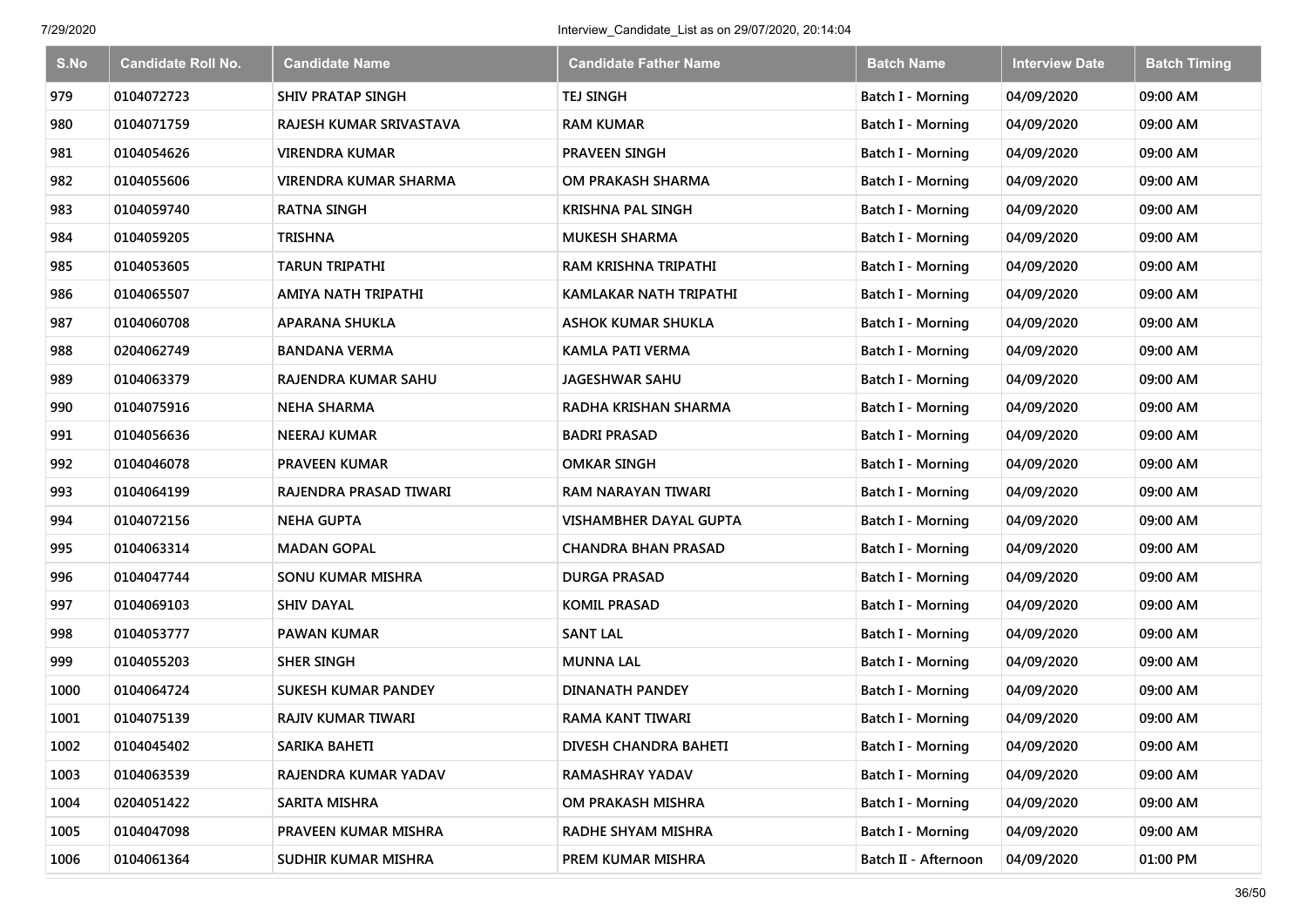| S.No | <b>Candidate Roll No.</b> | <b>Candidate Name</b>           | <b>Candidate Father Name</b> | <b>Batch Name</b>    | <b>Interview Date</b> | <b>Batch Timing</b> |
|------|---------------------------|---------------------------------|------------------------------|----------------------|-----------------------|---------------------|
| 1007 | 0104051364                | <b>SUBASH CHANDRA</b>           | <b>RAM CHANDRA CHAUHAN</b>   | Batch II - Afternoon | 04/09/2020            | 01:00 PM            |
| 1008 | 0104057456                | NEERAJ KUMAR SINGH              | <b>DAROGA SINGH</b>          | Batch II - Afternoon | 04/09/2020            | 01:00 PM            |
| 1009 | 0104054783                | SHEORAJ SINGH                   | <b>JAGAT SINGH</b>           | Batch II - Afternoon | 04/09/2020            | 01:00 PM            |
| 1010 | 0104072730                | DHARAMJEET BHASHKAR             | <b>RAMAKANT</b>              | Batch II - Afternoon | 04/09/2020            | 01:00 PM            |
| 1011 | 0204052608                | <b>ANUPAMA SINGH</b>            | <b>RAMA SINGH</b>            | Batch II - Afternoon | 04/09/2020            | 01:00 PM            |
| 1012 | 0104062377                | PIYUSH YADAV                    | <b>BHAGWAN SINGH YADAV</b>   | Batch II - Afternoon | 04/09/2020            | 01:00 PM            |
| 1013 | 0104062366                | <b>VIVEK KUMAR SRIWASTAVA</b>   | KALIKA LAL SRIWASTAVA        | Batch II - Afternoon | 04/09/2020            | 01:00 PM            |
| 1014 | 0104063971                | <b>GYANENDRA KUMAR TRIPATHI</b> | SWATANTRA KUMAR TRIPATHI     | Batch II - Afternoon | 04/09/2020            | 01:00 PM            |
| 1015 | 0104053850                | <b>DEEPIKA</b>                  | <b>VIRENDRA SINGH</b>        | Batch II - Afternoon | 04/09/2020            | 01:00 PM            |
| 1016 | 0104070823                | <b>SHIV KUMAR SINGH</b>         | <b>ASHARAM</b>               | Batch II - Afternoon | 04/09/2020            | 01:00 PM            |
| 1017 | 0104054404                | SUBODH KUMAR AGNIHOTRI          | <b>RAM DAS AGNIHOTRI</b>     | Batch II - Afternoon | 04/09/2020            | 01:00 PM            |
| 1018 | 0104060323                | SHIKHA SHRIVASTAVA              | RAJENDRA KUMAR SHRIVASTAVA   | Batch II - Afternoon | 04/09/2020            | 01:00 PM            |
| 1019 | 0104074063                | <b>SHIV VEER SINGH</b>          | <b>AMAR SINGH</b>            | Batch II - Afternoon | 04/09/2020            | 01:00 PM            |
| 1020 | 0104047047                | <b>ALOK RATHOR</b>              | DINESH KUMAR RATHOR          | Batch II - Afternoon | 04/09/2020            | 01:00 PM            |
| 1021 | 0104060380                | <b>RATNESH KUMAR SINGH</b>      | <b>SURYA BALI SINGH</b>      | Batch II - Afternoon | 04/09/2020            | 01:00 PM            |
| 1022 | 0104076744                | <b>SUNEEL KUMAR</b>             | <b>SRINIVAS</b>              | Batch II - Afternoon | 04/09/2020            | 01:00 PM            |
| 1023 | 0104076822                | <b>SAVITA SHARMA</b>            | RAM CHANDRA SHARMA           | Batch II - Afternoon | 04/09/2020            | 01:00 PM            |
| 1024 | 0104056501                | RUPALI GANGWAR                  | <b>RAM VILAS GANGWAR</b>     | Batch II - Afternoon | 04/09/2020            | 01:00 PM            |
| 1025 | 0104059939                | <b>RAJEEV KUMAR</b>             | <b>MADAN PAL SHARMA</b>      | Batch II - Afternoon | 04/09/2020            | 01:00 PM            |
| 1026 | 0104062759                | RAJENDRA KUMAR                  | <b>JAI PAL SINGH</b>         | Batch II - Afternoon | 04/09/2020            | 01:00 PM            |
| 1027 | 0104060240                | RATNESH KUMAR CHAUDHARY         | <b>GAMA PRASAD CHAUDHARY</b> | Batch II - Afternoon | 04/09/2020            | 01:00 PM            |
| 1028 | 0104049038                | PRAVESH MALIK                   | <b>RAJENDRA SINGH</b>        | Batch II - Afternoon | 04/09/2020            | 01:00 PM            |
| 1029 | 0104046527                | <b>ALOK KUMAR SINGH</b>         | <b>RAMESH CHANDRA</b>        | Batch II - Afternoon | 04/09/2020            | 01:00 PM            |
| 1030 | 0104046712                | <b>JYOTI BALA</b>               | DEVENDRA KUMAR               | Batch II - Afternoon | 04/09/2020            | 01:00 PM            |
| 1031 | 0104074672                | <b>KANCHAN SINGH</b>            | <b>NARDEV SINGH</b>          | Batch II - Afternoon | 04/09/2020            | 01:00 PM            |
| 1032 | 0104076590                | DHARMENDRA KUMAR SHARMA         | SHIVNATH SHARMA              | Batch II - Afternoon | 04/09/2020            | 01:00 PM            |
| 1033 | 0104050114                | LAL BAHADUR                     | <b>SOHAN LAL</b>             | Batch II - Afternoon | 04/09/2020            | 01:00 PM            |
| 1034 | 0104054545                | <b>TEEKA RAM</b>                | <b>HAR NANDAN PRASAD</b>     | Batch II - Afternoon | 04/09/2020            | 01:00 PM            |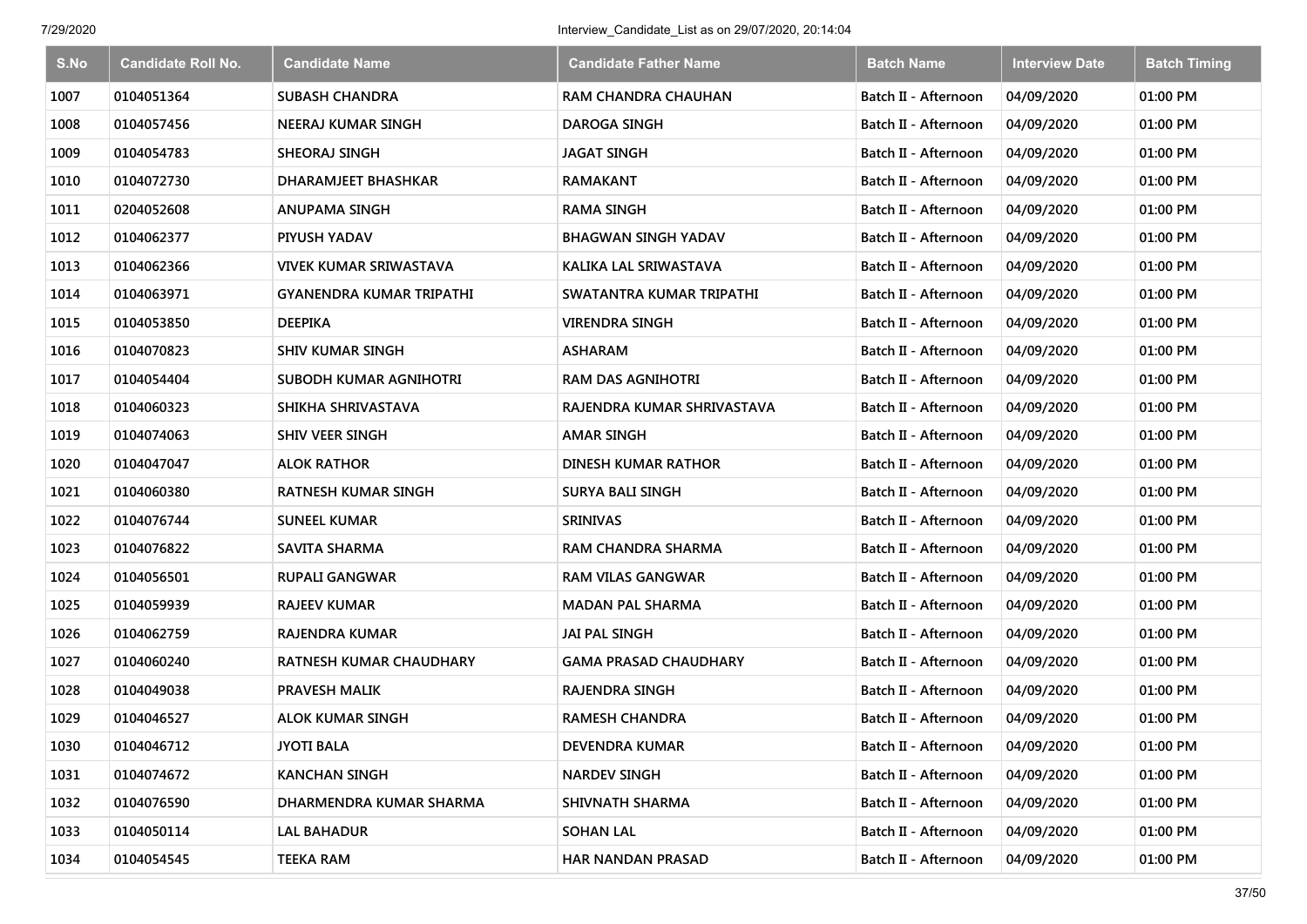| S.No | <b>Candidate Roll No.</b> | <b>Candidate Name</b>     | <b>Candidate Father Name</b> | <b>Batch Name</b>    | <b>Interview Date</b> | <b>Batch Timing</b> |
|------|---------------------------|---------------------------|------------------------------|----------------------|-----------------------|---------------------|
| 1035 | 0104070431                | <b>HARI SHANKAR GUPTA</b> | <b>MAST RAM GUPTA</b>        | Batch II - Afternoon | 04/09/2020            | 01:00 PM            |
| 1036 | 0104071555                | <b>MOHD ARIF</b>          | <b>ZAHEERUDDIN</b>           | Batch II - Afternoon | 04/09/2020            | 01:00 PM            |
| 1037 | 0104046149                | <b>AVINASH KUMAR</b>      | <b>MOTI LAL</b>              | Batch II - Afternoon | 04/09/2020            | 01:00 PM            |
| 1038 | 0104054752                | <b>JYOTI SINGH</b>        | AMAR SINGH                   | Batch II - Afternoon | 04/09/2020            | 01:00 PM            |
| 1039 | 0104057371                | <b>GUDDOO RAM</b>         | <b>DALSINGAR</b>             | Batch II - Afternoon | 04/09/2020            | 01:00 PM            |
| 1040 | 0104059556                | NEERAJNA MISHRA           | <b>GIRISHWAR NATH MISHRA</b> | Batch II - Afternoon | 04/09/2020            | 01:00 PM            |
| 1041 | 0104064666                | Y K KAMENDRA              | <b>VIDYA RAM</b>             | Batch II - Afternoon | 04/09/2020            | 01:00 PM            |
| 1042 | 0104072351                | HARISH CHANDRA            | <b>KUNJ BIHARI</b>           | Batch II - Afternoon | 04/09/2020            | 01:00 PM            |
| 1043 | 0104068327                | <b>AMRITA SINGH</b>       | SHIVBHUWAN SINGH             | Batch II - Afternoon | 04/09/2020            | 01:00 PM            |
| 1044 | 0104065492                | KAMAL PRAKASH             | LALMAN                       | Batch II - Afternoon | 04/09/2020            | 01:00 PM            |
| 1045 | 0104075903                | <b>SHIVANGI JAISWAL</b>   | TARESHWAR PRASAD JAISWAL     | Batch II - Afternoon | 04/09/2020            | 01:00 PM            |
| 1046 | 0104047296                | <b>NEELAM JAISWAL</b>     | SHIVSHANKAR JAISWAL          | Batch II - Afternoon | 04/09/2020            | 01:00 PM            |
| 1047 | 0104060279                | <b>RAJEEV KUMAR</b>       | <b>GANGA RAM</b>             | Batch II - Afternoon | 04/09/2020            | 01:00 PM            |
| 1048 | 0104067735                | <b>MOHAMMAD ISHTIYAK</b>  | <b>MOHAMMOD ISHAK</b>        | Batch II - Afternoon | 04/09/2020            | 01:00 PM            |
| 1049 | 0204069384                | <b>SUMAN KUMARI</b>       | <b>JAWAHAR LAL</b>           | Batch II - Afternoon | 04/09/2020            | 01:00 PM            |
| 1050 | 0104056057                | PAWAN PRATAP SINGH        | RADHEYSHYAM SINGH            | Batch II - Afternoon | 04/09/2020            | 01:00 PM            |
| 1051 | 0104052866                | <b>VIPIN KUMAR PANDEY</b> | <b>MAHESH CHANDRA PANDEY</b> | Batch I - Morning    | 08/09/2020            | 09:00 AM            |
| 1052 | 0104059473                | KM NEETU TIWARI           | <b>BALMUKUND TIWARI</b>      | Batch I - Morning    | 08/09/2020            | 09:00 AM            |
| 1053 | 0104068999                | <b>RAJESH KUMAR</b>       | <b>DEO NARAIN</b>            | Batch I - Morning    | 08/09/2020            | 09:00 AM            |
| 1054 | 0104045645                | <b>SWETA</b>              | <b>BIJENDAR</b>              | Batch I - Morning    | 08/09/2020            | 09:00 AM            |
| 1055 | 0104063141                | SADHANA AGGARWAL          | <b>BALPRAKASH AGGARWAL</b>   | Batch I - Morning    | 08/09/2020            | 09:00 AM            |
| 1056 | 0104068432                | KAMLA KANT                | <b>RAM DAS</b>               | Batch I - Morning    | 08/09/2020            | 09:00 AM            |
| 1057 | 0104046420                | <b>RANJEET KUMAR</b>      | <b>AMAR NATH</b>             | Batch I - Morning    | 08/09/2020            | 09:00 AM            |
| 1058 | 0104070159                | RAJESH KUMAR DUBEYDI      | DAYA SHANKER DUBEYDI         | Batch I - Morning    | 08/09/2020            | 09:00 AM            |
| 1059 | 0104046432                | <b>JYOTI AGRAHARI</b>     | RAM VRIKSH AGRAHARI          | Batch I - Morning    | 08/09/2020            | 09:00 AM            |
| 1060 | 0104069573                | KM PREETI DEVI            | <b>KANWAR SINGH</b>          | Batch I - Morning    | 08/09/2020            | 09:00 AM            |
| 1061 | 0104052579                | RAJ KUMAR CHAURASIA       | RAM NARESH CHAURASIA         | Batch I - Morning    | 08/09/2020            | 09:00 AM            |
| 1062 | 0104056394                | <b>LAV KUMAR</b>          | <b>RAM BARAN</b>             | Batch I - Morning    | 08/09/2020            | 09:00 AM            |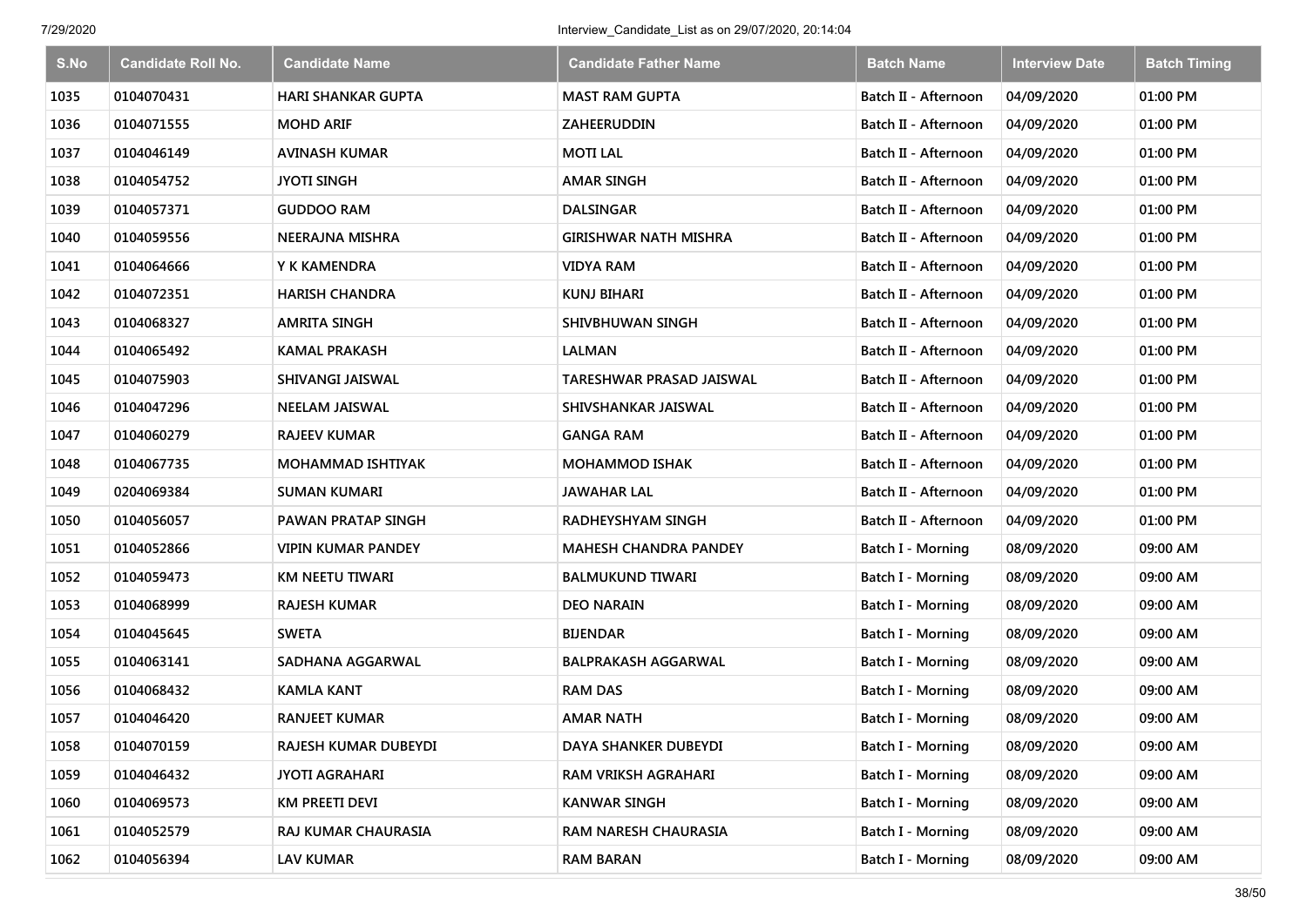| S.No | <b>Candidate Roll No.</b> | <b>Candidate Name</b>      | <b>Candidate Father Name</b>   | <b>Batch Name</b>        | <b>Interview Date</b> | <b>Batch Timing</b> |
|------|---------------------------|----------------------------|--------------------------------|--------------------------|-----------------------|---------------------|
| 1063 | 0104061333                | <b>KM NIRMLA</b>           | <b>SHIV CHARAN</b>             | Batch I - Morning        | 08/09/2020            | 09:00 AM            |
| 1064 | 0104071971                | <b>HARIOM SINGH</b>        | <b>JASRAM SINGH</b>            | Batch I - Morning        | 08/09/2020            | 09:00 AM            |
| 1065 | 0104049184                | SOORAJ PRAKASH SAROJ       | SHIV PRASAD SAROJ              | Batch I - Morning        | 08/09/2020            | 09:00 AM            |
| 1066 | 0104073002                | SAURABH KUMAR TIWARI       | RAJENDRA KUMAR TIWARI          | Batch I - Morning        | 08/09/2020            | 09:00 AM            |
| 1067 | 0104046889                | AVINASH SRIVASTAVA         | <b>JAGDEESH LAL</b>            | Batch I - Morning        | 08/09/2020            | 09:00 AM            |
| 1068 | 0104064945                | <b>UMERDEEN</b>            | <b>NIJAMUDEEN</b>              | Batch I - Morning        | 08/09/2020            | 09:00 AM            |
| 1069 | 0104053459                | <b>RAJ KUMAR SINGH</b>     | <b>SURAJ PAL SINGH</b>         | Batch I - Morning        | 08/09/2020            | 09:00 AM            |
| 1070 | 0104060106                | <b>VISHWESHWAR SINGH</b>   | DAYA SHANKAR SINGH             | Batch I - Morning        | 08/09/2020            | 09:00 AM            |
| 1071 | 0104048466                | <b>VINOD KUMAR BAJPAI</b>  | RAM KHELAWAN BAJPAI            | Batch I - Morning        | 08/09/2020            | 09:00 AM            |
| 1072 | 0104063497                | <b>POOJA</b>               | <b>RADHEY SHYAM</b>            | Batch I - Morning        | 08/09/2020            | 09:00 AM            |
| 1073 | 0104059128                | <b>ANURAG SINGH</b>        | <b>KALI SHANKAR SINGH</b>      | Batch I - Morning        | 08/09/2020            | 09:00 AM            |
| 1074 | 0104051744                | <b>SUBEDAR RAJ BHAR</b>    | DHANRAJ RAJBHAR                | <b>Batch I - Morning</b> | 08/09/2020            | 09:00 AM            |
| 1075 | 0104071581                | <b>SALONI GUPTA</b>        | <b>RAMNARESH GUPTA</b>         | Batch I - Morning        | 08/09/2020            | 09:00 AM            |
| 1076 | 0104051526                | VIPIN KUMAR                | <b>RAMESH KUMAR</b>            | <b>Batch I - Morning</b> | 08/09/2020            | 09:00 AM            |
| 1077 | 0104070583                | <b>SHIV KUMAR MISHRA</b>   | DHARMA DATTA MISHRA            | <b>Batch I - Morning</b> | 08/09/2020            | 09:00 AM            |
| 1078 | 0104066075                | <b>MOHAMMAD ANWAR KHAN</b> | <b>MOHAMMAD ZAFAR KHAN</b>     | Batch I - Morning        | 08/09/2020            | 09:00 AM            |
| 1079 | 0104071495                | <b>MOHD AQIL</b>           | <b>MUZFFAR ALI</b>             | Batch I - Morning        | 08/09/2020            | 09:00 AM            |
| 1080 | 0104045147                | <b>ALOK KUMAR</b>          | <b>RAMESH KUMAR</b>            | Batch I - Morning        | 08/09/2020            | 09:00 AM            |
| 1081 | 0104060803                | SHIKHA SINGH               | <b>GYANENDRA PAL SINGH</b>     | Batch I - Morning        | 08/09/2020            | 09:00 AM            |
| 1082 | 0104074925                | <b>UTTAM KUMAR</b>         | <b>RAJ BAHADUR</b>             | Batch I - Morning        | 08/09/2020            | 09:00 AM            |
| 1083 | 0104058793                | <b>KM NEETU</b>            | <b>HEMRAJ</b>                  | Batch I - Morning        | 08/09/2020            | 09:00 AM            |
| 1084 | 0104072449                | BHASKARA NAND MISRA        | OM SHANKER MISRA               | Batch I - Morning        | 08/09/2020            | 09:00 AM            |
| 1085 | 0104056726                | <b>VIRENDRA YADAVA</b>     | <b>JHAGARU YADAVA</b>          | Batch I - Morning        | 08/09/2020            | 09:00 AM            |
| 1086 | 0104073499                | RAJESH SINGH YADAV         | <b>GANGA SINGH YADAV</b>       | Batch I - Morning        | 08/09/2020            | 09:00 AM            |
| 1087 | 0104068504                | SUMAN DWIVEDI              | <b>CHANDRA KISHORE DWIVEDI</b> | Batch I - Morning        | 08/09/2020            | 09:00 AM            |
| 1088 | 0104066032                | <b>KAMALA SHANKAR</b>      | TRIBHUVAN NATH                 | Batch I - Morning        | 08/09/2020            | 09:00 AM            |
| 1089 | 0104052898                | PREETI AHLAWAT             | <b>OMPAL SINGH</b>             | <b>Batch I - Morning</b> | 08/09/2020            | 09:00 AM            |
| 1090 | 0104064528                | ARADHNA SHARMA             | HARINANDAN SHARMA              | Batch I - Morning        | 08/09/2020            | 09:00 AM            |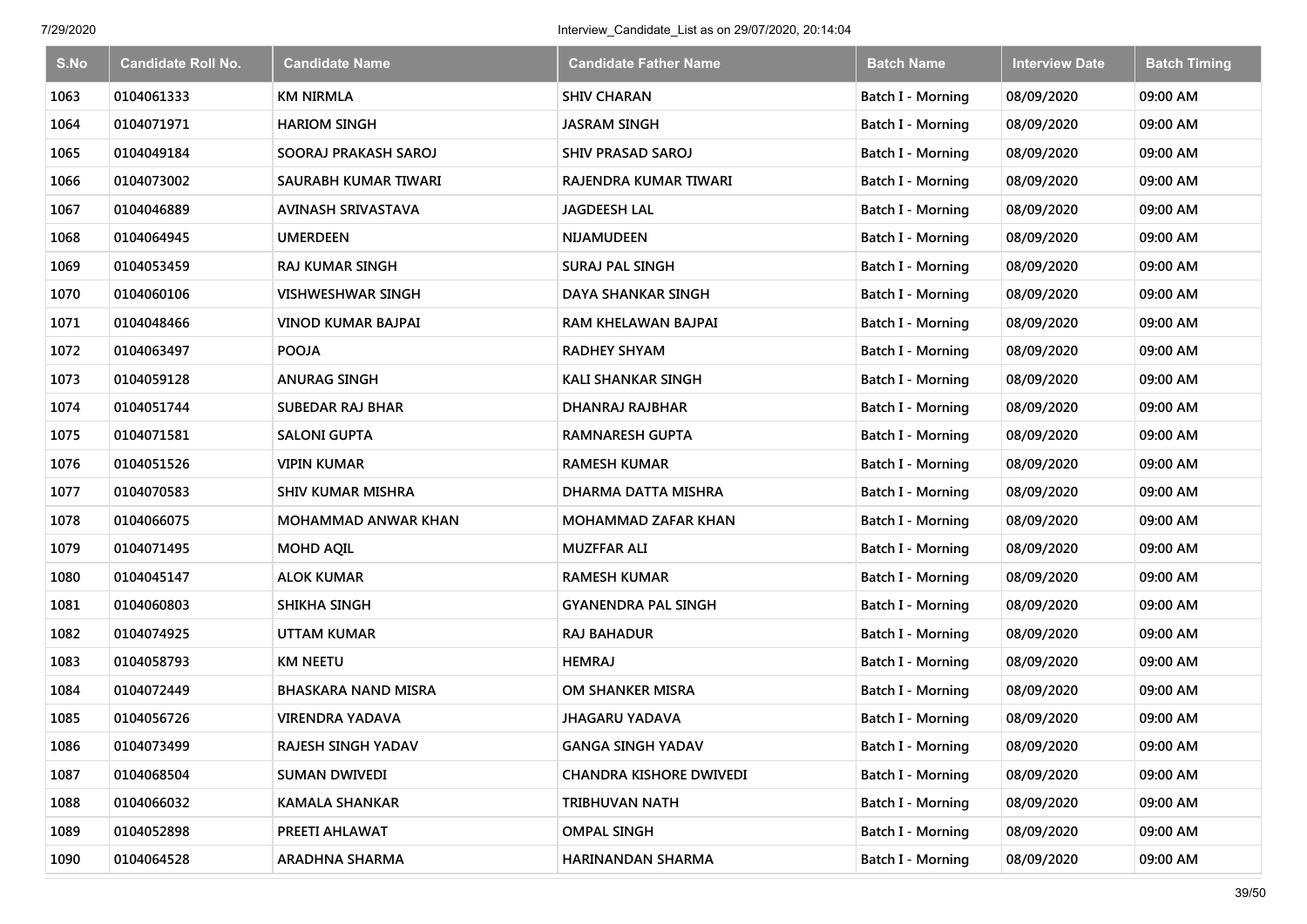| S.No | <b>Candidate Roll No.</b> | <b>Candidate Name</b>  | <b>Candidate Father Name</b> | <b>Batch Name</b>        | <b>Interview Date</b> | <b>Batch Timing</b> |
|------|---------------------------|------------------------|------------------------------|--------------------------|-----------------------|---------------------|
| 1091 | 0204069796                | <b>NEHA</b>            | <b>LAL SINGH</b>             | <b>Batch I - Morning</b> | 08/09/2020            | 09:00 AM            |
| 1092 | 0104064511                | <b>GYANESH KUMAR</b>   | <b>BANWARI LAL TYAGI</b>     | Batch I - Morning        | 08/09/2020            | 09:00 AM            |
| 1093 | 0104064622                | <b>SATISH KUMAR</b>    | <b>BHAGIRATH</b>             | Batch I - Morning        | 08/09/2020            | 09:00 AM            |
| 1094 | 0104066090                | <b>DEVENDRA KUMAR</b>  | <b>RAM BABU</b>              | Batch I - Morning        | 08/09/2020            | 09:00 AM            |
| 1095 | 0104045381                | <b>RUBEE SINGH</b>     | <b>SUBASH SINGH</b>          | Batch I - Morning        | 08/09/2020            | 09:00 AM            |
| 1096 | 0104062572                | <b>KALPANA RATHORE</b> | <b>RAJ KUMR SINGH</b>        | Batch II - Afternoon     | 08/09/2020            | 01:00 PM            |
| 1097 | 0104052432                | <b>JYOTI RUHELA</b>    | <b>DAVENDRA RUHELA</b>       | Batch II - Afternoon     | 08/09/2020            | 01:00 PM            |
| 1098 | 0104056179                | <b>RAJA RAM</b>        | <b>BHAGWAN DEEN</b>          | Batch II - Afternoon     | 08/09/2020            | 01:00 PM            |
| 1099 | 0104061590                | <b>DEEPTI PORWAL</b>   | <b>GHANSHYAM PORWAL</b>      | Batch II - Afternoon     | 08/09/2020            | 01:00 PM            |
| 1100 | 0104051309                | <b>BABADEEN</b>        | <b>VISHRAM</b>               | Batch II - Afternoon     | 08/09/2020            | 01:00 PM            |
| 1101 | 0104057883                | <b>SHIKHA GUPTA</b>    | OM PRAKASH GUPTA             | Batch II - Afternoon     | 08/09/2020            | 01:00 PM            |
| 1102 | 0104075795                | <b>MOHD YUSUF</b>      | <b>LAL MOHD</b>              | Batch II - Afternoon     | 08/09/2020            | 01:00 PM            |
| 1103 | 0104050254                | <b>LAL BAHADUR</b>     | <b>JAG JEEVAN</b>            | Batch II - Afternoon     | 08/09/2020            | 01:00 PM            |
| 1104 | 0104074334                | <b>MAHENDRA SINGH</b>  | AJAY PAL SINGH               | Batch II - Afternoon     | 08/09/2020            | 01:00 PM            |
| 1105 | 0104060684                | <b>SUDHIR KUMAR</b>    | <b>RAM CHANDRA LAL</b>       | Batch II - Afternoon     | 08/09/2020            | 01:00 PM            |
| 1106 | 0104070954                | <b>MAHBOOB ALI</b>     | <b>MOHD SAHID</b>            | Batch II - Afternoon     | 08/09/2020            | 01:00 PM            |
| 1107 | 0104047938                | PRAVEEN SRIVASTAVA     | DEVENDRA NATH SRIVASTAVA     | Batch II - Afternoon     | 08/09/2020            | 01:00 PM            |
| 1108 | 0104065602                | <b>SATNAM SINGH</b>    | <b>MAHENDRA SINGH</b>        | Batch II - Afternoon     | 08/09/2020            | 01:00 PM            |
| 1109 | 0104064007                | <b>AMITA MISHRA</b>    | OM PRAKASH MISHRA            | Batch II - Afternoon     | 08/09/2020            | 01:00 PM            |
| 1110 | 0104047372                | <b>JYOTI CHAUHAN</b>   | <b>RAM BILASH CHAUHAN</b>    | Batch II - Afternoon     | 08/09/2020            | 01:00 PM            |
| 1111 | 0204076619                | RAJMANI                | <b>RAM KARAN</b>             | Batch II - Afternoon     | 08/09/2020            | 01:00 PM            |
| 1112 | 0104076768                | <b>ARCHNA TIWARI</b>   | SURESH KUMAR TIWARI          | Batch II - Afternoon     | 08/09/2020            | 01:00 PM            |
| 1113 | 0204058054                | <b>LAXMI DEVI</b>      | VIDHYA SAGAR VISHWAKARMA     | Batch II - Afternoon     | 08/09/2020            | 01:00 PM            |
| 1114 | 0104050408                | <b>ANUPAM KUMAR</b>    | <b>LAKHPATI PRASAD</b>       | Batch II - Afternoon     | 08/09/2020            | 01:00 PM            |
| 1115 | 0204060131                | <b>GUNJAN GUPTA</b>    | <b>SUSHIL KUMAR GUPTA</b>    | Batch II - Afternoon     | 08/09/2020            | 01:00 PM            |
| 1116 | 0104055404                | SUCHITRA MADHUKAR      | RAJARAM MADHUKAR             | Batch II - Afternoon     | 08/09/2020            | 01:00 PM            |
| 1117 | 0104047438                | PRAVEEN KUMAR SINGH    | SABHA JEET SINGH             | Batch II - Afternoon     | 08/09/2020            | 01:00 PM            |
| 1118 | 0104071463                | <b>SHIV MURAT PAL</b>  | <b>HIRA PAL</b>              | Batch II - Afternoon     | 08/09/2020            | 01:00 PM            |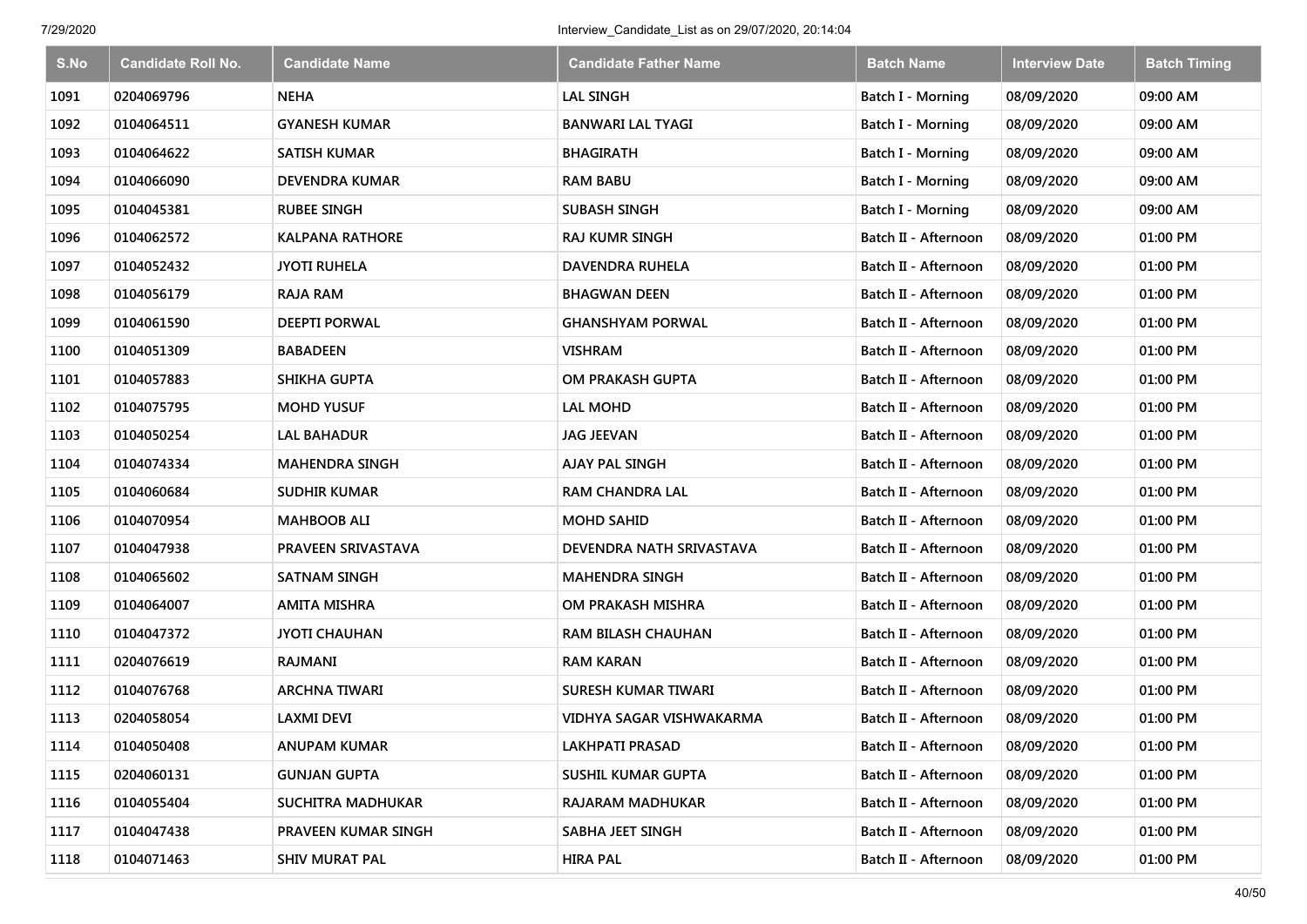| S.No | <b>Candidate Roll No.</b> | <b>Candidate Name</b>       | <b>Candidate Father Name</b>    | <b>Batch Name</b>        | <b>Interview Date</b> | <b>Batch Timing</b> |
|------|---------------------------|-----------------------------|---------------------------------|--------------------------|-----------------------|---------------------|
| 1119 | 0104067205                | UMESH KUMAR VISHWAKARMA     | <b>JOKHAN PRSAD VISHWAKARMA</b> | Batch II - Afternoon     | 08/09/2020            | 01:00 PM            |
| 1120 | 0104048663                | SHASHWAT TRIPATHI           | <b>VIJAY CHANDRA TRIPATHI</b>   | Batch II - Afternoon     | 08/09/2020            | 01:00 PM            |
| 1121 | 0104065292                | <b>KAMAL KUMAR</b>          | <b>CHHEDA LAL</b>               | Batch II - Afternoon     | 08/09/2020            | 01:00 PM            |
| 1122 | 0104061782                | <b>SATENDRA KUMAR</b>       | <b>GANESH SHANKAR</b>           | Batch II - Afternoon     | 08/09/2020            | 01:00 PM            |
| 1123 | 0104070234                | <b>MAHABIR PRASAD YADAV</b> | <b>MANIRAM YADAV</b>            | Batch II - Afternoon     | 08/09/2020            | 01:00 PM            |
| 1124 | 0104045962                | SARIKA GUPTA                | <b>RADHE SHYAM GUPTA</b>        | Batch II - Afternoon     | 08/09/2020            | 01:00 PM            |
| 1125 | 0104068555                | <b>MOHAMMAD REAZ KHAN</b>   | <b>MOHAMMAD AYUB KHAN</b>       | Batch II - Afternoon     | 08/09/2020            | 01:00 PM            |
| 1126 | 0104055712                | <b>JYOTI TYAGI</b>          | DINESH KUMAR TYAGI              | Batch II - Afternoon     | 08/09/2020            | 01:00 PM            |
| 1127 | 0204052188                | <b>ANUPAMA GUPTA</b>        | <b>BRIJ LAL GUPTA</b>           | Batch II - Afternoon     | 08/09/2020            | 01:00 PM            |
| 1128 | 0104066517                | POOJA DEVI                  | <b>KAMAL SINGH</b>              | Batch II - Afternoon     | 08/09/2020            | 01:00 PM            |
| 1129 | 0104057118                | PREETI RAI                  | <b>SURENDRA RAI</b>             | Batch II - Afternoon     | 08/09/2020            | 01:00 PM            |
| 1130 | 0104074986                | ZAHEER ABBAS                | <b>WAHEED AHMAD</b>             | Batch II - Afternoon     | 08/09/2020            | 01:00 PM            |
| 1131 | 0104047608                | ANUJ KUMAR                  | <b>KASHMEER CHAND</b>           | Batch II - Afternoon     | 08/09/2020            | 01:00 PM            |
| 1132 | 0104046275                | <b>MEDNEE PRASAD</b>        | <b>RADHE SHYAM</b>              | Batch II - Afternoon     | 08/09/2020            | 01:00 PM            |
| 1133 | 0104049230                | <b>DEEPAK KUMAR</b>         | <b>LATOORI SHANKER</b>          | Batch II - Afternoon     | 08/09/2020            | 01:00 PM            |
| 1134 | 0104072295                | <b>MOHD FAHIM</b>           | <b>MOHD HANEEF</b>              | Batch II - Afternoon     | 08/09/2020            | 01:00 PM            |
| 1135 | 0104044919                | <b>RAHUL AGARWAL</b>        | SARVESH KUMAR AGARWAL           | Batch II - Afternoon     | 08/09/2020            | 01:00 PM            |
| 1136 | 0104060775                | <b>MINAKSHI RANI</b>        | <b>MOHAN LAL</b>                | Batch II - Afternoon     | 08/09/2020            | 01:00 PM            |
| 1137 | 0104067091                | <b>HARENDRA KUMAR</b>       | <b>RAM KUMAR</b>                | Batch II - Afternoon     | 08/09/2020            | 01:00 PM            |
| 1138 | 0104053287                | AMBUJ TIWARI                | <b>RAM BABU TIWARI</b>          | Batch II - Afternoon     | 08/09/2020            | 01:00 PM            |
| 1139 | 0204045089                | AVANTIKA KIRTI              | <b>ARUN KUMAR</b>               | Batch II - Afternoon     | 08/09/2020            | 01:00 PM            |
| 1140 | 0204068186                | YASMEEN BANO                | MOHAMMAD MAHMOOD ALAM           | Batch II - Afternoon     | 08/09/2020            | 01:00 PM            |
| 1141 | 0104058789                | <b>BADAN SINGH</b>          | <b>RAM BHAROSE LAL</b>          | Batch I - Morning        | 09/09/2020            | 09:00 AM            |
| 1142 | 0204073108                | <b>ARCHANA SINGH</b>        | SATISH BAHADUR SINGH            | <b>Batch I - Morning</b> | 09/09/2020            | 09:00 AM            |
| 1143 | 0104075087                | <b>ANANT KUMAR</b>          | KRISHNA MURARI PRASAD           | Batch I - Morning        | 09/09/2020            | 09:00 AM            |
| 1144 | 0104058591                | <b>GULSAN KUMAR</b>         | <b>MANOHAR LAL</b>              | Batch I - Morning        | 09/09/2020            | 09:00 AM            |
| 1145 | 0104047672                | <b>JYOTI DEVI</b>           | <b>GOVARDHAN DAS</b>            | Batch I - Morning        | 09/09/2020            | 09:00 AM            |
| 1146 | 0104059417                | PINKI KAIN                  | RISHIPAL KAIN                   | <b>Batch I - Morning</b> | 09/09/2020            | 09:00 AM            |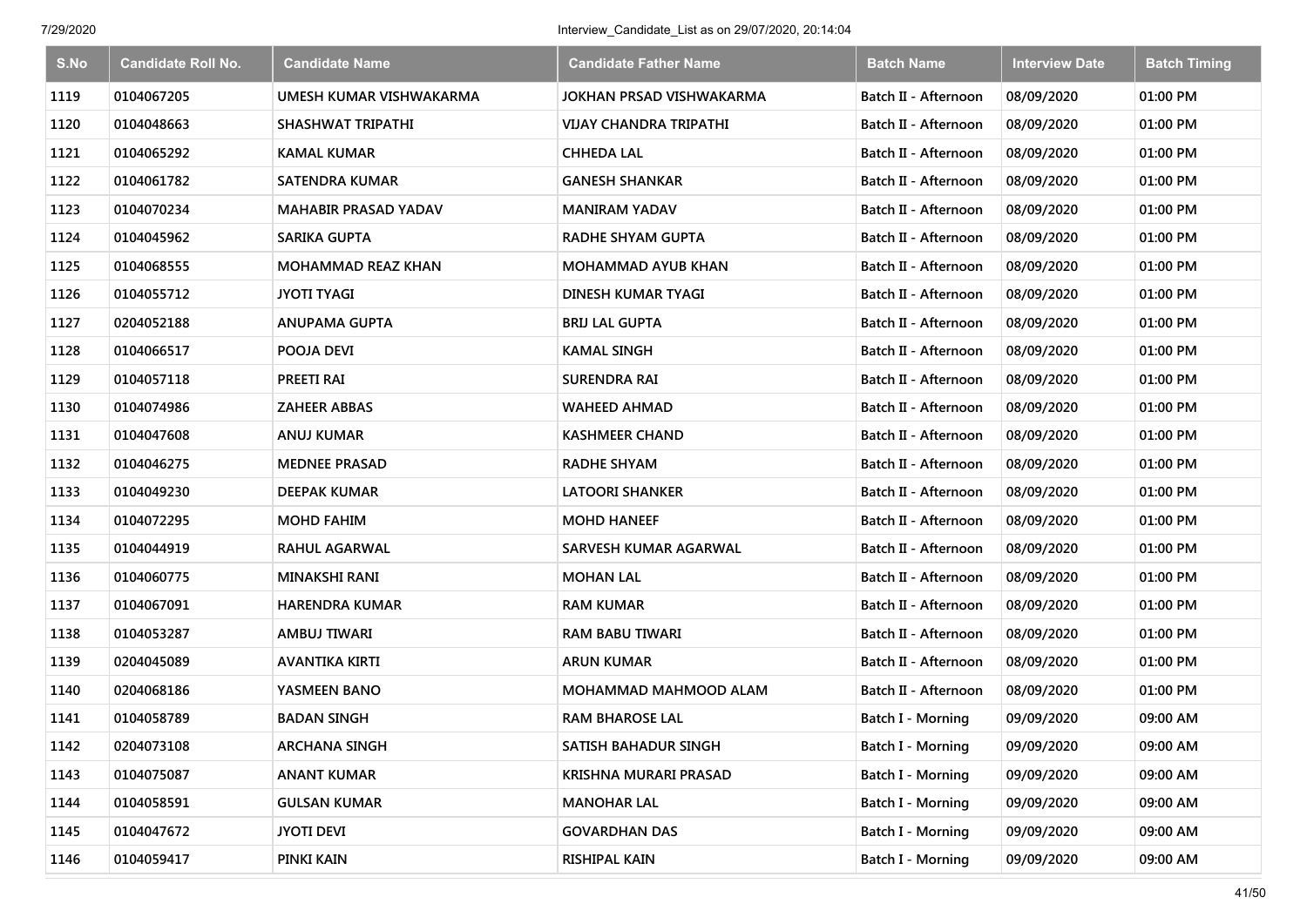| S.No | <b>Candidate Roll No.</b> | <b>Candidate Name</b>    | <b>Candidate Father Name</b>    | <b>Batch Name</b>        | <b>Interview Date</b> | <b>Batch Timing</b> |
|------|---------------------------|--------------------------|---------------------------------|--------------------------|-----------------------|---------------------|
| 1147 | 0104067757                | POOJA JAIN               | <b>VIPIN JAIN</b>               | Batch I - Morning        | 09/09/2020            | 09:00 AM            |
| 1148 | 0104045231                | GAYATRI VERMA            | <b>TRIBHWAN VERMA</b>           | Batch I - Morning        | 09/09/2020            | 09:00 AM            |
| 1149 | 0104073382                | SAURABH SHARMA           | <b>MUNESH KUMAR SHARMA</b>      | Batch I - Morning        | 09/09/2020            | 09:00 AM            |
| 1150 | 0204062364                | SUGANDHA JAISWAR         | <b>VIJAY KUMAR JAISWAR</b>      | Batch I - Morning        | 09/09/2020            | 09:00 AM            |
| 1151 | 0104061344                | <b>SUDHIR KUMAR GAUN</b> | <b>HARI SHANKAR PRASAD GAUN</b> | Batch I - Morning        | 09/09/2020            | 09:00 AM            |
| 1152 | 0204052507                | <b>AMBIKA</b>            | <b>BISHAN SINGH</b>             | <b>Batch I - Morning</b> | 09/09/2020            | 09:00 AM            |
| 1153 | 0104066669                | <b>BEER PAL</b>          | <b>CHANDRA DEO</b>              | Batch I - Morning        | 09/09/2020            | 09:00 AM            |
| 1154 | 0104064804                | <b>SUKH LAL</b>          | <b>BHAMMA LAL</b>               | <b>Batch I - Morning</b> | 09/09/2020            | 09:00 AM            |
| 1155 | 0104075675                | <b>MOHD WASEEM</b>       | <b>ABDUL SHAKOOR</b>            | Batch I - Morning        | 09/09/2020            | 09:00 AM            |
| 1156 | 0104051334                | <b>LAL SINGH</b>         | <b>MAKHAN SINGH</b>             | <b>Batch I - Morning</b> | 09/09/2020            | 09:00 AM            |
| 1157 | 0104049414                | <b>LAKSHMI DEVI</b>      | <b>BHIKHAM LAL</b>              | <b>Batch I - Morning</b> | 09/09/2020            | 09:00 AM            |
| 1158 | 0104052729                | <b>BABITA BARNWAL</b>    | CHANDRA BHOOSHAN BARNWAL        | <b>Batch I - Morning</b> | 09/09/2020            | 09:00 AM            |
| 1159 | 0104066693                | <b>KM POONAM</b>         | JAGAT PAL SINGH                 | Batch I - Morning        | 09/09/2020            | 09:00 AM            |
| 1160 | 0104047332                | <b>JYOTI CHAUHAN</b>     | <b>VISHV BANDHU CHAUHAN</b>     | Batch I - Morning        | 09/09/2020            | 09:00 AM            |
| 1161 | 0104063350                | <b>DEEPU RANI</b>        | <b>OMKAR SINGH</b>              | Batch I - Morning        | 09/09/2020            | 09:00 AM            |
| 1162 | 0104063148                | ARADHANA DUBEY           | <b>VEERBHAN DUBEY</b>           | Batch I - Morning        | 09/09/2020            | 09:00 AM            |
| 1163 | 0104054897                | PAWAN KUMAR BHARTIYA     | BANWARI LAL                     | Batch I - Morning        | 09/09/2020            | 09:00 AM            |
| 1164 | 0104053299                | RAJ KUMAR SAROJ          | <b>GULAB CHANDRA SAROJ</b>      | Batch I - Morning        | 09/09/2020            | 09:00 AM            |
| 1165 | 0104073377                | POOJA SHARMA             | D C SHARMA                      | <b>Batch I - Morning</b> | 09/09/2020            | 09:00 AM            |
| 1166 | 0104067571                | HARENDRA SHARMA          | <b>DINESH BABU</b>              | Batch I - Morning        | 09/09/2020            | 09:00 AM            |
| 1167 | 0104055594                | LATA KUMARI              | <b>BAL KISHAN</b>               | Batch I - Morning        | 09/09/2020            | 09:00 AM            |
| 1168 | 0104058520                | <b>RASMI SRIVASTAV</b>   | <b>VISVA NATH SRIVASTAW</b>     | <b>Batch I - Morning</b> | 09/09/2020            | 09:00 AM            |
| 1169 | 0104057518                | PREETI RANI              | SATYA PRAKASH GARG              | Batch I - Morning        | 09/09/2020            | 09:00 AM            |
| 1170 | 0104050419                | <b>RAJ KUMAR</b>         | <b>SUKH LAL</b>                 | Batch I - Morning        | 09/09/2020            | 09:00 AM            |
| 1171 | 0104071776                | <b>NEHA DUBEY</b>        | <b>VINOD KUMAR DUBEY</b>        | Batch I - Morning        | 09/09/2020            | 09:00 AM            |
| 1172 | 0104053544                | SUBHASH PRATAP SINGH     | <b>CHANDRA PAL SINGH</b>        | Batch I - Morning        | 09/09/2020            | 09:00 AM            |
| 1173 | 0104053186                | <b>VIPIN KUMAR SINGH</b> | <b>BHAWANI FER SINGH</b>        | Batch I - Morning        | 09/09/2020            | 09:00 AM            |
| 1174 | 0104045265                | <b>SWEETI SHARMA</b>     | VIRENDRA CHANDRA SHARMA         | Batch I - Morning        | 09/09/2020            | 09:00 AM            |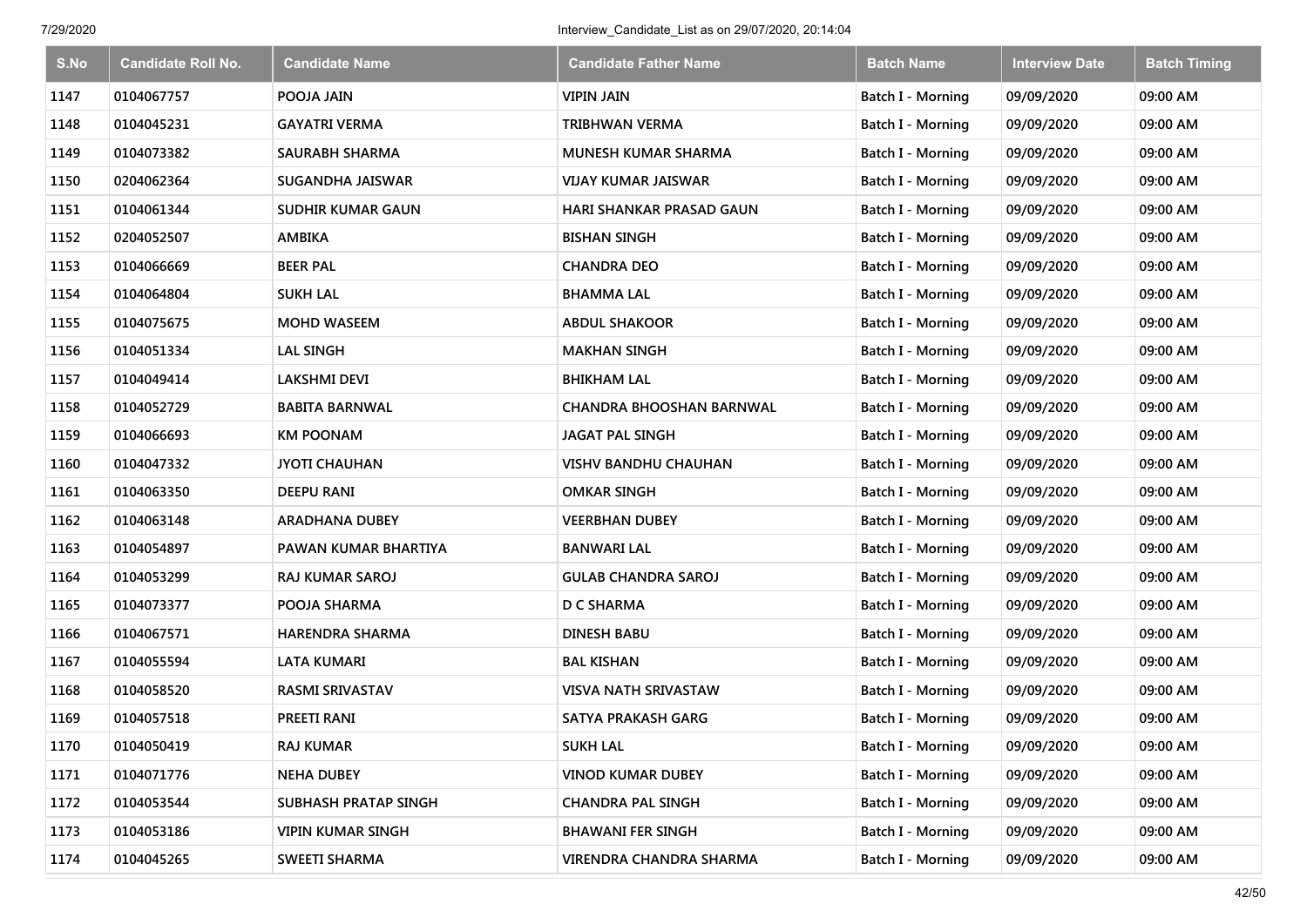| S.No | <b>Candidate Roll No.</b> | <b>Candidate Name</b>       | <b>Candidate Father Name</b> | <b>Batch Name</b>        | <b>Interview Date</b> | <b>Batch Timing</b> |
|------|---------------------------|-----------------------------|------------------------------|--------------------------|-----------------------|---------------------|
| 1175 | 0104066291                | <b>HAR PRASAD</b>           | <b>AMBIKA PRASAD</b>         | Batch I - Morning        | 09/09/2020            | 09:00 AM            |
| 1176 | 0104068379                | <b>RAJESH KUMAR</b>         | <b>JABAR SINGH</b>           | Batch I - Morning        | 09/09/2020            | 09:00 AM            |
| 1177 | 0204046371                | <b>GEETA</b>                | <b>CHANDRA BOSS</b>          | Batch I - Morning        | 09/09/2020            | 09:00 AM            |
| 1178 | 0104045488                | <b>ANU GUPTA</b>            | PRAVEEN KUMAR GUPTA          | Batch I - Morning        | 09/09/2020            | 09:00 AM            |
| 1179 | 0104074708                | <b>ARCHANA TRIPATHI</b>     | <b>CHAKRADHAR TRIPATHI</b>   | <b>Batch I - Morning</b> | 09/09/2020            | 09:00 AM            |
| 1180 | 0104051251                | <b>GHAN SHYAM PRAJAPATI</b> | <b>RAM LAL</b>               | Batch I - Morning        | 09/09/2020            | 09:00 AM            |
| 1181 | 0104059207                | AMIT KUMAR KASHYAP          | <b>BALAK RAM KASHYAP</b>     | Batch I - Morning        | 09/09/2020            | 09:00 AM            |
| 1182 | 0204054438                | PREETI DUBEY                | <b>RAJ NARAYAN DUBEY</b>     | Batch I - Morning        | 09/09/2020            | 09:00 AM            |
| 1183 | 0104065310                | <b>DEVENDRA PRASAD</b>      | <b>DADHIBAL</b>              | Batch I - Morning        | 09/09/2020            | 09:00 AM            |
| 1184 | 0104075313                | <b>KM RAM LALI</b>          | <b>GURU PRASAD</b>           | Batch I - Morning        | 09/09/2020            | 09:00 AM            |
| 1185 | 0104049352                | <b>JYOTI KATARA</b>         | SURENDRA KUMAR KATARA        | Batch I - Morning        | 09/09/2020            | 09:00 AM            |
| 1186 | 0104051641                | <b>RUCHI SHARMA</b>         | SURESH CHANDRA SHARMA        | Batch II - Afternoon     | 09/09/2020            | 01:00 PM            |
| 1187 | 0104048389                | <b>AWADHESH KUMAR</b>       | <b>CHIRKUT RAM</b>           | Batch II - Afternoon     | 09/09/2020            | 01:00 PM            |
| 1188 | 0104074101                | <b>SAMSHER</b>              | OM BIR SINGH                 | Batch II - Afternoon     | 09/09/2020            | 01:00 PM            |
| 1189 | 0104047474                | <b>KUSUM RANI</b>           | YASH PAL SINGH               | Batch II - Afternoon     | 09/09/2020            | 01:00 PM            |
| 1190 | 0104066422                | SATYA NARAIN SHARMA         | PREM SHANKAR SHARMA          | Batch II - Afternoon     | 09/09/2020            | 01:00 PM            |
| 1191 | 0204057483                | <b>SHIKHA DIXIT</b>         | <b>BHANU PRAKASH DIXIT</b>   | Batch II - Afternoon     | 09/09/2020            | 01:00 PM            |
| 1192 | 0104063331                | <b>GYAN SINGH</b>           | <b>AMOL SINGH</b>            | Batch II - Afternoon     | 09/09/2020            | 01:00 PM            |
| 1193 | 0104050531                | <b>GEETANJALI RASTOGI</b>   | ARVIND KUMAR RASTOGI         | Batch II - Afternoon     | 09/09/2020            | 01:00 PM            |
| 1194 | 0104066405                | <b>UMESH KUMAR</b>          | <b>JAGPAL SINGH</b>          | Batch II - Afternoon     | 09/09/2020            | 01:00 PM            |
| 1195 | 0104063846                | <b>VRISEN KUMAR SINGH</b>   | <b>MRITYUNJAY SINGH</b>      | Batch II - Afternoon     | 09/09/2020            | 01:00 PM            |
| 1196 | 0104060947                | <b>AMIT KUMAR SINGH</b>     | <b>OMPRAKASH SINGH</b>       | Batch II - Afternoon     | 09/09/2020            | 01:00 PM            |
| 1197 | 0104068198                | PRERNA SHARMA               | <b>R B SHARMA</b>            | Batch II - Afternoon     | 09/09/2020            | 01:00 PM            |
| 1198 | 0104072219                | RAJESH KUMAR YADAV          | RAM NAYAN YADAV              | Batch II - Afternoon     | 09/09/2020            | 01:00 PM            |
| 1199 | 0104047496                | NEELAM KUMARI               | <b>SOHAN LAL</b>             | Batch II - Afternoon     | 09/09/2020            | 01:00 PM            |
| 1200 | 0104052878                | PREETI AGRAWAL              | <b>SURESH AGRAWAL</b>        | Batch II - Afternoon     | 09/09/2020            | 01:00 PM            |
| 1201 | 0104056304                | SUDESH RANI                 | <b>SHAYAM SUNDER NAGPAL</b>  | Batch II - Afternoon     | 09/09/2020            | 01:00 PM            |
| 1202 | 0104064068                | <b>ARADHANA SINGH</b>       | <b>DAN BAHADUR SINGH</b>     | Batch II - Afternoon     | 09/09/2020            | 01:00 PM            |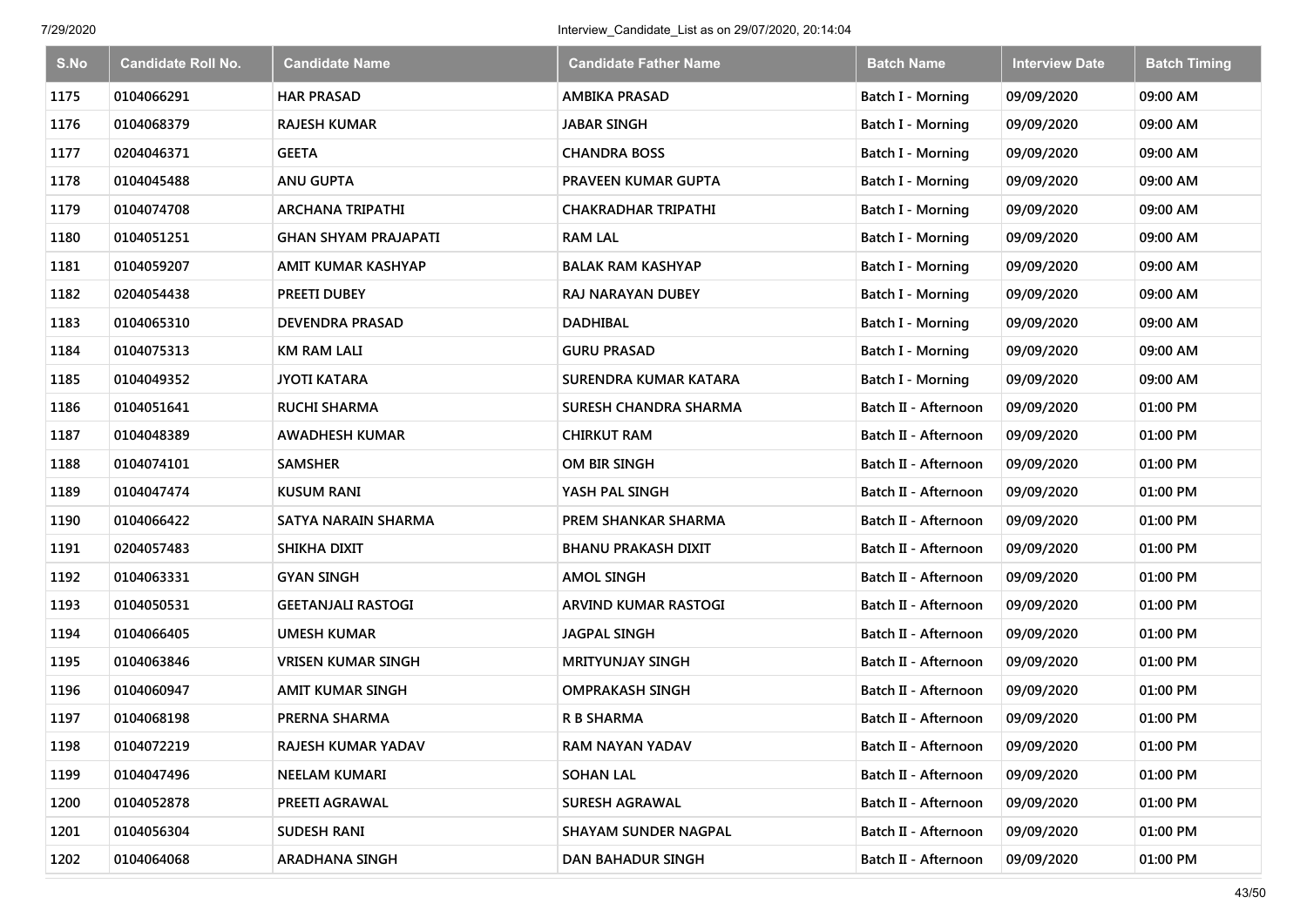| S.No | <b>Candidate Roll No.</b> | Candidate Name              | <b>Candidate Father Name</b>  | <b>Batch Name</b>    | <b>Interview Date</b> | <b>Batch Timing</b> |
|------|---------------------------|-----------------------------|-------------------------------|----------------------|-----------------------|---------------------|
| 1203 | 0104064882                | SATISH KUMAR MISHRA         | ANJANI KUMAR MISHRA           | Batch II - Afternoon | 09/09/2020            | 01:00 PM            |
| 1204 | 0104058519                | RAJAVANT KUMAR YADAV        | <b>RAM LAGAN YADAV</b>        | Batch II - Afternoon | 09/09/2020            | 01:00 PM            |
| 1205 | 0104048429                | <b>AWADHESH KUMAR</b>       | <b>BUDDHU SINGH</b>           | Batch II - Afternoon | 09/09/2020            | 01:00 PM            |
| 1206 | 0104065328                | <b>ARBIND KUMAR</b>         | <b>RAM LAL</b>                | Batch II - Afternoon | 09/09/2020            | 01:00 PM            |
| 1207 | 0104069972                | <b>KAMLESH KUMAR</b>        | <b>BIHARI LAL</b>             | Batch II - Afternoon | 09/09/2020            | 01:00 PM            |
| 1208 | 0104059930                | DEEPSHIKHA TYAGI            | <b>RAKESH TYAGI</b>           | Batch II - Afternoon | 09/09/2020            | 01:00 PM            |
| 1209 | 0104051407                | <b>AMARESH PANDEY</b>       | <b>LAL JI PANDEY</b>          | Batch II - Afternoon | 09/09/2020            | 01:00 PM            |
| 1210 | 0104049952                | <b>JYOTI MAURYA</b>         | <b>SIYA RAM MAURYA</b>        | Batch II - Afternoon | 09/09/2020            | 01:00 PM            |
| 1211 | 0104054826                | <b>VIRENDRA KUMAR</b>       | <b>KHEEMRAJ</b>               | Batch II - Afternoon | 09/09/2020            | 01:00 PM            |
| 1212 | 0104067268                | ARCHANA AGRAWAL             | <b>SHANKAR PRASAD AGRAWAL</b> | Batch II - Afternoon | 09/09/2020            | 01:00 PM            |
| 1213 | 0104051402                | SARITA MISHRA               | <b>ONKAR NATH MISHRA</b>      | Batch II - Afternoon | 09/09/2020            | 01:00 PM            |
| 1214 | 0104050488                | <b>ANUPAM KUMAR SINGH</b>   | <b>SHIV KUMAR SINGH</b>       | Batch II - Afternoon | 09/09/2020            | 01:00 PM            |
| 1215 | 0104071389                | <b>BHARTI DIWAKAR</b>       | <b>KALLU SINGH</b>            | Batch II - Afternoon | 09/09/2020            | 01:00 PM            |
| 1216 | 0104076105                | <b>VAIBHAV PARASHAR</b>     | DEVENDRA PARASHAR             | Batch II - Afternoon | 09/09/2020            | 01:00 PM            |
| 1217 | 0104058258                | <b>PREETI SAGAR</b>         | <b>NARESH KUMAR TYAGI</b>     | Batch II - Afternoon | 09/09/2020            | 01:00 PM            |
| 1218 | 0104051291                | <b>GHAN SHYAM SHUKLA</b>    | <b>JAGDISH PRASAD SHUKLA</b>  | Batch II - Afternoon | 09/09/2020            | 01:00 PM            |
| 1219 | 0104050044                | <b>SRI NARAYAN</b>          | <b>KRIPA SHANKER</b>          | Batch II - Afternoon | 09/09/2020            | 01:00 PM            |
| 1220 | 0104060081                | SACHIN BAJPAI               | NIRANKAR BAJPAI               | Batch II - Afternoon | 09/09/2020            | 01:00 PM            |
| 1221 | 0104049676                | <b>NEELAM SHARMA</b>        | RAJ BAHADUR SHARMA            | Batch II - Afternoon | 09/09/2020            | 01:00 PM            |
| 1222 | 0104065062                | SATISH KUMAR SINGH          | <b>RAMA SHANKAR SINGH</b>     | Batch II - Afternoon | 09/09/2020            | 01:00 PM            |
| 1223 | 0104048840                | <b>RANVIJAY KUMAR SINGH</b> | R D SINGH                     | Batch II - Afternoon | 09/09/2020            | 01:00 PM            |
| 1224 | 0104062164                | <b>SUFIYA NAZEER</b>        | <b>NAZEER AHMAD</b>           | Batch II - Afternoon | 09/09/2020            | 01:00 PM            |
| 1225 | 0104072071                | <b>HARIRAJ SINGH</b>        | <b>RAJARAM SINGH</b>          | Batch II - Afternoon | 09/09/2020            | 01:00 PM            |
| 1226 | 0104047683                | SHASHI VERMA                | JAI BHAGWAN VERMA             | Batch II - Afternoon | 09/09/2020            | 01:00 PM            |
| 1227 | 0104045978                | PRAVEEN KUMAR               | <b>RAJAY PAL</b>              | Batch II - Afternoon | 09/09/2020            | 01:00 PM            |
| 1228 | 0104071121                | <b>SALIM ALI</b>            | <b>MOHARRAM ALI</b>           | Batch II - Afternoon | 09/09/2020            | 01:00 PM            |
| 1229 | 0104071632                | <b>KAMRAN SHAH</b>          | <b>KUDDUS SHAH</b>            | Batch II - Afternoon | 09/09/2020            | 01:00 PM            |
| 1230 | 0204056644                | <b>SUDHA</b>                | <b>MANOHAR LAL</b>            | Batch II - Afternoon | 09/09/2020            | 01:00 PM            |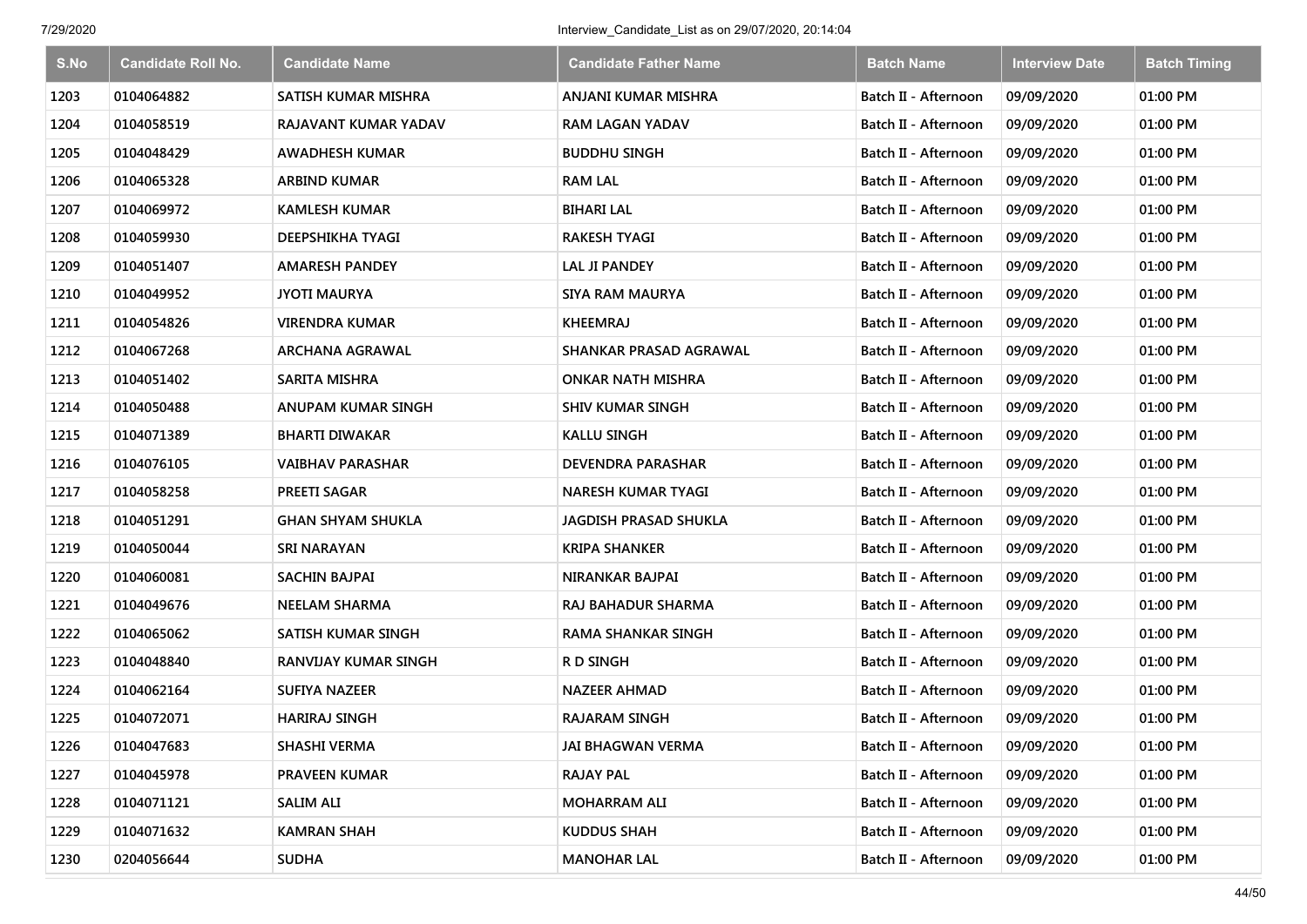| S.No | <b>Candidate Roll No.</b> | <b>Candidate Name</b>      | <b>Candidate Father Name</b> | <b>Batch Name</b>        | <b>Interview Date</b> | <b>Batch Timing</b> |
|------|---------------------------|----------------------------|------------------------------|--------------------------|-----------------------|---------------------|
| 1231 | 0104057234                | <b>LAXMAN KUMAR</b>        | <b>DHARAM PAL</b>            | Batch I - Morning        | 10/09/2020            | 09:00 AM            |
| 1232 | 0104052622                | SARITA RAWAT               | <b>RAJA RAM RAWAT</b>        | Batch I - Morning        | 10/09/2020            | 09:00 AM            |
| 1233 | 0104076638                | PRIYA GUPTA                | <b>SURESH GUPTA</b>          | <b>Batch I - Morning</b> | 10/09/2020            | 09:00 AM            |
| 1234 | 0104053103                | SHEETAL SINGH              | PREM PAL SINGH               | Batch I - Morning        | 10/09/2020            | 09:00 AM            |
| 1235 | 0104072103                | <b>SHIV PRAKASH</b>        | <b>MATA PRASAD</b>           | Batch I - Morning        | 10/09/2020            | 09:00 AM            |
| 1236 | 0104052966                | <b>VIPIN KUMAR SHARMA</b>  | <b>VINOD KUMAR</b>           | Batch I - Morning        | 10/09/2020            | 09:00 AM            |
| 1237 | 0104076769                | <b>BHAWNA RANI</b>         | <b>MAHI PAL SINGH</b>        | Batch I - Morning        | 10/09/2020            | 09:00 AM            |
| 1238 | 0104047027                | <b>ALOK RANJAN MARAL</b>   | <b>R R MARAL</b>             | Batch I - Morning        | 10/09/2020            | 09:00 AM            |
| 1239 | 0104053686                | <b>VIPUL KUMAR</b>         | <b>JAGAT PAL SINGH</b>       | Batch I - Morning        | 10/09/2020            | 09:00 AM            |
| 1240 | 0104068489                | <b>BHAJAN LAL</b>          | <b>DAVI LAL</b>              | Batch I - Morning        | 10/09/2020            | 09:00 AM            |
| 1241 | 0104075261                | <b>SANDEEP BHARTI</b>      | <b>CHHOTE LAL</b>            | Batch I - Morning        | 10/09/2020            | 09:00 AM            |
| 1242 | 0104050547                | <b>AMAR SINGH</b>          | <b>SUKH LAL</b>              | <b>Batch I - Morning</b> | 10/09/2020            | 09:00 AM            |
| 1243 | 0104052813                | <b>KM MANJU SONI</b>       | SHITLA PRASAD SONI           | Batch I - Morning        | 10/09/2020            | 09:00 AM            |
| 1244 | 0104063550                | DEO NARAYAN MISHRA         | <b>CHANDRA DEO MISHRA</b>    | <b>Batch I - Morning</b> | 10/09/2020            | 09:00 AM            |
| 1245 | 0104046570                | DEEPA SHARMA               | JAIKARAN SHARMA              | <b>Batch I - Morning</b> | 10/09/2020            | 09:00 AM            |
| 1246 | 0104063689                | <b>BARELAL GIRI</b>        | <b>JAGANNATH GIRI</b>        | <b>Batch I - Morning</b> | 10/09/2020            | 09:00 AM            |
| 1247 | 0104059439                | <b>RAJEEV KUMAR</b>        | <b>ROHTAS</b>                | <b>Batch I - Morning</b> | 10/09/2020            | 09:00 AM            |
| 1248 | 0104070150                | DEVI DAYAL TRIPATHI        | RAJA BHAIYA                  | Batch I - Morning        | 10/09/2020            | 09:00 AM            |
| 1249 | 0104055501                | <b>RUNA SINGH</b>          | <b>VINAY KUMAR SINGH</b>     | <b>Batch I - Morning</b> | 10/09/2020            | 09:00 AM            |
| 1250 | 0104048308                | ANUJ KUMAR RASTOGI         | <b>RADHEY SHYAM RASTOGI</b>  | Batch I - Morning        | 10/09/2020            | 09:00 AM            |
| 1251 | 0104051029                | <b>AZMEEN</b>              | <b>MUEED AHMAD</b>           | Batch I - Morning        | 10/09/2020            | 09:00 AM            |
| 1252 | 0104064516                | <b>NEETU JAIN</b>          | RAJENDRA KUMAR JAIN          | Batch I - Morning        | 10/09/2020            | 09:00 AM            |
| 1253 | 0104061439                | <b>RAJEEV PRATAP SINGH</b> | <b>RAMESH KUMAR SINGH</b>    | Batch I - Morning        | 10/09/2020            | 09:00 AM            |
| 1254 | 0204068532                | <b>KAMLA SAINI</b>         | OM PRAKASH SAINI             | Batch I - Morning        | 10/09/2020            | 09:00 AM            |
| 1255 | 0104063926                | VYAS NANDAN SHARMA         | DATARAM SHARMA               | Batch I - Morning        | 10/09/2020            | 09:00 AM            |
| 1256 | 0104059340                | RATI MEHROTRA              | TRILOKI NATH MEHROTRA        | Batch I - Morning        | 10/09/2020            | 09:00 AM            |
| 1257 | 0104064902                | SATISH KUMAR MISRA         | <b>RAMA PATI MISRA</b>       | Batch I - Morning        | 10/09/2020            | 09:00 AM            |
| 1258 | 0104048530                | <b>DEEPAK KUMAR</b>        | SATENDRA SINGH               | <b>Batch I - Morning</b> | 10/09/2020            | 09:00 AM            |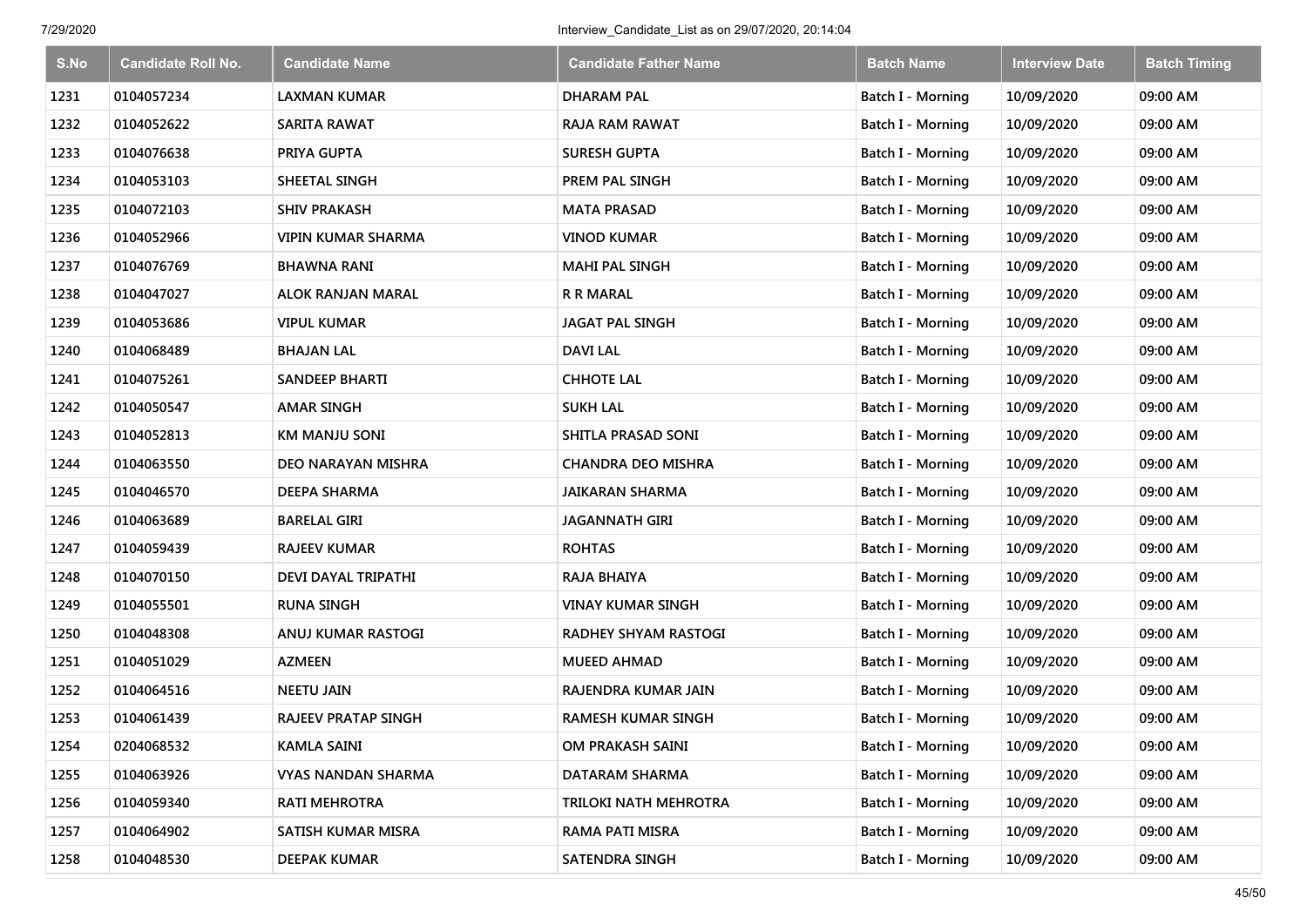| S.No | <b>Candidate Roll No.</b> | <b>Candidate Name</b>     | <b>Candidate Father Name</b> | <b>Batch Name</b>        | <b>Interview Date</b> | <b>Batch Timing</b> |
|------|---------------------------|---------------------------|------------------------------|--------------------------|-----------------------|---------------------|
| 1259 | 0104059025                | <b>TRIPURAREE SHUKLA</b>  | <b>BHASKAR DATT SHUKLA</b>   | <b>Batch I - Morning</b> | 10/09/2020            | 09:00 AM            |
| 1260 | 0104051394                | <b>LALA RAM</b>           | <b>NIRANJAN</b>              | Batch I - Morning        | 10/09/2020            | 09:00 AM            |
| 1261 | 0104062859                | <b>RAJENDRA KUMAR</b>     | <b>GANGA DEEN</b>            | Batch I - Morning        | 10/09/2020            | 09:00 AM            |
| 1262 | 0104068737                | POOJA KUMARI              | KHUSHIRAM SUDHAKAR           | Batch I - Morning        | 10/09/2020            | 09:00 AM            |
| 1263 | 0104049692                | <b>JYOTI KUMARI</b>       | <b>GIRISH NANDAN SINGH</b>   | <b>Batch I - Morning</b> | 10/09/2020            | 09:00 AM            |
| 1264 | 0104068650                | <b>DEVENDRA SHARAN</b>    | <b>MEGHNATH</b>              | Batch I - Morning        | 10/09/2020            | 09:00 AM            |
| 1265 | 0104058892                | <b>KAILASH CHAND</b>      | <b>JATTI</b>                 | Batch I - Morning        | 10/09/2020            | 09:00 AM            |
| 1266 | 0204052333                | KM MANJARI MISHRA         | <b>SHEO KUMAR MISHRA</b>     | Batch I - Morning        | 10/09/2020            | 09:00 AM            |
| 1267 | 0104053729                | <b>BABITA MISHRA</b>      | <b>RAM KUMAR MISHRA</b>      | Batch I - Morning        | 10/09/2020            | 09:00 AM            |
| 1268 | 0104048486                | <b>VINOD KUMAR BHARTI</b> | <b>PARASNATH</b>             | <b>Batch I - Morning</b> | 10/09/2020            | 09:00 AM            |
| 1269 | 0104073281                | SAMIKSHA TRIPATHI         | <b>SUNIL AMAR</b>            | Batch I - Morning        | 10/09/2020            | 09:00 AM            |
| 1270 | 0104072339                | <b>RAJESH KUMAR YADAV</b> | <b>MOTILAL YADAV</b>         | <b>Batch I - Morning</b> | 10/09/2020            | 09:00 AM            |
| 1271 | 0104069701                | <b>SAKSHI ARORA</b>       | <b>KUSTORI LAL ARORA</b>     | Batch I - Morning        | 10/09/2020            | 09:00 AM            |
| 1272 | 0104074792                | <b>KANCHAN SINGH</b>      | <b>BADRI PRASAD SINGH</b>    | <b>Batch I - Morning</b> | 10/09/2020            | 09:00 AM            |
| 1273 | 0104065406                | YADAV SURENDRA KUMAR      | <b>HARIRAM YADAV</b>         | Batch I - Morning        | 10/09/2020            | 09:00 AM            |
| 1274 | 0104056210                | <b>DEEPIKA PRAKASH</b>    | AJAY PRAKASH SRIVASTAVA      | <b>Batch I - Morning</b> | 10/09/2020            | 09:00 AM            |
| 1275 | 0104050937                | <b>PARVEEN KUMAR</b>      | SUNEHRA SINGH                | <b>Batch I - Morning</b> | 10/09/2020            | 09:00 AM            |
| 1276 | 0104054577                | <b>PAWAN KUMAR</b>        | <b>DHARMBIR</b>              | Batch II - Afternoon     | 10/09/2020            | 01:00 PM            |
| 1277 | 0104044843                | <b>SHASHI KANT SINGH</b>  | OM PRAKASH SINGH             | Batch II - Afternoon     | 10/09/2020            | 01:00 PM            |
| 1278 | 0104062866                | <b>VIVEK SHUKLA</b>       | <b>KRISHNA KUMAR SHUKLA</b>  | Batch II - Afternoon     | 10/09/2020            | 01:00 PM            |
| 1279 | 0104059917                | PINKI RANI                | <b>RAGHUVEER PRASAD</b>      | Batch II - Afternoon     | 10/09/2020            | 01:00 PM            |
| 1280 | 0104058234                | LAXMI DEVI                | <b>RAM SUNDAR MAURYA</b>     | Batch II - Afternoon     | 10/09/2020            | 01:00 PM            |
| 1281 | 0104070903                | <b>SHIV KUMAR TIWARI</b>  | RAMA KANT TIWARI             | Batch II - Afternoon     | 10/09/2020            | 01:00 PM            |
| 1282 | 0104046979                | RAHUL KUMAR SINGH         | SABHA SHANKAR SINGH          | Batch II - Afternoon     | 10/09/2020            | 01:00 PM            |
| 1283 | 0104047398                | PRAVEEN KUMAR SHUKLA      | DEENA NATH SHUKLA            | Batch II - Afternoon     | 10/09/2020            | 01:00 PM            |
| 1284 | 0104062026                | <b>VIVEK KUMAR SHUKLA</b> | MURLIDHAR SHUKLA             | Batch II - Afternoon     | 10/09/2020            | 01:00 PM            |
| 1285 | 0104065497                | POOJA BHARTI              | <b>RAJENDRA PRASAD</b>       | Batch II - Afternoon     | 10/09/2020            | 01:00 PM            |
| 1286 | 0104045341                | <b>RUBEE KHATUN</b>       | SAMSUDDIN KHAN               | Batch II - Afternoon     | 10/09/2020            | 01:00 PM            |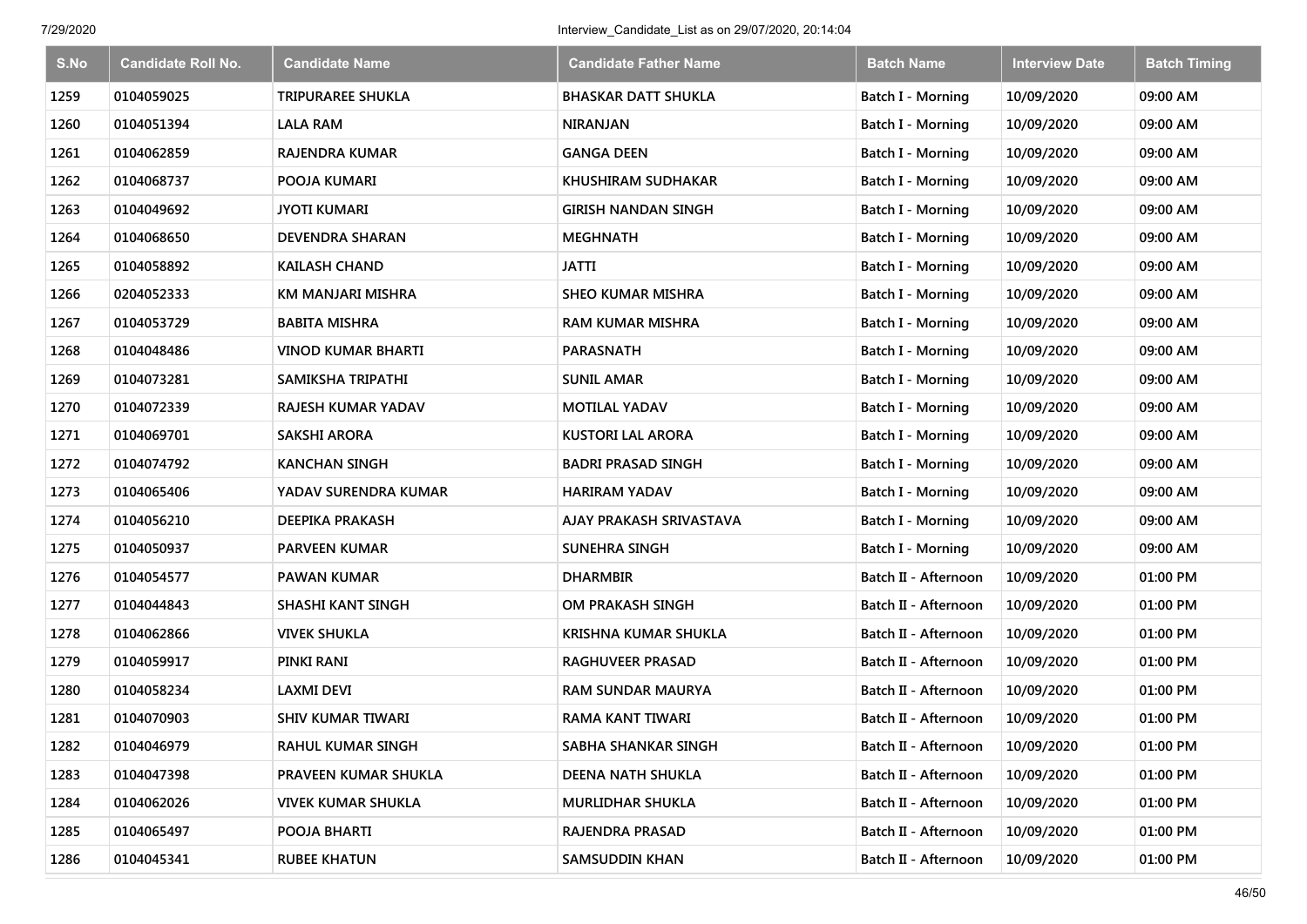| S.No | <b>Candidate Roll No.</b> | <b>Candidate Name</b>       | <b>Candidate Father Name</b> | <b>Batch Name</b>    | <b>Interview Date</b> | <b>Batch Timing</b> |
|------|---------------------------|-----------------------------|------------------------------|----------------------|-----------------------|---------------------|
| 1287 | 0104044828                | <b>ANTIM MALIK</b>          | <b>BRAG BHAN SINGH</b>       | Batch II - Afternoon | 10/09/2020            | 01:00 PM            |
| 1288 | 0104050982                | <b>SARITA KUMARI</b>        | <b>MAHENDRA PRATAP</b>       | Batch II - Afternoon | 10/09/2020            | 01:00 PM            |
| 1289 | 0104057597                | <b>PHOOL CHANDER</b>        | <b>SHREE RAM</b>             | Batch II - Afternoon | 10/09/2020            | 01:00 PM            |
| 1290 | 0104071731                | <b>HARIOM NARAYAN SINGH</b> | <b>RAMAYAN SINGH</b>         | Batch II - Afternoon | 10/09/2020            | 01:00 PM            |
| 1291 | 0104073937                | POOJA SINGH                 | <b>SHIV NANDAN SINGH</b>     | Batch II - Afternoon | 10/09/2020            | 01:00 PM            |
| 1292 | 0104076598                | PRIYA GOYAL                 | KAMLESH KUMAR AGRAWAL        | Batch II - Afternoon | 10/09/2020            | 01:00 PM            |
| 1293 | 0104047208                | ANUJ KUMAR                  | <b>SATISH KUMAR</b>          | Batch II - Afternoon | 10/09/2020            | 01:00 PM            |
| 1294 | 0104045219                | <b>RAHUL DIXIT</b>          | RAJ KISHORE DIXIT            | Batch II - Afternoon | 10/09/2020            | 01:00 PM            |
| 1295 | 0104046090                | <b>DEEPA RANI</b>           | <b>DHARAMPAL SINGH</b>       | Batch II - Afternoon | 10/09/2020            | 01:00 PM            |
| 1296 | 0104059112                | <b>KAILASH KUMAR</b>        | <b>RAJA RAM</b>              | Batch II - Afternoon | 10/09/2020            | 01:00 PM            |
| 1297 | 0104067165                | UMESH KUMAR TIWARI          | <b>MUNNA LAL TIWARI</b>      | Batch II - Afternoon | 10/09/2020            | 01:00 PM            |
| 1298 | 0104056316                | <b>NEERAJ KUMAR</b>         | <b>KAMLESH KUMAR</b>         | Batch II - Afternoon | 10/09/2020            | 01:00 PM            |
| 1299 | 0104053826                | <b>VIPUL KUMAR</b>          | <b>DESHRAJ SINGH</b>         | Batch II - Afternoon | 10/09/2020            | 01:00 PM            |
| 1300 | 0104066926                | YASHAWANT KUMAR             | <b>NAND LAL</b>              | Batch II - Afternoon | 10/09/2020            | 01:00 PM            |
| 1301 | 0104055454                | <b>LATA GANGWAR</b>         | <b>MAHENDRA PAL SINGH</b>    | Batch II - Afternoon | 10/09/2020            | 01:00 PM            |
| 1302 | 0104051529                | <b>BABALU GAUTAM</b>        | RAM ASARE GAUTAM             | Batch II - Afternoon | 10/09/2020            | 01:00 PM            |
| 1303 | 0104072555                | <b>MOHD ILYAS</b>           | <b>KALLAN</b>                | Batch II - Afternoon | 10/09/2020            | 01:00 PM            |
| 1304 | 0104054265                | <b>TAUHEED ALAM</b>         | NASEEM AHMAD                 | Batch II - Afternoon | 10/09/2020            | 01:00 PM            |
| 1305 | 0104064211                | <b>GYANENDRA SINGH</b>      | <b>SAMAR JEET SINGH</b>      | Batch II - Afternoon | 10/09/2020            | 01:00 PM            |
| 1306 | 0104065737                | POOJA CHAUBE                | <b>SHRIRAM CHAUBE</b>        | Batch II - Afternoon | 10/09/2020            | 01:00 PM            |
| 1307 | 0204047297                | <b>PARUL</b>                | <b>RAKESH</b>                | Batch II - Afternoon | 10/09/2020            | 01:00 PM            |
| 1308 | 0104065884                | <b>SULABH CHATURVEDI</b>    | SHRIKANT CHATURVEDI          | Batch II - Afternoon | 10/09/2020            | 01:00 PM            |
| 1309 | 0104074690                | <b>DHARMENDRA KUMAR</b>     | <b>RAMESH CHANDRA</b>        | Batch II - Afternoon | 10/09/2020            | 01:00 PM            |
| 1310 | 0104051960                | RASHMI CHAUHAN              | <b>BRIJPAL SINGH CHAUHAN</b> | Batch II - Afternoon | 10/09/2020            | 01:00 PM            |
| 1311 | 0104073866                | YOGITA                      | <b>OMBEER</b>                | Batch II - Afternoon | 10/09/2020            | 01:00 PM            |
| 1312 | 0104048766                | <b>VINOD KUMAR GUPTA</b>    | <b>SHIV DAS GUPTA</b>        | Batch II - Afternoon | 10/09/2020            | 01:00 PM            |
| 1313 | 0104065991                | <b>HANUMANT SINGH</b>       | NANKAU SINGH                 | Batch II - Afternoon | 10/09/2020            | 01:00 PM            |
| 1314 | 0104048586                | <b>VINOD KUMAR DIWAKAR</b>  | <b>SHYAM BIHARI</b>          | Batch II - Afternoon | 10/09/2020            | 01:00 PM            |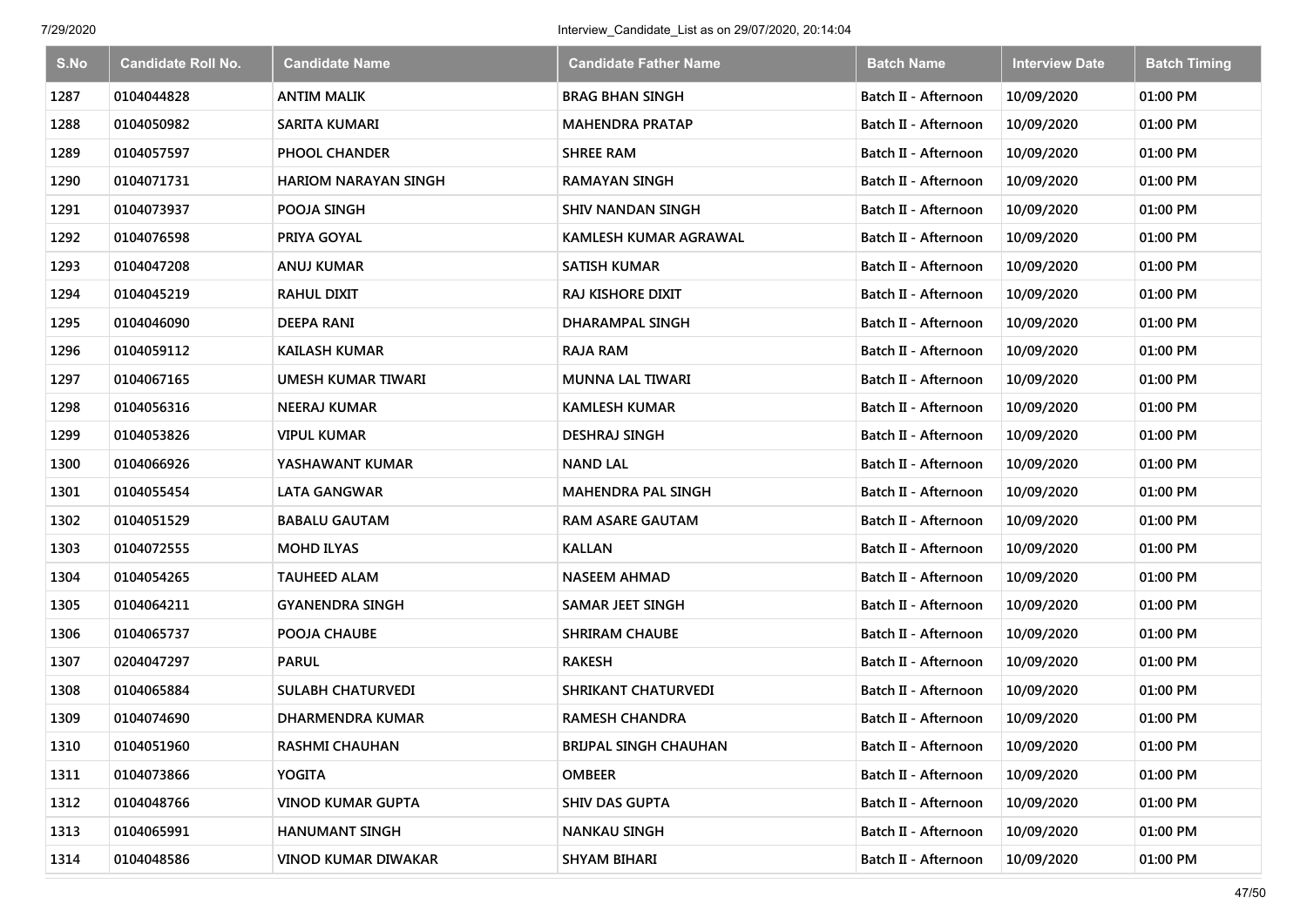| S.No | <b>Candidate Roll No.</b> | <b>Candidate Name</b>      | <b>Candidate Father Name</b>   | <b>Batch Name</b>        | <b>Interview Date</b> | <b>Batch Timing</b> |
|------|---------------------------|----------------------------|--------------------------------|--------------------------|-----------------------|---------------------|
| 1315 | 0104056676                | <b>NEERAJ KUMAR</b>        | <b>ANIL KUMAR</b>              | Batch II - Afternoon     | 10/09/2020            | 01:00 PM            |
| 1316 | 0104074638                | <b>PRITI TYAGI</b>         | MUNENDRA PAL TYAGI             | Batch II - Afternoon     | 10/09/2020            | 01:00 PM            |
| 1317 | 0204074553                | <b>KM RAJNI</b>            | SATENDRA SINGH                 | Batch II - Afternoon     | 10/09/2020            | 01:00 PM            |
| 1318 | 0104060094                | <b>LEELA PRAKASH</b>       | <b>MAYA PRAKASH</b>            | Batch II - Afternoon     | 10/09/2020            | 01:00 PM            |
| 1319 | 0104065653                | <b>KM POOJA RANI VIMAL</b> | <b>BANI SINGH VIMAL</b>        | Batch II - Afternoon     | 10/09/2020            | 01:00 PM            |
| 1320 | 0104068581                | SAJID ALAM                 | <b>MOHD FAKHIR</b>             | Batch II - Afternoon     | 10/09/2020            | 01:00 PM            |
| 1321 | 0104074588                | <b>ARCHANA TRIPATHI</b>    | <b>DINESH CHANDRA TRIPATHI</b> | Batch I - Morning        | 11/09/2020            | 09:00 AM            |
| 1322 | 0104068442                | <b>SATYA VEER SINGH</b>    | <b>MISRI LAL</b>               | Batch I - Morning        | 11/09/2020            | 09:00 AM            |
| 1323 | 0104070093                | <b>KM PREETI YADAV</b>     | <b>BHEEMSAIN</b>               | Batch I - Morning        | 11/09/2020            | 09:00 AM            |
| 1324 | 0104048121                | <b>RUBY SINGH</b>          | PRAMOD KUMAR SINGH             | Batch I - Morning        | 11/09/2020            | 09:00 AM            |
| 1325 | 0104076094                | <b>MAHESH KUMAR</b>        | <b>CHANDRA PRAKASH SHARMA</b>  | <b>Batch I - Morning</b> | 11/09/2020            | 09:00 AM            |
| 1326 | 0104071489                | <b>BHARTI GAUTAM</b>       | <b>BADAN SINGH</b>             | Batch I - Morning        | 11/09/2020            | 09:00 AM            |
| 1327 | 0104073460                | <b>REENA DEVI</b>          | <b>KRISHNA PAL SINGH</b>       | Batch I - Morning        | 11/09/2020            | 09:00 AM            |
| 1328 | 0104052072                | JYOTI RANI                 | <b>HARI SINGH</b>              | <b>Batch I - Morning</b> | 11/09/2020            | 09:00 AM            |
| 1329 | 0104073102                | <b>SAURABH MISHRA</b>      | <b>GAYA PRASAD MISHRA</b>      | <b>Batch I - Morning</b> | 11/09/2020            | 09:00 AM            |
| 1330 | 0104068228                | <b>ARCHANA DEVI</b>        | <b>RAM KALAP MAURYA</b>        | <b>Batch I - Morning</b> | 11/09/2020            | 09:00 AM            |
| 1331 | 0104054505                | <b>TEEKA RAM</b>           | <b>SITA RAM</b>                | <b>Batch I - Morning</b> | 11/09/2020            | 09:00 AM            |
| 1332 | 0104048647                | AMAN KUMAR GAUTAM          | <b>BASANT RAM</b>              | Batch I - Morning        | 11/09/2020            | 09:00 AM            |
| 1333 | 0104049006                | <b>VINOD KUMAR MISHRA</b>  | LAL BAHADUR MISHRA             | Batch I - Morning        | 11/09/2020            | 09:00 AM            |
| 1334 | 0104060582                | SATANDRA KUMAR SRIVASTAVA  | <b>MADHO PRASAD</b>            | Batch I - Morning        | 11/09/2020            | 09:00 AM            |
| 1335 | 0104067760                | <b>RAVINDRA KUMAR</b>      | <b>FAKHIR CHAND</b>            | Batch I - Morning        | 11/09/2020            | 09:00 AM            |
| 1336 | 0104048306                | <b>VINOD KUMAR</b>         | <b>BABU RAM</b>                | Batch I - Morning        | 11/09/2020            | 09:00 AM            |
| 1337 | 0104052439                | RAJ KUMAR BHARATI          | <b>ANGAD RAM</b>               | Batch I - Morning        | 11/09/2020            | 09:00 AM            |
| 1338 | 0104046764                | SONU                       | <b>ROOPLAL</b>                 | Batch I - Morning        | 11/09/2020            | 09:00 AM            |
| 1339 | 0104066468                | <b>ARCHANA</b>             | <b>KRISHN MURARI DUBEY</b>     | Batch I - Morning        | 11/09/2020            | 09:00 AM            |
| 1340 | 0104073595                | <b>MOHD MUSHAM KHAN</b>    | <b>ABDUL WAHID KHAN</b>        | Batch I - Morning        | 11/09/2020            | 09:00 AM            |
| 1341 | 0104066546                | YASH PAL                   | VINDRAVAN                      | Batch I - Morning        | 11/09/2020            | 09:00 AM            |
| 1342 | 0104064018                | PREM CHAND                 | <b>LAXMI NARAYAN</b>           | Batch I - Morning        | 11/09/2020            | 09:00 AM            |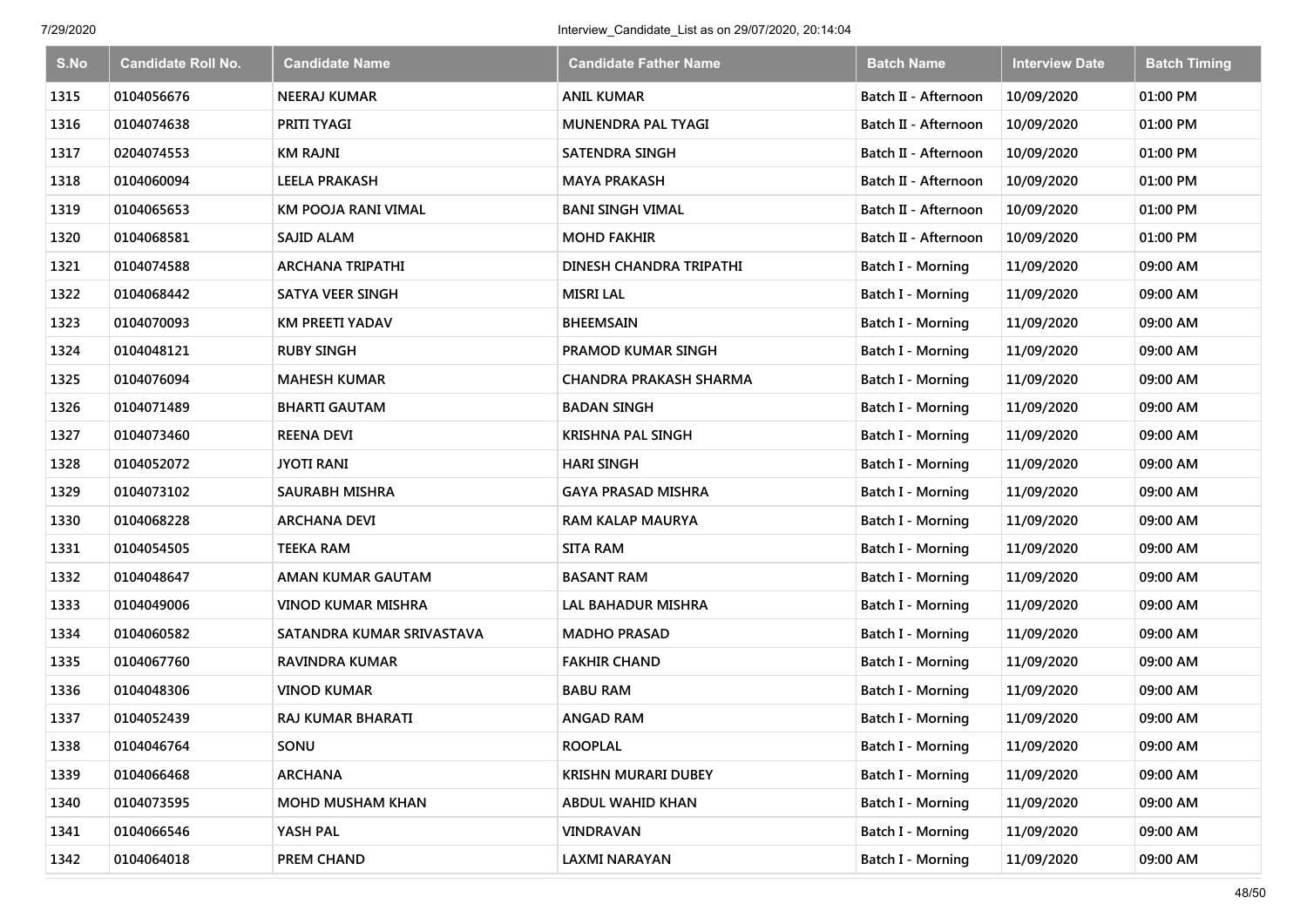| S.No | <b>Candidate Roll No.</b> | <b>Candidate Name</b>          | <b>Candidate Father Name</b> | <b>Batch Name</b>        | <b>Interview Date</b> | <b>Batch Timing</b> |
|------|---------------------------|--------------------------------|------------------------------|--------------------------|-----------------------|---------------------|
| 1343 | 0104072713                | KM PRIYANKA TIWARI             | <b>JAGAT NARAYAN TIWARI</b>  | Batch I - Morning        | 11/09/2020            | 09:00 AM            |
| 1344 | 0204061873                | <b>KM NISHA SINGH</b>          | LATE AMBRISH SINGH           | Batch I - Morning        | 11/09/2020            | 09:00 AM            |
| 1345 | 0104046699                | <b>RAHUL KUMAR MISHRA</b>      | <b>JATA SHANKAR MISHRA</b>   | Batch I - Morning        | 11/09/2020            | 09:00 AM            |
| 1346 | 0104075052                | <b>KANCHAN YADAV</b>           | <b>VASHISHTHA YADAV</b>      | Batch I - Morning        | 11/09/2020            | 09:00 AM            |
| 1347 | 0104061741                | <b>SACHIN MISHRA</b>           | SURESH CHANDRA MISHRA        | Batch I - Morning        | 11/09/2020            | 09:00 AM            |
| 1348 | 0104072568                | <b>ARCHANA SHARMA</b>          | <b>KRISHANA KUMAR SHARMA</b> | Batch I - Morning        | 11/09/2020            | 09:00 AM            |
| 1349 | 0104055974                | <b>LATA SHARMA</b>             | SATISH CHAND SHARMA          | Batch I - Morning        | 11/09/2020            | 09:00 AM            |
| 1350 | 0104068669                | <b>BHANU BHASKER PRAJAPATI</b> | JAYANANDAN PRAJAPATI         | Batch I - Morning        | 11/09/2020            | 09:00 AM            |
| 1351 | 0104048872                | <b>JYOTI GUPTA</b>             | OM PRAKASH GUPTA             | Batch I - Morning        | 11/09/2020            | 09:00 AM            |
| 1352 | 0104068723                | <b>SHIV BALAK SHUKLA</b>       | RAM PRAKASH SHUKLA           | <b>Batch I - Morning</b> | 11/09/2020            | 09:00 AM            |
| 1353 | 0104066959                | <b>RAJESH KUMAR</b>            | RAJENDRA KUMAR               | Batch II - Afternoon     | 11/09/2020            | 01:00 PM            |
| 1354 | 0104066017                | POOJA CHAUHAN                  | <b>KATAR SINGH CHAUHAN</b>   | Batch II - Afternoon     | 11/09/2020            | 01:00 PM            |
| 1355 | 0104071883                | <b>SHIV NATH SINGH</b>         | DEEP NARAYAN SINGH           | Batch II - Afternoon     | 11/09/2020            | 01:00 PM            |
| 1356 | 0104050212                | <b>JYOTI MISHRA</b>            | <b>NAWAL KISHORE MISHRA</b>  | Batch II - Afternoon     | 11/09/2020            | 01:00 PM            |
| 1357 | 0104073577                | POOJA SHUKLA                   | DEV DATT SHUKLA              | Batch II - Afternoon     | 11/09/2020            | 01:00 PM            |
| 1358 | 0104059996                | <b>NEERU DUTTA</b>             | <b>MOHAN DUTTA</b>           | Batch II - Afternoon     | 11/09/2020            | 01:00 PM            |
| 1359 | 0104065680                | <b>RAVIKANT</b>                | <b>GYAN SINGH</b>            | Batch II - Afternoon     | 11/09/2020            | 01:00 PM            |
| 1360 | 0104073437                | POOJA SHUKLA                   | <b>SURENDRA SHUKLA</b>       | Batch II - Afternoon     | 11/09/2020            | 01:00 PM            |
| 1361 | 0104058729                | <b>BADAN SINGH</b>             | <b>SHYAM SINGH</b>           | Batch II - Afternoon     | 11/09/2020            | 01:00 PM            |
| 1362 | 0104051175                | <b>MEENAKSHI SHARMA</b>        | RAJENDRA PRASAD SHARMA       | Batch II - Afternoon     | 11/09/2020            | 01:00 PM            |
| 1363 | 0104051794                | <b>LALIT KUMAR</b>             | <b>VINOD KUMAR</b>           | Batch II - Afternoon     | 11/09/2020            | 01:00 PM            |
| 1364 | 0104066642                | SATYA NARAYAN YADAV            | <b>HARI SHARAN YADAV</b>     | Batch II - Afternoon     | 11/09/2020            | 01:00 PM            |
| 1365 | 0204059263                | <b>SHIKHA RAI</b>              | <b>AWADHESH RAI</b>          | Batch II - Afternoon     | 11/09/2020            | 01:00 PM            |
| 1366 | 0104074759                | <b>RAJIV KUMAR</b>             | NANDLAL CHAUHAN              | Batch II - Afternoon     | 11/09/2020            | 01:00 PM            |
| 1367 | 0104045066                | <b>VINITA SHARMA</b>           | <b>KESHAV DUTT SHARMA</b>    | Batch II - Afternoon     | 11/09/2020            | 01:00 PM            |
| 1368 | 0104075430                | DHARMENDRA KUMAR               | <b>JHINNA LAL</b>            | Batch II - Afternoon     | 11/09/2020            | 01:00 PM            |
| 1369 | 0104063746                | <b>VRIJ BHAN</b>               | <b>JAMUNA PRASAD</b>         | Batch II - Afternoon     | 11/09/2020            | 01:00 PM            |
| 1370 | 0104059384                | SUDHAKAR SHARMA                | SHRIKRISHN SHARMA            | Batch II - Afternoon     | 11/09/2020            | 01:00 PM            |